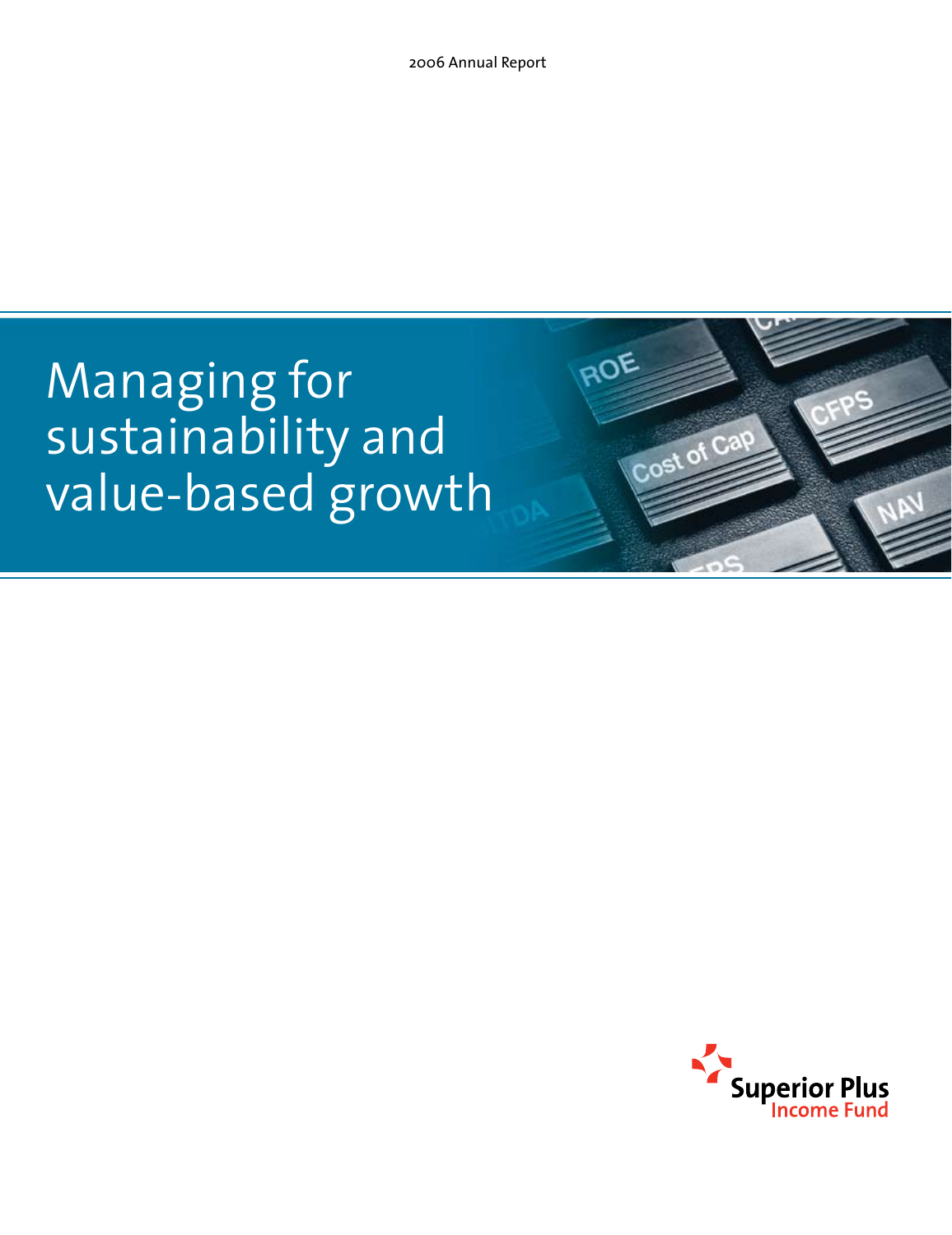# **Superior at a Glance**

**Superior Plus Income Fund was established in 1996 and has diversified over time into four strong business platforms, encompassing propane retailing, specialty chemicals, specialty construction products distribution and fixed-price natural gas retailing. As part of a strategic plan aimed at maximizing unitholder value and achieving long-term stability and growth, the Fund sold a fifth business unit, JW Aluminum, a specialty, flat-rolled aluminum products manufacturer in the United States in 2006. Superior Plus is now well positioned and focused on stability of distributions with value growth driven from its strong Canadian based business portfolio.**

**Superior Plus Income Fund trust units are listed on the Toronto Stock Exchange under the symbol SPF.un**.

|                                                                                                                                                                                                     | <b>Company Operations</b>                                                                                                                                                                                                                                   | <b>Key Strengths</b>                                                                                                                                                                                               |
|-----------------------------------------------------------------------------------------------------------------------------------------------------------------------------------------------------|-------------------------------------------------------------------------------------------------------------------------------------------------------------------------------------------------------------------------------------------------------------|--------------------------------------------------------------------------------------------------------------------------------------------------------------------------------------------------------------------|
| <b>Superior Propane</b><br>Canada's largest distributor<br>of propane, related products<br>and services and provider of natural<br>gas liquids wholesale marketing<br>services.                     | · Began operations in 1951.<br>· 169 operating locations, serving retail<br>propane customers Canada-wide.<br>· Approximately 1,700 employees.                                                                                                              | · Leading competitive position.<br>· Geographic and end-use<br>customer diversification.<br>$\cdot$ Full service capabilities and<br>brand reputation.                                                             |
| <b>ERCO Worldwide</b><br>A leading supplier of sodium<br>chlorate and technology to<br>the pulp and paper industries, a<br>U.S. regional Midwest supplier of<br>potassium and chloralkali products. | · In business since the 1940s.<br>· Eight specialty chemicals plants<br>strategically located, five in Canada, two<br>in the United States and one in Chile.<br>· Approximately 600 employees.                                                              | $\cdot$ Leading competitive position.<br>· Geographic and customer diversification.<br>· Low cost structure.<br>$\cdot$ Simple and safe manufacturing process.                                                     |
| <b>Winroc</b><br>Largest distributor of specialty<br>construction products to the<br>walls and ceilings industry in<br>Canada, and seventh largest in<br>North America.                             | · In business since 1971.<br>⋅ 39 branches with 31 locations in<br>western Canada and Ontario; and<br>8 in Minnesota and parts of the<br>southwestern United States.<br>· Approximately 900 employees.                                                      | $\cdot$ Leading competitive position.<br>· Geographic and end-use<br>customer diversification.<br>· Full-service capabilities and<br>brand reputation.<br>· Attractive industry.<br>· Consolidation opportunities. |
| <b>Superior Energy Management</b><br>Provider of fixed price natural<br>gas supply services in Ontario<br>and Quebec.                                                                               | · Commenced operations in 2002.<br>· Main focus area is residential customers<br>in Ontario.<br>· Provides fixed-price natural gas solutions<br>to mid-sized commercial and industrial<br>customers in Ontario and Ouebec.<br>· Approximately 30 employees. | · Stable contract-based business.<br>· Predictable customer acquisition costs.<br>· Strong growth potential.                                                                                                       |







2007 **Estimated Business Segment Contributions**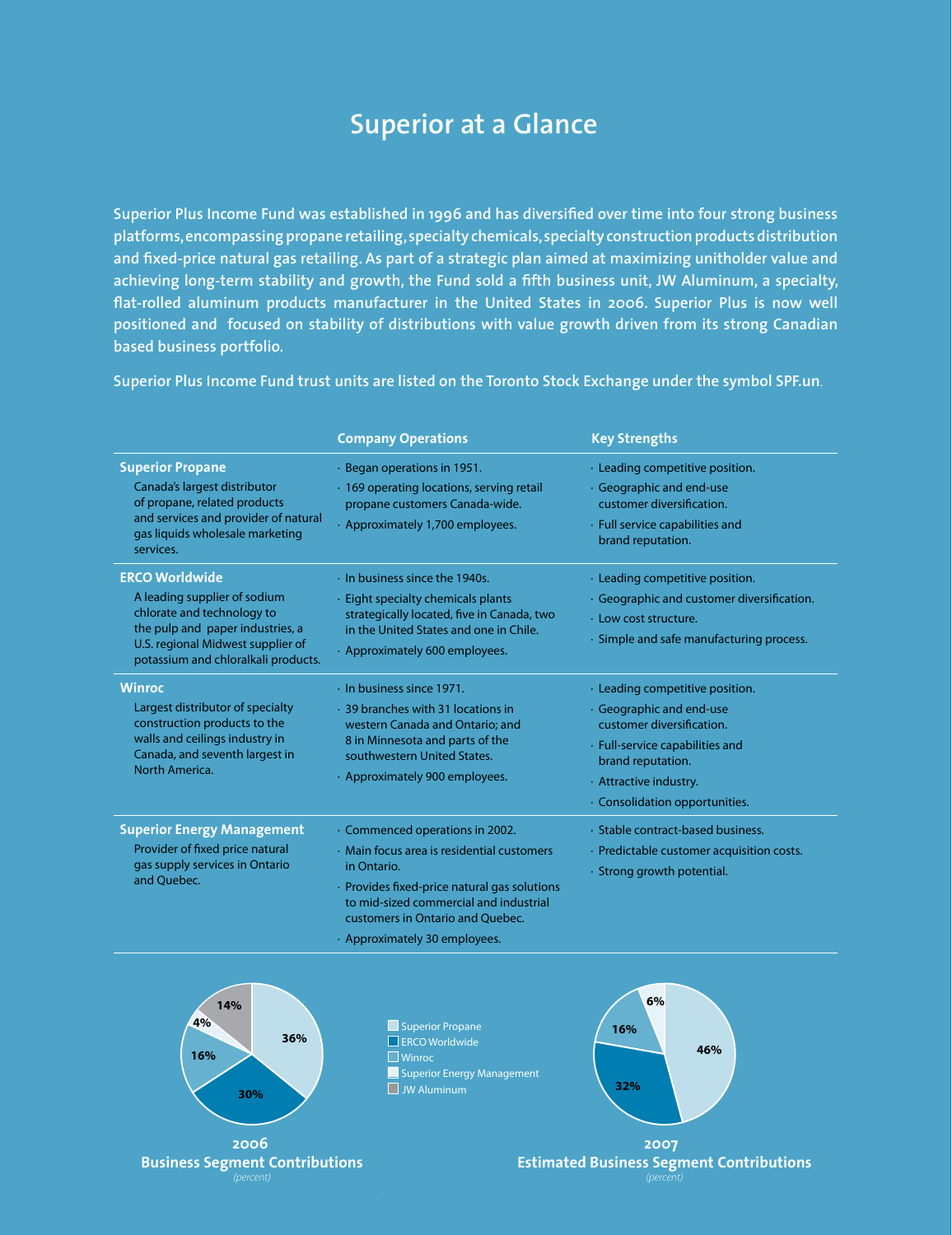# **2006 Highlights**

| (millions of dollars, except per trust unit amounts)                           | 2006        | 2005          | 2004       |
|--------------------------------------------------------------------------------|-------------|---------------|------------|
| <b>Operating Highlights</b>                                                    |             |               |            |
| Revenue                                                                        | 2,264       | $2.059^{(2)}$ | 1,553      |
| Gross profit                                                                   | 631         | $624^{(2)}$   | 543        |
| FBITDA <sup>(1)</sup>                                                          | $255^{(4)}$ | $251^{(4)}$   | 227        |
| Net earnings (loss) from continuing operations                                 | (56)        | 101           | 110        |
| Net earnings (loss)                                                            | (81)        | 104           | 110        |
| Distributable cash flow (1)<br>(before strategic plan costs)                   | 180         | 187           | 184        |
| Distributable cash flow (1)<br>(after strategic plan costs)                    | 161         | 187           | 184        |
| Distributable cash flow per trust unit<br>(before strategic plan costs), basic | \$<br>2.11  | Ŝ.<br>2.35    | Ŝ.<br>2.54 |
| Distributable cash flow per trust unit, basic                                  | \$<br>1.88  | Ŝ<br>2.35     | Ŝ.<br>2.54 |
| <b>Balance Sheet Highlights</b>                                                |             |               |            |
| <b>Total assets</b>                                                            | 1,537       | 2,374         | 1,580      |
| Growth and acquisition capital expenditures                                    | 53          | 510           | 126        |
| Senior debt <sup>(3)</sup>                                                     | 442         | 745           | 546        |
| Total debt <sup>(3)</sup>                                                      | 756         | 1,059         | 662        |
| Senior debt/EBITDA                                                             | 1.9         | 7.4           | 2.2        |
| Total debt/EBITDA                                                              | 3.4         | 3.5           | 2.7        |
| Average number of trust units outstanding (millions)                           | 85.5        | 79.7          | 72.7       |

(1) These financial measures do not have any standardized meaning prescribed by Canadian Generally Accepted Accounting Principles. Non-GAAP financial measures are defined in the Mangement's Discussion and Analysis.

(2) Adjusted for discontinued operations.

(3) Includes accounts receivable securitization program.

(4) Includes EBITDA from discontinued operations.

**The challenges ofthe past year and the implementation of our strategic plan have resulted in a more focused, less leveraged and better positioned diversified income trust that is focused on stable distributions and long-term, value-based growth.**

**At Superior Plus,we are confident that we will meet our commitments and that the future holds significant opportunities to create value for our stakeholders.**

#### **Contents**

**3.** Message to Unitholders **10.** Management's Discussion and Analysis **37.** Management's Report **38.** Auditors' Report **39.** Consolidated Financial Statements **42.** Notes to Consolidated Financial Statements **62.** Corporate Governance **64.** Selected Historical Information **66.** Corporate Information **67.** Unitholder Information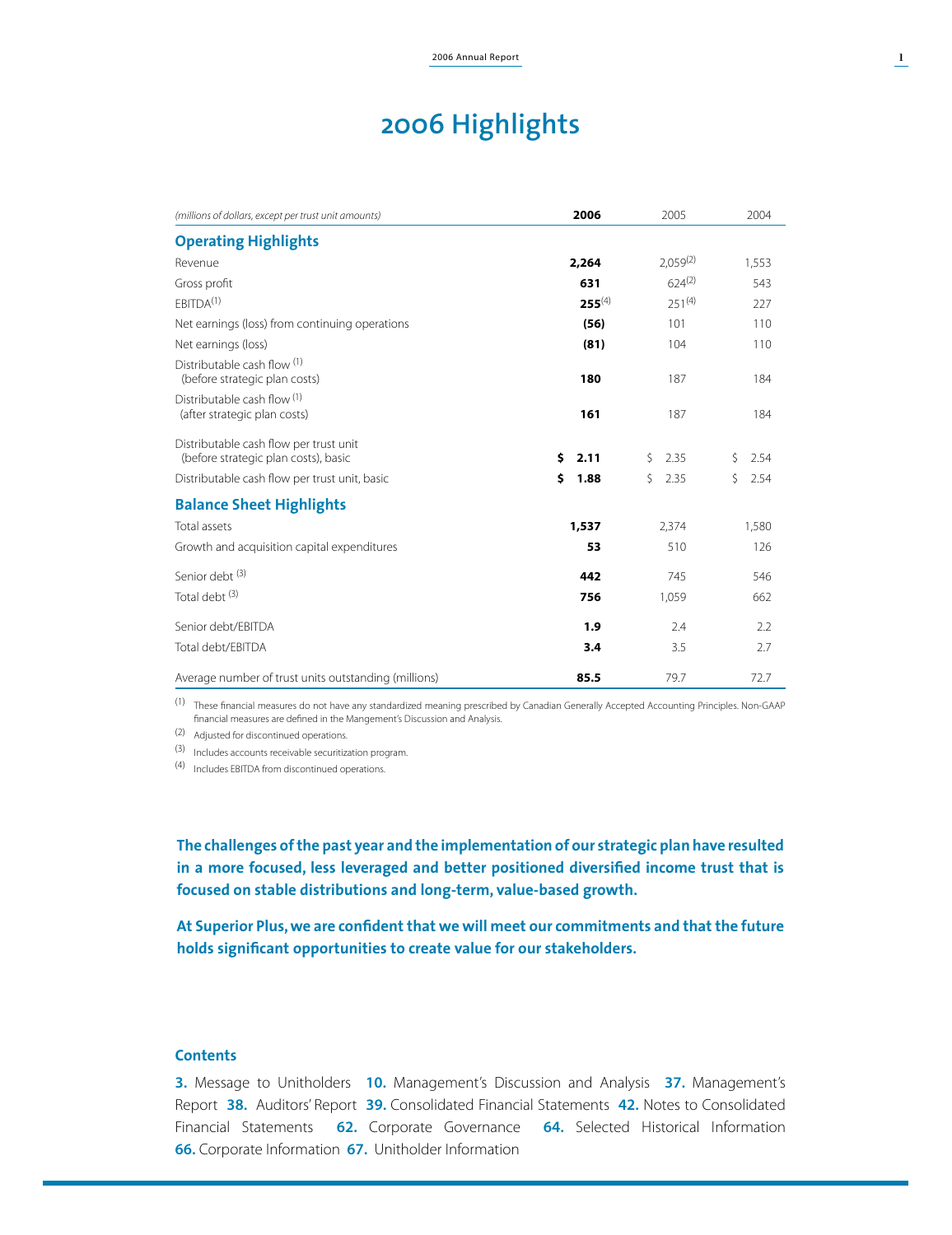# **Managing for Value-based Growth**



#### Grant D. Billing

*Chairman and Chief Executive Officer*

Mr. Billing has served as Chairman of Superior Plus since the Fund's inception in 1996. He assumed the dual role of Chairman and CEO in 2006 to focus on maximizing unitholder value and long-term value growth. Mr. Billing has extensive strategic and business experience and is a chartered accountant.



#### Wayne M. Bingham

*Executive Vice-President and Chief Financial Officer* Mr. Bingham joined Superior Plus in 2006. He previously was Chief Financial officer at Finning International Inc. and Ontario Power Generation. He has extensive experience in financial reporting, strategy, compliance, risk management, treasury and supply chain operations. Mr. Bingham holds a B.Comm. (honours) and is a chartered accountant.



John D. Gleason *President, Superior Propane* Mr. Gleason joined Superior Plus as Senior Vice-President, Corporate Development in 2005 and became president of Superior Propane in early 2006. He held executive positions in finance and business development at MDS Inc. for 14 years and holds B. Comm., M.B.A. and CA designations.



Paul S. Timmons *President, ERCO Worldwide* Mr. Timmons has been with ERCO for 26 years and was appointed President in 2001. He holds an Engineering Diploma from St. Francis Xavier University and a degree in Metallurgical Engineering from Technical University of Nova Scotia.



Paul J. Vanderberg *President, Winroc* Mr. Vanderberg has been President of Winroc since 2000 and previously held various executive positions in general management and business development at USG Corporation, a leading building products manufacturer. He holds B.A. and M.B.A. designations.



Greg L. McCamus *President, Superior Energy Management* Mr. McCamus joined SEM as President in 2005. He previously was President of Sprint Canada Business Solutions and held various executive positions within the deregulated telecom industry over a 20 year period. He holds B.A. and M.B.A. designations.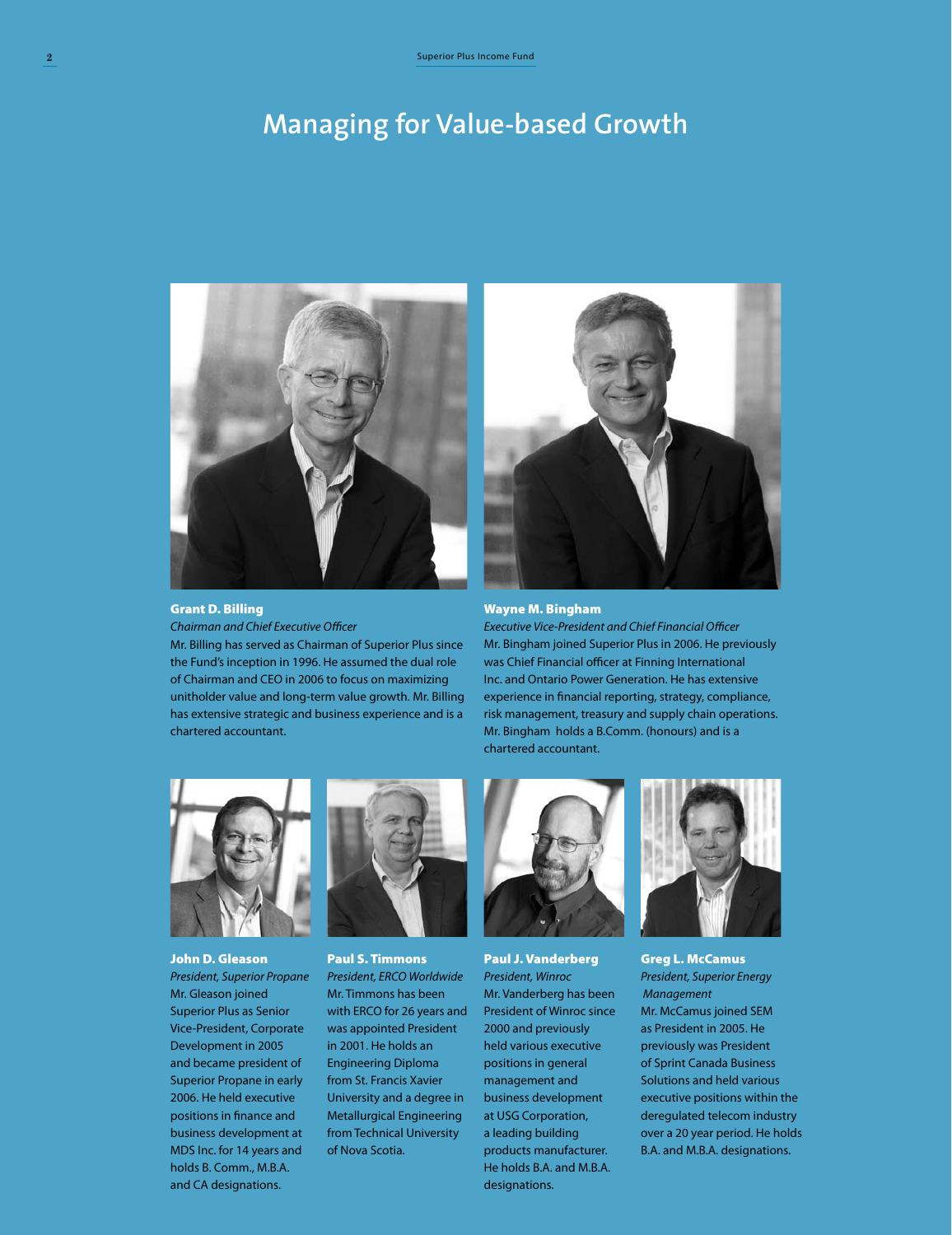# **Fellow Unitholders**

**Grant D. Billing** 

For Superior Plus, 2006 was undoubtedly the most challenging in the history of the Fund and a very difficult period for us and our fellow unitholders, following nine consecutive years of solid growth and prosperity. In May 2006, the Board commenced a comprehensive strategic review process in response to the impact of record warm weather conditions on Superior Propane's business during last year's winter heating season, medium-term weakness in the operating results of ERCO Wordwide due to the impact of the rapid rise in the Canadian dollar and significant increases in electricity prices on ERCO's operations and customers, as well as the resulting reduction of the Fund's monthly distribution and the weakness of the market price of our trust units.

#### **• R E A L I G N E D S T R A T E G Y •**

As part of the strategic plan announced in July 2006, I have taken on the role as CEO in addition to serving as Chairman. Together with the Board and new corporate management, we have reshaped Superior Plus into a more focused, less leveraged and better positioned diversified income trust with a focus on stability of distributions and long-term, value-based growth. We are encouraged by our achievements to date and continue to deliver on our promises. Let us review the steps we have taken, the strength we have gained, and the opportunities we see for maintaining sustainable distributions and creating long-term value for our investors.

#### **• MEETING OUR COMMITMENTS •**

The process of delivering on our commitments has been arduous and I am pleased by the results achieved over the past few months. In 2006, we successfully executed on several main elements of our strategic plan:

- **Sold JW Aluminum, a leading manufacturer of specialty, flat-rolled aluminum products in the United States for US\$310 million (approx. Cdn\$350 million) and used the proceeds to repay debt.**
- **Lowered average senior debt levels to 1.9 times EBITDA, now within the upper range of our target of 1.5 to 2.0 times. Total average debt levels at 3.4 times EBITDA are now closer to the target of 2.5 to 3.0 times.**
- **Closed ERCO Worldwide's Bruderheim, Alberta, sodium chlorate facility, which removed 80,000 tonnes of capacity, balancing market conditions in North America and increasing the efficiency and competitiveness of ERCO's operations.**
- **Started up ERCO's 55,000 tonne capacity sodium chlorate plant in Chile, a growing pulp and paper region of the world.**
- **Renegotiated the Valdosta, Georgia power contract, enabling ERCO's 100,000 tonne capacity plant to operate as swing production facility.**
- **Commenced a distribution reinvestment plan to fund growth capital projects for existing Canadian-based businesses.**
- **Changed the corporate management team and refocused on strategy execution, capital allocation, risk management and succession planning.**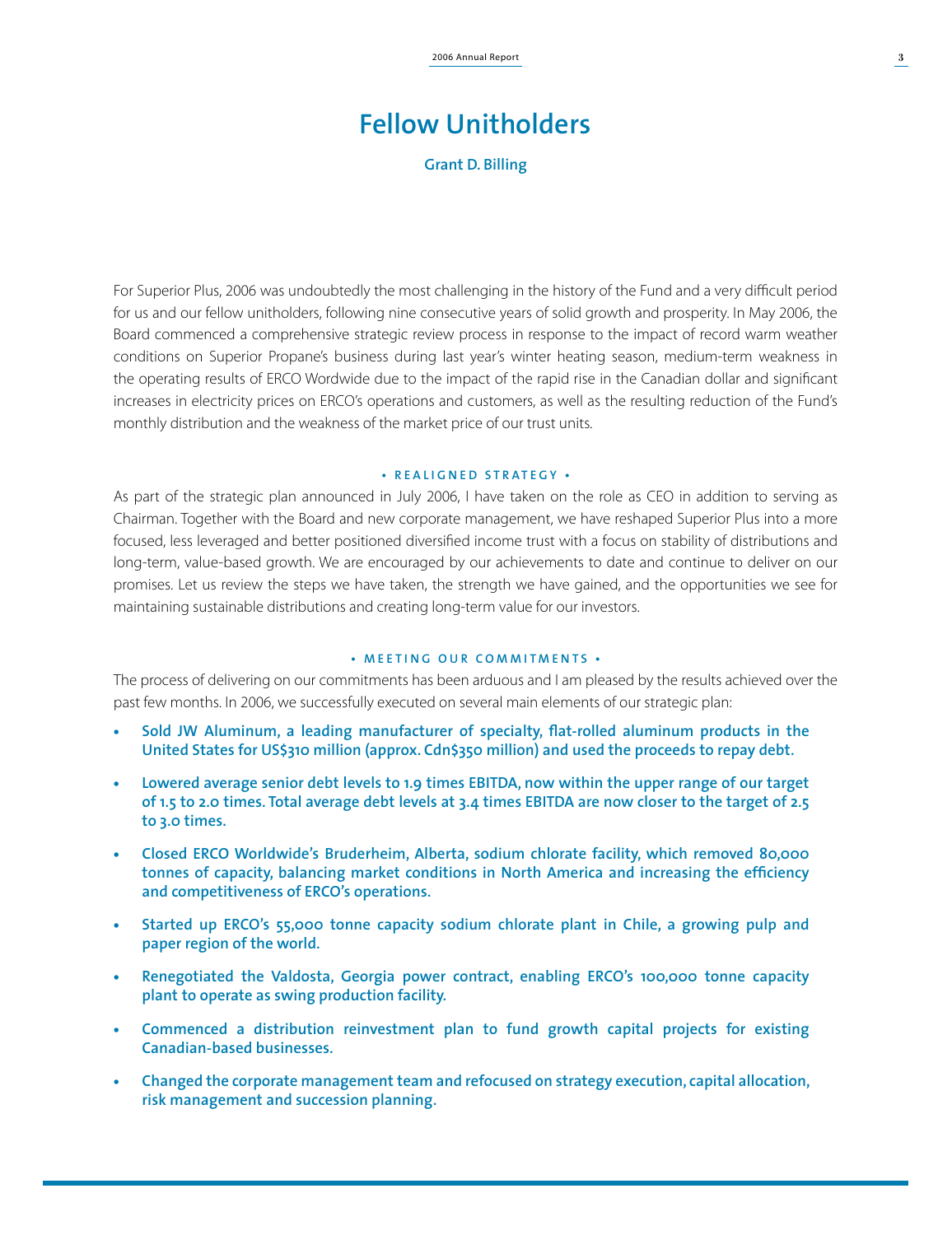### • **Secured a new \$250 million credit facility and repaid \$200 million of Medium Term Notes, enhancing debt covenant and repayment flexibility.**

• **Implemented an internal reorganization into a "trust over partnership" structure, enhancing distributable cash flow.**

We continue to meet our commitments and distributable cash flow per trust unit for 2006, before strategic plan costs at \$2.11 and after strategic plan costs at \$1.88 per trust unit were strong and within the upper range of our expectations. Distributable cash flow at \$180.4 million before strategic plan costs of \$19.7 million declined by 4% compared to the \$187.0 million generated in 2005, demonstrating good operating performance by Superior Propane and ERCO Worldwide despite their challenges and increased profitability from Winroc and Superior Energy Management. JW Aluminum contributed \$38.9 million to the Fund's 2006 results.



Superior Propane contributed \$90.6 million in operating distributable cash flow in 2006, compared to \$94.2 million in 2005. These results reflect good performance, despite the significant adverse impact of warm weather conditions and customer conservation on its 2006 first quarter sales volumes. The decline was partially mitigated by the \$3.1 million decrease in net maintenance capital expenditures, which benefited from the sale of surplus properties, tanks and cylinders in 2006.

In January 2006, John Gleason became president of Superior Propane, leading the repositioning and retooling of the business, designed to achieve profitable growth in the future. Superior is making steady progress on aligning the cost structure to current sales volumes and improving operating efficiencies, while continuing to focus on customer retention and service programs to increase sales. During 2006, Superior completed the installation of on-board truck computers, enhancing the flexibility of its workforce and optimizing its routing and scheduling logistics. To mitigate increasing operating expenses related to labour, fuel, insurance and regulatory requirements, Superior Propane introduced a fee structure for propane deliveries, including a transportation and hazardous materials handling fee.



Superior has consistently increased revenues from other services and has benefited from the February 2005 acquisition of Superior Gas Liquids, a natural gas liquids wholesale marketer, providing transportation, storage, risk management, supply and logistics services to Superior as well as to third parties in Canada and the United States. Superior continues to expand its service offerings such as preventative maintenance and warranty programs and will be separating the service side from the propane delivery business to gain further efficiencies and implement best practices across Canada.

During 2007 and 2008, Superior intends to implement an accelerated fleet renewal and bulk truck leasing program. Lease arrangements are available at attractive rates and provide savings in maintenance and operating costs over time. Newer, more reliable vehicles and a better matching of truck size to delivery type will improve employee productivity and customer service.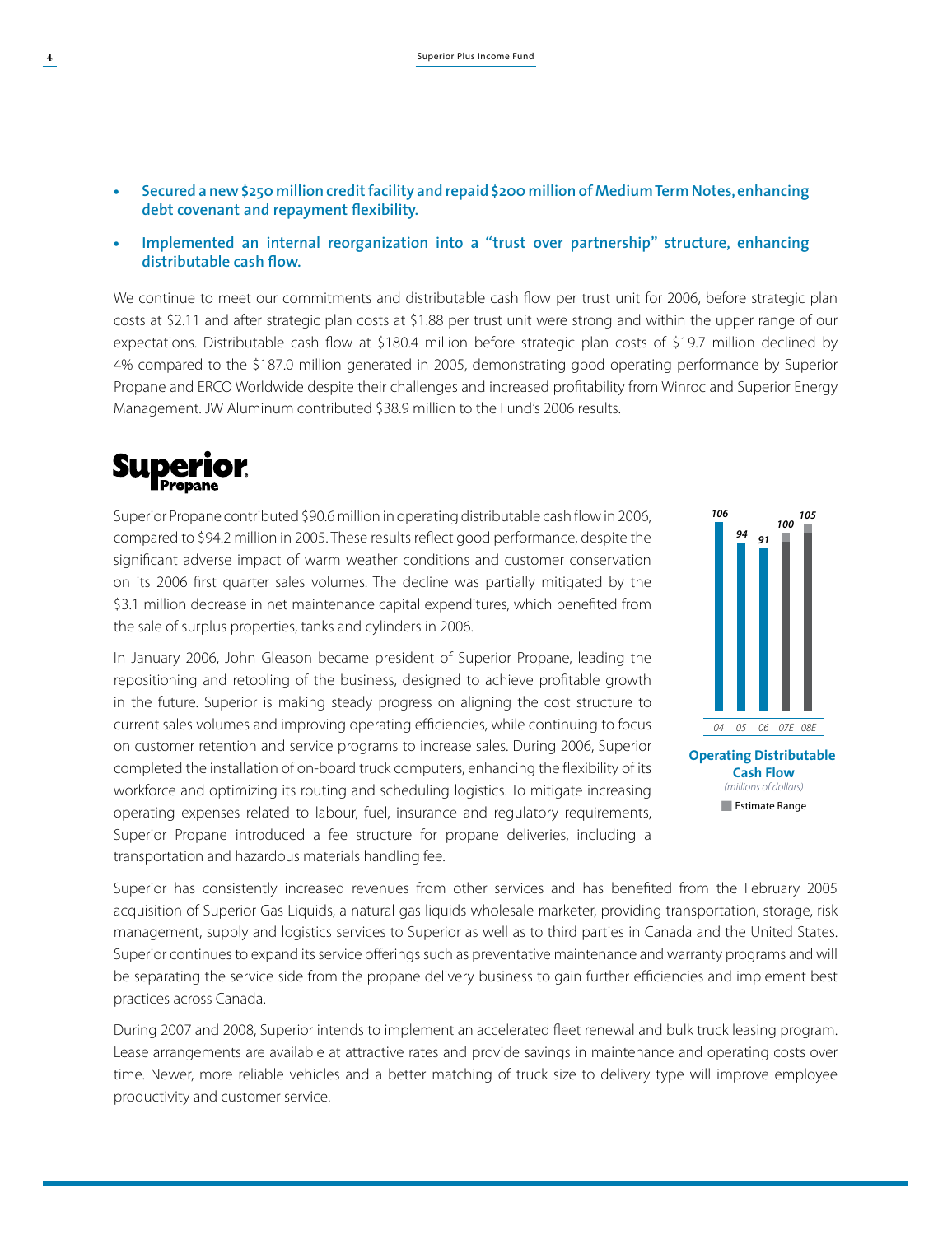These initiatives, along with normal winter weather patterns and continued focus on delivering with excellence are expected to win new customers and gain organizational momentum. We anticipate that these initiatives will result in improved profitability with operating distributable cash flow for 2007 estimated in the range of \$95 – \$100 million, increasing in 2008 to \$100 – \$105 million. We are confident that the propane retailing business will continue to provide a solid foundation for stable returns and profitable growth for many years to come.

# **ERCO Worldwide**

ERCO contributed \$75.7 million in operating distributable cash flow in 2006, compared to \$93.1 million in 2005. These results exceeded our 2006 expectations, considering the medium-term challenges experienced by the North American pulp and paper industry which resulted in reduced regional sodium chlorate demand. North American bleached pulp producers continue to experience global competitive pressures as a result of increased fibre and energy costs and the impact of foreign exchange rates, which resulted in the closure of seven mills during 2006. Combined with the mill closures in late 2005, this resulted in an overall reduction in demand for sodium chlorate of approximately 82,300 tonnes.

Increasingly, new world-scale pulp mills are relocating and/or expanding production capacity in offshore regions with significant access to low cost, renewable wood fibre, relatively stable lower cost energy supply and supportive government policies. As a result of this and the impact of high electricity costs and foreign exchange on its business, ERCO closed its higher cost 48,000 tonnes annual capacity sodium chlorate facility in Thunder Bay, Ontario in April 2006, and its 80,000 tonnes Bruderheim, Alberta facility in October 2006. The closures improved the utilization of ERCO's remaining six sodium chlorate plants in North America and balanced supply and demand.



In October 2006, ERCO was granted access to electricity supplied by Georgia Power pursuant to their industrial interruptible tariff, enabling the 100,000 tonne Valdosta, Georgia plant to operate as swing production facility when power prices are favourable and can be supported in the sodium chlorate market place. This is expected to have a positive impact on ERCO's future results. In late 2006, softwood pulp prices increased and the U.S. dollar strengthened, improving the sodium chlorate demand profile.

Internationally, ERCO completed its 55,000 tonne facility in Chile and commenced production in September 2006 to exclusively supply three existing mills owned by CMPC Celulosa S.A. over a long-term arrangement, participating in the continued growth opportunities in lower pulp and paper cost producing regions of South America and Asia.

ERCO's total production capacity of approximately 502,000 metric tonnes makes it the second largest producer of sodium chlorate in North America. ERCO continues to pursue opportunities in emerging markets. It is one of only two suppliers in the world of modern dioxide generators and related technology used by pulp mills to convert sodium chlorate into chlorine dioxide. This provides a unique competitive advantage, including early access to new market trends.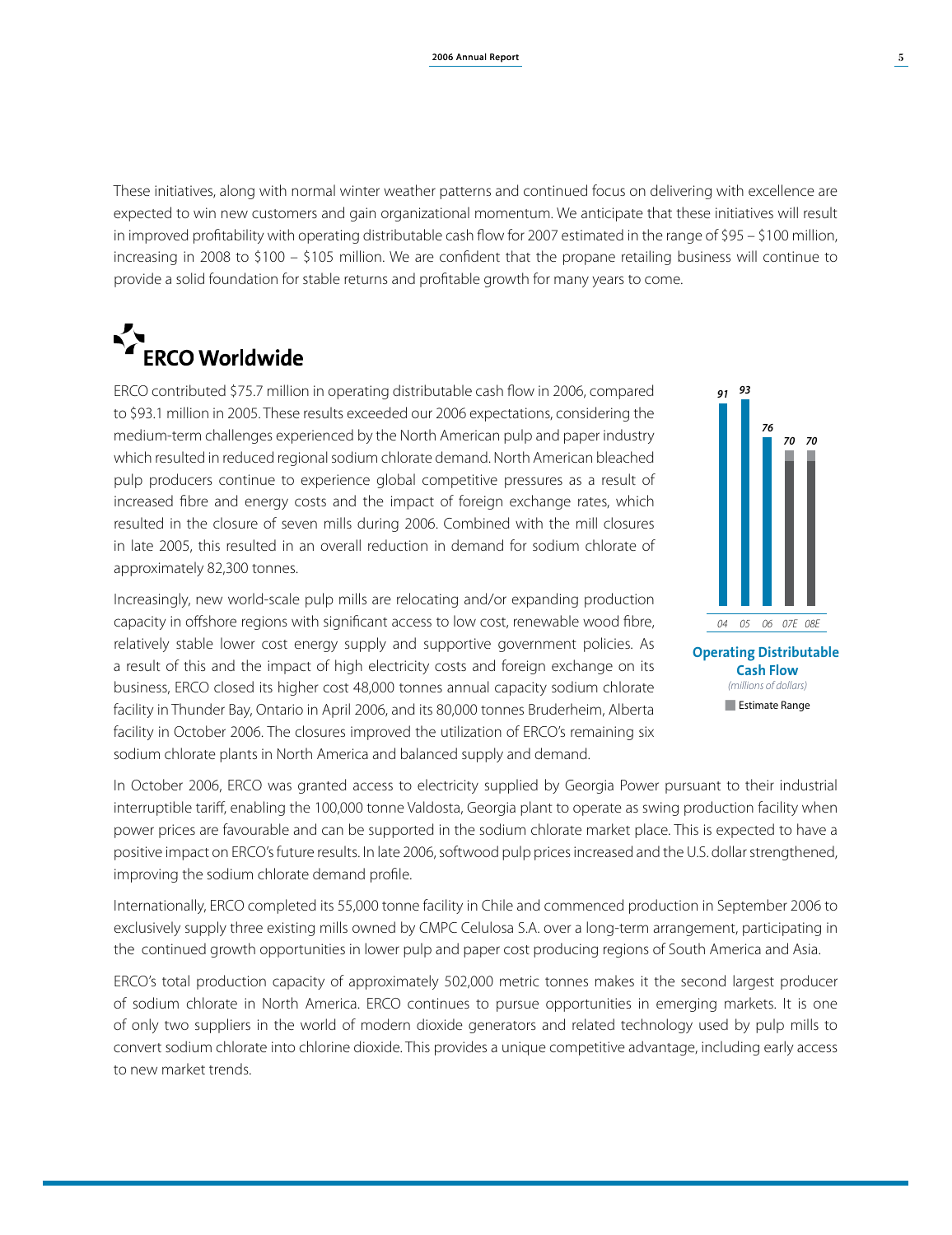Chloralkali/potassium products represented 28% of ERCO's 2006 sales and contributed 35% to cash generated from its operations before changes in net working capital. This provides an important diversification of ERCO's product lines, as nearly all of ERCO's chlorine, hydrochloric acid, potassium hydroxide and potassium carbonate production, and approximately 94% of its caustic soda production are sold to end markets not related to the pulp and paper industry. Chloralkali operations performed above historical levels in late 2005 and most of 2006, gradually returning to more balanced conditions. Unlike the U.S. Gulf market, ERCO's chloralkali end markets are less susceptible to large swings in profitability. Good growth opportunities exist and ERCO is continuing to evaluate the economics of converting its Port Edwards, Wisconsin potassium/chloralkali facility from a mercury-based process to membrane technology at a cost currently estimated at US\$85 – 100 million. Such a move would significantly improve the facility's capacity and process efficiency and allow ERCO to take advantage of additional business opportunities.

Based on the stepstaken and encouraged by ERCO's 2006 achievements, as well asimproved sodium chlorate market fundamentals, we expect ERCO's operating distributable cash flow net of maintenance capital expenditures to be \$65 – \$70 million for 2007 and 2008, with potential additional upside for 2008.



Winroc, our walls and ceilings product distribution business posted another record year, contributing operating distributable cash flow of \$34.6 million in 2006, an increase of 15% compared to 2005. It's profitability has increased consistently over the past 10 years, driven by a combination of organic growth and acquisitions. Its strong position in the commercial, renovation and housing construction markets is expected to continue to provide solid operating results.

Winroc's focus on service is key to its success. Delivering product on time to the right place at the construction site, makes Winroc an important productivity partner for its contractor customers. The continued softening of new housing construction in some markets is mitigated by strong commercial and renovations markets, which comprise more than 50% of Winroc's business. With its 39 distribution branches across Ontario, Western Canada, Utah, Nevada, Arizona and Minnesota, Winroc's extensive geographic diversification is also a mitigating factor in the residential construction slow-down being experienced in certain regions.

For 2007, we expect pressure on new home construction to be somewhat mitigated by stronger commercial activity. We are estimating operating distributable cash flow after maintenance capital expenditures of \$30 – \$35 million, increasing to the \$32 – \$37 million range in 2008 with some improvementin the new home construction segment and assuming no new acquisitions. The fragmented nature of the specialty



**Cash Flow** *(millions of dollars)* **N** Estimate Range \* Assumes no acquisitions or green field expansions.

buildings distribution industry continues to provide attractive consolidation opportunities. Winroc has identified a number of acquisition and expansion opportunities which are anticipated to add further value over time.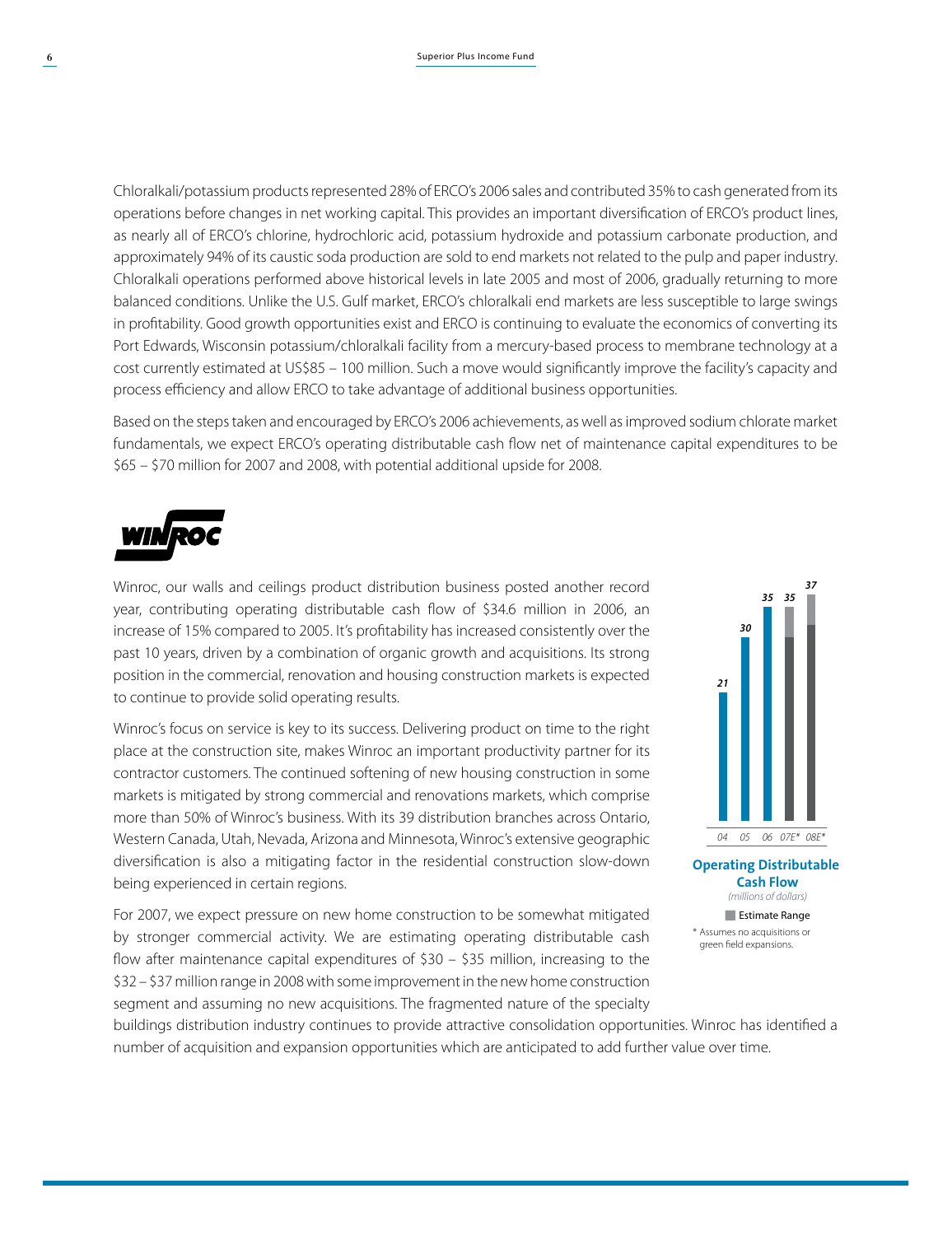

SEM, our fixed-price natural gas retailing business posted stellar results, contributing \$10.3 million of operating distributable cash flow, almost double compared to 2005. These results reflect SEM's success in transitioning its strategic focus to building sales channels and momentum in smaller volume, higher margin and longer-term commercial and residential markets. Exiting 2006, SEM supplied approximately 40 million gigajoules of natural gas to approximately 85,900 residential and 6,700 commercial flowing customers with a weighted average remaining customer contract life of 42 months. During 2006, SEM has made substantial progress in expanding the infrastructure to support its growth plans beyond the Ontario residential market and the Ontario and Quebec commercial natural gas markets. SEM is currently looking at expanding into the B.C. market later in 2007 and potentially entering certain Northeast U.S. markets over time.



Based on the growth profile in its existing business, SEM is expected to generate operating distributable cash flow for 2007 of \$12 – \$15 million, further increasing in 2008 to \$15 – \$18 million. In addition, SEM continuesto assessthe merits of expanding its product line by offering fixed-price electricity contracts to residential and small

commercial customers in Ontario. This market of approximately four million customers and a low penetration rate relative to the Ontario natural gas market represents a significant growth opportunity for SEM.

#### **• STRONG DIVERSIFIED ASSET BASE •**

One of Superior Plus' key strengths is our solid portfolio of well diversified businesses, each of which has a strong market position on which to build. Each business has an unwavering focus on safe, reliable operations and quality service. Improving competitiveness and enhancing profitability will provide Superior Plus with renewed access to capital markets at attractive terms to prudently finance organic growth and acquisition opportunities to further leverage our existing asset base. Our high quality assets will be a strong foundation to sustain distributions and provide value to our investors for many years to come.

#### **• N E W F O C U S A N D D I R E C T I O N •**

The implementation of the strategic plan has bolstered accountability at the divisional levels, allowing each business to maintain a participative and entrepreneurial corporate culture. In November, Wayne Bingham joined Superior Plus as Executive Vice-President and Chief Financial Officer to further Superior's corporate goals and objectives. Under our joint leadership and guidance, the corporate office acts as a strategic capital manager, and has shifted its focus from active business to active investment and risk management.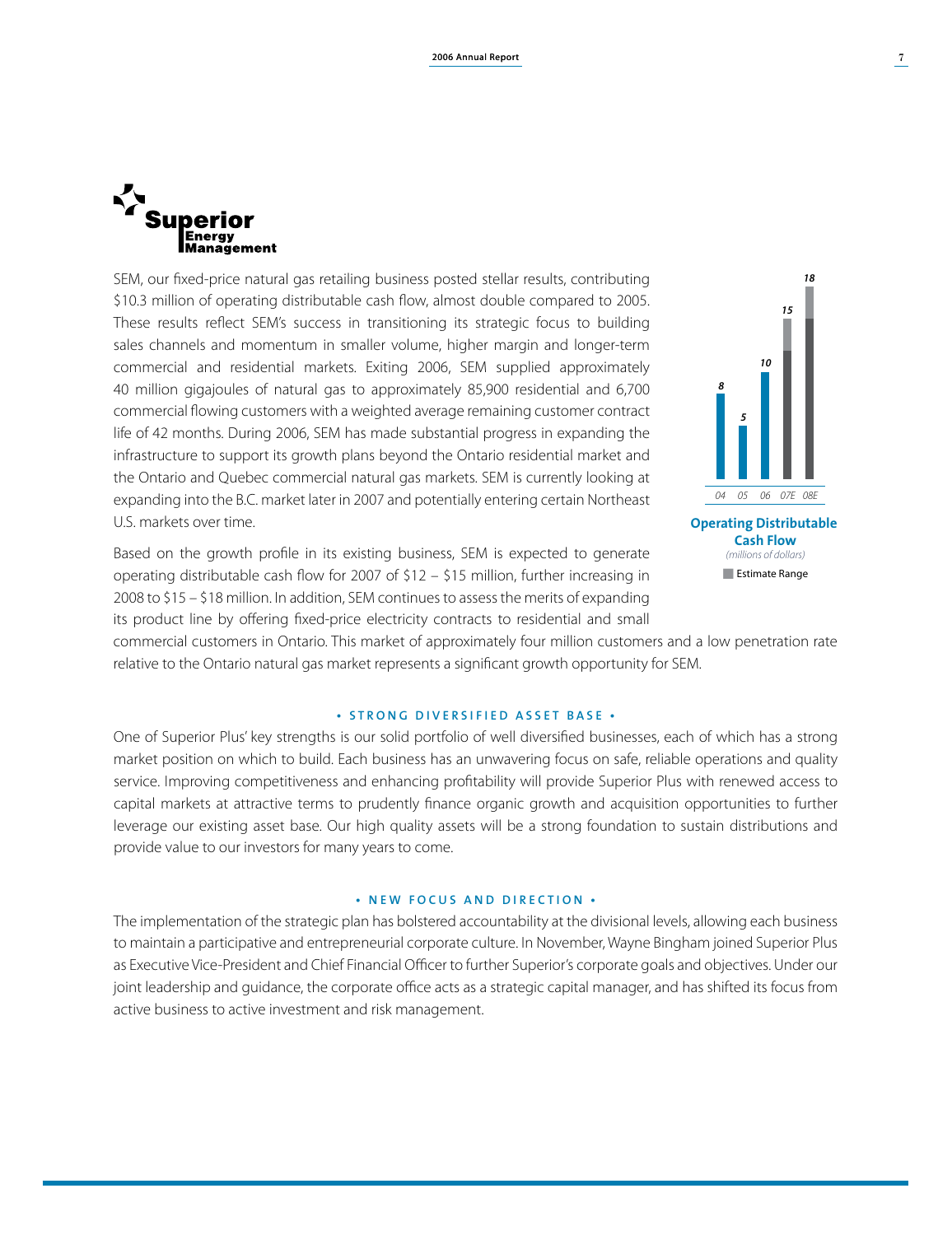Following completion of the strategic plan, the Board carefully considered its composition and skills to ensure alignment to and support of Superior's value-based growth strategy. Effective March 6, 2007 Messrs. Randall J. Findlay and Walentin (Val) Mirosh have joined the Board. Their skills and extensive experience in energy, the midstream and international business, development and strategy are complementary to those of the other Board members and will be of great value as we continue to focus on stability of distributions and long-term growth. To remain focused on the strategic visions, including the challenges and opportunities of the businesses, the Board has also enhanced and strengthened its governance processes. An advisory committee has been established for each business, which includes two independent directors and the president of another division. The advisory committee assistsin delineating capital allocation and acts as additionalsounding board forstrategic plans and initiatives. We are beginning to see concrete results from the heightened focus on operational strategy and financial discipline.

#### **• STABILITY OF DISTRIBUTIONS •**

Providing stable distributions to our unitholders that are sustainable over the long term continues to be our guiding principle. Earlier in the year, cash distributions were reduced and a new target payout ratio of 85 – 90% was established. Cash distributed in 2006 reached \$1.82 per trust unit which reflects higher distribution rates paid earlier in the year. This resulted in a payout ratio of 86% on distributable cash flow before strategic plan costs. Our current distribution rate of \$1.56 per trust unit corresponds to an estimated payout for 2007 within our target range of 85 – 90%.

The trend to lower our payout ratio over time to ensure financial stability is well supported by the renewed growth of our diversified asset base. Under our previous distribution policy, the Fund paid outsubstantially all of its distributable cash flow. Since its inception, the Fund has paid out \$18.39 on an original unit price of \$10.95 and has distributed cash in excess of \$1 billion. During the past five years, Superior Plus has invested in excess of \$1 billion in growth capital projects and made a significant contribution to the Canadian economy.

#### **• INCOME FUNDS IN TRANSITION •**

On October 31, 2006, the Federal Government of Canada announced a proposal to impose a tax on distributionsfrom publicly traded income trusts and limited partnerships, beginning in 2011. The intent of the proposal is to effectively tax trusts at the same level as corporations. We are currently assessing the potential impact of the proposed change on Superior Plus and the options available to us. The effect of a potential tax in 2011 would be partially mitigated by substantial tax pools available to Superior Plus. Based on preliminary views, we believe that the change may create opportunities for a diversified business trust with good assets and stable cash flows. Depending on final tax rules, U.S. acquisitions and expansions may become more attractive and there may be domestic acquisition opportunities, as smaller income trusts attempt to exit the market.

Overall, we expect the change in tax rules to have little impact on our growth strategy. Our capital requirements are within the new guidelines and our threshold returns for growth capital projects are well in excess of our cost of capital and are more than sufficient to account for the proposed tax changes. In terms of our distribution policy, we believe that there will be a continuing need for high dividend yield investment vehicles in Canada.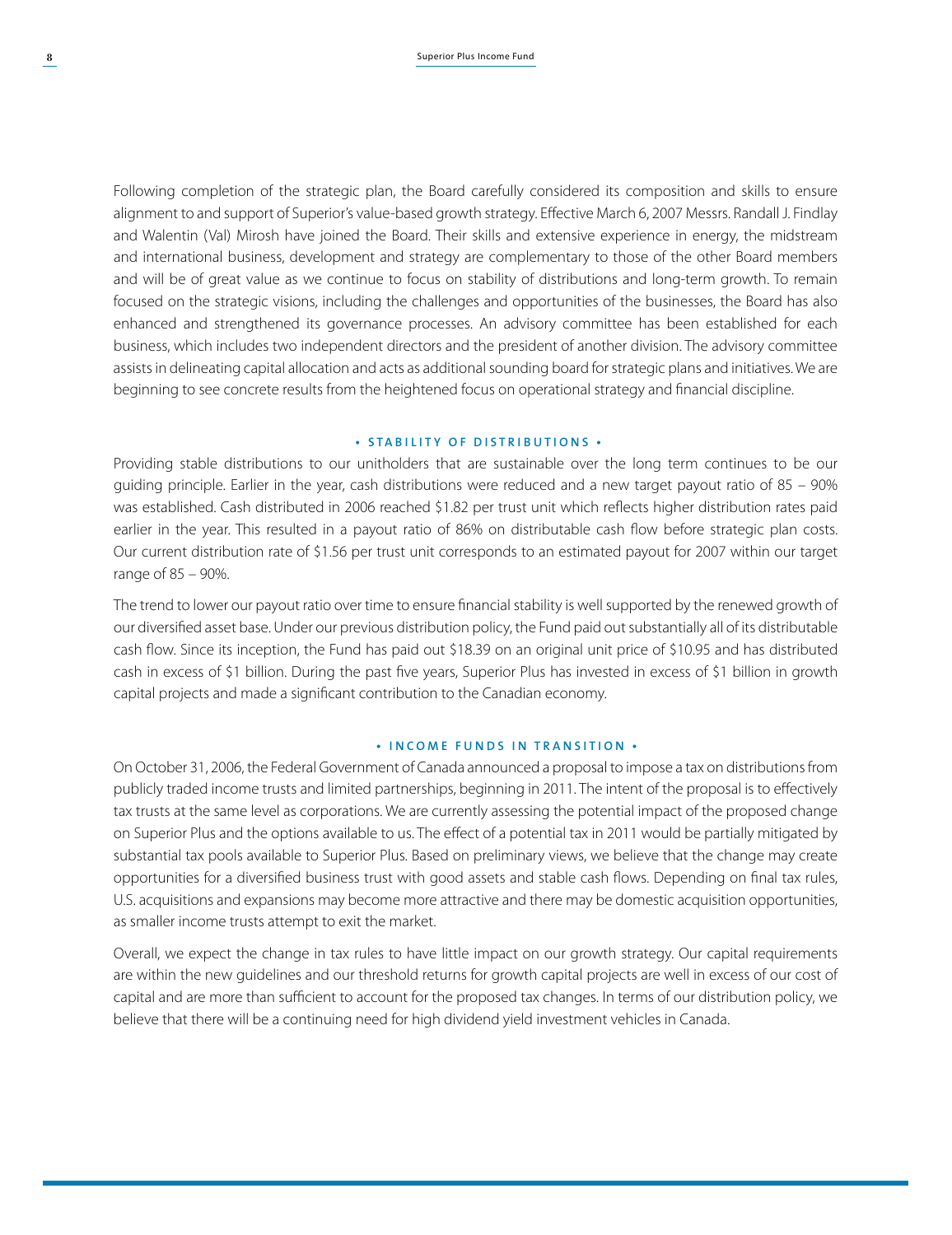#### **• STRONG FINANCIAL POSITION •**

One of our top focuses and priorities is to maintain a strong balance sheet. Historically, the financial performance of Superior Plus has been solid and our recent challenges that led to the implementation of the strategic plan were largely industry and market related. Prudent financial policies will continue to underpin the ongoing success of accessing multiple sources of capital on attractive terms to capitalize on the attractive opportunities for profitable growth that exists within our underlying business portfolio.

During 2006, we made substantial progress in achieving lower leverage ratios that are appropriate in the context of our overall business, cash flow profile, and capital requirements of our businesses, as well as our distribution policy. We have also increased our liquidity and enhanced our debt repayment profile. At December 31, 2006, Superior Plus had \$588 million of two year committed revolving term bank credit facilities with nine chartered banks, of which \$425 million was undrawn. Total debt of \$756 million, includes \$314 million of publicly traded convertible debentures with maturity dates to 2015.

Financial initiatives for 2007 include continued focus on working capital requirements within each of our businesses and a review of our overall banking arrangements. This is aimed at ensuring continued flexibility and optimal financial strength to execute on operational and strategic opportunities.

#### **• L O O K I N G A H E A D •**

In 2006, our energy and resources were fully absorbed by the implementation of the strategic plan. We could not have accomplished so much in such a short period of time without the dedication and commitment of our past and present directors and employees involved in the restructuring process. In particular, we extend our thanks and appreciation to management and the employees of the operating divisions for their focus and dedication on our businesses, including the team at JW Aluminum for their cooperation and professionalism during the course of the sale. We would also like to acknowledge the contributions and guidance provided by Al Lennox who has served on the Board of Superior Plus since the Fund's inception in 1996. Mr. Lennox will not be standing for re-election at the May 8, 2007 Annual Meeting of the Fund.

Although we have made considerable progress to date, we expect market prices of income trusts to remain volatile over the short term. We will now direct our efforts towards maintaining our momentum in delivering solid operating performance to regain the trust and confidence that will ultimately be rewarded by the market. For 2007, the Fund anticipates distributable cash flow per trust unit in the \$1.65 to \$1.85 range, increasing in 2008 to the \$1.85 to \$2.00 range without additional upside from potential accretive growth capital projects. We believe our financial strength, balanced portfolio of high quality assets and value-based growth strategy will translate into stable distributions and create long-term value for our unitholders.

Stzilling

**Grant D. Billing** *Chairman and Chief Executive Officer* March 6, 2007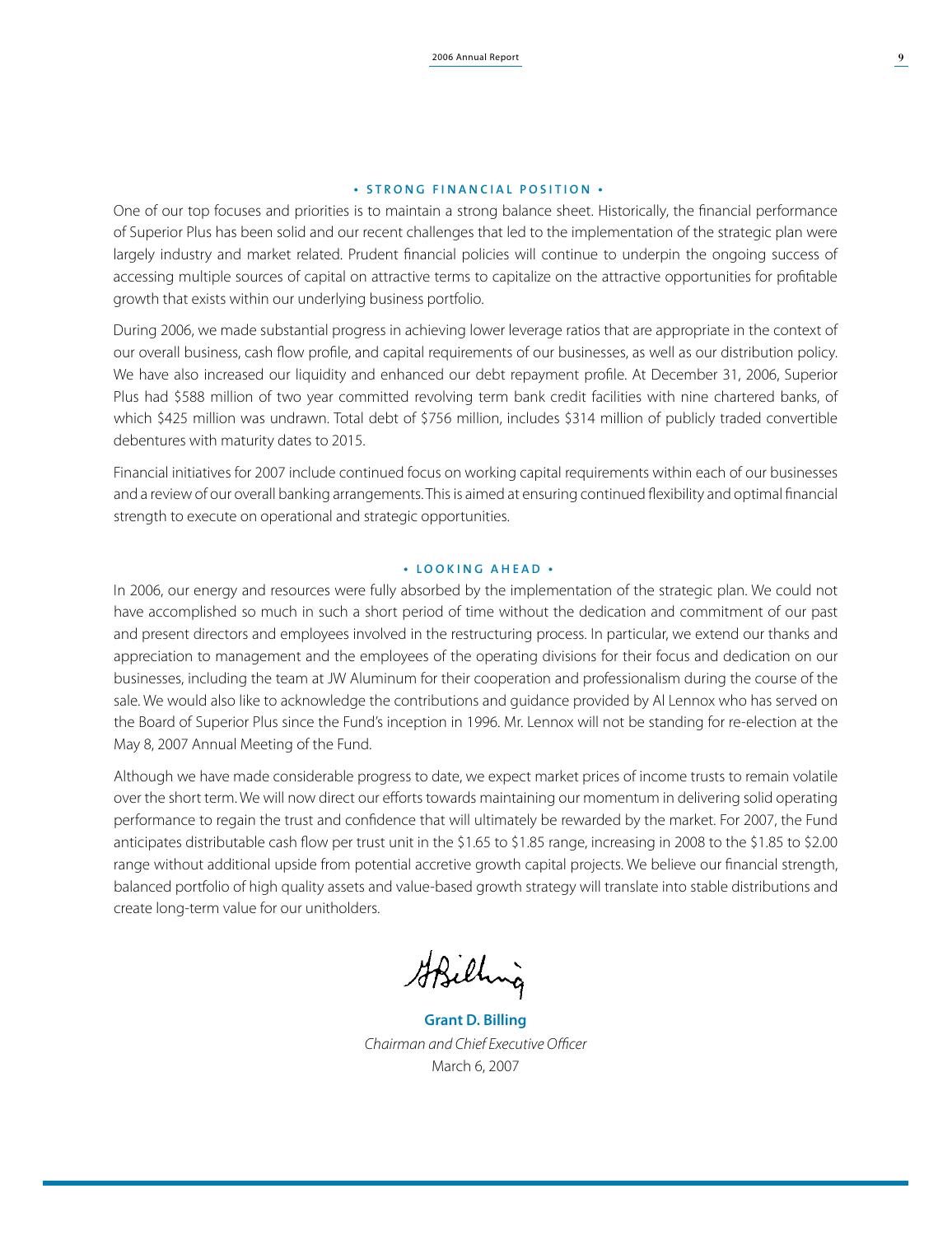## **Management's Discussion and Analysis**

#### **March 6, 2007**

The following discussion is a review of the financial performance and position of the Superior Plus Income Fund (the "Fund") for the years ended December 31, 2006 and 2005. The information in this management discussion and analysis is current to March 6, 2007. The discussion should be read in conjunction with the Fund's audited Consolidated Financial Statements and notesto those statements. All amounts are expressed in Canadian dollars, except where otherwise noted.

#### **• O rgani z ation and S tructure •**

The Fund, directly and indirectly through its subsidiary companies, holds a 100 percent interest in Superior Plus LP ("Superior LP" or "Superior"). The distributable cash flow of the Fund is solely dependent on the results of Superior LP and is derived from the allocation of Superior LP's income to the Fund by means of partnership allocations. Superior has four operating businesses: a propane retailing business operating under the trade name "Superior Propane"; a specialty chemicals business operating under the trade name "ERCO Worldwide"; a walls and ceilings construction product distribution business operating under the trade name "Winroc"; and a natural gas retailing business operating under the trade name "Superior Energy Management"or"SEM". JW Aluminum Company ("JWA"or"JW Aluminum"), a manufacturer of specialty flat-rolled aluminum products, was sold on December 7, 2006. (See Note 3 to the Consolidated Financial Statements).

#### **• C ash D istributions •**

The Fund distributes to holders of trust units ("Unitholders"), income earned by Superior LP, after interest payments to holders of the convertible unsecured subordinated debentures (the "Debentures") of the Fund ("Debentureholders"), and provision for administrative expenses and reserves of the Fund. The Fund targets to pay out 85% to 90% of its ongoing sustainable distributable cash flow through regular monthly distributions.

For 2006, distributions paid to Unitholders were \$1.82 per trust unit, a decrease of 24% compared to 2005 distributions paid of \$2.41 per trust unit, representing a payout ratio for 2006 of 86% before strategic plan costs (97% after strategic plan costs), compared to 103% for 2005. The decrease in distributions paid is the result of a change in the Fund's monthly distribution level from \$0.205 per trust unit to \$0.185 per trust unit effective with the March 2006 monthly distribution and a reduction to \$0.13 per trust unit (\$1.56 on an annualized basis) effective with the May 2006 monthly distribution. The monthly distributions were reduced in 2006 due to the negative impact that record warm temperatures across Canada in January and February had on Superior Propane's 2006 results and the continuing difficulties faced by North American pulp producers, negatively impacting the 2006 and ongoing results of ERCO Worldwide. The Fund views its current distribution level of \$0.13 per trust unit as prudent based on its targeted payout ratio of 85% to 90% of ongoing sustainable distributable cash flow. The Fund will continue to assess its distribution level in light of the Federal Government's announcement on October 31, 2006 to tax income trusts and limited partnerships, beginning in 2011. See "Distributions Paid to Unitholders"for further details on the Fund's distributions.

For income tax purposes, distributions paid in 2006 of \$1.82 per trust unit are classified as other income of \$1.64 per trust unit, a return of capital of \$0.02 per trust unit and a dividend of \$0.16 per trust unit. A summary of cash distributions since inception and related tax information is posted under the "Investor Information" section of the Fund's website at www.superiorplus.com. For 2007, the Fund expects the majority of the distribution to be in the form of other income.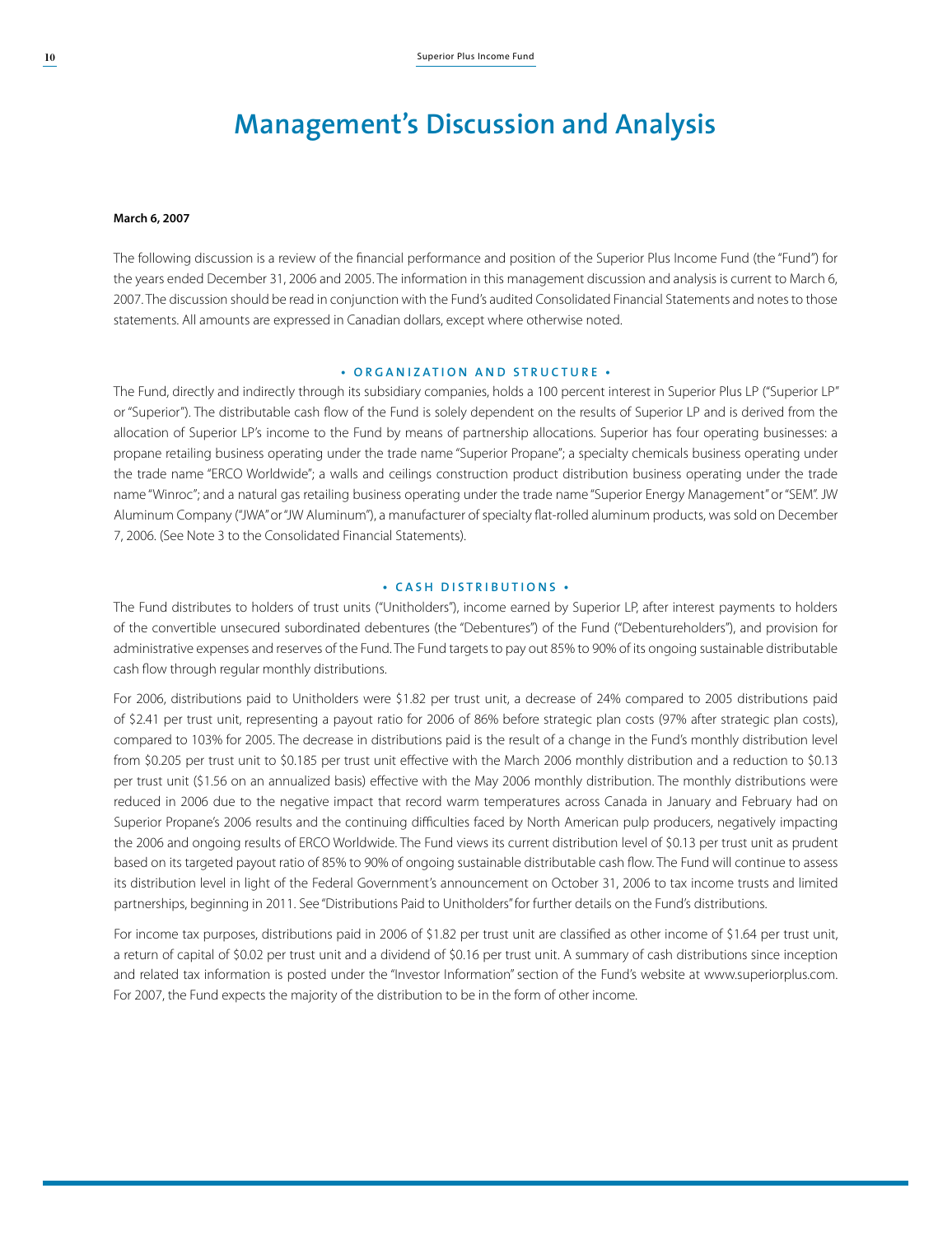#### **• D istributable C ash F low •**

Distributable cash flow of the Fund available for distribution to Unitholders is equal to cash generated from operations before natural gas customer acquisition costs and changes in net working capital, less amortization of natural gas customer acquisition costs and maintenance capital expenditures. Maintenance capital expenditures are equal to capital expenditures incurred to sustain the ongoing capacity of Superior's operations and are deducted from the calculation of distributable cash flow. Acquisitions and other capital expenditures incurred to expand the capacity of Superior's operations or to increase its profitability ("growth capital"), are excluded from the calculation of distributable cash flow. Distributable cash flow is the main performance measure used by management and investors to evaluate the performance of the Fund and its businesses. Readers are cautioned that distributable cash flow, maintenance capital expenditures and growth capital are not defined performance measures under Canadian generally accepted accounting principles ("GAAP"), and that distributable cash flow cannot be assured. The Fund's calculation of distributable cash flow, maintenance capital expenditures and growth capital may differ from similar calculations used by comparable entities. Operating distributable cash flow is distributable cash flow before corporate and interest expenses. It is also a non-GAAP measure and is used by management to assess the performance of its operating businesses.

EBITDA represents earnings before interest, taxes, depreciation and amortization calculated on a 12 month trailing basis giving pro forma effect to acquisitions and divestitures. Superior's calculation of EBITDA may differ from similar calculations used by comparable entities.

| Distributable Cash Flow (1) (millions of dollars except per unit amounts)         | 2006       | 2005      |  |
|-----------------------------------------------------------------------------------|------------|-----------|--|
| Cash generated from continuing operations before natural gas                      |            |           |  |
| customer acquisition costs and changes in working capital                         | 137.5      | 196.0     |  |
| Add: Management internalization costs                                             | 1.3        | 1.3       |  |
| Distributable cash flow from discontinued operations (See JWA discussion)         | 38.9       | 8.6       |  |
| Less: Maintenance capital expenditures, net                                       | (13.8)     | (16.5)    |  |
| Amortization of natural gas customer acquisition costs                            | (3.2)      | (2.4)     |  |
| Distributable cash flow                                                           | 160.7      | 187.0     |  |
| Strategic plan costs                                                              | 19.7       |           |  |
| Distributable cash flow before strategic plan costs                               | 180.4      | 187.0     |  |
| Distributable cash flow                                                           | 160.7      | 187.0     |  |
| Distributable cash flow (reinvested) funded from debt                             | (5.0)      | 5.0       |  |
| Distributed cash flow                                                             | 155.7      | 192.0     |  |
| Distributable cash flow per trust unit (before strategic plan costs), basic (2)   | Ś.<br>2.11 | Ś<br>2.35 |  |
| Distributable cash flow per trust unit (before strategic plan costs), diluted (3) | 2.11<br>Ś  | 2.27<br>ς |  |
| Distributable cash flow per trust unit, basic <sup>(2)</sup>                      | 1.88<br>Ŝ. | 2.35<br>ς |  |
| Distributable cash flow per trust unit, diluted (3)                               | \$<br>1.88 | Ś<br>2.27 |  |
| Distribution payout ratio (before strategic plan costs)                           | 86%        | 103%      |  |
| Distribution payout ratio (after strategic plan costs)                            | 97%        | 103%      |  |

(1) See the Consolidated Financial Statements for cash generated from operations before natural gas customer acquisition costs and changes in working capital, management internalization costs, maintenance capital expenditures, and amortization of natural gas customer acquisition costs.

 $(2)$  The weighted average number of trust units outstanding for the year ended December 31, 2006 is 85.5 million (2005 – 79.7 million).

(3) For the year ended December 31, 2006, there were no dilutive instruments. For the year ended December 31, 2005, the dilutive impact of the convertible debentures, trust unit options and trust unit warrants was 8.3 million trust units (88.0 million total trust units on a diluted basis) with a resulting impact on distributable cash flow of \$13.1 million (\$200.1 million total on a diluted basis).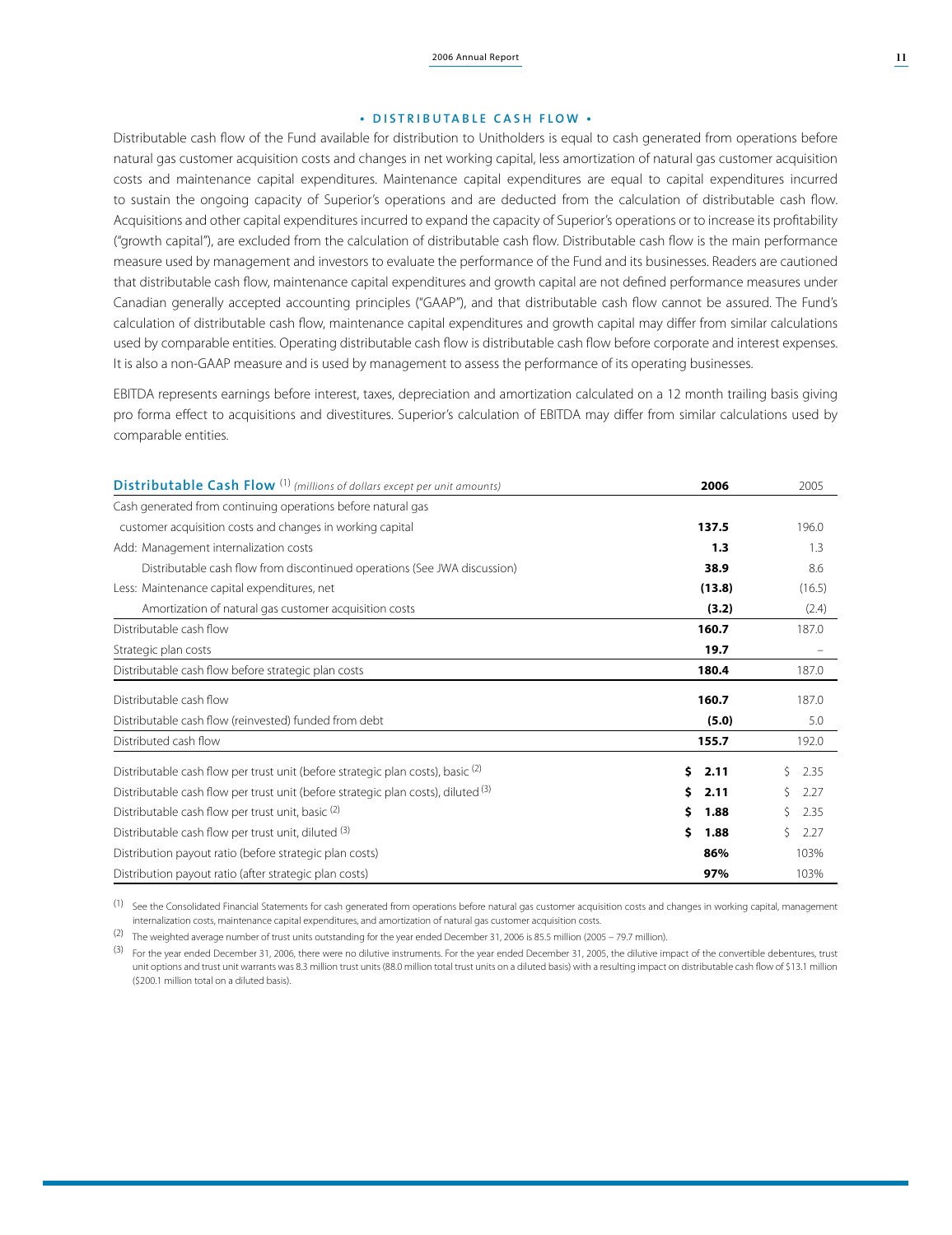Distributable cash flow for the year ended December 31, 2006 (before strategic plan costs of \$19.7 million) was \$180.4 million (\$160.7 million after strategic plan costs), a decrease of \$6.6 million (4%) from the prior year before strategic plan costs, and \$26.3 million (14%) from the prior year after strategic plan costs. The addition of JWA, until its sale on December 7, 2006, and improved results from Winroc and SEM were more than offset by lower results at Superior Propane reflecting depressed heating demand in the first quarter due to unseasonably warm weather and challenging conditions experienced by ERCO's North American sodium chlorate operations. Interest costs were higher than the prior year due to higher interest rates and average debt levels.

Distributable cash flow per trust unit (before strategic plan costs) was \$2.11 per trust unit (\$1.88 per trust unit after strategic plan costs), down \$0.24 per trust unit (10%) before strategic plan costs, and \$0.47 per trust unit (20%) after strategic plan costs. The decrease in per unit amounts is due to reduced distributable cash flow and a 7% increase in the number of trust units outstanding.

As outlined in the facing chart, the Fund is well diversified with Superior Propane, ERCO Worldwide, JW Aluminum, Winroc and SEM contributing 36%, 30%, 16%, 14% and 4% of operating distributable cash flow in 2006, respectively. After giving effect to the disposition of JWA as if it had been sold at the beginning of the year, Superior Propane, ERCO Worldwide, Winroc and SEM would have contributed 43%, 36%, 16%, and 5% of operating distributable cash flow, respectively.

The Fund had a net loss for 2006 of \$80.8 million, compared to net earnings of \$104.4 million for 2005. The change in net earnings(loss) for 2006 as compared to 2005 is due principally to non-cash impairment charges of \$170.8 million (net of tax) recorded during 2006 related to the write-down of ERCO Worldwide's Bruderheim, Alberta and Valdosta, Georgia sodium chlorate facilities and ERCO Worldwide's goodwill. (See Note 5 to the Consolidated Financial Statements). Additionally, Superior recorded a \$56.3 million impairment on the carrying value of JWA during 2006. (See Note 3 to the Consolidated Financial Statements). The increase in operating and administrative expense is due to the full year ownership of ERCO's Port Edwards, Wisconsin facility which was purchased during 2005 and costs associated with the Fund's strategic plan. Amortization is lower than the prior year due principally to the prior year including the one-time impact of accelerated amortization associated with ERCO's closure of its Thunder Bay, Ontario sodium chlorate facility in 2005. Interest is higher than the prior year due to higher average interest rates and debt levels. Future income taxes were impacted in 2006 due to the recovery of Canadian future income taxes in connection with the Fund's internal reorganization into a trust-over-partnership structure and the recognition of the impairments that were noted above. (See Note 13 to the Consolidated Financial Statements).







 $(1)$  JW Aluminum was sold on December 7, 2006. See Note 3 to the Consolidated Financial Statements.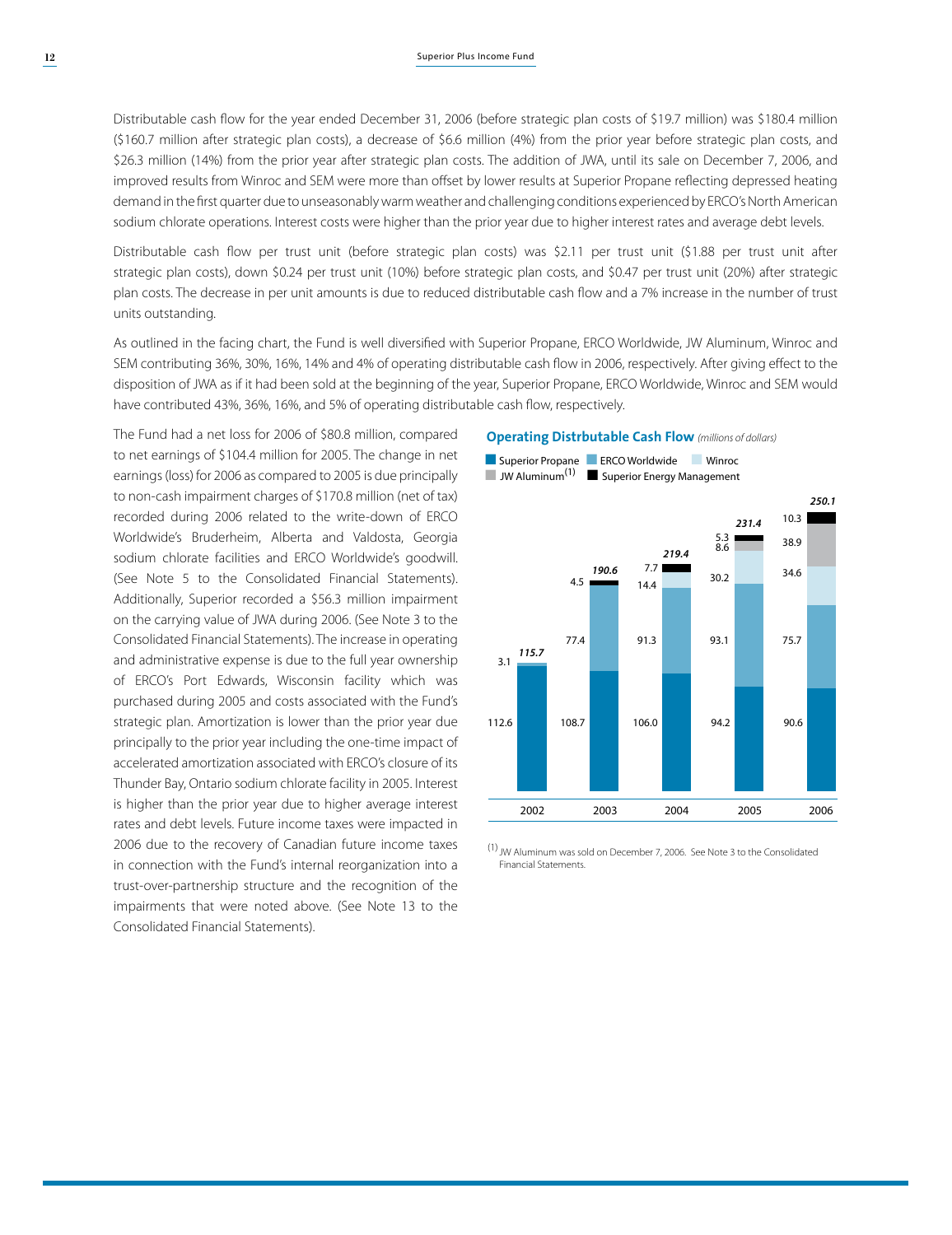#### **• F ourth Q uarter R esults •**

Fourth quarter distributable cash flow for 2006 (before strategic plan costs of \$5.3 million) was \$55.6 million (\$50.3 million after strategic plan costs), a decrease of \$4.4 million (7%) from the prior year quarter (a decrease of \$9.7 million or 16% after strategic plan costs). The decrease in distributable cash flow was predominantly a result of strategic plan costs of \$5.3 million incurred in the quarter and an increase in interest costs of \$3.9 million, due to increased debt levels and higher interest rates. Operating distributable cash flow was comparable to the prior year quarter as improved operating results from Superior Propane, Winroc and SEM more than offset a weaker contribution from ERCO. Distributable cash flow per trust unit (before strategic plan costs) was \$0.65 per trust unit (\$0.59 per trust unit after strategic plan costs) a decrease of \$0.05 per trust unit (7%) compared to the prior year quarter (a decrease of \$0.11 per trust unit or 16% after strategic plan costs), due to the decrease in distributable cash flow. The average number of trust units outstanding for the quarter was consistent with the prior year quarter. Net earnings for the fourth quarter were \$38.1 million, compared to \$21.2 million for the prior year quarter. The increase in net earnings is principally due to reduced amortization in the current year quarter compared to the prior year, due to accelerated amortization recorded in the prior year quarter as a result of ERCO's decision to close its Thunder Bay, Ontario sodium chlorate facility in 2005. Additionally, fourth quarter net earnings were affected for the same reasons as distributable cash flow for the fourth quarter. Further discussion of the 2006 fourth quarter results is provided in the Fund's Fourth Quarter and 2006 Earnings Release, dated March 6, 2007.

A more detailed discussion and analysis of the annual financial and operating results of Superior's businesses is provided on the following pages.

#### **• S uperior P ropane •**

Superior Propane generated operating distributable cash flow of \$90.6 million for 2006. Compared to 2005, Superior Propane's operating distributable cash flow decreased by \$3.6 million (4%) due to lower propane sales gross profits, partially offset by increased other service gross profit, lower operating costs and lower net maintenance capital expenditures.

Condensed operating results for 2006 and 2005 are provided in the following table. See "Segmented Distributable Cash Flow"for detailed comparative business segment results and page 64 of this Annual Report for selected historical information for the last five years.

|                                                                      |         | 2006    | 2005    |         |  |  |
|----------------------------------------------------------------------|---------|---------|---------|---------|--|--|
| (millions of dollars except per litre amounts)                       |         | ¢/litre |         | ¢/litre |  |  |
| Gross profit                                                         |         |         |         |         |  |  |
| Propane sales                                                        | 209.4   | 15.1    | 231.7   | 15.8    |  |  |
| Other services                                                       | 63.5    | 4.6     | 52.7    | 3.6     |  |  |
| Total gross profit                                                   | 272.9   | 19.7    | 284.4   | 19.4    |  |  |
| Less: Cash operating, administration and tax costs                   | (182.6) | (13.2)  | (187.4) | (12.8)  |  |  |
| Cash generated from operations before changes in net working capital | 90.3    | 6.5     | 97.0    | 6.6     |  |  |
| Maintenance capital expenditures, net                                | 0.3     |         | (2.8)   | (0.2)   |  |  |
| Operating distributable cash flow                                    | 90.6    | 6.5     | 94.2    | 6.4     |  |  |
| Propane retail volumes sold (millions of litres)                     | 1,386   |         |         | 1,468   |  |  |

Propane sales gross profit for 2006 was \$209.4 million, down \$22.3 million (10%) from 2005, as average propane sales margins decreased to 15.1 cents per litre from 15.8 cents per litre and sales volumes declined by 6% (82 million litres). The decline in average propane sales margins is principally due to the impact of outsourcing primary transportation services as a result of the sale of the Energy Transportation primary fleet operations in the fourth quarter of 2005, resulting in a corresponding decrease to operating expenses. Excluding the impact of the sale of Energy Transportation, average propane sales margins were consistent with the prior year period, despite the volatile wholesale propane costs experienced throughout 2006.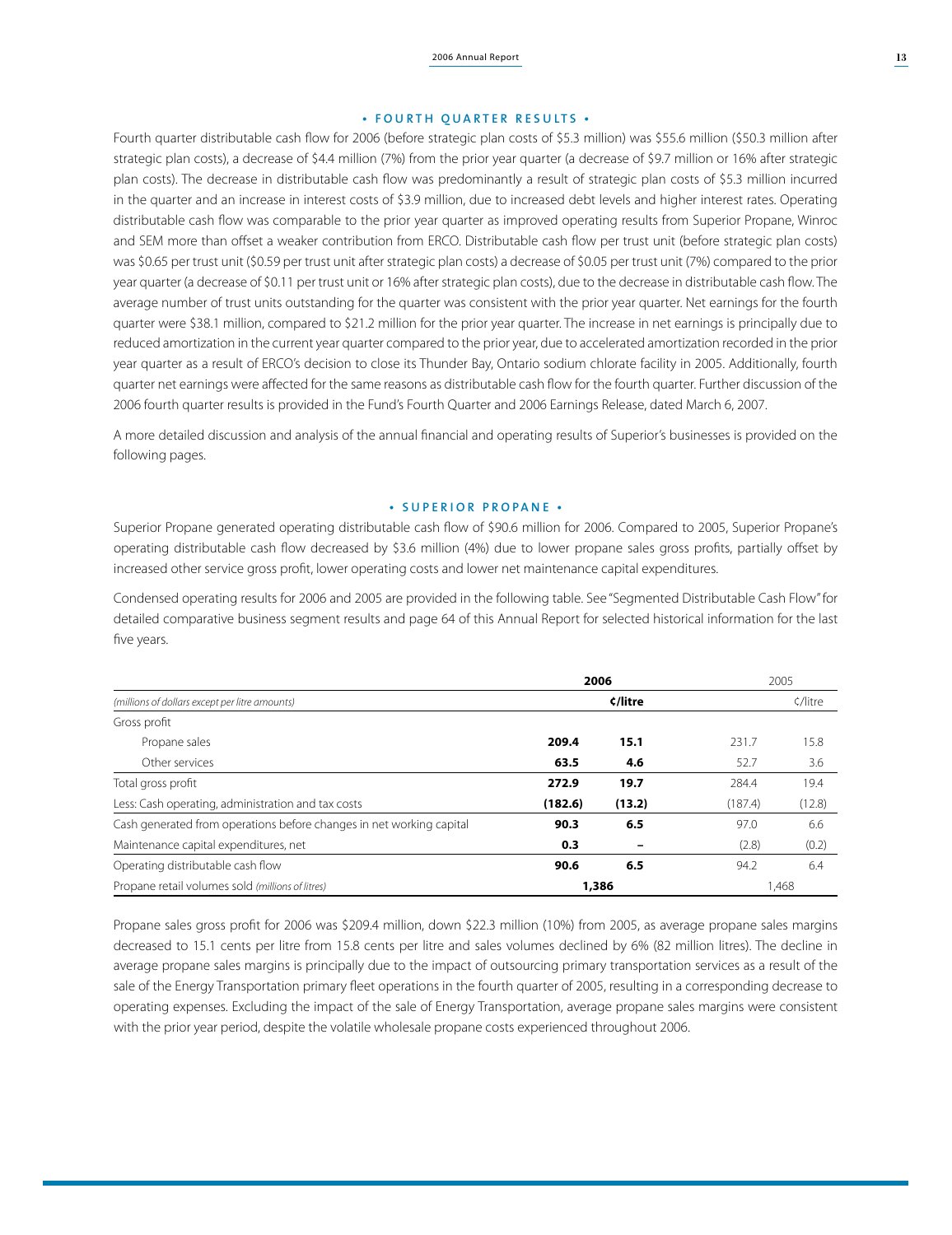Residential and commercial sales volumes declined by 39 million litres (8%) as record warmer weather experienced throughout Canada in the first quarter of 2006, coupled with high average wholesale propane costs encouraged customer conservation and reduced demand. Average temperatures in 2006 across Canada were 5% warmer than 2005 and the last five year average. As shown in the following chart, wholesale propane costs were driven by record or near record high crude oil and natural gas prices. Auto propane sales volumes declined by 22 million litres (13%) due to the continued structural decline in this end-use market, representing 27% of the overall decline in sales volumes. Industrial sales volumes decreased by 10 million litres (1%) as the impact of the record warm weather on heating related volumes more than offset the 16 million litre increase in oil field volumes. Agricultural sales volumes declined by 11 million litres (11%) due to reduced crop drying demand resulting from underlying weather conditions. Approximately 50% of Superior Propane's sales volumes are due to heating related applications and 50% are related to economic activity levels.



#### **Relative Change in WTI Crude Oil and Natural Gas vs. Sarnia Wholesale Propane Prices**

Gross profit from other services reached \$63.5 million for 2006, an increase of \$10.8 million (20%) over the prior year, due to the full year impact of Superior Gas Liquids which was acquired in February 2005, transportation and hazmat fee surchargesimplemented in 2005 to mitigate increasing fuel and regulatory costs, as well as higher service related gross profits. Partially offsetting these increases was a reduction in the profitability of Superior Propane's fixed-price propane sales programs, as the costs of hedging the 2005/2006 heating season program increased dramatically in the aftermath of the 2005 Gulf coast hurricanes.

Superior Propane continues to benefit from its leading market share and considerable operational and customer diversification. Superior Propane's operational risks are well distributed across its 44 market operations, with the largest five markets representing approximately 25% of cash generated from operations. Superior Propane's customer base is well diversified geographically and across end-use applications as illustrated in the table on page 15. Its largest customer contributed approximately 2% of gross profits in 2006.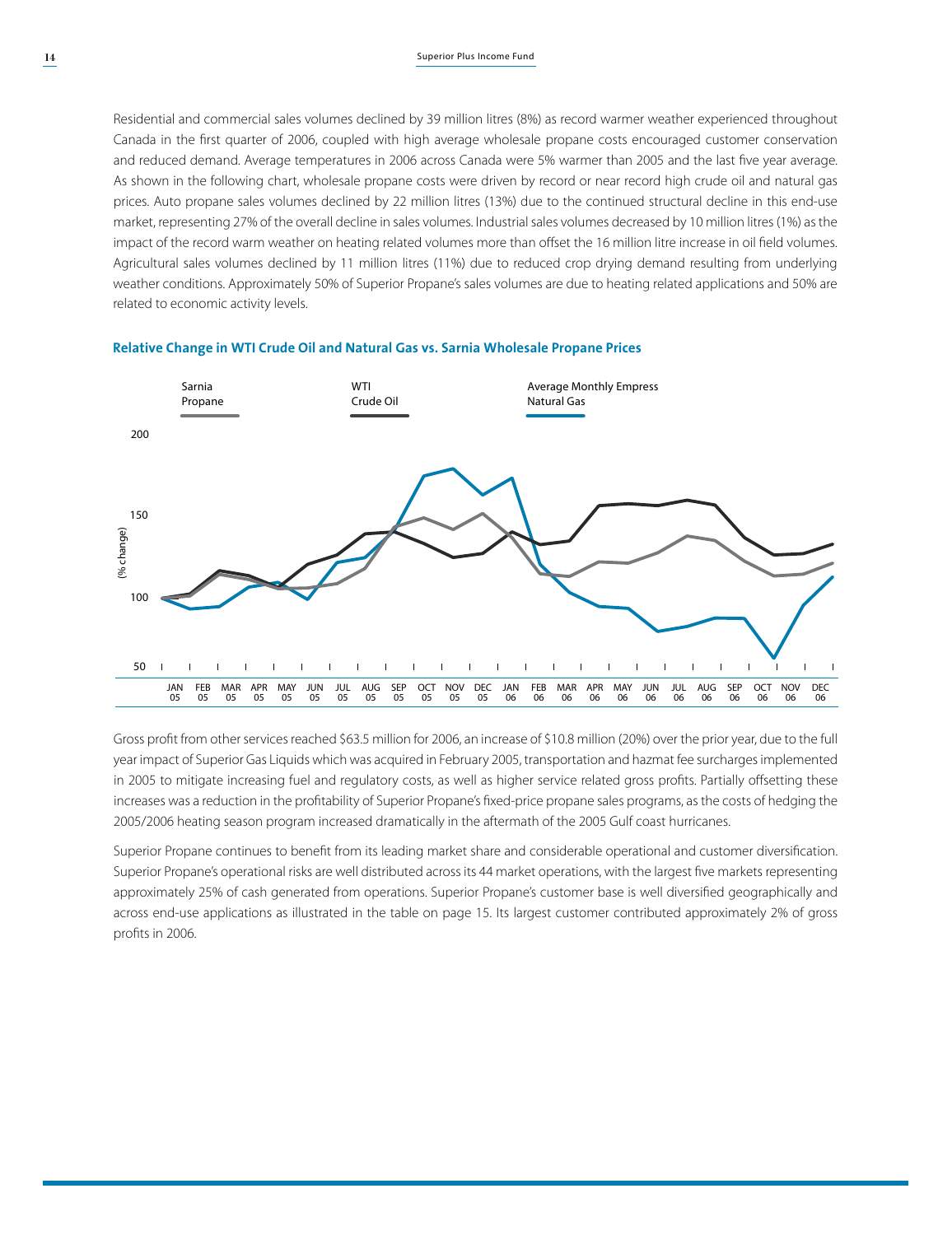| <b>By End-Use Application</b> |                          | 2006     | 2005                  |       | <b>By Region</b> |                    | 2006     | 2005                  |       |
|-------------------------------|--------------------------|----------|-----------------------|-------|------------------|--------------------|----------|-----------------------|-------|
| Applications:                 | Volume <sup>(1)</sup>    | GP $(2)$ | Volume <sup>(1)</sup> | GP(2) | Regions:         | Volume $(1)$       | GP $(2)$ | Volume <sup>(1)</sup> | GP(2) |
| Residential                   | 163                      | 54.3     | 183                   | 59.9  | Atlantic         | 97                 | 30.5     | 110                   | 32.3  |
| Commercial                    | 296                      | 56.7     | 315                   | 60.9  | <b>Ouebec</b>    | 233                | 44.5     | 257                   | 49.9  |
| Agricultural                  | 89                       | 7.7      | 100                   | 11.5  | Ontario          | 309                | 75.3     | 342                   | 80.1  |
| Industrial                    | 686                      | 71.5     | 696                   | 78.8  | Sask./Man.       | 195                | 26.6     | 202                   | 27.2  |
| Automotive                    | 152                      | 19.2     | 174                   | 20.6  | AB/NWT           | 331                | 53.0     | 322                   | 51.7  |
| Other services                | $\overline{\phantom{a}}$ | 63.5     | $\qquad \qquad =$     | 52.7  | BC/YK            | 221                | 43.0     | 235                   | 43.2  |
|                               | 1,386                    | 272.9    | 1,468                 | 284.4 |                  | 1,386              | 272.9    | 1.468                 | 284.4 |
| Average margin (3)            |                          | 15.1     |                       | 15.8  |                  | Average margin (3) | 15.1     | 15.8                  |       |

#### **Superior Propane Annual Sales Volumes and Gross Profit:**

(1) Volume: Volume of retail propane sold (millions of litres).

(2) GP: Gross profit (millions of dollars).

(3) Average margin: Average propane retail sale margin (cents per litre).

Cash operating, administration and tax costs were \$182.6 million for 2006, a decrease of \$4.8 million (3%) from 2005. The sale of Energy Transportation in 2005 resulted in a decrease in average propane sales margins with a corresponding decrease in operating expenses of approximately \$8.5 million compared to the prior year period. Net of the impact of the sale of Energy Transportation, cash operating, administration and tax costs increased by \$3.7 million, principally due to higher truck maintenance, fuel and operating costs and salary expenses. Cash operating costs were 13.2 cents per litre, an increase of 0.4 cents per litre (3%) over 2005 due principally to the 6% decrease in sales volumes.

Net maintenance capital expenditures resulted in proceeds of \$0.3 million in 2006, a decrease of \$3.1 million from 2005 levels. Gross expenditures were \$5.2 million in 2006 compared to \$7.4 million in 2005, and were directed principally towards the renewal of the delivery fleet. Proceeds on disposals reached \$5.5 million in 2006, an increase of \$0.9 million over the prior year. Disposal proceeds realized in 2006 included the sale of Superior Propane's Concord, Ontario property, the sale of surplus tanks and cylinders and the sale of other excess land and buildings. The sale of Superior Propane's Concord property has been facilitated by reallocating customers previously serviced by this location to other Superior Propane branches.

Superior Propane has been leasing service trucks, crane trucks and tandem tractors for several years and will now be expanding and streamlining its leasing programs with a master lease and other lease arrangements at attractive rates. Superior intends to expand the program to bulk trucks and accelerate the fleet renewal for 2007 and 2008. Increasing lease costs are anticipated to be offset over time by lower operating costs resulting from lower repair and maintenance costs, fleet reliability, as well as improved productivity, safety and corporate image. The program is designed to better align the cost structure with Superior Propane's ongoing operations and result in customer service improvements. In 2007, this is anticipated to positively impact operating distributable cash flow by lowering ongoing maintenance capital expenditures by approximately \$3.5 – \$4.0 million.

Superior Propane did not incur any significant growth capital expenditures in 2006. In 2005, growth capital expenditures were \$27.5 million and included the \$25.6 million acquisition of Superior Gas Liquids ("SGL") and the acquisition of a southwestern Ontario refined fuels distribution business.

#### **• O utlook •**

Superior Propane continues to implement its plans for revenue improvements and customer service enhancements with good progress achieved in the second half of 2006. These initiatives, along with a return to normal winter weather patterns, are expected to result in increased operating distributable cash flow for 2007 in the \$95 to \$100 million range, further increasing in 2008 to the \$100 to \$105 million range.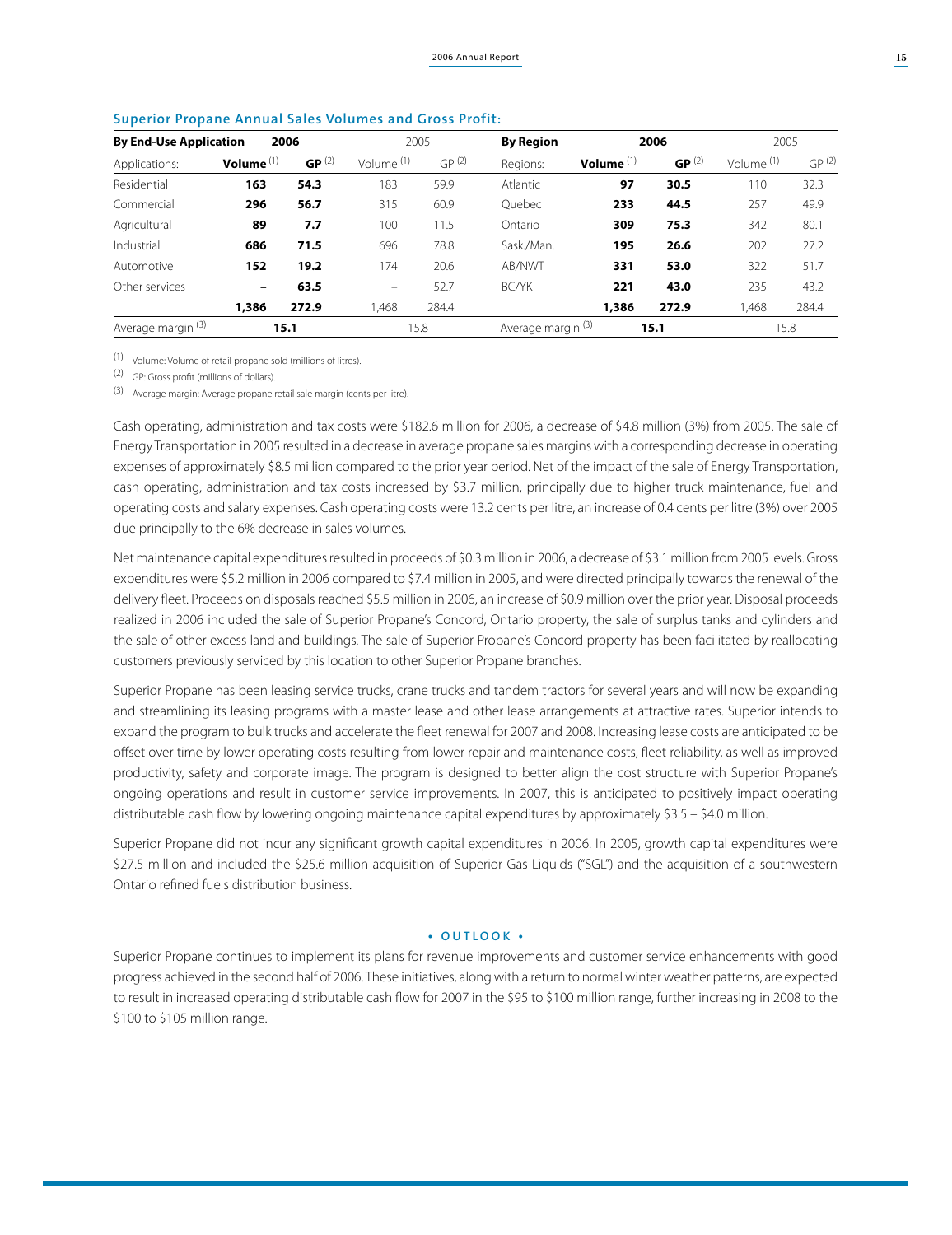#### **• B usiness R isks •**

*Competition.* Propane retailing is a local, relationship-based business, in which Propane competes for market share based on price and level of service. There are approximately 200 propane retailers in Canada. Barriers to entry are relatively low. Propane is subject to vigorous competition from other sources of energy, including natural gas, fuel oil, electricity, wood, gasoline, diesel and other fuels. Propane prices are affected by crude oil and natural gas prices.

*Seasonality and Weather Conditions.* Historically, overall propane demand from non-automotive end-use applications has been stable. However, weather and general economic conditions affect propane market volumes. Weather influences the demand for propane primarily for space heating uses and also for agricultural applications, such as crop drying. Approximately threequarters of Superior Propane's annual cash flow is typically generated in the October-March winter heating season. Superior Propane accumulates propane inventory during the summer months for delivery to its fixed-price customers during the winter heating season.

*Propane Demand, Supply and Pricing.* Propane represents less than 2% of the overall Canadian energy market and is used in a wide range of applications, including residential, commercial, industrial, agricultural and automotive uses. Demand for traditional propane end-use applications is increasing marginally with general economic growth. However, increases in the cost of propane encourage customers to conserve fuel consumption and to invest in more energy efficient equipment, reducing demand. Automotive propane demand is presently declining at a rate of approximately 15 to 20% per year due to the development of more fuel-efficient and complicated engines which increase the cost of converting engines to propane and reduce the savings per kilometre driven. Reversal of this market trend will require increased support of governments and original equipment vehicle manufacturers. Based on the most recently available industry data, it is estimated that on an annual basis, approximately 11 billion litres of propane are produced in Canada of which about 4 billion litres are consumed domestically. The remainder is exported to the United States. Superior Propane's supply is currently purchased from 29 propane producers in Canada. Superior Propane leases underground propane storage capacity in Marysville, Michigan, Mt. Belvieu and Conway, Texas, Regina, Saskatchewan and at Fort Saskatchewan, Alberta to secure supply for Superior Propane's fixed-price customer offerings. Propane is mainly purchased under annual contracts, with pricing arrangements based principally on industry posted prices at the time of delivery. The retail propane business is a "margin-based" business where the level of profitability is largely dependent on the difference between retail sales prices and wholesale product costs. Changes in propane supply costs are normally passed through to customers, but timing lags may result in positive or negative gross margin fluctuations.

*Fixed-Price Offerings.* Superior Propane offers its customers various fixed-price propane programs. In order to mitigate the price risk from offering these services, Superior Propane uses its physical inventory position, supplemented by forward commodity transactions with various third parties having terms and volumes substantially the same as its customers' contracts. Gains and losses from the customers' contracts and the mitigating supply transaction are recorded simultaneously into income at the time of settlement. See Note 18(ii)) to the Consolidated Financial Statements for fixed-price propane purchase and sale commitment amounts. To the extent that Superior Propane has an exposure related to US dollars, the exposure is mitigated through foreign currency hedge contracts. See "Foreign Currency Hedging" and Note 17(iii) to the Consolidated Financial Statements.

*Employee and Labour Relations.* As of December 31, 2006, Superior Propane had 1,474 regular and 196 part-time employees. Approximately 380 or 26% of its employees are unionized through six provincial or regional certifications in British Columbia/ Yukon, Manitoba, Ontario and Quebec with expiry dates ranging from April 2008 to December 2010. Collective bargaining agreements are renegotiated in the normal course of business.

*Health, Safety and Environment.* Slight quantities of propane may be released during transfer operations. The storage and transfer of propane has limited impact on soil or water given that a release of propane will disperse into the atmosphere. To mitigate risks, Superior Propane has established a comprehensive program directed at environmental, health and safety protection. This program consists of an environmental policy, codes of practice, periodic self-audits, employee training, quarterly and annual reporting and emergency prevention and response.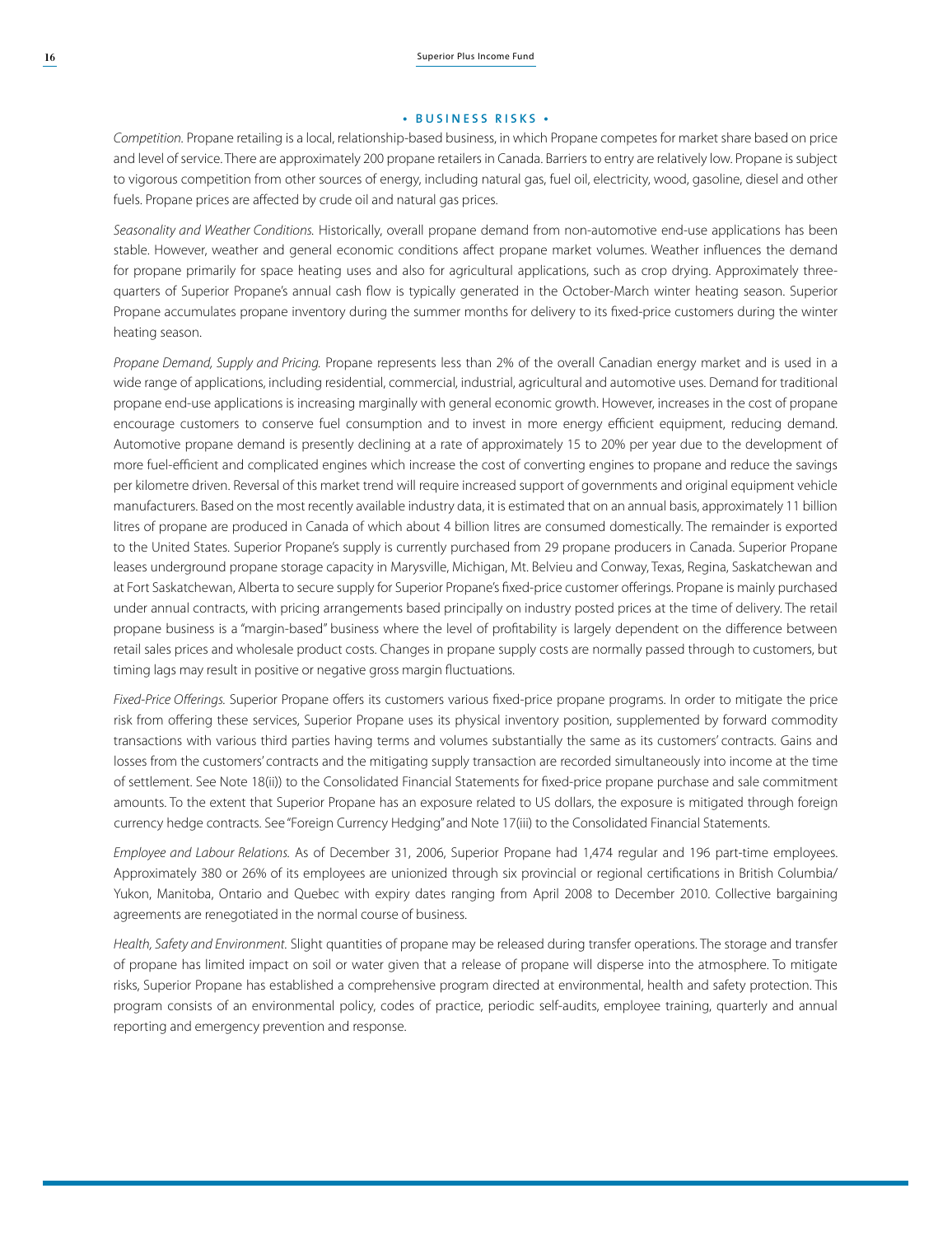ERCO Worldwide generated operating distributable cash flow of \$75.7 million for 2006, a decrease of \$17.4 million (19%) from the \$93.1 million generated in 2005. The decrease in operating distributable cash flow is principally due to lower sodium chlorate sales volumes as a result of the pulp mill closures in the North American bleached pulp and paper industry and a strengthened Canadian dollar, which more than offset the impact of a full year's ownership of the Port Edwards chloralkali/potassium facility acquired in June 2005 and the start-up of the Chilean operations in September 2006.

Condensed operating results for 2006 and 2005 are provided in the following table. See "Segmented Distributable Cash Flow"for detailed comparative business segment results and page 64 of this Annual Report for selected historical information for the last five years.

|                                                                      | 2006    |       | 2005    |        |  |  |
|----------------------------------------------------------------------|---------|-------|---------|--------|--|--|
| (millions of dollars except per metric tonne ("MT") amounts)         |         | \$/MT |         | \$/MT  |  |  |
| Revenue                                                              |         |       |         |        |  |  |
| Chemicals                                                            | 408.6   | 540   | 408.2   | 550    |  |  |
| Technology                                                           | 28.6    | 38    | 23.4    | 32     |  |  |
| Cost of sales                                                        |         |       |         |        |  |  |
| Chemicals                                                            | (214.9) | (284) | (213.2) | (11.5) |  |  |
| Technology                                                           | (18.2)  | (24)  | (287)   | (15)   |  |  |
| Gross profit                                                         | 204.1   | 270   | 206.9   | 280    |  |  |
| Less: cash operating, administration and tax costs                   | (120.9) | (160) | (105.7) | (142)  |  |  |
| Cash generated from operations before changes in net working capital | 83.2    | 110   | 101.2   | 138    |  |  |
| Maintenance capital expenditures, net                                | (7.5)   | (10)  | (8.1)   | (11)   |  |  |
| Operating distributable cash flow                                    | 75.7    | 100   | 93.1    | 127    |  |  |
| Chemical volumes sold (thousands of MT)                              | 756     |       | 742(1)  |        |  |  |

 $(1)$  Hydrochloric acid volumes have been restated to reflect a dry basis of measurement as compared to a wet basis of measurement to reflect industry practice.

Gross profit of \$204.1 million for 2006, decreased by \$2.8 million (1%) over 2005 due to lower chemical and technology gross profits. Chemical gross profits decreased by \$1.3 million (1%) due principally to a decline in sodium chlorate gross profits offset by an increase in chloralkali/potassium gross profits. The decline in sodium chlorate gross profit is the result of a 66,000 tonne (12%) reduction in the sales volume for sodium chlorate due to the continued weakness in the North American bleached pulp market. In September, ERCO completed construction of a \$70 million, 55,000 tonne, sodium chlorate facility in Chile, to provide CMPC Celulosa S.A. ("CMPC") with sodium chlorate under a long-term supply contract. The long-term contract with CMPC resulted in additional sodium chlorate sales volume in 2006, partially offsetting the reduction in North American sodium chlorate sales volumes. Average selling prices for sodium chlorate were consistent with the prior year, as the 8% year-over-year appreciation of the Canadian dollar against the United States dollar was offset by the \$16.4 million hedging gain realized as a result of ERCO's foreign exchange hedging program. See"Business Risks – Foreign Currency Rate Risk"for a discussion of hedge positions. Production costs were 3% lower than the prior year due to decreased electrical costs, which represent approximately 70% to 85% of the variable costs of the production of sodium chlorate.

Chloralkali/potassium sales volumesincreased by 80,000 tonnes(47%) due principally to a full year ownership of the Port Edwards, Wisconsin facility which was purchased in June 2005. Offsetting the increase in sales volumes was a 3% decrease in the aggregate average selling price. Selling prices moved toward historical levels from the record prices realized during the second half of 2005 that resulted from the U.S. Gulf Coast hurricanes.

Total chemical sales volumes were 756,000 tonnes for 2006, an increase of 14,000 tonnes (2%) compared to the prior year as the increase in chloralkali/potassium sales volumes more than offset the decrease in sodium chlorate volumes. Average chemical revenue and cost of sales on a per tonne basis declined in 2006 from 2005 levels as a result of the growth in chloralkali/potassium sales volumes which have a lower average selling and production costs than sodium chlorate. Sodium chlorate and chloralkali/ potassium production capacity utilization averaged 89% (2005 – 96%) and 92% (2005 – 92%), respectively.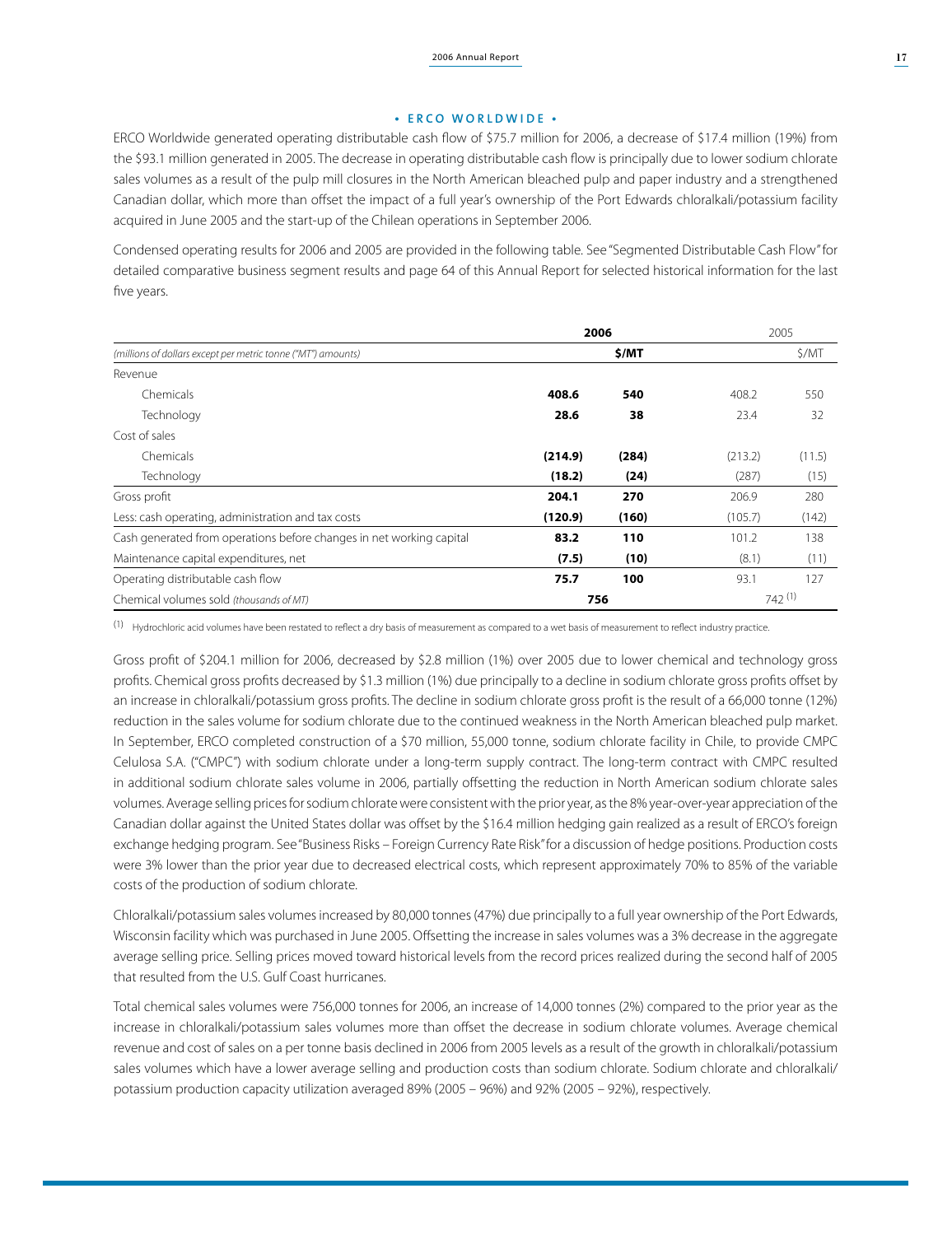Cash operating, administration and tax costs were \$120.9 million in 2006, an increase of \$15.2 million over the prior year. Increased expenses in 2006 are due to the full year impact of Port Edwards which resulted in \$16.2 million of incremental costs and the start-up of the sodium chlorate facility in Chile which resulted in \$2.9 million of additional costs. Offsetting these increases was a reduction in costs associated with the sodium chlorate operations, principally due to the closure of the Thunder Bay sodium chlorate facility.

Chloralkali/potassium sales contributed 35% of operating cash flow from chemical operations before maintenance capital expenditures, up 6% from the 29% contribution in 2005. Sodium chlorate sales represent 65% of ERCO Worldwide's operating cash flow from chemical operations before maintenance capital expenditures and are principally made to bleached pulp manufacturers. Sodium chlorate is required to generate chlorine dioxide that bleaches the pulp and represents approximately 5% of the variable cost to manufacture bleached pulp. As a result, sodium chlorate sales volumes and prices tend to be relatively stable over time despite the volatility of bleached pulp prices (see the following chart). ERCO Worldwide's top 10 customers comprised approximately 33% of its revenues in 2006, with its largest customer representing 6% of its revenues.

#### **Pulp Prices Compared to Sodium Chlorate Prices and Sales Volumes**



Maintenance capital costs were \$7.5 million in 2006, comparable to 2005. For 2007, maintenance capital expenditures are expected to rise moderately to the \$8 to \$9 million range.

Growth capital expenditures aggregated \$51.4 million in 2006, compared to \$58.6 million in 2005 and were directed towards opportunities in the growing South American sodium chlorate market and increasing operational efficiencies. Construction of the 55,000 tonne sodium chlorate plant in Chile was completed in September 2006. The plant provides CMPC with a long-term contracted sodium chlorate supply to its three pulp mills. Expenditures related to the construction of the plant of \$41.3 million were incurred during 2006 (\$70.2 million cumulatively). ERCO spent \$5.6 million in 2006 to replace sodium chlorate electrical cells (\$25.1 million cumulatively), and continues to evaluate the merits of converting additional electrical cells. Improvements in cell design are yielding an approximate 7% increase in electrical efficiency. The cell replacement program is considered to be growth capital in nature as the project will improve the production efficiency of the business.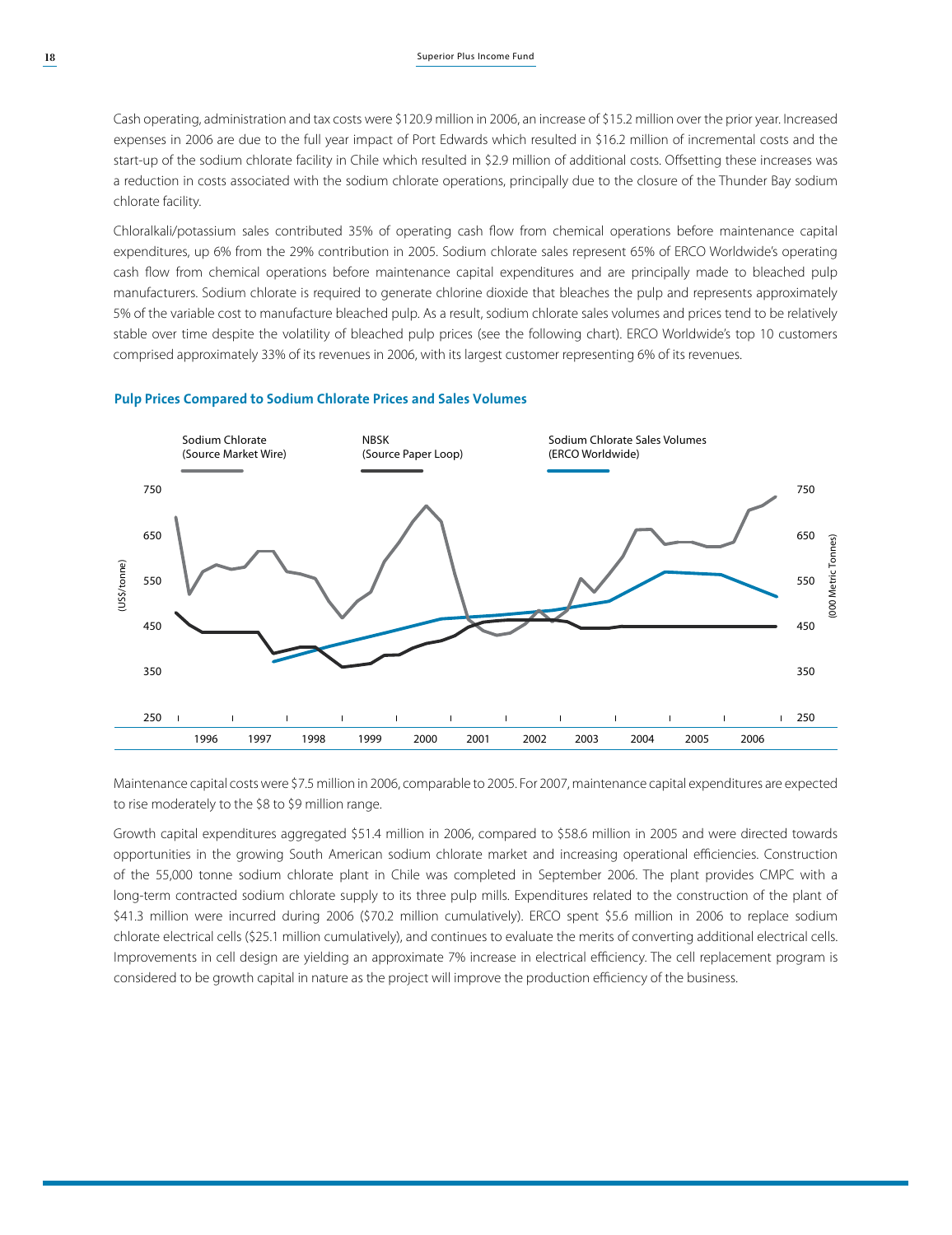ERCO is continuing to evaluate the economic feasibility of converting its Port Edwards, Wisconsin potassium/chloralkali facility from a mercury based processto membrane technology at a cost estimated at US\$85 to US\$100 million. The project is expected to provide significant improvements in process efficiency and capacity. If the project does not proceed, environmental compliance expenditures of approximately \$3.5 to \$4.0 million, of which \$2.6 million were accrued upon acquisition, are required in 2007 to meet government regulations which became effective December 17, 2006. ERCO has received a one year extension from government authorities to complete its project evaluation.

In accordance with Superior's strategic plan, ERCO closed its 80,000 tonne sodium chlorate plant in Bruderheim, Alberta during November of 2006 due to high electricity costs, lower realized sodium chlorate prices resulting from the appreciation of the Canadian dollar on US dollar denominated sales and reduced sodium chlorate demand due to the closure of various bleached pulp mills in North America. The Bruderheim facility is currently being operated by ERCO as a dissolving facility. Closure costs were \$4.1 million and have been categorized as strategic plan costs. ERCO is currently assessing options related to the closure of the facility which range from a sale to a full dismantlement and reclamation of the property. Depending on the closure option available, additional costs to close the facility will range from nil to \$5.0 million. See "Corporate" for a detailed discussion of strategic plan costs. The fixed-price power agreement previously used by the Bruderheim facility was transferred to ERCO's Grand Prairie, Alberta sodium chlorate facility and will provide competitive rates until its expiry in 2017.

During 2006, ERCO established a new long-term electrical supply agreement for its Valdosta, Georgia sodium chlorate facility. The agreement with Georgia Power will supply ERCO's facility with power at the industrial interruptible tariff rate which is anticipated to be in the mid US \$40's/MW, using US \$10/GJ as the assumed natural gas cost in the tariff calculation. The facility will operate as a swing facility when electrical prices are favourable and can be supported in the sodium chlorate market.

#### **• O utlook •**

Based on the steps taken in 2006 and recent improvements of sodium chlorate market fundamentals supported by strong soft wood pulp prices, ERCO is anticipated to achieve operating distributable cash flow between \$65 and \$70 million for 2007 and 2008.

#### **• B usiness R isks •**

*Competition.* ERCO Worldwide, one of four global sodium chlorate companies, competes with Eka Chemicals, the Kemira Group ("Kemira") and the Canexus Income Fund ("Canexus") on a worldwide basis. The business also competes with a number of smaller regional producers. Key competitive factors include selling prices, cost efficiency, product quality, logistics capability, reliability of supply, and technical capability and service. Of the global producers, Kemira and Canexus do not provide chlorine dioxide generators or related technology. The business also competes with chloralkali producers, such as Dow Chemicals, and potassium producers such as Occidental Chemicals, Olin Corporation, Ashta Chemicals and PPG Industries.

In addition, the end-use markets for ERCO Worldwide's products are correlated to the general economic environment and the competitiveness of its customers which is outside of its control. North American bleached pulp producers are experiencing global competitive pressure as a result of increased fibre and energy costs and the impact of exchange rates which may result in reduced demand for sodium chlorate in North America.

*Foreign Currency Rate Risk.* Approximately 48% of ERCO Worldwide's production is manufactured in Canada and sold to customers in the United States and offshore and are denominated in US dollars. ERCO Worldwide manages its exposure to fluctuations between the US and Canadian dollar by entering into hedge contracts with external third parties and internally with other Superior divisions. Approximately 85% and 34% of ERCO Worldwide's estimated US dollar exposure for 2007 and 2008 have been hedged. See "Foreign Currency Hedging" and Note 17(iii) to the Consolidated Financial Statements.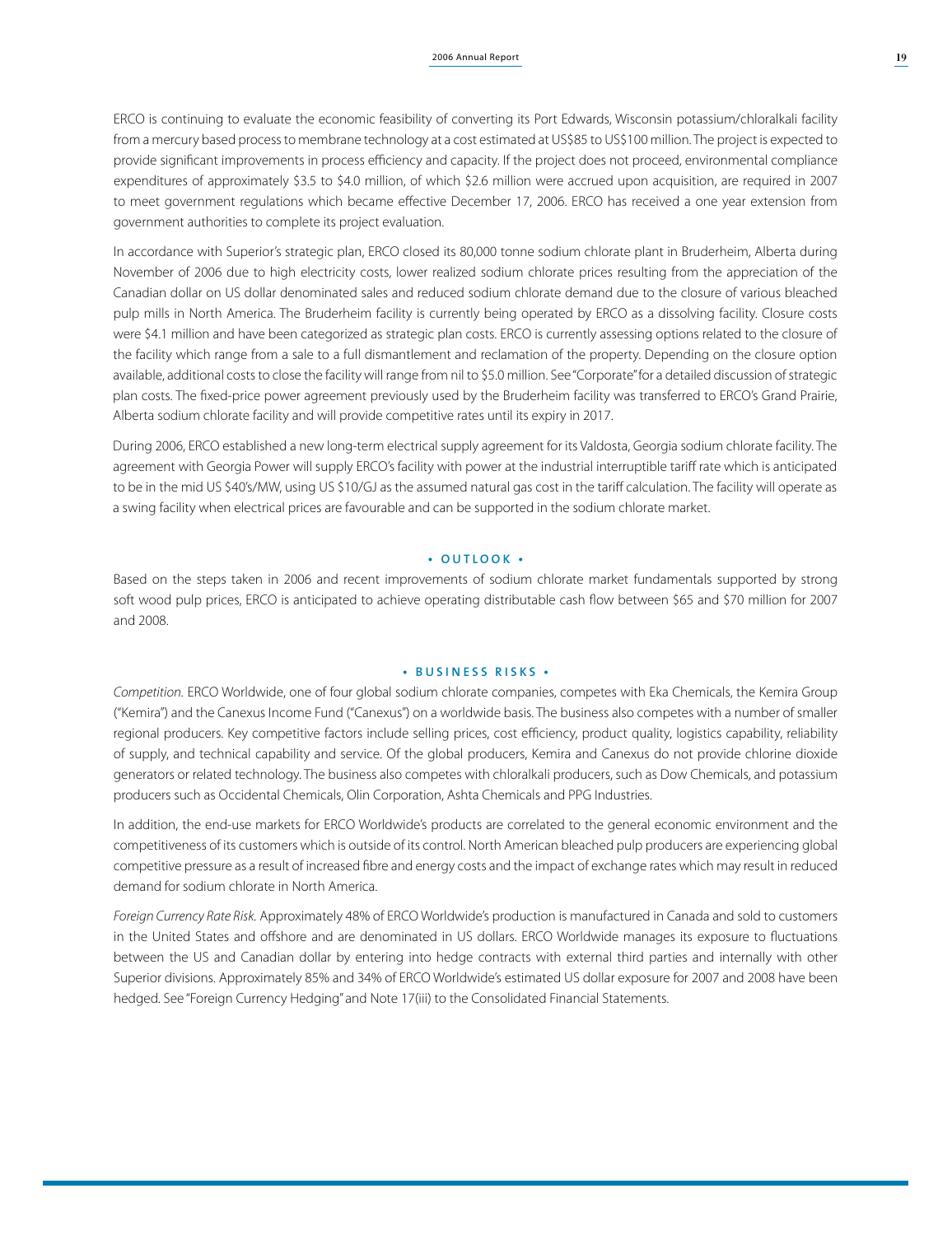*Supply Arrangements.* ERCO Worldwide uses four primary raw materials to produce its chemical products: electricity, salt, potash and water. Electricity comprises 70% to 85% of variable production costsforsodium chlorate. The business haslong-term contracts or contracts that renew automatically with power producers in each of the jurisdictions in which its plants are located. These contracts generally provide ERCO Worldwide with some portion of firm power supply and a portion that may be interrupted by the producer based on the terms of the various agreements. The business can reduce its power consumption quickly and at minimal cost, which allows it, in some jurisdictions, to reduce its overall power costs by selling ancillary services back to the power producer or to the power grid. In jurisdictions where electrical costs are deregulated, fixed-price term supply contracts are entered into in order to manage production costs. Approximately 10% of ERCO Worldwide's annual power requirements are located in deregulated electricity jurisdictions, of which 100% has been sourced through fixed-price electrical contracts, for remaining terms up to eleven years with an investment grade counter-party. On December 31, 2006, ERCO's fixed-price electricity agreement to supply electricity to its Valdosta, Georgia sodium chlorate facility expired. As a result, ERCO has entered into an agreement with Georgia Power to supply power to the facility pursuant to Georgia Power's industrial interruptible tariff. See Note 18(iii) to the Consolidated Financial Statements for a summary of ERCO's fixed-price electricity commitments.

ERCO Worldwide purchases salt from third-party suppliers at each of its plants with the exception of the Hargrave and Saskatoon facilities, which are self-supplied through long-term salt reserves that are solution-mined on site. Salt purchase contracts are typically fixed-price contracts with terms of one year or greater, often with automatic renewals. Salt costs typically comprise about 10% of variable production costs of sodium chlorate.

*Health, Safety and Environment.* ERCO Worldwide's operations involve the handling, production, transportation, treatment and disposal of materials that are classified as hazardous and are regulated by environmental and health and safety laws, regulations and requirements. ERCO Worldwide is a founding member of Responsible Care®, an initiative of the Canadian Chemical Producers Association, an association that promotes the safe and environmentally sound management of chemicals. ERCO Worldwide manages its environmental and safety risk in a manner consistent with Responsible Care® protocols and strives to achieve an environmental and safety record that compares favourably with other businesses in the chemical industry. ERCO applies this ethic worldwide through Global Charter. The business has not had a material environmental or safety incident for over 13 years and has steadily reduced the number of safety and environmental incidents at all of its facilities.

*Employee and Labour Relations.* As at December 31, 2006, ERCO Worldwide had 474 employees of which approximately 122 (26%) are unionized. The three plants in Vancouver, Saskatoon and Buckingham are subject to collective bargaining agreements which expire from 2007 to 2009. Collective bargaining agreements are renegotiated in the normal course of business.

#### **• W inroc •**

Winroc generated operating distributable cash flow of \$34.6 million for 2006, an increase of \$4.4 million (15%) from the \$30.2 million generated in 2005. The increase in operating distributable cash flow is due to growth in all operating regions, particularly Western Canada and the impact of a full year of ownership of Leon's Insulation Inc. ("Leon's") in Ontario.

Condensed operating results for the years 2006 and 2005 are provided in the following table. See "Segmented Cash Flow" for detailed comparative business segment results and page 64 of this Annual Report for selected historical information for the last five years.

| Years Ended December 31 (millions of dollars)                        | 2006   | 2005   |
|----------------------------------------------------------------------|--------|--------|
| Distribution sales gross profit                                      | 127.2  | 113.4  |
| Direct sales gross profit                                            | 5.0    | 4.4    |
| Gross profit                                                         | 132.2  | 117.8  |
| Less: Cash operating, administration and tax costs                   | (91.0) | (82.0) |
| Cash generated from operations before changes in net working capital | 41.2   | 35.8   |
| Maintenance capital expenditures, net                                | (6.6)  | (5.6)  |
| Operating distributable cash flow                                    | 34.6   | 30.2   |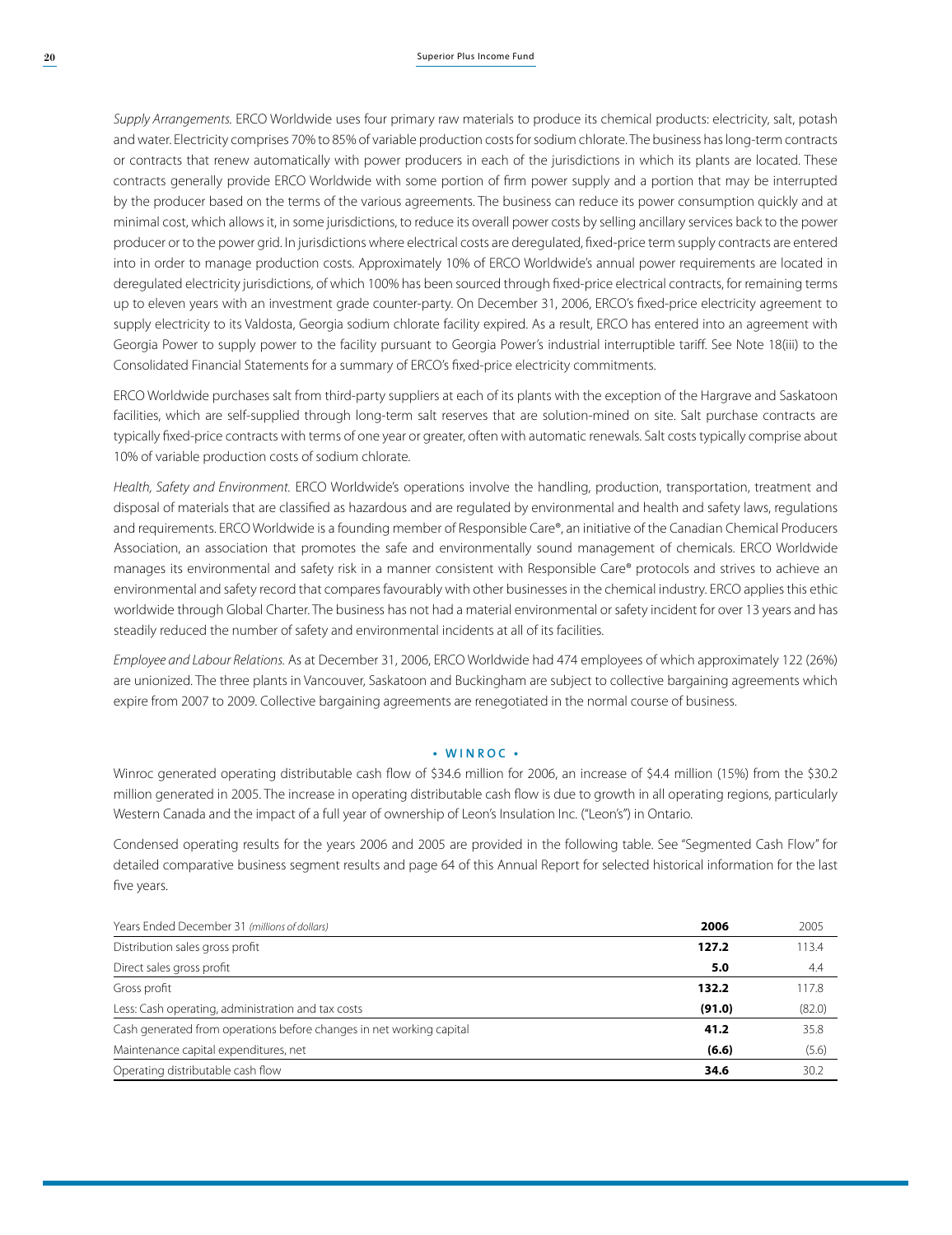Distribution sales gross profit reached \$127.2 million for 2006, an increase of \$13.8 million (12%) over 2005. Higher sales volumes contributed to improved gross profit as drywall sales volumes, which are an indicator of overall sales, increased by 3% compared to the prior year. Normalizing the prior year's drywall volumes for the impact of acquisitions, drywall sales volumes were down 2%. Higher sales volumes in Western Canada were offset by lower volumes in Ontario and the United States. Sales volumes in the United States have moderated from record levels in 2005 and were impacted in the second half of 2006 as a result of the slow down in new housing starts. Gross profits remained strong in all regions, while gross profits in Western Canada and the United States benefited from strong pricing, gross profits in Ontario benefited from the full year ownership of Leon's. Direct sales gross profit generated by Allroc, Winroc's wholesale buying group was \$5.0 million, an increase of \$0.6 million compared to the prior year, due to the growth of Winroc's overall purchasing volumes.

Cash operating, administration and tax costs were \$91.0 million for 2006, an increase of \$9.0 million (11%) over 2005 due principally to the year-over-year increase in sales volumes, an increase in the number of distribution branches from 38 to 39, and higher operating costs incurred to support the growth in the business. Maintenance capital expenditures of \$6.6 million for 2006 were moderately higher than 2005 levels, as higher expenditures were incurred to support the addition of one new branch and the growth in volumes in Western Canada. In conjunction with Superior Propane, Winroc has entered into a master leasing agreement for the ongoing requirements of its delivery fleet. Similarly to Superior Propane, the leasing program is anticipated to positively impact operating distributable cash flow by lowering maintenance capital expenditures for 2007 by approximately  $$1.5 - $2.0$  million.

Winroc incurred \$1.6 million in growth capital expenditures for 2006, consisting of a small acquisition (\$0.8 million) and a payment pursuant to the Leon's acquisition agreement (\$0.8 million). For 2005 growth capital expenditures were \$31.9 million, predominantly incurred for the acquisition of Leon's.

Winroc enjoys considerable geographic and customer diversification servicing over 7,300 customers across 39 distribution branches. (See "Distribution Revenues by Region" pie chart). Winroc's 10 largest customers represent approximately 15% of its annual distribution sales. Winroc enjoys a strong position in the distribution markets where it operates, supported by its complete walls and ceilings product line and procurement capabilities. (See "Distribution Revenues by Product" pie chart).



Sales to commercial builders and contractors are comprised of Winroc's full product line whereas sales to residential builders and contractors are principally comprised of drywall and components, insulation and plaster products. Demand for walls and ceiling construction products is influenced by overall economic conditions with approximately 50% of sales from servicing residential new construction and remodelling activity and 50% of sales from servicing commercial new construction and remodelling activity. Overall demand has grown steadily over time as new commercial construction demand trends have historically lagged new residential construction, while remodelling expenditures have increased steadily. (See "USA End-Use Construction Demand Profile" on page 22).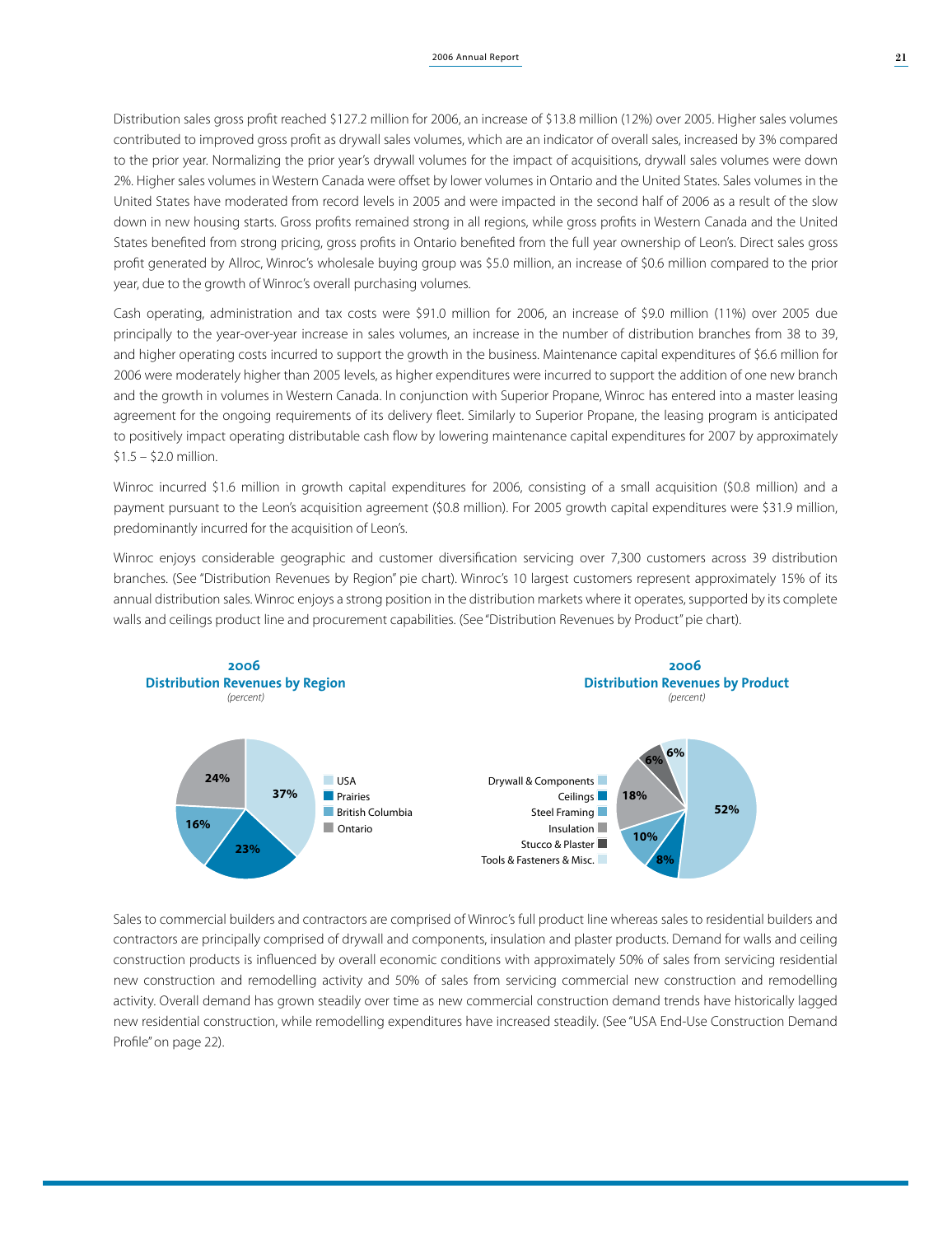



#### **• O utlook •**

For 2007, Winroc's operating distributable cash flow is anticipated to be \$30 to \$35 million, increasing to \$32 to \$37 million in 2008. Continued softening in new housing construction in some markets is anticipated to continue in 2007 but start to improve in 2008, while commercial and renovation markets are expected to remain strong. Winroc continues to explore opportunities to profitably expand its distribution operations through a combination of opening new greenfield locations and acquisitions to add further value over time.

#### **• B usiness R isks •**

*Competition.* The North American walls and ceilings construction product business generates estimated annual sales revenues of more than \$20 billion. Specialty distributors such as Winroc service the builder/contractor market representing 50% to 60% of total industry revenues with the remainder sold through big-box home centres and independent lumber yards that service the "do-ityourself"market as well as direct sales to modular home manufacturers. The specialty walls and ceilings distribution business is a local, relationship-based business in which distributors compete on the basis of price and service. Barriers to entry are relatively low. Winroc positions itself as a productivity partner with the installing contractor, providing value-added "stock and scatter" job site service. Winroc's multi-location distribution network, strong market position and Allroc purchasing operation, provide it with purchasing scale, product line breadth and knowledge that assists its customers, providing it with a competitive advantage over smaller competitors. The specialty distribution sector is highly fragmented with the top eight competitors representing an estimated 39% of overall North American industry revenues.

*Demand, Supply and Pricing.* Demand for walls and ceilings building materialsis affected by changesin general and local economic factors including demographic trends, employment levels, interest rates, consumer confidence and overall economic growth. These factors in turn impact the level of existing housing sales, new home construction, new non-residential construction, and office/commercial space turnover.

Housing starts reflect the level of new residential construction activity. The level of new commercial construction activity has historically lagged new residential activity as commercial infrastructure is put in place to service residential development. Renovation activity trends have historically followed existing home resales and turnover of occupants in commercial building space. Winroc's sales are moderately seasonal, consistent with new construction and renovation market activity, with approximately 52% of annual revenues generated during the second and third quarters.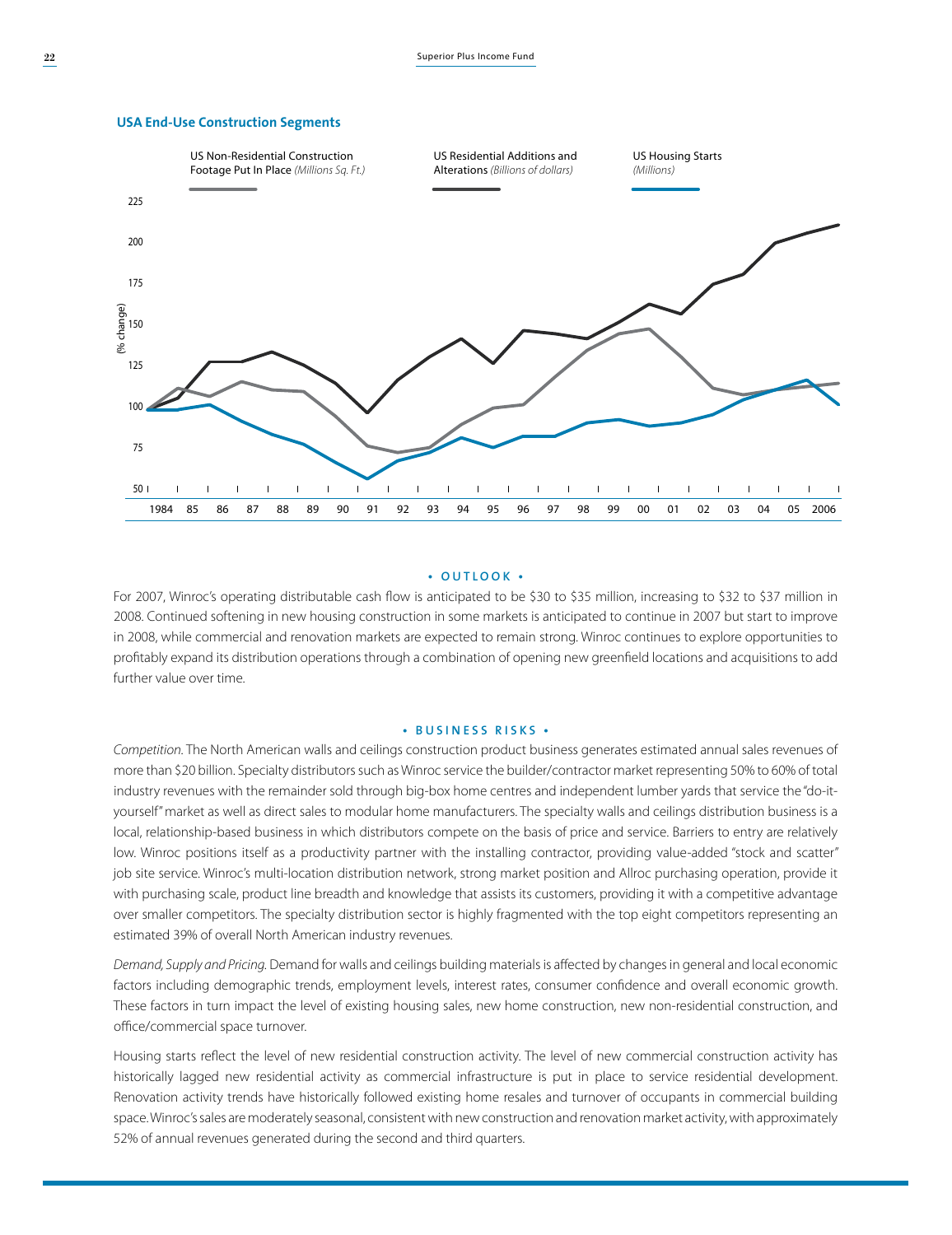Winroc carries a comprehensive product line comprised of approximately 30,000 stock-keeping units. Its six principal product lines (See "Distribution Revenues by Product" pie chart), are sourced from over 100 suppliers. Winroc is not reliant on any one supplier to source product within its principal product lines. Winroc leverages its purchasing capability through its Allroc purchasing division, which also provides third-party purchasing services to 10 independent distributors and retailers. Winroc purchases its products pursuant to various purchasing programs and does not enter into long-term purchase contracts.

The walls and ceilings specialty distribution business is a "margin-based" business where the level of profitability is dependent on the difference earned between selling prices and wholesale product cost, management of operating expenses and working capital. Changes in product costs are normally passed through to customers, but timing lags may result in both positive and negative fluctuations of gross margins.

*Employee and Labour Relations.* As at December 31, 2006, Winroc had 912 employees of which 92 (10%) are unionized at three locations. Collective bargaining agreements expire during 2007 and 2008, and are renegotiated in the normal course of business.

*Health, Safety and Environment.* Distribution of walls and ceilings construction products is a physically challenging job. Winroc maintains safe working practices through proper procedures and direction and utilization of equipment such as forklift trucks, cranes and carts. Winroc handles and stores a variety of construction materials and maintains appropriate materials handling compliance programs.

#### **• S uperior E nergy M anagement ( " S E M " ) •**

SEM generated operating distributable cash flow of \$10.3 million in 2006, an increase of \$5.0 million (94%) from the \$5.3 million of operating distributable cash flow generated in 2005, due to improved margins and higher sales volumes.

Condensed operating results for 2006 and 2005 are provided in the following table. See "Segmented Distributable Cash Flow"for detailed comparative business segment results and page 65 of this Annual Report for selected historical information for the last five years.

|                                                           | 2006   |        | 2005  |        |
|-----------------------------------------------------------|--------|--------|-------|--------|
| (millions of dollars except per gigajoule ("GJ") amounts) |        | ¢/GJ   |       | ¢/GJ   |
| Gross profit                                              | 21.7   | 54.3   | 14.5  | 39.2   |
| Less: Cash operating, administration and selling costs    | (11.4) | (28.5) | (9.2) | (24.9) |
| Operating distributable cash flow                         | 10.3   | 25.8   | 5.3   | 14.3   |
| Natural gas sold (millions of GJs)                        | 40     |        |       | 37     |

SEM provides fixed-price, term natural gas sales to residential customers in Ontario and commercial and light industrial consumers in Ontario and Quebec. Gross profit for 2006 reached \$21.7 million, an increase of 50% from \$14.5 million in gross profit earned in 2005. Sales volumes increased by 8% to 40 million GJs in 2006, as SEM focused its sales channels on lower volume, higher margin, residential customers. As a result, SEM increased its customer base to 92,600 at the end of 2006 from 48,000 at the end of 2005. Average sales margins increased by 39% to 54.3 cents/GJ for 2006, reflecting the sales growth to higher margin residential customers. Cash operating, administration and selling costs were \$11.4 million for 2006, an increase of \$2.2 million (24%) over 2005. Increased customer administration costs and amortization of customer acquisition costs accounted for half of the increase in costs, and were driven by the year-over-year increase in customers serviced by SEM. The remainder of the expense increase related to costs incurred to build SEM's management team and increased administrative costs to support its expanded activity level.

SEM invested \$8.4 million in customer acquisition costs during 2006 (2005 – \$7.0 million) to grow its customer base, resulting in a net increase of 44,600 customers (2005 – 28,500). SEM's fixed-price natural gas contracts are for a maximum term of five years. As at December 31, 2006, the average remaining term of SEM's contracts was 42 months, which was consistent with the prior year, as the majority of SEM's customer contracts entered into during 2006 continued to be for a five-year term. SEM's largest customer represented 3% of 2006 gross profits (2005 – 5%). At December 31, 2006, SEM's largest fixed-price natural gas supplier represented 32% (2005 – 29%) of its supply portfolio. At December 31, 2006, approximately 25% of SEM's sales volumes were to residential customers (December 31, 2005 – 14%).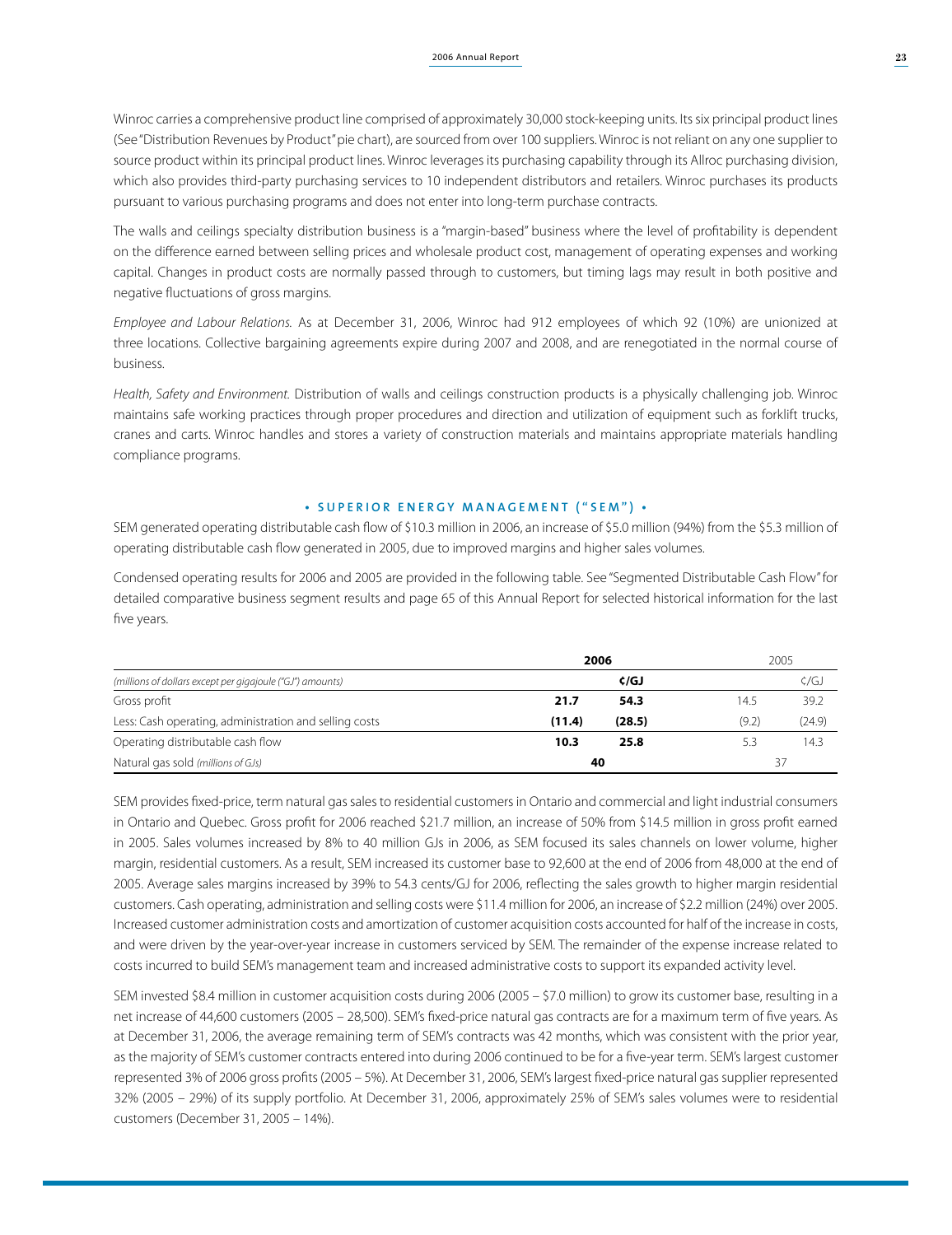#### **• O utlook •**

SEM plans to continue to grow its fixed-price residential natural gas business in 2007. Combined with the strong growth in its contracted customer base achieved in 2006, SEM is expected to generate operating distributable cash flow in the \$12 to \$15 million range for 2007, further increasing in 2008 to the \$15 to \$18 million range. SEM continues to explore opportunities to profitably expand its natural gas retailing operations into new markets and potentially expand its product line by entering the Ontario electricity market.

#### **• B usiness R isks •**

*Fixed-Price Offerings.* SEM resources its fixed-price term natural gas sales commitments by entering into various forward financial and physical natural gas and US dollar foreign exchange purchase contracts for similar terms and volumes to create an effective Canadian dollar fixed-price cost. SEM transacts with 15 financial and physical natural gas counterparties. The financial condition of each counterparty is evaluated and credit limits established to reduce SEM's exposure to credit risk of non-performance. A marginally long fixed-price natural gas position is maintained in order that SEM's sales force can market fixed-price offerings to potential customers with a known cost of gas. Unmatched forward natural gas and foreign exchange positions are monitored daily to ensure compliance with SEM's risk management policy. See Note 17(iii) and Note 18(ii) to the Consolidated Financial Statements for foreign exchange and fixed-price natural gas purchase commitments.

*Balancing.* SEMpurchases natural gasto meetits estimated commitmentsto its customers based upon their historical consumption of gas as determined by the local natural gas distribution utility ("LDC") that services a particular customer. Depending on several factors including weather and customer attrition, customers' natural gas consumption may vary from the volume purchased by SEM. Consumption variances must be reconciled and settled at least annually and may require SEM to purchase or sell natural gas at market prices which could adversely impact SEM's profitability. To mitigate potential balancing risk, SEM closely monitors its balancing positions and will balance natural gas positions between pools of customers to minimize its overall exposure. SEM also maintains a reserve to protect against potential balancing costs.

*Regulatory Environment.* SEMoperatesin the highly regulated natural gasindustry in the provinces ofOntario andQuebec. Changes to existing legislation could impact SEM's operations. As part of the ABC services (Agent, Billing & Collection services), LDCs are mandated to perform certain services on behalf of SEM including invoicing, collection and assuming specific bad debt risks associated with SEM's customers under these types of customer arrangements. In addition, the LDCs perform regulated services that include storage and distribution of the natural gas. If the rules mandating LDCs to provide ABC services were withdrawn, there is no assurance the LDCs would continue to provide these services. This could require SEM to resource these services directly, potentially adversely impacting its profitability and business risk.

The Ontario Energy Board has approved new regulations governing some processes involving gas marketers. The new regulations are known as Gas Distribution Access Rules ("GDAR") and will become effective June 2007. Included in the new rules will be a provision that will allow utilities to enroll customers with a gas marketer even if they are already on contract with a different gas marketer. The utility will be required to advise the existing marketer of the dispute. The marketers will then have 30 days to resolve the dispute. SEM has adopted the necessary processes to ensure it is compliant with the new rules.

#### **• D iscontinued O peration – J W A luminum •**

In July, the Fund announced as part of its strategic plan, its decision to sell JWA in order to focus on its Canadian businesses and to reduce debt. As a result, JWA was sold on December 7, 2006 for net proceeds of \$354.7 million. JWA's financial statements have been classified as a discontinued operation in the Fund's Consolidated Financial Statements effective July 1, 2006 as a result of the decision to sell JWA.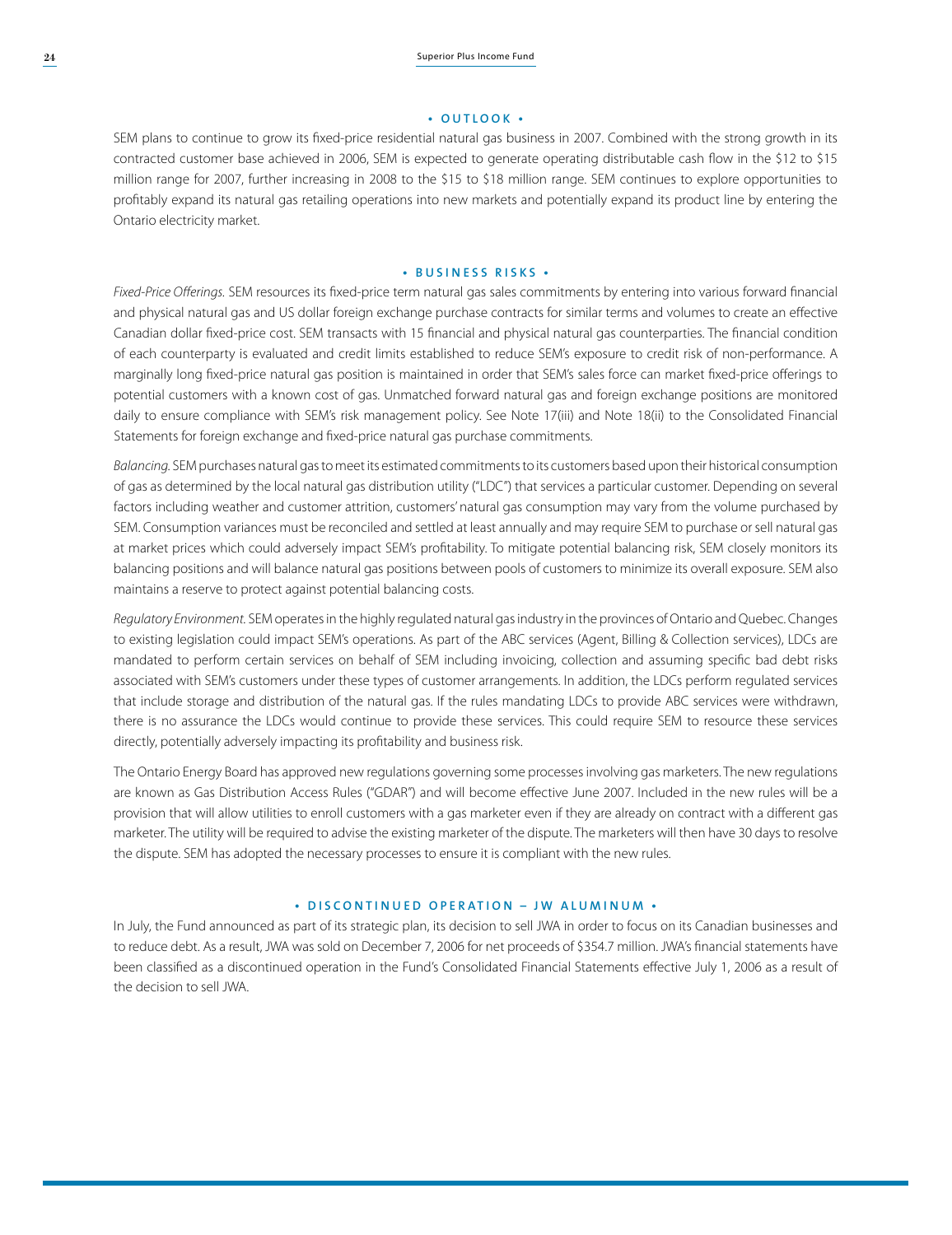Condensed operating results for 2006 and 2005 are provided in the following table:

|                                                                      | December 7, 2006 <sup>(1)</sup> | January 1 - | October 19 - | December 31, 2005 <sup>(2)</sup> |
|----------------------------------------------------------------------|---------------------------------|-------------|--------------|----------------------------------|
| (millions of dollars except per pound amounts)                       |                                 | ¢/lb        |              | ¢/lb                             |
| Gross profit                                                         | 58.7                            | 18.5        | 12.5         | 17.6                             |
| Less: Cash operating, administration and tax costs                   | (17.0)                          | (5.4)       | (3.4)        | (4.8)                            |
| Cash generated from operations before changes in net working capital | 41.7                            | 13.1        | 9.1          | 12.8                             |
| Maintenance capital expenditures, net                                | (2.8)                           | (0.9)       | (0.5)        | (0.7)                            |
| Operating distributable cash flow                                    | 38.9                            | 12.2        | 8.6          | 12.1                             |
| Aluminum sold (millions of pounds)                                   | 317                             |             |              |                                  |

(1) JWA was sold on December 7, 2006. (See Note 3 to the Consolidated Financial Statements).

(2) JWA was acquired on October 19, 2005. (See Note 4 to the Consolidated Financial Statements).

Operating distributable cash flow for the period January 1, 2006 to December 7, 2006 was \$38.9 million, compared to \$8.6 million for the prior year's period of October 19, 2005 to December 31, 2005. The current period's and prior period's results reflect the Fund's effective ownership period. As a result of the sale of JWA on December 7, 2006, the 2007 financial results of the Fund will have no contribution from JWA.

#### **• C orporate •**

Cash corporate administrative costs were \$6.4 million for 2006, a decrease of \$2.3 million from 2005. The decrease compared to the prior year is due to the reversal of costs previously expensed in relation to senior executive trust unit compensation as a result of the decline in the Fund's unit value, partially offset by higher C-SOX consulting costs.

The Fund's strategic plan included the sale of JW Aluminum and using the sales proceeds to reduce debt, the refinancing of term debt, the reorganization into a trust-over-partnership structure and the closure of ERCO's Bruderheim sodium chlorate facility, all of which have been substantially completed. Costs associated with the strategic plan totalled \$19.7 million during the year (2005 – nil) and are detailed below.

| (millions of dollars)                  | 2006 |
|----------------------------------------|------|
| Operating and administrative expenses: |      |
| Employee severance and retention       | 11.0 |
| Partnership reorganization costs       | 1.9  |
| ERCO - Bruderheim closure costs        | 4.1  |
| Advisory and other                     | 0.7  |
| Write-off of deferred financing costs  | 2.0  |
| <b>Total Strategic Plan Costs</b>      | 19.7 |

Strategic plan costs for 2007 are expected to range from \$1.5 to \$6.5 million. The range is due to the uncertainty of the costs associated with ERCO's closure of its Bruderheim, Alberta sodium chlorate facility. The remainder of the costs relate to employee retention programs, to be completed on or before May 1, 2007.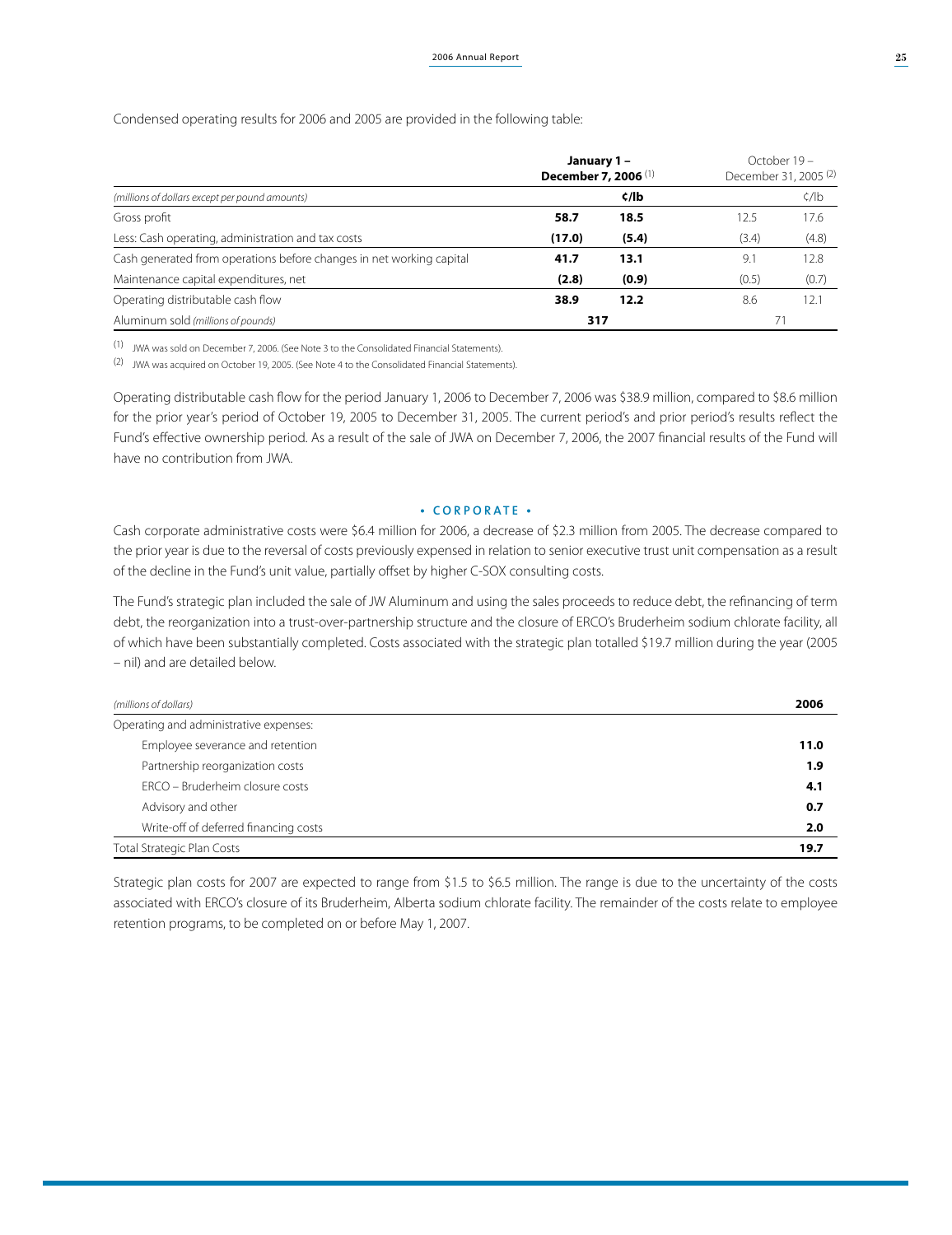Cash income taxes for 2006 of \$15.0 million were incurred with respect to operations in the United States (2005 – \$5.8 million) and have been charged to the business from which the taxable income was derived. In Canada, cash taxes were limited to federal and provincial capital taxes of \$1.7 million for 2006 (2005 – \$3.4 million), lower than the prior year's levels due to the Fund's conversion to a trust-over-partnership structure at the end of the third quarter of 2006. Capital taxes have been allocated to Superior's four business segments operating in Canada based on net taxable capital deployed. For 2007, cash taxes in the United States are expected to decrease as a result of the sale of JWA. Canadian cash taxes will be nil as a result of the Fund's conversion to a partnership structure.

On October 31, 2006, the Government of Canada announced proposed changes that would result in the taxation of "specified investment flow-throughs", which include income trusts. The proposed changes would take effect in 2011. Due to the uncertainty with respect to the proposed changes, the Fund has not completed a full assessment of the potential implications that these proposed changes may have.

Interest expense on Superior's revolving term bank credits and term loans was \$43.1 million for 2006, an increase of \$20.3 million over 2005 due to higher United States and Canadian dollar floating interest rates as well as increased average debt levels incurred principally to partially finance the acquisition of JWA. On December 7, 2006, Superior used the net proceeds of \$354.7 million from the sale of JWA to reduce its indebtedness under its senior credit facilities.

Interest on the Fund's convertible unsecured subordinated debentures (the "Debentures") was \$20.2 million for 2006, an increase of \$7.3 million from 2005, due to the full year's impact of the \$175.0 million 5.75% Debentures issued in June 2005 and the \$75.0 million 5.85% Debentures issued in October 2005.

#### **• C onsolidated O utlook •**

Based on the strategic plan implemented in 2006 and the divisional distributable cash flow guidance provided for 2007 and 2008, we anticipate overall distributable cash flow per trust unit for 2007 to be between \$1.65 and \$1.85, increasing in 2008 to the \$1.85 to \$2.00 range without upside from potential accretive acquisitions.

#### **• Q uarterly F inancial and O perating I nformation •**

Quarterly financial and operating information for 2006 and 2005 are provided in the table on page 27. Superior's overall operating cash flow and working capital funding requirements are modestly seasonal as approximately three-quarters of Superior Propane's operating cash flow is generated during the first and fourth quarters of each year as approximately 50% of its sales are generated from space heating end-use applications. Net working capital funding requirements follow a similar seasonal trend, peaking during the first quarter of each year and declining to seasonal lows during the third quarter. The seasonality of Winroc's operating cash flow and working capital funding requirements are modestly complementary to Superior Propane's as new construction and remodelling activity typically peaks during the second and third quarter of each year. ERCO Worldwide and SEM's operating cash flow and net working capital requirements do not have significant seasonal fluctuations.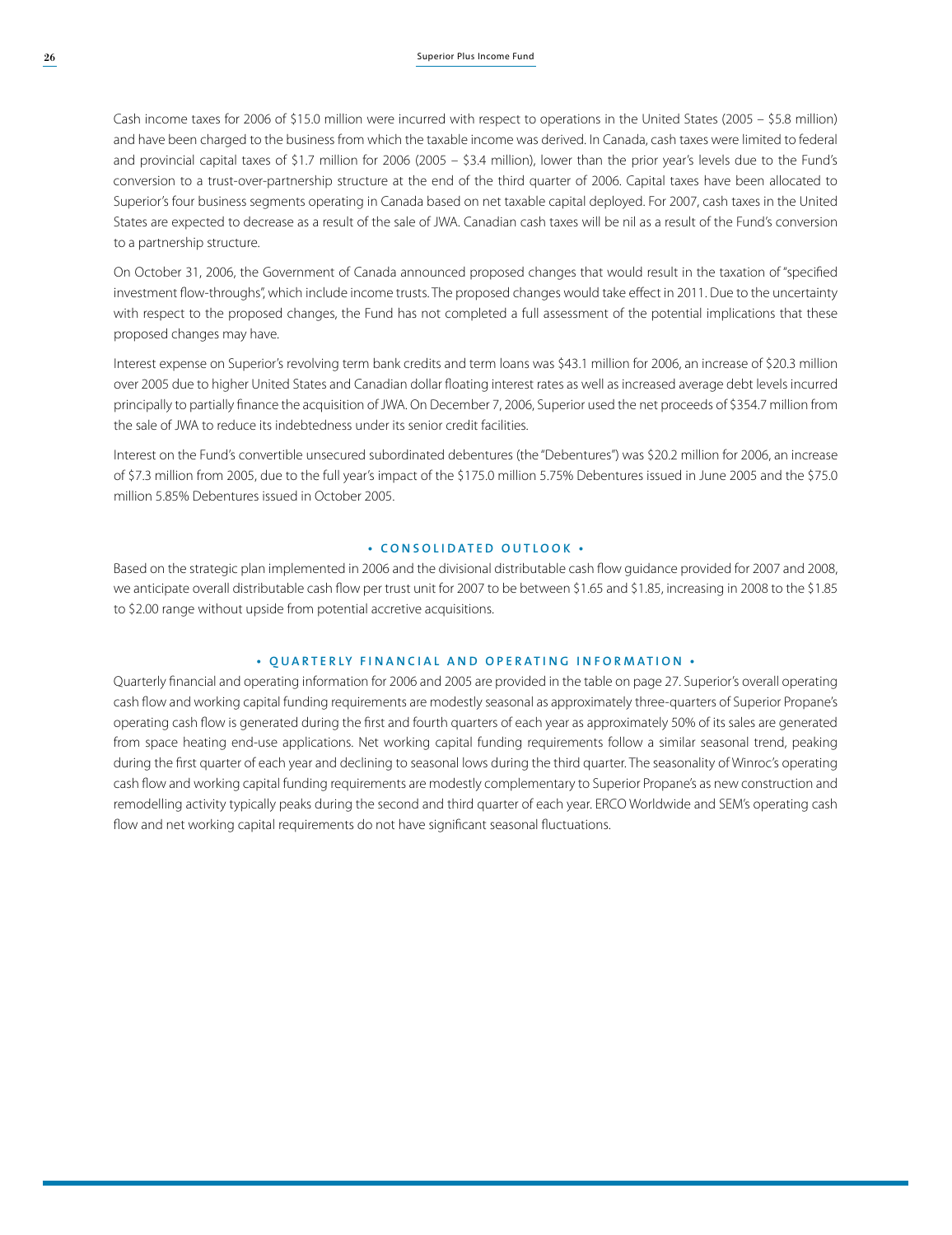| (millions of dollars except                            |        | 2006 Quarters |     |                      |    |                       |    |             |    | 2005 Quarters         |    |                      |    |                       |    |                      |
|--------------------------------------------------------|--------|---------------|-----|----------------------|----|-----------------------|----|-------------|----|-----------------------|----|----------------------|----|-----------------------|----|----------------------|
| per trust unit amounts)                                | Fourth |               |     | Third <sup>(1)</sup> |    | Second <sup>(1)</sup> |    | First $(1)$ |    | Fourth <sup>(1)</sup> |    | Third <sup>(1)</sup> |    | Second <sup>(1)</sup> |    | First <sup>(1)</sup> |
| Propane sales volumes (millions of litres)             |        | 407           |     | 261                  |    | 270                   |    | 448         |    | 420                   |    | 277                  |    | 286                   |    | 485                  |
| Chemical sales volumes<br>(thousands of metric tonnes) |        | 191           |     | 190                  |    | 183                   |    | 192         |    | 205                   |    | 203                  |    | 170                   |    | 164                  |
| Natural gas sales volumes<br>(millions of GJs)         |        | 10            |     | 11                   |    | 10                    |    | 9           |    | 9                     |    | 9                    |    | 9                     |    | 9                    |
| Gross profit                                           |        | 174.1         |     | 143.5                |    | 141.2                 |    | 172.1       |    | 173.0                 |    | 149.6                |    | 137.2                 |    | 163.8                |
| Asset impairments, net of tax                          |        |               |     | 56.3                 |    | 170.8                 |    |             |    |                       |    |                      |    |                       |    |                      |
| Net earnings (loss) from<br>continuing operations      |        | 25.3          |     | 46.3                 |    | (157.4)               |    | 30.2        |    | 18.1                  |    | 23.6                 |    | 18.5                  |    | 41.1                 |
| Net earnings (loss)                                    |        | 38.1          |     | 1.1                  |    | (153.3)               |    | 33.3        |    | 21.2                  |    | 23.6                 |    | 18.5                  |    | 41.1                 |
| Per basic trust unit from<br>continuing operations     | \$     | 0.30          | Ŝ.  | 0.54                 | Ś  | (1.84)                | Ŝ. | 0.35        | Ś. | 0.22                  | Ś. | 0.30                 | Ŝ. | 0.24                  | \$ | 0.54                 |
| Per diluted trust unit<br>from continuing operations   | \$     | 0.30          | \$. | 0.54                 | \$ | (1.84)                | S. | 0.35        | Ŝ. | 0.22                  | Ŝ. | 0.30                 | \$ | 0.24                  | \$ | 0.52                 |
| Per basic trust unit                                   | \$     | 0.45          | S.  | 0.01                 | S  | (1.79)                | S. | 0.39        | \$ | 0.25                  | \$ | 0.30                 | Ŝ. | 0.24                  | Ś  | 0.54                 |
| Per diluted trust unit                                 | \$     | 0.45          | Ś.  | 0.01                 | \$ | (1.79)                | \$ | 0.39        | Ś. | 0.25                  | Ŝ. | 0.30                 | Ŝ  | 0.24                  | Ś  | 0.52                 |
| Distributable cash flow                                |        | 50.3          |     | 25.3                 |    | 28.6                  |    | 56.5        |    | 60.0                  |    | 33.4                 |    | 29.9                  |    | 63.7                 |
| Per basic trust unit                                   | \$     | 0.59          | S.  | 0.30                 | \$ | 0.33                  | s. | 0.66        | \$ | 0.70                  | \$ | 0.42                 | \$ | 0.38                  | \$ | 0.83                 |
| Per diluted trust unit                                 | \$     | 0.59          | \$. | 0.30                 | \$ | 0.33                  | S. | 0.66        | Ŝ. | 0.67                  | Ŝ. | 0.42                 | \$ | 0.38                  | \$ | 0.79                 |
| Net working capital (2)                                |        | 178.9         |     | 237.9                |    | 294.8                 |    | 310.6       |    | 269.1                 |    | 106.0                |    | 54.0                  |    | 61.6                 |

(1) Restated for the impact of the Superior Propane accrued pension asset, see Note 12 of the Consolidated Financial Statements.

(2) Net working capital reflects amounts as at the quarter end and is comprised of cash and cash equivalents, accounts receivable and inventories, less accounts payable and accrued liabilities.

#### **• D istributions Paid to U nitholders •**

As detailed on page 11 of this management discussion and analysis, distributable cash flow for 2006 (before strategic plan costs of \$19.7 million) was \$180.4 million (\$160.7 million after strategic plan costs), a decrease of \$6.6 million (4%) before strategic plan costs, and a decrease of \$26.3 million (14%) from the prior year afterstrategic plan costs. For 2006, distributions paid to Unitholders were \$1.82 per trust unit, a decrease of 24% compared to 2005 distributions paid of \$2.41 per trust unit, representing a payout ratio for 2006 of 86% before strategic plan costs (97% after strategic plan costs), compared to 103% for 2005. Distributions paid in 2006 resulted in undistributed cash flow of \$24.7 million before strategic plan costs (\$5.0 million after strategic plan costs) compared to \$5.0 million in excess distributions which were funded from debt in 2005. The decrease in distributions paid is the result of a change in the Fund's monthly distribution level from \$0.205 per trust unit to \$0.185 per trust unit effective with the March 2006 monthly distribution and a reduction to \$0.13 per trust unit (\$1.56 on an annualized basis) effective with the May 2006 monthly distribution.

|                                                       | 2006                | 2005            |  |  |
|-------------------------------------------------------|---------------------|-----------------|--|--|
|                                                       | <b>Trust</b>        | Trust           |  |  |
| (millions of dollars except per trust unit amounts)   | Unit                | Unit            |  |  |
| Distributions paid in the calendar year               | 155.7<br>1.82<br>s. | 192.0<br>2.41   |  |  |
| Distributable cash flow (funded from debt) reinvested | 24.7<br>0.29        | (5.0)<br>(0.06) |  |  |
| Distributable cash flow before strategic plan costs   | 180.4<br>2.11<br>s. | 187.0<br>2.35   |  |  |
| Distribution payout ratio                             | 86%                 | 103%            |  |  |
| Strategic plan costs                                  | (19.7)<br>(0.23)    |                 |  |  |
| Distributable cash flow after strategic plan costs    | 160.7<br>1.88<br>s  | 187.0<br>2.35   |  |  |
| Distribution payout ratio                             | 97%                 | 103%            |  |  |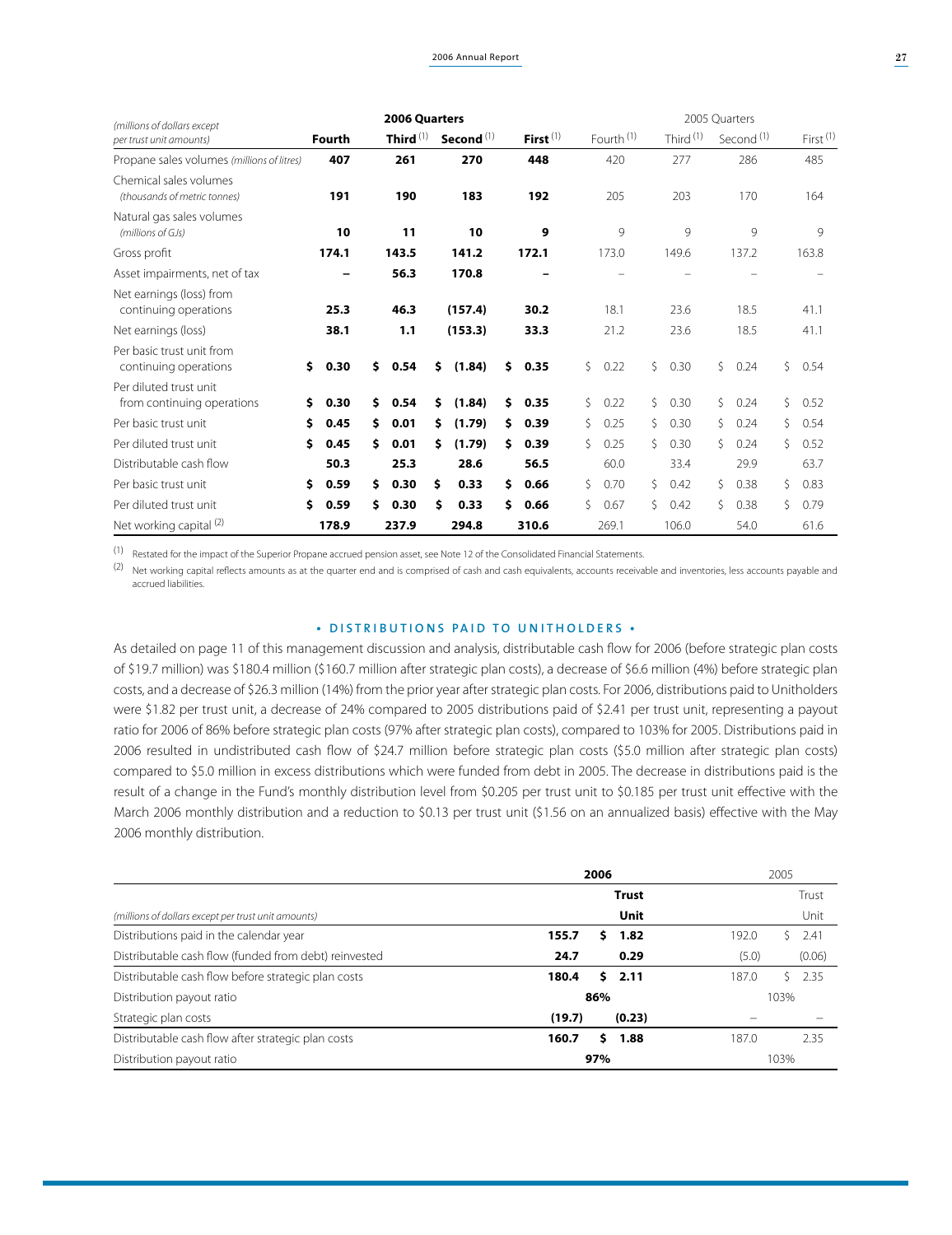#### **• C apital R esources and F inancing A ctivity •**

The Fund's distributions to Unitholders are sourced entirely from its equity in Superior LP. The Fund's investments are in turn financed by trust unit equity and by the Debentures. The quoted market value of the Fund's trust unit capital and Debentures was \$916 million and \$292.9 million, respectively, based on closing prices on December 31, 2006 on the Toronto Stock Exchange.

Superior's net working capital requirements are financed from revolving term bank credit facilities and by proceeds raised from a trade accounts receivable sales program. Maintenance capital requirements are funded from operating cash flow. Distributions are funded by operating cash flow after deducting amortization of natural gas customer acquisition costs, maintenance capital expenditures and other provisions as deemed appropriate. Capital required to finance Superior's growth is funded by a combination of equity capital, retained distributable cash flow, and debt as appropriate to maintain a strong and flexible financial position to support the efficient execution of its business plans. Superior LP and the Fund have financed growth as detailed in the following table:

| (millions of dollars)                         | 2002                     | 2003                     | 2004                     | 2005  | 2006    | Total   |      |
|-----------------------------------------------|--------------------------|--------------------------|--------------------------|-------|---------|---------|------|
| Acquisitions & other capital expenditures     |                          |                          |                          |       |         |         |      |
| Superior Propane                              | (5.1)                    | (0.3)                    | 4.2                      | 27.5  |         | 26.3    |      |
| <b>ERCO Worldwide</b>                         | 584.5                    | 130.1                    | 5.7                      | 58.6  | 51.4    | 830.3   |      |
| JWA <sup>(1)</sup>                            | $\equiv$                 | $\overline{\phantom{m}}$ | $\overline{\phantom{0}}$ | 407.3 | (351.0) | 56.3    |      |
| Winroc                                        | $\equiv$                 | $\equiv$                 | 116.4                    | 31.9  | 1.6     | 149.9   |      |
|                                               | 579.4                    | 129.8                    | 126.3                    | 525.3 | (298.0) | 1,062.8 |      |
| Financed by:                                  |                          |                          |                          |       |         |         |      |
| Total debt <sup>(2)</sup>                     | 549.1                    | (295.3)                  | (18.3)                   | 314.0 | (305.5) | 241.9   | 23%  |
| Trust unit capital (3)                        | 30.3                     | 413.1                    | 126.2                    | 216.3 | 2.5     | 788.4   | 74%  |
| Distributable cash flow reinvested (borrowed) | $\overline{\phantom{m}}$ | 12.0                     | 18.4                     | (5.0) | 5.0     | 32.5    | 3%   |
|                                               | 579.4                    | 129.8                    | 126.3                    | 525.3 | (298.0) | 1,062.8 | 100% |
| Debt leverage:                                |                          |                          |                          |       |         |         |      |
| Senior debt/EBITDA (4)(5)                     | 2.6                      | 2.0                      | 2.2                      | 2.4   | 1.9     |         |      |
| Total debt/EBITDA (2)(5)                      | 4.2                      | 3.1                      | 2.7                      | 3.5   | 3.4     |         |      |

 $(1)$  JWA was disposed of on December 7, 2006, for net proceeds of \$354.7 million. The net proceeds were used to repay Superior's existing credit facilities.

(2) Total debt financing includes changes in senior debt, proceeds from the trade accounts receivable sales program, and Debentures issued by the Fund, net of Debentures converted into trust unit capital and notes payable and deferred consideration issued to vendors of businesses acquired.

(3) Trust unit capital financing represents trust unit capital issued directly and through conversion of Debentures and Warrants into trust units.

(4) Senior debt includes senior debt and proceeds from trade accounts receivable sales programs.

<sup>(5)</sup> EBITDA is a non-GAAP measure that represents earnings before interest, taxes, depreciation and amortization calculated on a 12 month trailing basis giving pro forma effect to acquisitions and divestitures. Superior's calculation of EBITDA may differ from similar calculations used by comparable entities.

Growth capital expenditures amounted to \$53.0 million in 2006 (2005 – \$525.3 million) and were comprised solely of other capital expenditures. JW Aluminum acquired on October 19, 2005, was disposed of on December 7, 2006 for net proceeds of \$354.7 million. The net proceeds were used to repay Superior's existing credit facilities. Details on growth capital expenditures by division are provided in the table above as well as in the reviews of operating results by division.

For 2006, financing requirements, excluding the disposition of JW Aluminum, totalled \$52.9 million, including \$53.0 million for growth capital, \$5.2 million of net capitalized natural gas customer acquisition costs, net of a \$5.3 million reduction in net working capital levels. These amounts were financed through Superior's revolving term credit facilities.

Net working capital from continuing operations was \$178.9 million as at December 31, 2006, a decrease of \$5.3 million as compared to the prior year. The decrease in net working capital is due to lower net working capital at Superior Propane and Winroc, offset in part, by higher net working capital at ERCO Worldwide due to the start up of the Chilean operations. See Note 20 to the Consolidated Financial Statements for segmented net working capital levels by division, net of the accounts receivable sales program.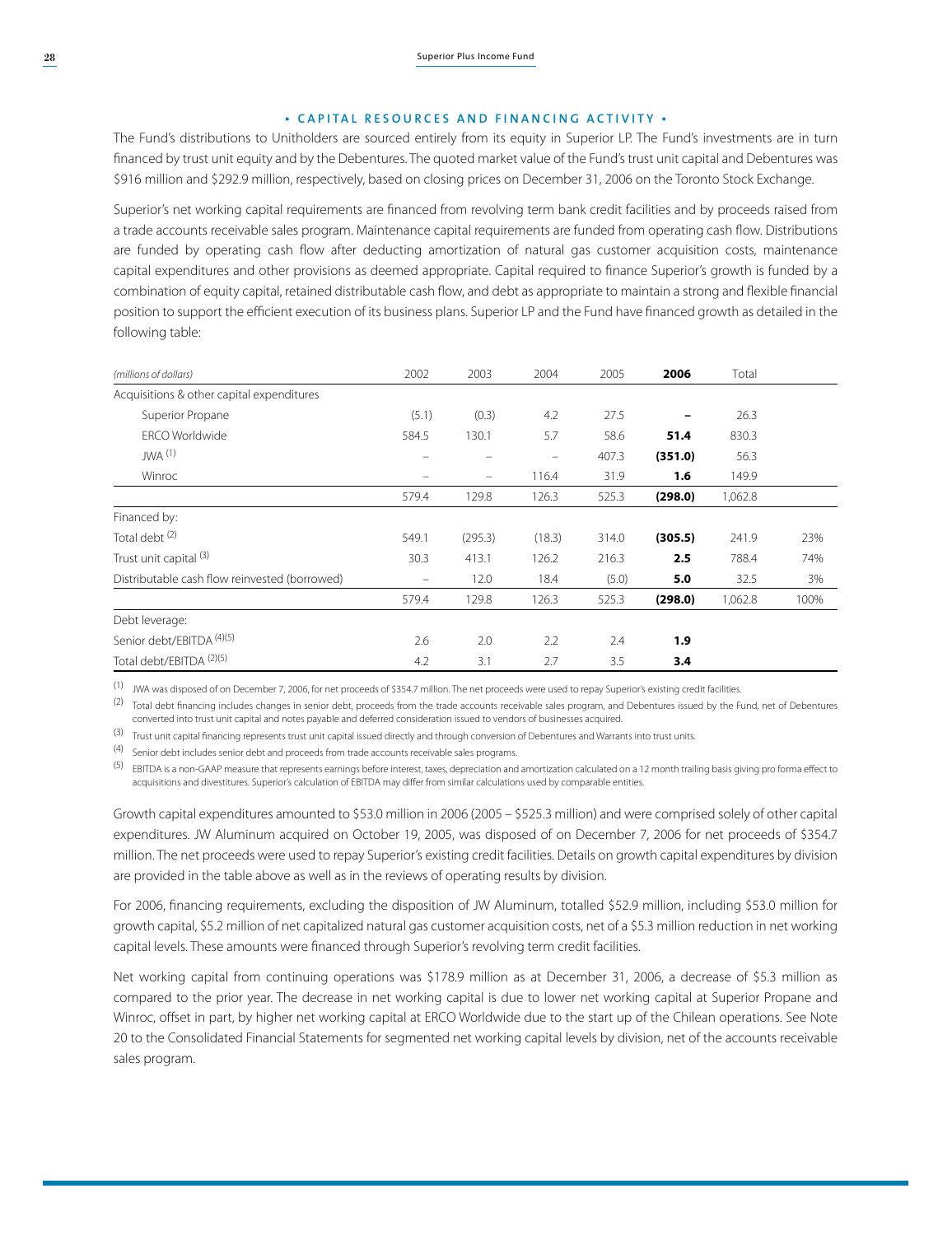During 2006, Superior issued \$200.0 million, 5.50% coupon, MediumTerm Notes, maturing on March 3, 2016 with an effective yield to maturity of 5.57%. Subsequently, during 2006, Superior repaid the Medium Term Notes from borrowings under its revolving term credit facilities to provide enhanced debt repayment and covenant flexibility.

In January 2007, the Fund announced the commencement of a distribution reinvestment plan and an optional unit purchase plan (the "DRIP"). The DRIP provides Unitholders with the opportunity to reinvest their cash distributions at a 5% discount to the market price of the trust units. Proceeds of the DRIP will be used to fund accretive growth opportunities within Superior's existing businesses.

#### **• L iquidity •**

|                                       | As at December 31, 2006 |                   |                                           |                     |  |  |  |
|---------------------------------------|-------------------------|-------------------|-------------------------------------------|---------------------|--|--|--|
| (millions of dollars)                 | <b>Total</b><br>Amount  | <b>Borrowings</b> | <b>Letters of</b><br><b>Credit Issued</b> | Amount<br>Available |  |  |  |
| Revolving term bank credit facilities | 587.8                   | 142.5             | 20.6                                      | 424.7               |  |  |  |
| Term loans                            | 204.2                   | 204.2             | -                                         | -                   |  |  |  |
| Accounts receivable sales program     | 100.0                   | 95.0              |                                           | 5.0                 |  |  |  |
| Total                                 | 892.0                   | 441.7             | 20.6                                      | 429.7               |  |  |  |

Superior's revolving term bank credit and term loans, including its accounts receivable securitization program totalled \$441.7 million as at December 31, 2006, a decrease of 41% compared to the prior year due principally to the sale of JWA on December 7, 2006. As at December 31, 2006, \$429.7 million was available under the credit facilities and accounts receivable sales program and is considered to be sufficient to meet Superior's net working capital funding requirements and expected capital expenditures. Principal covenants are described in"Contractual Obligations and Other Commitments"on page 30.

Superior has entered into an agreement to sell, with limited recourse, certain accounts receivables on a 30-day revolving basis to an entity sponsored by a Canadian chartered bank to finance a portion of its working capital requirements and represents an off-balance sheet obligation. The receivables are sold at a discount to face value based on prevailing money market rates. As at December 31, 2006, proceeds of \$95.0 million (December 31, 2005 – \$100.0 million) had been raised from this program and were used to repay revolving term bank credits. (See Note 6 to the Consolidated Financial Statements). Superior is able to adjust the size of the sales program on a seasonal basis in order to match the fluctuations of its accounts receivable funding requirements. The program requires Superior to maintain a minimum secured credit rating of BB and meet certain collection performance standards. Superior is currently fully compliant with program requirements.

In response to Superior's strategic review announcement on July 10, 2006, Standard and Poor's and Dominion Bond Rating Service confirmed their April 24, 2006 ratings, pending the completion of a full credit review. On April 24, 2006, Standard and Poor's confirmed Superior's BBB- secured long-term debt credit rating, but altered their outlook from stable to negative and Dominion Bond Rating Service confirmed Superior's secured long-term debt at BBB(low), but altered their outlook from stable to under review with negative implications.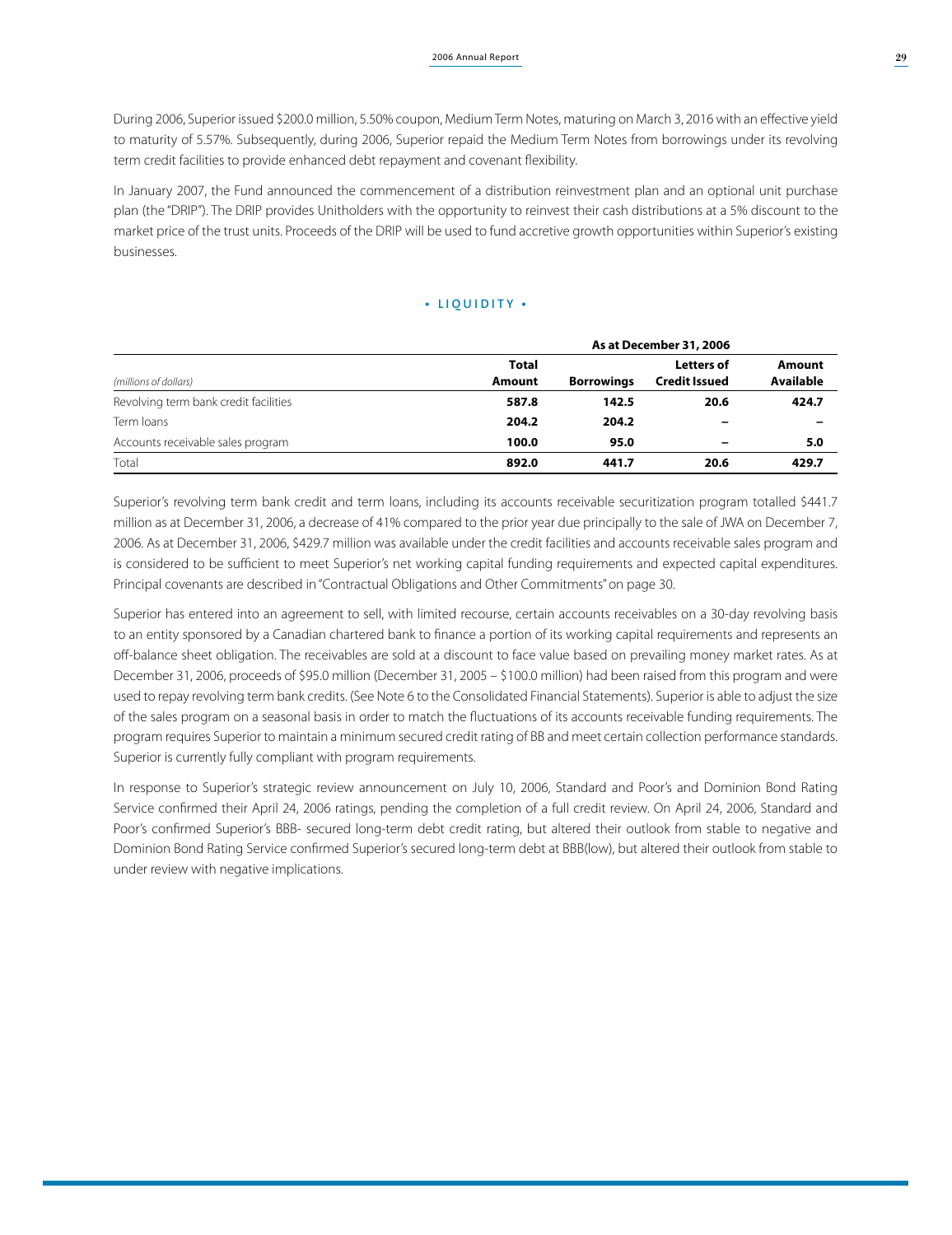|                                                                      |             |         | Payments Due In |           |           |            |
|----------------------------------------------------------------------|-------------|---------|-----------------|-----------|-----------|------------|
| (millions of dollars)                                                | Notes $(1)$ | Total   | 2007            | 2008-2009 | 2010-2011 | Thereafter |
| Revolving term bank credits & term loans                             | 9           | 346.7   | 2.7             | 155.4     | 44.1      | 144.5      |
| Convertible Debentures                                               | 10          | 313.9   | 8.1             | 59.2      |           | 246.6      |
| Operating leases <sup>(2)</sup>                                      | 8(i)        | 86.3    | 25.5            | 36.6      | 14.9      | 9.3        |
| Natural gas, aluminum, propane &<br>electricity purchase commitments | 18(ii)(iii) | 876.0   | 258.4           | 397.2     | 114.0     | 106.4      |
| Future employee benefits (3)                                         |             | 23.7    | 4.5             | 9.0       | 10.2      |            |
| Total contractual obligations                                        |             | 1.646.6 | 299.2           | 657.4     | 183.2     | 506.8      |

#### **• C ontractual O bligations and O ther C ommitments •**

(1) Notes to the Consolidated Financial Statements.

 $(2)$  Operating lease commitments together with the accounts receivable sales program, comprise Superior's off-balance sheet obligations.

(3) Does not include the Superior Propane defined benefit pension asset.

Revolving term bank credits and term loans are secured by a general charge over the assets of Superior and certain of its subsidiaries. As at December 31, 2006, Superior's senior debt to EBITDA (as previously defined) was 1.9 times to 1.0 after taking into account the impact of the off-balance sheet receivable sales program amounts, the impact of cash on hand, the disposition of JWA and the impact of the start-up of ERCO's Chilean operations. Debt covenants limit the incurrence of additional long-term debt and payments of distributions to the Fund if Superior's senior debt (including proceeds raised from the accounts receivable sales program) exceeds three times EBITDA (as previously defined) for the last 12 month period as adjusted for the pro forma impact of acquisitions and dispositions. At December 31, 2006, this ratio when calculated in accordance with Superior's senior banking agreements was 2.1 to 1.0 (December 31, 2005 – 2.4 to 1.0).

Debentures are obligations of the Fund and consist of \$8.1 million Series 1, 8% Debentures maturing July 31, 2007; \$59.2 million Series 2, 8% Debentures due November 1, 2008; \$174.9 million Series 1, 5.75% Debentures maturing December 31, 2012 and \$75.0 million Series 1, 5.85% Debentures maturing October 31, 2015. The 8% Series 1, 8% Series 2, 5.75% Series 1 and 5.85% Series 1 Debentures are convertible at the option of the holder into trust units at \$16.00, \$20.00, \$36.00 and \$31.25 per trust unit, respectively. The Fund may elect to satisfy interest and principal Debenture obligations by the issuance of trust units. Superior has swapped \$100 million principal amount of the fixed interest Debenture obligations into a floating interest rate obligation. As at December 31, 2006, Superior's total debt to EBITDA (as previously defined) was 3.4 times to 1.0 after taking into account the impact of the off-balance sheet receivable sales program amounts, the impact of cash on hand, the disposition of JWA and the impact of the start-up of ERCO's Chilean operations. Debt covenants limit the incurrence of additional long-term debt and trigger default provisions if Superior's total debt (including proceeds raised from the accounts receivable sales program) exceeds five times EBITDA (as previously defined) for the last 12 month period as adjusted for the proforma impact of acquisitions and dispositions. At December 31, 2006, this ratio calculated in accordance with Superior's senior banking agreements was 3.7 times to 1.0 (December 31, 2005 – 3.5 times to 1.0).

Approximately 50% of Superior's revolving term bank credits and term loans and Debenture obligations were not repayable for at least five years and approximately 41% of Superior's total debt obligations (including accounts receivable sales program) are subject to fixed interest rates. Superior's policy is to maintain a fixed-to-floating interest rate profile of approximately 50%.

Operating leases consist of rail cars, vehicles, premises and other equipment. Rail car leases comprise 35% (2005 – 31%) of total operating lease commitments and are used to transport ERCO Worldwide's finished product to its customer locations and by Superior Propane to transport propane from supply sources to its branch distribution locations.

Natural gas and propane fixed-price supply commitments are used to resource similar volume and term fixed-price sales commitments to customers of SEM and Superior Propane. ERCO Worldwide has entered into fixed-price electricity contracts for a term of up to 11 years representing 100% of its annual power requirements in deregulated jurisdictions.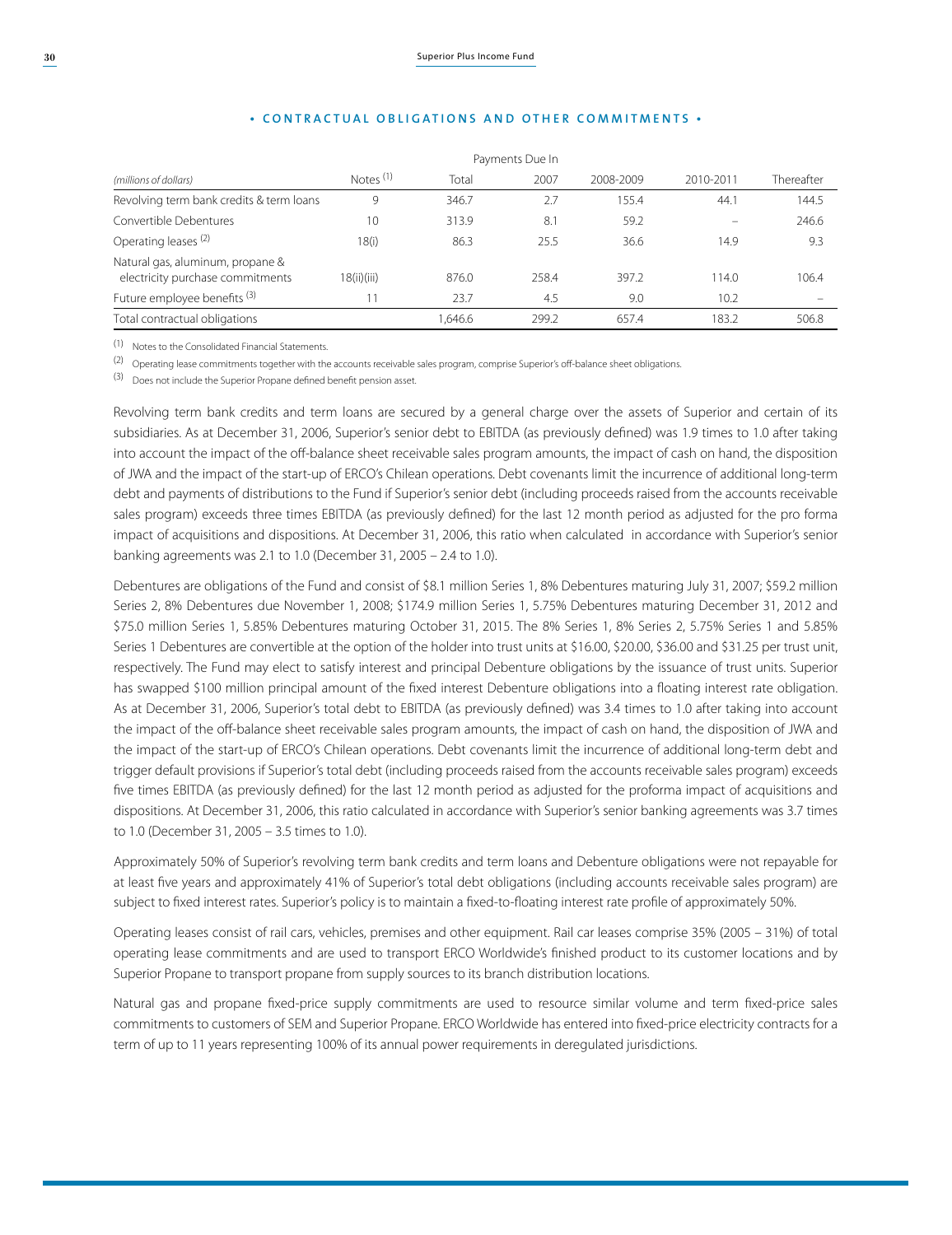#### **• U nitholders ' C apital •**

The weighted average number of trust units outstanding for 2006 was 85.5 million compared to 79.7 million units in the prior year, an increase of 7%. The increase resulted from the full year impact of 6.2 million trust units issued in October 2005 to partially finance the acquisition of JWA, in addition to the conversion of Debentures.

As at December 31, 2006 and 2005, the following trust units, and securities convertible into trust units, were outstanding:

|                                                                    | December 31, 2006                                                |      | December 31, 2005         |                |  |
|--------------------------------------------------------------------|------------------------------------------------------------------|------|---------------------------|----------------|--|
| (millions)                                                         | Convertible<br><b>Trust</b><br><b>Securities</b><br><b>Units</b> |      | Convertible<br>Securities | Trust<br>Units |  |
| Trust units outstanding                                            |                                                                  | 85.5 |                           | 85.5           |  |
| Series 1, 8% Debentures (convertible at \$16 per trust unit)       | S.<br>8.1                                                        | 0.6  | 8.9                       | 0.6            |  |
| Series 2, 8% Debentures (convertible at \$20 per trust unit)       | \$.<br>59.2                                                      | 3.0  | 59.3                      | 3.0            |  |
| Series 1, 5.75% Debentures (convertible at \$36 per trust unit)    | \$174.9                                                          | 4.9  | 174.9                     | 4.9            |  |
| Series 1, 5.85% Debentures (convertible at \$31.25 per trust unit) | \$.<br>75.0                                                      | 2.4  | 75.0                      | 2.4            |  |
| Warrants (exercisable @ \$20 per trust unit)                       | 2.3                                                              | 2.3  | 2.3                       | 2.3            |  |
| Trust units outstanding, and issuable upon conversion of           |                                                                  |      |                           |                |  |
| Debenture and Warrant securities                                   |                                                                  | 98.7 |                           | 98.7           |  |

The warrants are exercisable until May 2008. In addition, as at December 31, 2006, there were 1,086,000 trust unit options outstanding (December 31, 2005 – 1,177,000 trust units) with a weighted average exercise price of \$22.69 per trust unit (2005 – \$22.82 per trust unit). The number of trust units issued upon exercise of the trust unit options is equal to the growth in the value of the options at the time the options are exercised, (represented by the market price less the exercise price) times the number of options exercised, divided by the current trust unit market price.

#### **• F oreign C urrency H edging •**

SEM and Superior Propane contract a portion of their fixed-price natural gas and propane purchases in US dollars and enter into forward US dollar purchase contracts to create an effective Canadian dollar fixed-price purchase cost. ERCO Worldwide enters into US dollar forward sales contracts on an ongoing basisto mitigate the impact of foreign exchange fluctuations on sales margins on production from its Canadian plants that is sold in US dollars. Interest expense on Superior's US dollar debt is also used to mitigate the impact of foreign exchange fluctuations on its US dollar distributable cash flow. Superior's US dollar debt acts as a balance sheet hedge against its US dollar net assets. Superior hedges its net US dollar future cash flows with external third-party contracts after first matching internally SEM's and Superior Propane's forward US dollar purchase requirements against ERCO Worldwide's US dollar revenues where possible.

As at December 31, 2006, SEM and Superior Propane had hedged approximately 100% of their US dollar natural gas and propane purchase obligations and ERCO Worldwide had hedged 85% and 34% of its estimated US dollar exposure for 2007 and 2008, respectively as shown in the table below. See Note 17(iii) to the Consolidated Financial Statements.

| (US\$ millions)                                           | 2007             | 2008   | 2009  | 2010 | 2011 | 2012                     | Total   |
|-----------------------------------------------------------|------------------|--------|-------|------|------|--------------------------|---------|
| SEM - US\$ forward purchases                              | 131<br>$\cdot$ 1 | 118.3  | 11.1  | 61.9 | 5.4  | $\overline{\phantom{0}}$ | 427.8   |
| Superior Propane - US\$ forward purchases                 | (13.8)           |        |       |      |      | $\qquad \qquad -$        | (13.8)  |
| ERCO - US\$ forward sales                                 | (89.6)           | (15.9) | -     |      |      | -                        | (105.5) |
| Net US\$ forward purchases                                | 27.7             | 102.4  | 111.1 | 61.9 | 5.4  | $\qquad \qquad =$        | 308.5   |
| SEM - Average US\$ forward purchase rate                  | 1.22             | 1.22   | 1.21  | 1.16 | 1.11 |                          | 1.21    |
| Superior Propane – Average US \$ forward<br>purchase rate | 1.12             |        |       |      |      |                          | 1.12    |
| ERCO - Average US\$ forward sales rate                    | 1.22             | 1.20   |       |      |      |                          | 1.21    |
| Net average external US\$/Cdn\$ exchange rate             | 1.21             | 1.22   | 1.21  | 1.16 | 11   | -                        | 1.21    |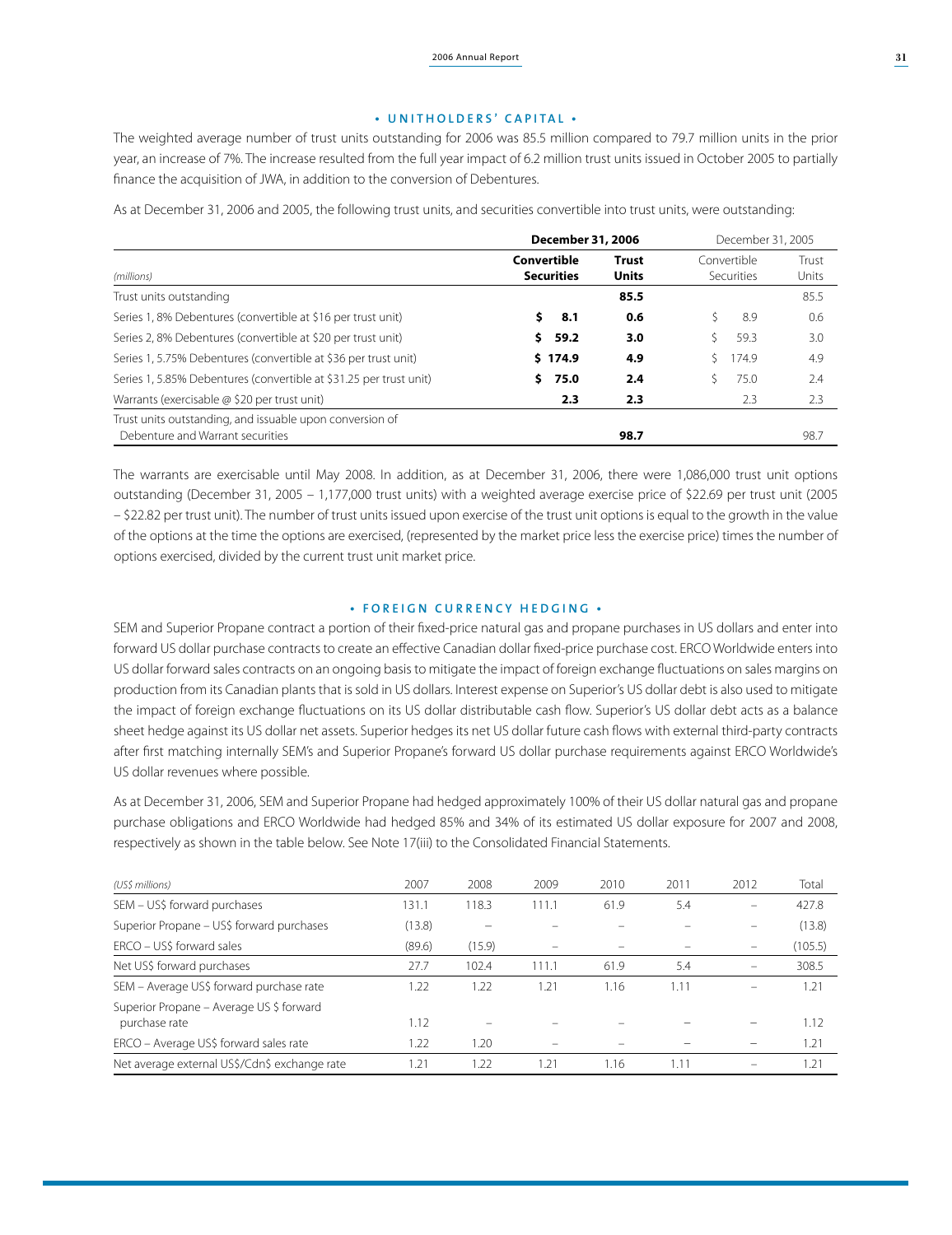#### **• S ensitivity A nalysis •**

The Fund's estimated cash flow sensitivity in 2006 to the following changes is provided in the following chart:

|                                        |                                   |        | Impact on                  |                |
|----------------------------------------|-----------------------------------|--------|----------------------------|----------------|
|                                        | Change                            | Change | Distributable<br>Cash Flow | Per Trust Unit |
| <b>Superior Propane</b>                |                                   |        |                            |                |
| Change in sales margin                 | \$0.005/litre                     | 3%     | \$6.9 million              | \$0.08         |
| Change in sales volume                 | 50 million litres                 | 4%     | \$6.9 million              | \$0.08         |
| <b>ERCO Worldwide</b>                  |                                   |        |                            |                |
| Change in sales price                  | \$10,00/tonne                     | 2%     | \$6.5 million              | \$0.08         |
| Change in sales volume                 | 15,000 metric tonnes              | 2%     | \$3.7 million              | \$0.04         |
| <b>Winroc</b>                          |                                   |        |                            |                |
| Change in sales margin                 | 1% change in average gross margin | 4%     | \$4.5 million              | \$0.05         |
| Change in sales volume                 | 4% of sales revenues              | 4%     | \$2.8 million              | \$0.03         |
| <b>Superior Energy Management</b>      |                                   |        |                            |                |
| Change in sales margin                 | \$0.02/G                          | 4%     | \$0.8 million              | \$0.01         |
| Change in sales volume                 | 2 million GJ                      | 5%     | \$1.1 million              | \$0.01         |
| Corporate                              |                                   |        |                            |                |
| Change in Cdn\$/US\$ exchange rate (1) | \$0.01                            | 1%     | \$0.4 million              |                |
| Corporate change in interest rates     | 0.5%                              | 15%    | \$1.8 million              | \$0.02         |

(1) After giving effect to US\$ forward sales contracts for 2007. See "Foreign Currency Hedging".

#### **• B usiness R isks – C orporate •**

*Interest Rates.* Superior maintains a substantial floating interest rate exposure through a combination of floating interest rate borrowings and the use of derivative instruments. (See Notes 9 and 17(ii) to the Consolidated Financial Statements). Demand levels for approximately 50% of Superior Propane's sales and substantially all of ERCO Worldwide's and Winroc's sales are affected by general economic trends. Generally speaking, when the economy is strong, interest rates increase as does sales demand from Superior's customers, thereby increasing Superior's ability to pay higher interest costs and vice versa. In this way, a common relationship between economic activity levels, interest rates and Superior's ability to pay higher or lower rates are generally aligned.

*Foreign Exchange Risk.* A portion of Superior's net cash flows are denominated in US dollars. Accordingly, fluctuations in the Canadian/United States dollar exchange rate can impact profitability. Superior mitigates this risk by hedging. See "Sensitivity Analysis".

#### **• C ritical A ccounting E stimates •**

The Fund's significant accounting policies are contained in Note 2 to the Consolidated Financial Statements. Certain of these policiesinvolve critical accounting estimates because they require usto make particularly subjective or complex judgments about matters that are inherently uncertain and because of the likelihood that materially different amounts could be reported under different conditions or using different assumptions. The Fund constantly evaluates these estimates and assumptions.

#### **Allowance for Doubtful Accounts**

The Fund expects that a certain portion of required customer payments will not be made and maintains an allowance for these doubtful accounts. This allowance is based on the Fund's estimate of the likelihood of recovering its accounts receivable. It incorporates current and expected collection trends. If economic conditions change, actual results orspecific industry trends differ from the Fund's expectations, the Fund will adjust its allowance for doubtful accounts and our bad debts expense accordingly.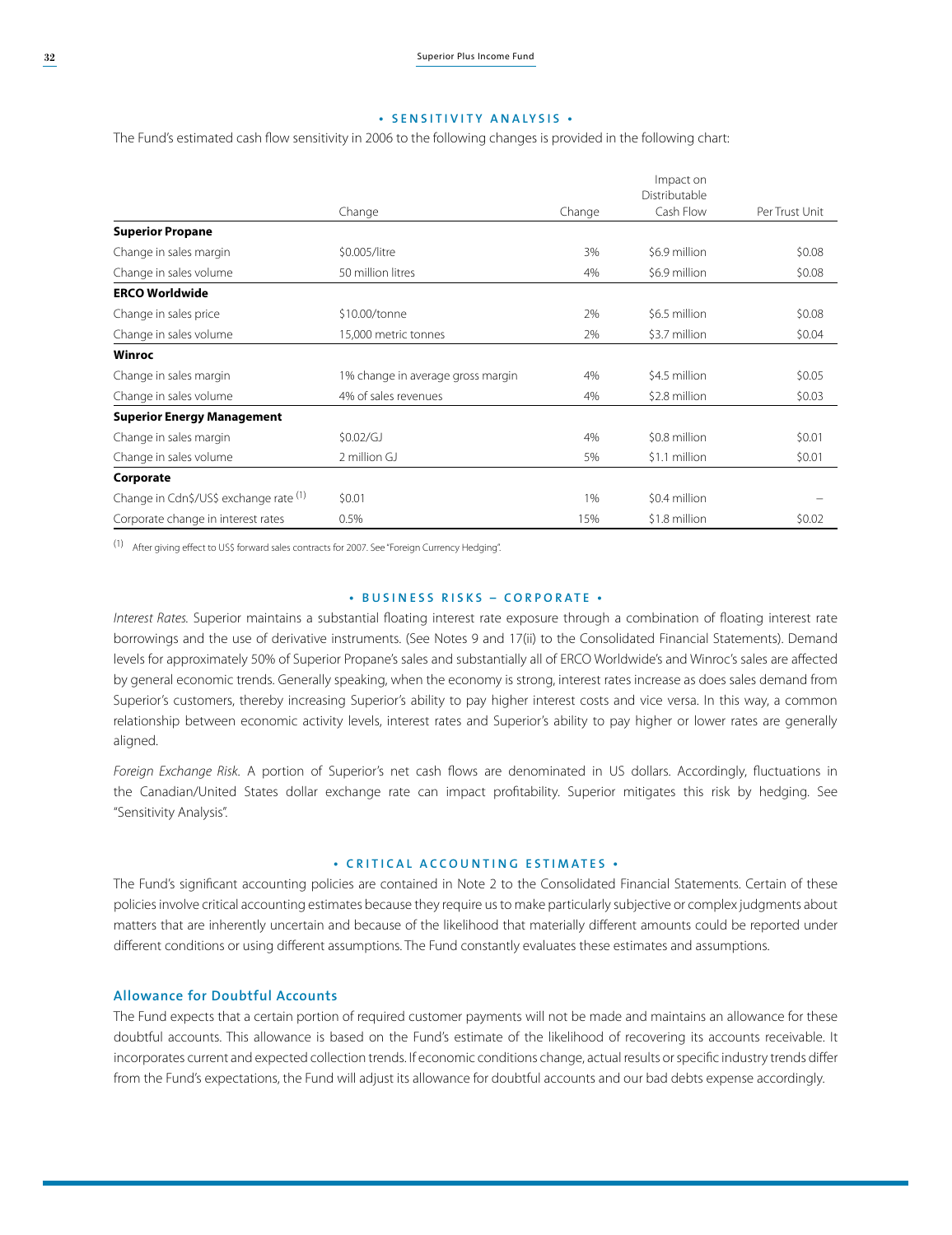#### **Employee Future Benefits**

The accrued benefit obligation is determined by independent actuaries using the projected benefit method prorated on service and based on management's best economic and demographic estimates. The benefits relate to the Fund's defined benefit plans. The expected return on plan assets is determined by considering long-term historical returns, future estimates of long-term investment returns and asset allocations.

#### **Asset Impairment**

The Fund reviews long-lived assets and intangible assets with finite lives whenever events or changes in circumstances indicate that the carrying amounts of such assets may not be fully recoverable. Determination of recoverability is based on an estimate of undiscounted future cash flows, and measurement of an impairment loss is based on the fair value of the assets.

Goodwill is not amortized, but is assessed for impairment at the reporting unit level annually, or sooner if events or changes in circumstances indicate that the carrying amount could exceed fair value. Goodwill is assessed for impairment using a two-step approach, with the first step being to assess whether the fair value of the reporting unit to which the goodwill is associated is less than its carrying value. If this is the case, a second impairment test is performed which requires a comparison of the fair value of goodwill to its carrying amount. If fair value is less than carrying value, goodwill is considered impaired and an impairment charge must be recognized immediately.

Accordingly, the Fund recognized various impairment charges, as more fully described in Notes 3 and 5 to the consolidated financial statements. As at December 31, 2006, the Fund determined that there were no other triggering events requiring additional impairment analysis.

#### **• R estatement of accrued pension asset •**

As described in Note 12 to the Consolidated Financial Statements, the Fund has determined that Superior Propane's accrued pension asset should be accounted for in accordance with CICA Handbook 3461, Employee Future Benefits. Previously, the Fund had determined that the adoption of this accounting standard was inconsequential. Accordingly, it has retroactively restated its 2005 Consolidated Financial Statements.

The impact for 2005 was to increase total assets by \$25.9 million to \$2,373.6 million, reflecting the previously unrecorded pension asset, a reduction in net earnings (loss) by \$1.7 million to \$104.4 million, and a reduction to the opening deficit of \$27.6 million. There was no impact on the consolidated statement of cash flows. Net earnings (loss) per trust unit from continuing operations and net earnings (loss) on a basic and diluted basis, decreased by \$0.02 per trust unit.

#### **• R ecent A ccounting P ronouncements •**

The Canadian Institute of Chartered Accountants ("CICA") has issued new accounting standards related to the presentation, measurement and disclosure of financial instruments, derivative and non-financial derivatives. These standards are effective for interim and annual financial statements for Superior's fiscal years beginning January 1, 2007. The impact of implementing these new standards is not yet determinable as it is dependent on Superior's outstanding hedging positions, hedging strategies and market volatility.

The CICA has issued new standards for the reporting and display of comprehensive income, whereby unrealized gains and losses on financial assetsthat will be held as available forsale, unrealized foreign currency translation amounts arising from self-sustaining foreign operations, and changes in the fair value of qualifying cash flow hedging instruments will be recorded in the Consolidated Statement of Other Comprehensive Income until recognized in the Consolidated Statement of Earnings. Other comprehensive income will form part of Unitholders' Equity. These standards are effective for interim and annual financial statements for Superior's fiscal years beginning January 1, 2007. The impact of implementing these new standards is not anticipated to be material.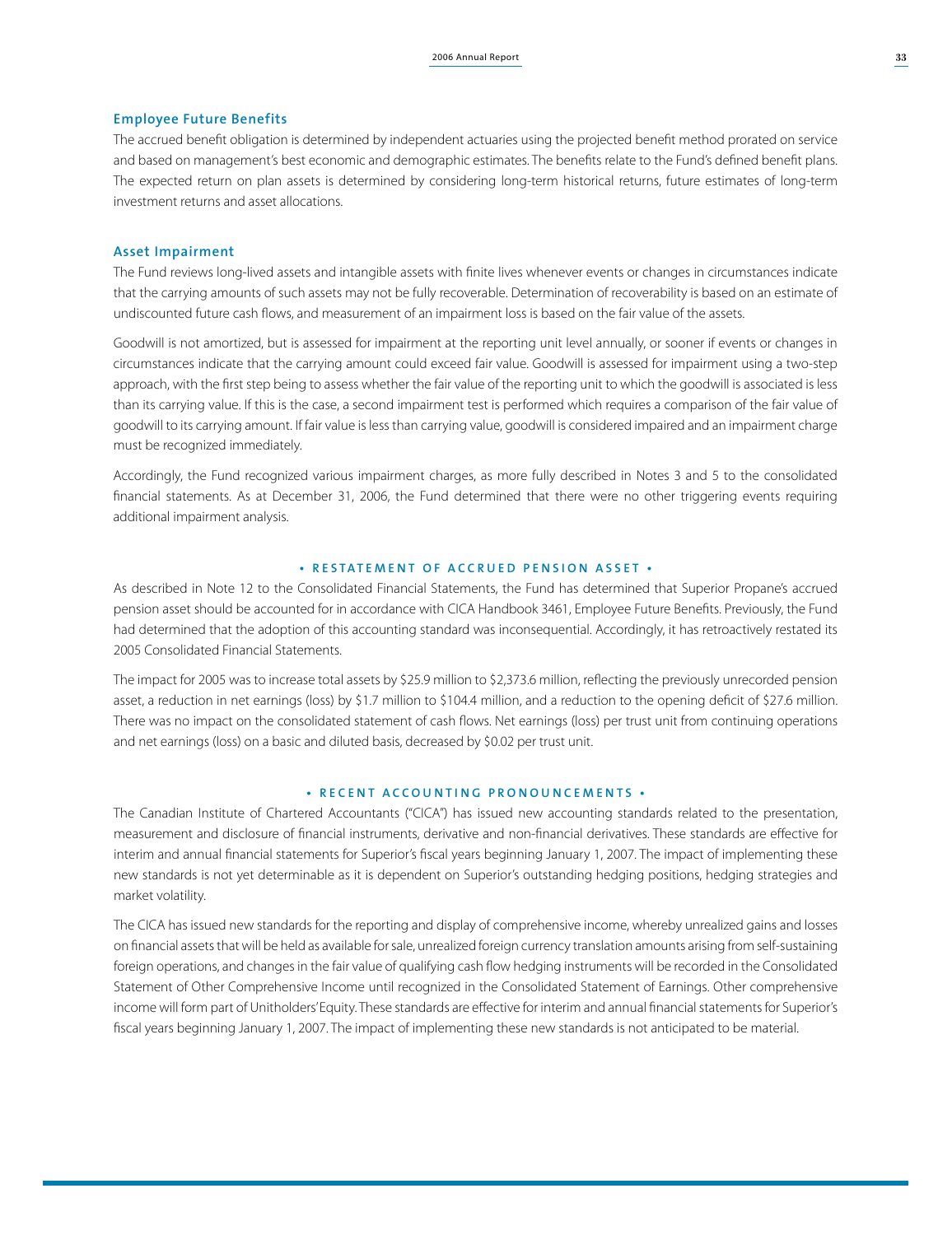The CICA has issued new standards which specify the circumstances under which hedge accounting is permissible and how hedge accounting may be performed. Fair value hedges, cash flow hedges and hedges of a net investment in a foreign operation are permissible under the new section. In a fair value hedging relationship, the carrying value of the hedged item is adjusted by gains or losses attributable to the hedged risk and recorded in net earnings. This change in the fair value of the hedged item, to the extent that the hedging relationship is effective, is offset by changes in the fair value of the derivative. In a cash flow hedging relationship, the effective portion of the change in fair value of the hedging derivative will be recognized in other comprehensive income. The ineffective portion will be recognized in net earnings. The amountsrecognized in accumulated other comprehensive income will be reclassified to net earnings in the periods in which earnings are affected by the variability in the cash flows of the hedged item. These standards are effective for interim and annual financial statements for the Fund's fiscal years beginning January 1, 2007. Superior will discontinue hedge accounting effective January 1, 2007, the impact of which is not determinable as it is dependent on Superior's outstanding hedge positions, hedging strategies and market volatility.

#### **Selected Financial Information**

| (millions of dollars except per trust unit amounts)                         | 2006          | $2005$ <sup>(1)</sup> | $2004$ <sup>(1)</sup> |
|-----------------------------------------------------------------------------|---------------|-----------------------|-----------------------|
| Total assets (as at December 31)                                            | 1,536.9       | 2,373.6               | 1,579.7               |
| Total revenues <sup>(2)</sup>                                               | 2,264.3       | 2,059.2               | 1,552.8               |
| Gross profit <sup>(2)</sup>                                                 | 630.9         | 623.6                 | 542.8                 |
| Net earnings (loss) from continuing operations                              | (55.6)        | 101.3                 | 109.8                 |
| Net earnings (loss)                                                         | (80.8)        | 104.4                 | 109.8                 |
| Per basic trust unit, from continuing operations                            | (0.65)<br>\$. | 1.27<br>Ŝ.            | \$<br>1.51            |
| Per diluted trust unit, from continuing operations                          | (0.65)<br>\$  | Ŝ.<br>1.26            | \$<br>1.49            |
| Per basic trust unit                                                        | (0.94)<br>S.  | Ŝ.<br>1.31            | \$<br>1.51            |
| Per diluted trust unit                                                      | (0.94)<br>S.  | Ŝ.<br>1.30            | \$<br>1.49            |
| Cash generated from continuing operations before changes in working capital | 137.5         | 196.0                 | 198.8                 |
| Distributable cash flow                                                     | 160.7         | 187.0                 | 184.4                 |
| Per trust unit                                                              | Ś.<br>1.88    | 2.35<br>Ŝ.            | ς.<br>2.54            |
| Cash distributions per trust unit (3)                                       | \$.<br>1.82   | 2.41<br>Ŝ.            | ς.<br>2.465           |
| Current and long-term debt (as at December 31)                              | 346.7         | 644.7                 | 446.2                 |

(1) Restated for the impact of the Superior Propane defined pension asset, see Note 12 to the Consolidated Financial Statements.

(2) Total revenues and gross profit from continuing operations.

(3) Cash distributions per trust unit paid in fiscal year.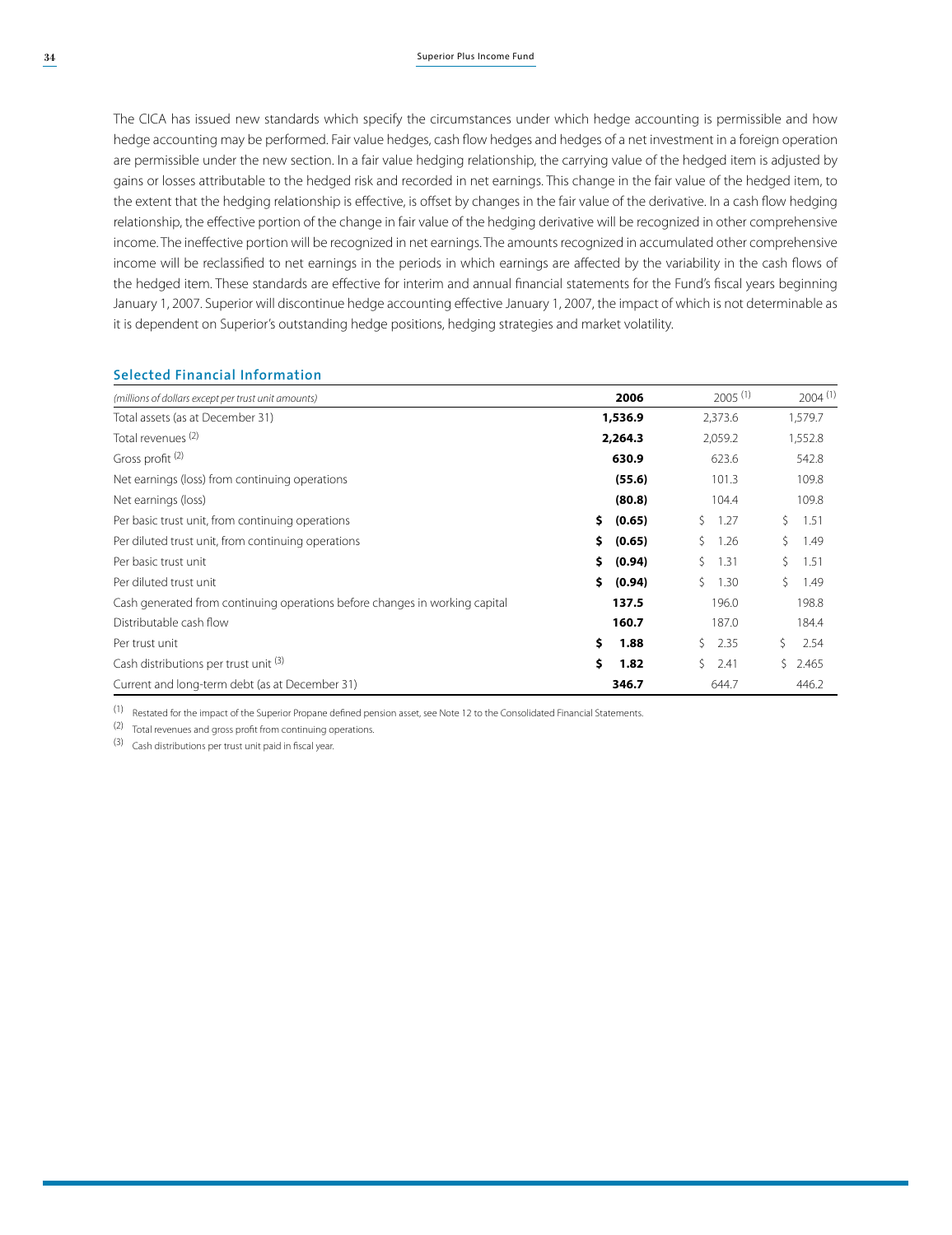### **Segmented Distributable Cash Flow** (1)

| (millions of dollars)                                                                                 |                          |             |                   |            |           | Discontinued |              |
|-------------------------------------------------------------------------------------------------------|--------------------------|-------------|-------------------|------------|-----------|--------------|--------------|
| For the year ended                                                                                    | Superior                 |             |                   |            |           | Operations   | Total        |
| December 31, 2006                                                                                     | Propane                  | <b>ERCO</b> | Winroc            | <b>SEM</b> | Corporate | JWA $(2)$    | Consolidated |
| Net earnings (loss) from                                                                              |                          |             |                   |            |           |              |              |
| continuing operations                                                                                 | 115.8                    | (59.3)      | 46.0              | 12.6       | (170.7)   |              | (55.6)       |
| Add: Amortization of property,<br>plant and equipment, intangible<br>assets and convertible debenture |                          |             |                   |            |           |              |              |
| issue costs                                                                                           | 20.4                     | 52.6        | 4.1               |            | 2.3       |              | 79.4         |
| Future income tax<br>expense (recovery)                                                               | (49.2)                   | (133.9)     | (8.9)             | (2.6)      | 85.4      |              | (109.2)      |
| Trust unit incentive plan recovery                                                                    | $\qquad \qquad -$        |             |                   |            | (1.2)     |              | (1.2)        |
| Management internalization costs                                                                      | $\overline{\phantom{m}}$ |             |                   |            | 1.3       |              | 1.3          |
| Superior Propane non-cash<br>pension expense                                                          | 2.2                      |             |                   |            |           |              | 2.2          |
| Impairment of property, plant and<br>equipment, and goodwill <sup>(3)</sup>                           |                          | 218.7       |                   |            |           |              | 218.7        |
| Distributable cash from<br>discontinued operations                                                    |                          |             |                   |            |           | 38.9         | 38.9         |
| Less: Maintenance capital<br>expenditures, net                                                        | 0.3                      | (7.5)       | (6.6)             |            |           |              | (13.8)       |
| Distributable cash flow                                                                               | 89.5                     | 70.6        | 34.6              | 10.0       | (82.9)    | 38.9         | 160.7        |
| Strategic plan costs                                                                                  | 1.1                      | 5.1         | $\qquad \qquad -$ | 0.3        | 13.2      |              | 19.7         |
| Distributable cash flow before                                                                        |                          |             |                   |            |           |              |              |
| strategic plan costs                                                                                  | 90.6                     | 75.7        | 34.6              | 10.3       | (69.7)    | 38.9         | 180.4        |

| (millions of dollars)<br>For the year ended                                                                          | Superior                 |                   |        |                          |           | Discontinued<br>Operations | Total        |
|----------------------------------------------------------------------------------------------------------------------|--------------------------|-------------------|--------|--------------------------|-----------|----------------------------|--------------|
| December 31, 2005                                                                                                    | Propane <sup>(4)</sup>   | <b>ERCO</b>       | Winroc | <b>SEM</b>               | Corporate | JWA $(2)$                  | Consolidated |
| Net earnings from continuing operations                                                                              | 49.4                     | 7.4               | 22.1   | 3.4                      | 19.0      |                            | 101.3        |
| Add: Amortization of property,<br>plant and equipment, intangible<br>assets and convertible debenture<br>issue costs | 17.9                     | 92.5              | 3.0    |                          | 1.7       |                            | 115.1        |
| Future income tax<br>expense (recovery)                                                                              | 28.0                     | 1.3               | 10.7   | 1.9                      | (61.8)    |                            | (19.9)       |
| Trust unit incentive plan recovery                                                                                   | $\overline{\phantom{0}}$ | $\qquad \qquad -$ |        | $\overline{\phantom{0}}$ | (4.6)     |                            | (4.6)        |
| Management internalization costs                                                                                     | $\overline{\phantom{m}}$ |                   |        |                          | 1.3       |                            | 1.3          |
| Superior Propane non-cash<br>pension expense                                                                         | 1.7                      |                   |        |                          |           |                            | 1.7          |
| Distributable cash from<br>discontinued operations                                                                   |                          |                   |        |                          |           | 8.6                        | 8.6          |
| Less: Maintenance capital<br>expenditures, net                                                                       | (2.8)                    | (8.1)             | (5.6)  |                          |           |                            | (16.5)       |
| <b>Distributable cash flow</b>                                                                                       | 94.2                     | 93.1              | 30.2   | 5.3                      | (44.4)    | 8.6                        | 187.0        |

(1) See the Consolidated Financial Statements for net earnings (loss), amortization of property, plant and equipment, intangible assets and convertible debenture issue costs, future income tax expense (recovery), trust unit incentive plan expense (recovery), management internalization costs, impairment of property, plant and equipment and goodwill, and maintenance capital expenditures.

(2) See Note 3 to the Consolidated Financial Statements.

(3) See Note 5 to the Consolidated Financial Statements.

(4) Restated for the impact of the Superior Propane defined pension asset, see Note 12 to the Consolidated Financial Statements.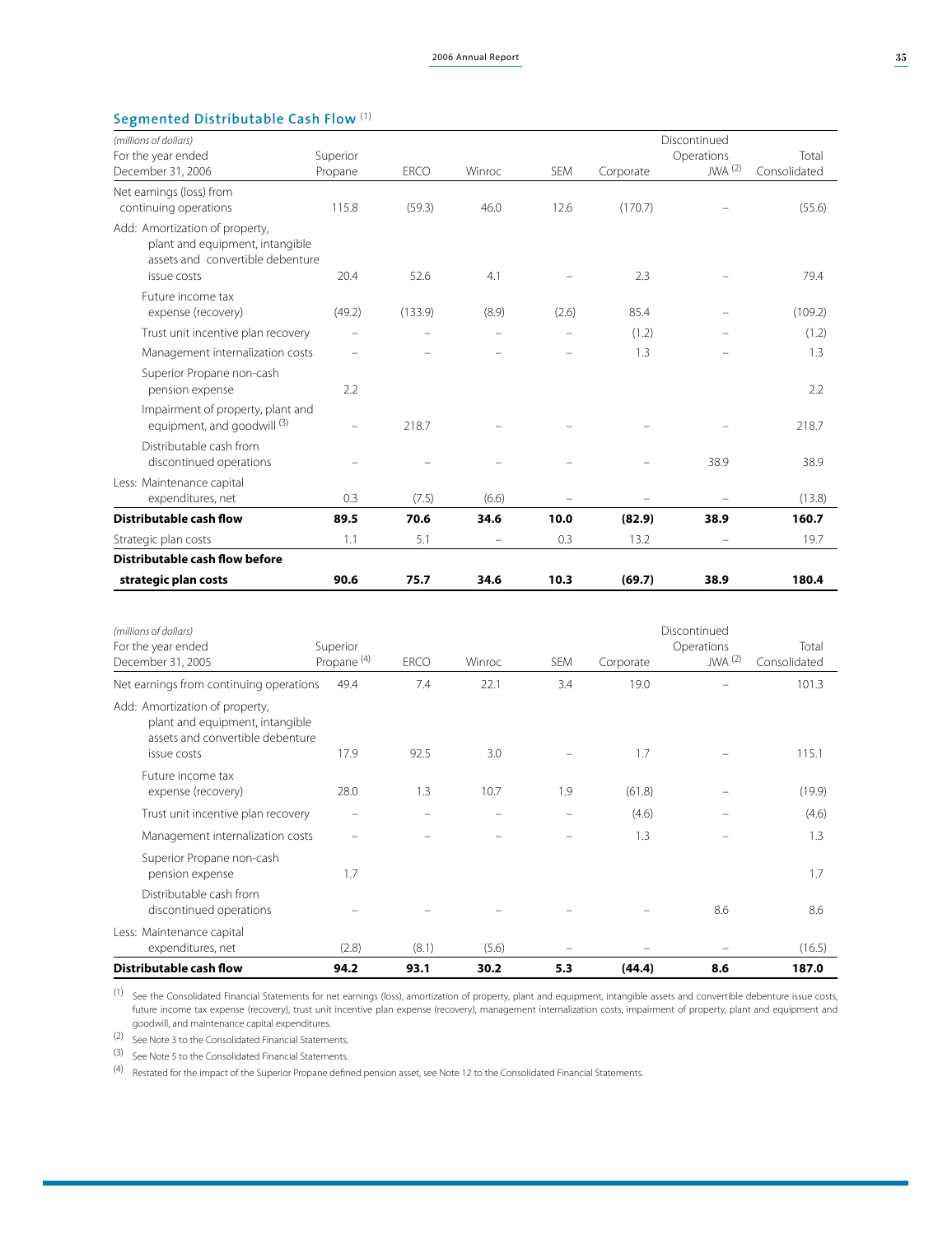#### **• D isclosure C ontrols and P rocedures •**

Disclosure controls and procedures are designed by, or designed under the supervision of the issuer's Chairman and Chief Executive Officer ("CEO") and the Executive Vice President and Chief Financial Officer ("CFO") to provide reasonable assurance that all material information relating to the issuer is communicated to them by others in the organizations as it becomes known and is appropriately disclosed as required under the continuous disclosure requirements of securities legislation. In essence, these types of controls are related to the quality and timeliness of financial and non-financial information in securities filings. An evaluation of the effectiveness of the design and operation of the Fund's disclosure controls and procedures was conducted as at December 31, 2006, by and under the supervision of Superior's management, including the CEO and CFO. Based on this evaluation, the CEO and CFO have concluded that the Fund's disclosure controls and procedures, as defined in Multilateral Instrument 52-109, Certification of Disclosure in Issuers'Annual and Interim Filings, are effective to ensure that information required to be disclosed in reports that are filed or submitted under Canadian securities legislation is recorded, processed, summarized and reported within the time periods specified in those rules and forms.

#### **• I nternal C ontrol over F inancial R eporting •**

Superior's management, including the CEO and CFO, is responsible for establishing and maintaining adequate internal control over financial reporting to provide reasonable assurance regarding the reliability of financial reporting and the preparation of financial statements for external purposes in accordance with Canadian generally accepted accounting principles (GAAP).

At the direction and oversight of the Audit Committee of the Board of Directors, the CEO and CFO established a project team to ensure Superior's ability to meet its obligations under Multilateral Instrument 52-109. An external advisor was engaged, and a Steering Committee to oversee the project was established. The Steering Committee consists of the CEO, the CFO, the Vice President, Business Process and Compliance, together with members of senior management at each of the businesses making up the Fund. The evaluation of the design of internal controls over financial reporting was completed in the quarter ended December 31, 2006. Based on the assessment, management, including the CEO and CFO determined that the design of the Fund's internal control over financial reporting provides reasonable assurance regarding the reliability of financial reporting and the preparation of financial statements in accordance with GAAP.

No changes were made in the Fund's internal control over financial reporting that have materially affected, or are reasonably likely to materially affect, the Fund's internal control over financial reporting in the quarter ended December 31, 2006.

#### **• F orward - looking S tatements •**

Certain information included herein is forward-looking. Forward-looking statements include, without limitation, statements regarding the future financial position, business strategy, budgets, litigation, projected costs, capital expenditures, financial results, distributable cash flow, taxes and plans and objectives of or involving the Fund or Superior. Many of these statements can be identified by looking for words such as "believe," "expects," "expected," "will," "intends," "projects," "anticipates," "estimates," "continues" or similar words. The Fund and Superior believe the expectations reflected in such forward-looking statements are reasonable but no assurance can be given that these expectations will prove to be correct and such forward-looking statements should not be unduly relied upon. Forward-looking statements are not guarantees of future performance and involve a number of risks and uncertaintiessome of which are described herein. Such forward-looking statements necessarily involve known and unknown risks and uncertainties, which may cause the Fund's actual performance and financial results in future periods to differ materially from any projections of future performance or results expressed or implied by such forward-looking statements. Any forward-looking statements are made as of the date hereof and neither the Fund nor Superior undertakes any obligation to publicly update or revise such statements to reflect new information, subsequent or otherwise.

Additional information relating to the Fund and Superior, including the 2006 Annual Information Forms are available free of charge on our website at www.superiorplus.com and on the Canadian Securities Administrators'website at www.sedar.com.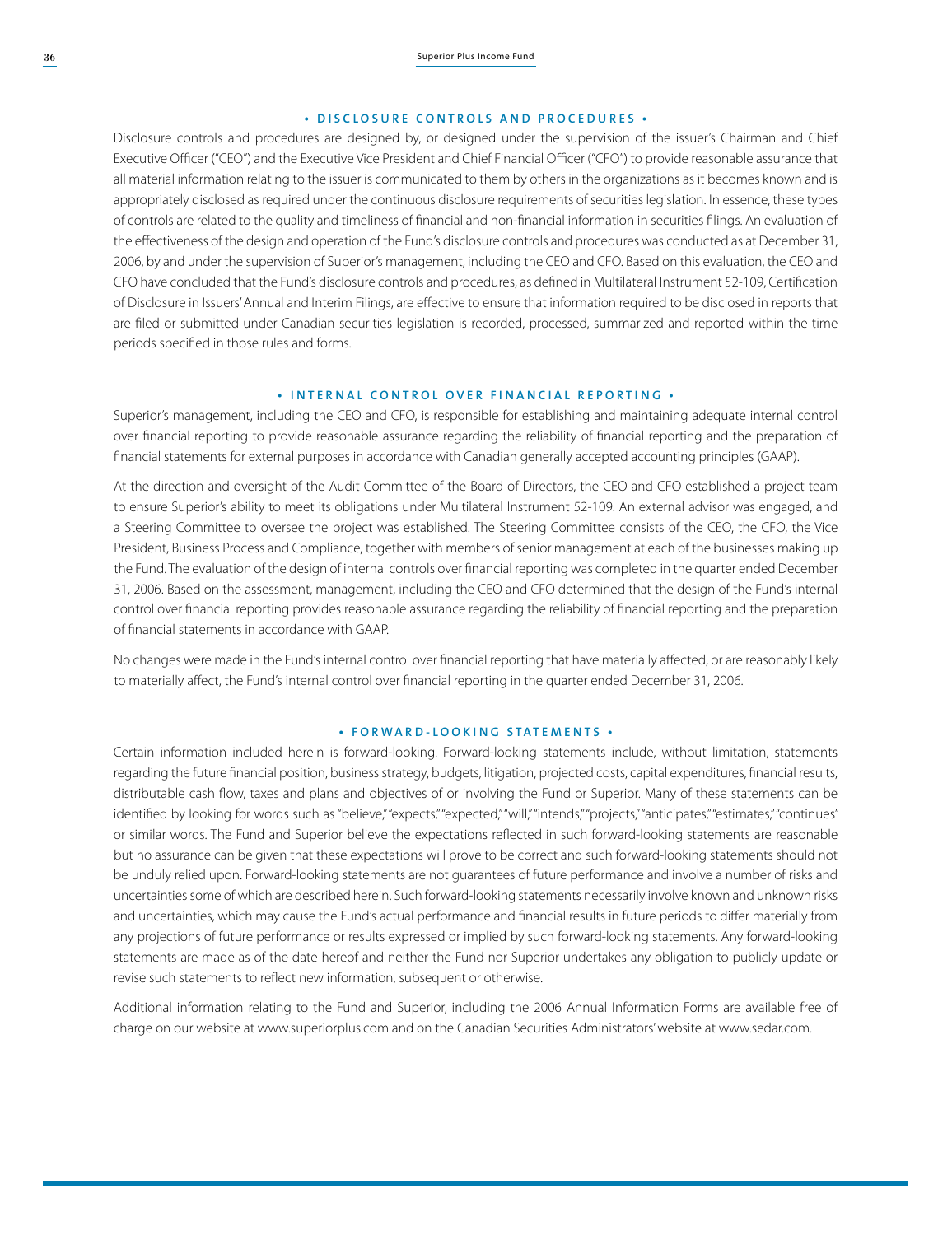### **Management's Report**

#### **MANAGEMENT'S RESPONSIBILITY FOR FINANCIAL REPORTING**

The financial statements of the Superior Plus Income Fund (the "Fund") and all of the information in this annual report are the responsibility of the Superior Plus Administration Inc., the Administrator of the Fund.

The Consolidated Financial Statements have been prepared by management in accordance with Canadian generally accepted accounting principles and include certain estimates that are based on management's best judgments. Actual results may differ from these estimates and judgments. Management has ensured that the Consolidated Financial Statements are presented fairly in all material respects.

Management has developed and maintains a system of internal controls to provide reasonable assurance that the Fund's assets are safeguarded, transactions are accurately recorded, and the financial statements realistically report the Fund's operating and financial results in a timely manner. Financial information presented elsewhere in this annual report has been prepared on a consistent basis with that in the Consolidated Financial Statements.

The Board of Directors of Superior Plus Administration Inc. is responsible for reviewing and approving the financial statements and primarily through its Audit Committee ensures that management fulfills its responsibilities for financial reporting. The Audit Committee meets with management and its external auditors, to discuss internal controls over the financial reporting process, auditing matters and financial reporting issues, to satisfy itself that each party is properly discharging its responsibilities and to review the annual report, the financial statements and the external auditors' report. The Committee reports its findings to the Board for the Board's consideration in approving the financial statements for issuance to the Unitholders. The Committee also considers, for review by the Board and approval by the Unitholders, the engagement or re-appointment of the external auditors.

Deloitte & Touche LLP, an independent firm of chartered accountants, was appointed by a vote of Unitholders at the Fund's last annual meeting to audit the Fund's Consolidated Financial Statements in accordance with Canadian generally accepted auditing standards. They have provided an independent professional opinion. Deloitte & Touche LLP has full and free access to the Audit Committee.

Superior Plus Administration Inc. **Superior Plus Administration Inc.** Superior Plus Administration Inc. Calgary, Alberta February 23, 2007

WaxmRR

**Grant D. Billing Wayne M. Bingham** *Chairman and Chief Executive Officer Executive Vice-President and Chief Financial Officer*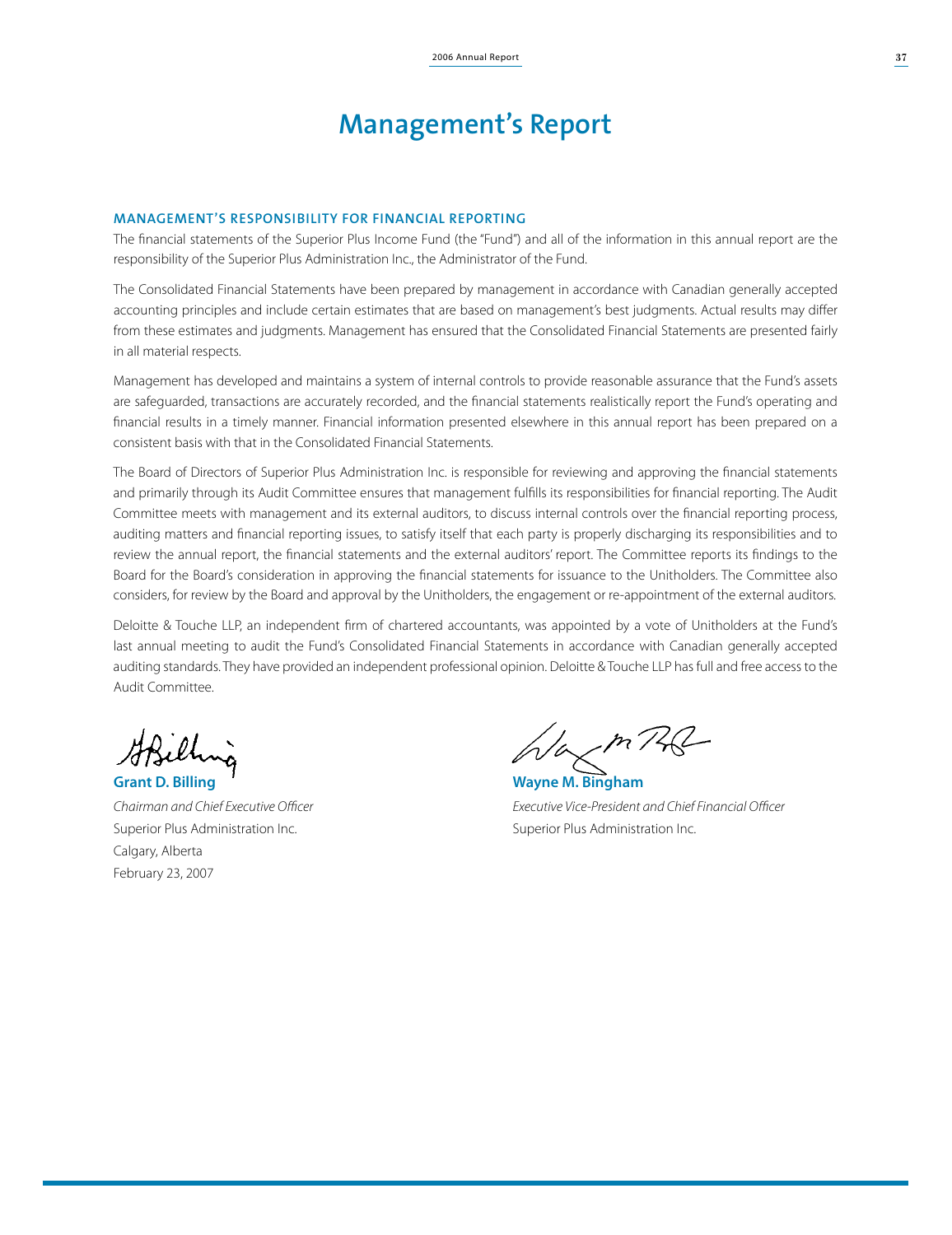## **Auditors' Report**

#### **To The Unitholders of Superior Plus Income Fund:**

We have audited the consolidated balance sheets of Superior Plus Income Fund as at December 31, 2006 and 2005 and the consolidated statements of net earnings (loss) and deficit and cash flows for the years then ended. These financial statements are the responsibility of the Fund's management. Our responsibility is to express an opinion on these financial statements based on our audits.

We conducted our audits in accordance with Canadian generally accepted auditing standards. Those standards require that we plan and perform an audit to obtain reasonable assurance whether the financial statements are free of material misstatement. An audit includes examining, on a test basis, evidence supporting the amounts and disclosures in the financial statements. An audit also includes assessing the accounting principles used and significant estimates made by management, as well as evaluating the overall financial statement presentation.

In our opinion, these financial statements present fairly, in all material respects, the financial position of the Fund as at December 31, 2006 and 2005 and the results of its operations and its cash flows for the years then ended in accordance with Canadian generally accepted accounting principles.

Calgary, Alberta **Deloitte & Touche LLP** 

Peloitte & Touche LLP

February 23, 2007 **Chartered Accountants**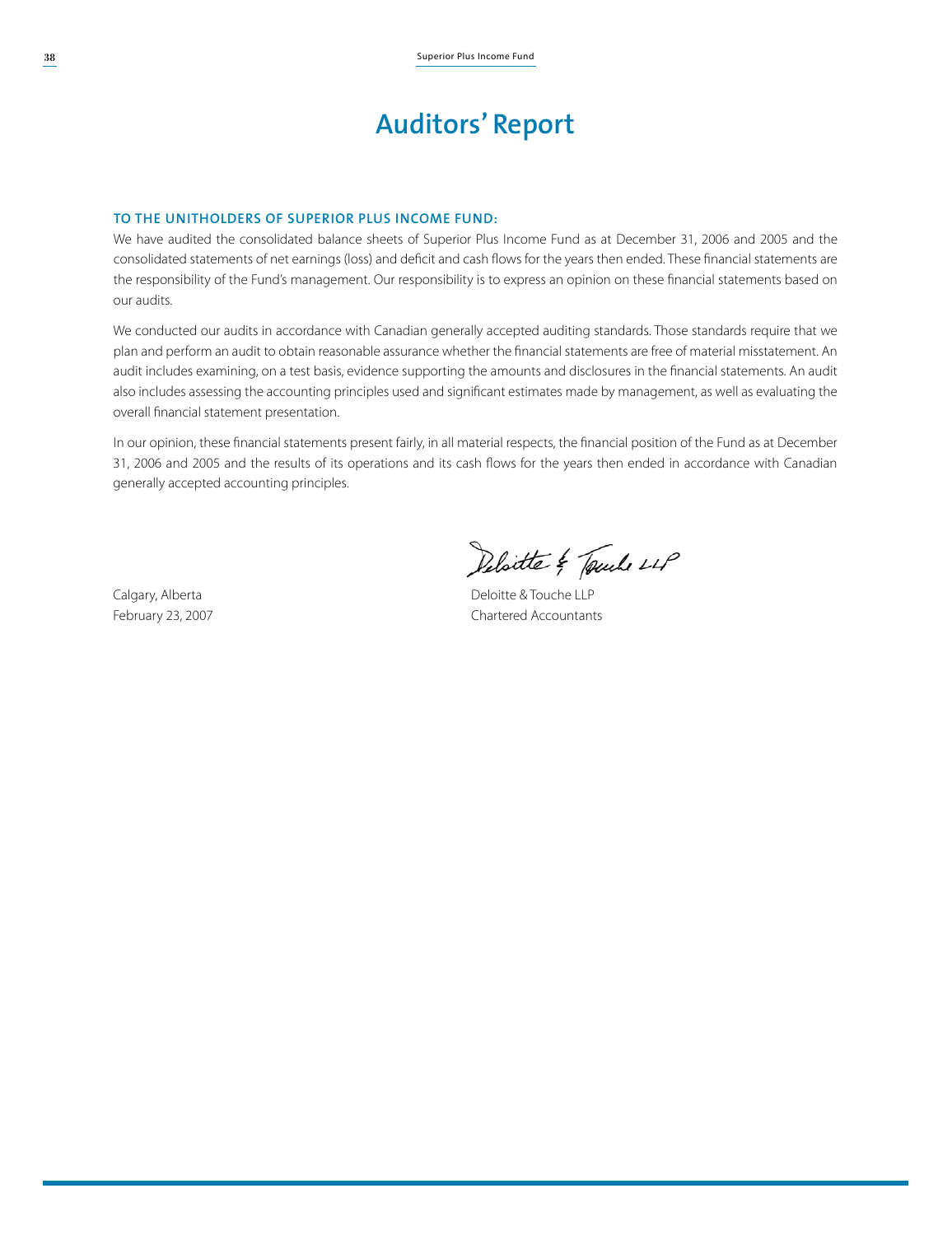# **Consolidated Balance Sheets**

| As at December 31                                                                                                                                                                                                                                                                       |                       |                              |
|-----------------------------------------------------------------------------------------------------------------------------------------------------------------------------------------------------------------------------------------------------------------------------------------|-----------------------|------------------------------|
| (millions of dollars)                                                                                                                                                                                                                                                                   | 2006                  | 2005                         |
| <b>ASSETS</b>                                                                                                                                                                                                                                                                           |                       | (Restated Note 12)           |
| <b>Current Assets</b>                                                                                                                                                                                                                                                                   |                       |                              |
| Cash and cash equivalents                                                                                                                                                                                                                                                               | 33.6                  | 19.9                         |
| Accounts receivable and other (Note 6)                                                                                                                                                                                                                                                  | 246.1                 | 250.4                        |
| Inventories (Note 7)                                                                                                                                                                                                                                                                    | 142.8                 | 146.3                        |
| Current assets of discontinued operations (Note 3)                                                                                                                                                                                                                                      |                       | 132.8                        |
|                                                                                                                                                                                                                                                                                         | 422.5                 | 549.4                        |
| Property, plant and equipment (Note 8)                                                                                                                                                                                                                                                  | 571.1                 | 708.3                        |
| Deferred costs (Note 8)                                                                                                                                                                                                                                                                 | 25.9                  | 22.3                         |
| Intangible assets (Note 8)                                                                                                                                                                                                                                                              | 31.5                  | 37.0                         |
| Goodwill (Note 5)                                                                                                                                                                                                                                                                       | 452.4                 | 541.3                        |
| Accrued pension asset (Note 11 and 12)                                                                                                                                                                                                                                                  | 23.7                  | 25.9                         |
| Future income tax asset (Note 13)                                                                                                                                                                                                                                                       | 9.8                   |                              |
| Long term assets of discontinued operations (Note 3)                                                                                                                                                                                                                                    |                       | 489.4                        |
|                                                                                                                                                                                                                                                                                         | 1,536.9               | 2,373.6                      |
| <b>Current Liabilities</b><br>Accounts payable and accrued liabilities<br>Current portion of term loans and convertible debentures (Note 9 and 10)<br>Distributions and interest payable to Unitholders and Debentureholders<br>Current liabilities of discontinued operations (Note 3) | 243.6<br>10.8<br>17.9 | 232.4<br>2.0<br>25.0<br>47.9 |
|                                                                                                                                                                                                                                                                                         | 272.3                 | 307.3                        |
| Revolving term bank credits and term loans (Note 9)                                                                                                                                                                                                                                     | 344.0                 | 642.7                        |
| Convertible unsecured subordinated debentures (Note 10)                                                                                                                                                                                                                                 | 305.8                 | 314.3                        |
| Future employee benefits (Note 11)                                                                                                                                                                                                                                                      | 19.2                  | 17.7                         |
| Future income tax liability (Note 13)                                                                                                                                                                                                                                                   |                       | 100.6                        |
| Future income tax liability of discontinued operations (Note 3)                                                                                                                                                                                                                         |                       | 162.2                        |
| <b>Total Liabilities</b>                                                                                                                                                                                                                                                                | 941.3                 | 1,544.8                      |
| <b>Unitholders' Equity</b>                                                                                                                                                                                                                                                              |                       |                              |
| Unitholders' capital (Note 14)                                                                                                                                                                                                                                                          | 1,340.8               | 1,338.3                      |
| Deficit                                                                                                                                                                                                                                                                                 | (745.3)               | (508.8)                      |
| Currency translation account                                                                                                                                                                                                                                                            | 0.1                   | (0.7)                        |
| <b>Total Unitholders' Equity</b>                                                                                                                                                                                                                                                        | 595.6                 | 828.8                        |
|                                                                                                                                                                                                                                                                                         | 1,536.9               | 2,373.6                      |

(See Notes to the Consolidated Financial Statements)

b **David Smith Peter Valentine** 

*Director Director*

Leter Valentine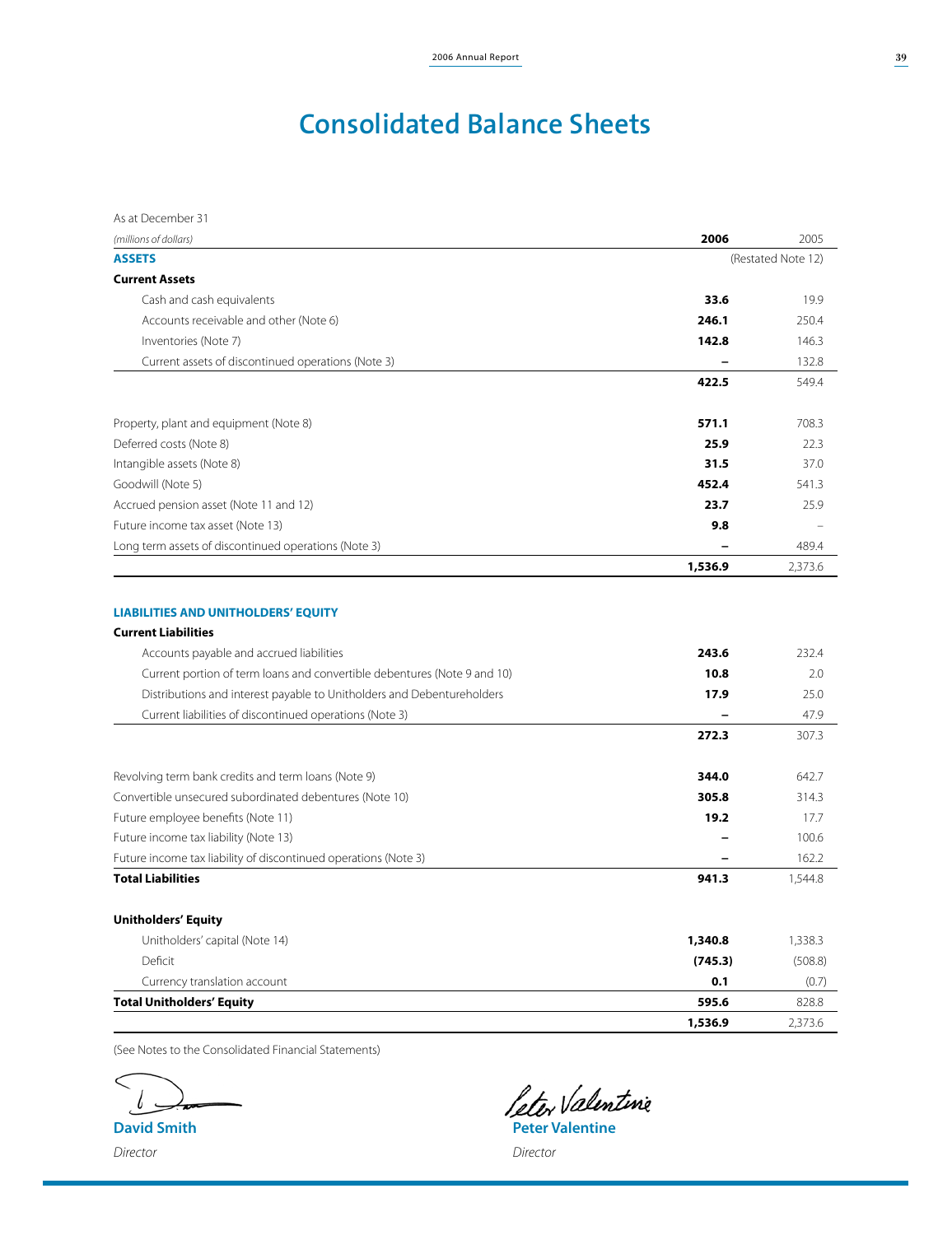# **Consolidated Statements of Net Earnings (Loss) and Deficit**

| Years ended December 31                                                            |              |                    |
|------------------------------------------------------------------------------------|--------------|--------------------|
| (millions of dollars except per trust unit amount)                                 | 2006         | 2005               |
|                                                                                    |              | (Restated Note 12) |
| <b>Revenues</b>                                                                    | 2,264.3      | 2,059.2            |
| Cost of products sold                                                              | 1,633.4      | 1,435.6            |
| Gross profit                                                                       | 630.9        | 623.6              |
|                                                                                    |              |                    |
| <b>Expenses</b>                                                                    |              |                    |
| Operating and administrative                                                       | 423.8        | 382.1              |
| Amortization of property, plant and equipment                                      | 72.0         | 108.0              |
| Amortization of intangible assets                                                  | 5.1          | 5.4                |
| Interest on revolving term bank credits and term loans                             | 43.1         | 22.8               |
| Interest on convertible unsecured subordinated debentures                          | 20.2         | 12.9               |
| Amortization of convertible debenture issue costs                                  | 2.3          | 1.7                |
| Management internalization costs                                                   | 1.3          | 1.3                |
| Impairment of property, plant and equipment and goodwill (Note 5)                  | 218.7        |                    |
| Income tax recovery of Superior (Note 13)                                          | (100.0)      | (11.9)             |
|                                                                                    | 686.5        | 522.3              |
|                                                                                    |              |                    |
| Net earnings (loss) from continuing operations                                     | (55.6)       | 101.3              |
| Net earnings (loss) from discontinued operations (Note 3)                          | (25.2)       | 3.1                |
| <b>Net Earnings (Loss)</b>                                                         | (80.8)       | 104.4              |
|                                                                                    |              |                    |
| <b>Deficit, Beginning of Period</b>                                                | (508.8)      | (421.2)            |
| Net earnings (loss)                                                                | (80.8)       | 104.4              |
| Distributions to Unitholders                                                       | (155.7)      | (192.0)            |
| <b>Deficit, End of Period</b>                                                      | (745.3)      | (508.8)            |
|                                                                                    |              |                    |
| Net earnings (loss) per trust unit from continuing operations, basic (Note 15)     | (0.65)<br>S  | \$<br>1.27         |
| Net earnings (loss) per trust unit from continuing operations, diluted (Note 15)   | (0.65)<br>\$ | 1.26<br>\$         |
| Net earnings (loss) per trust unit from discontinued operations, basic (Note 15)   | (0.29)<br>\$ | 0.04<br>Ŝ          |
| Net earnings (loss) per trust unit from discontinued operations, diluted (Note 15) | (0.29)<br>\$ | 0.04<br>Ŝ          |
| Net earnings (loss) per trust unit, basic (Note 15)                                | (0.94)<br>\$ | \$<br>1.31         |
| Net earnings (loss) per trust unit, diluted (Note 15)                              | \$<br>(0.94) | Ś<br>1.30          |

(See Notes to the Consolidated Financial Statements)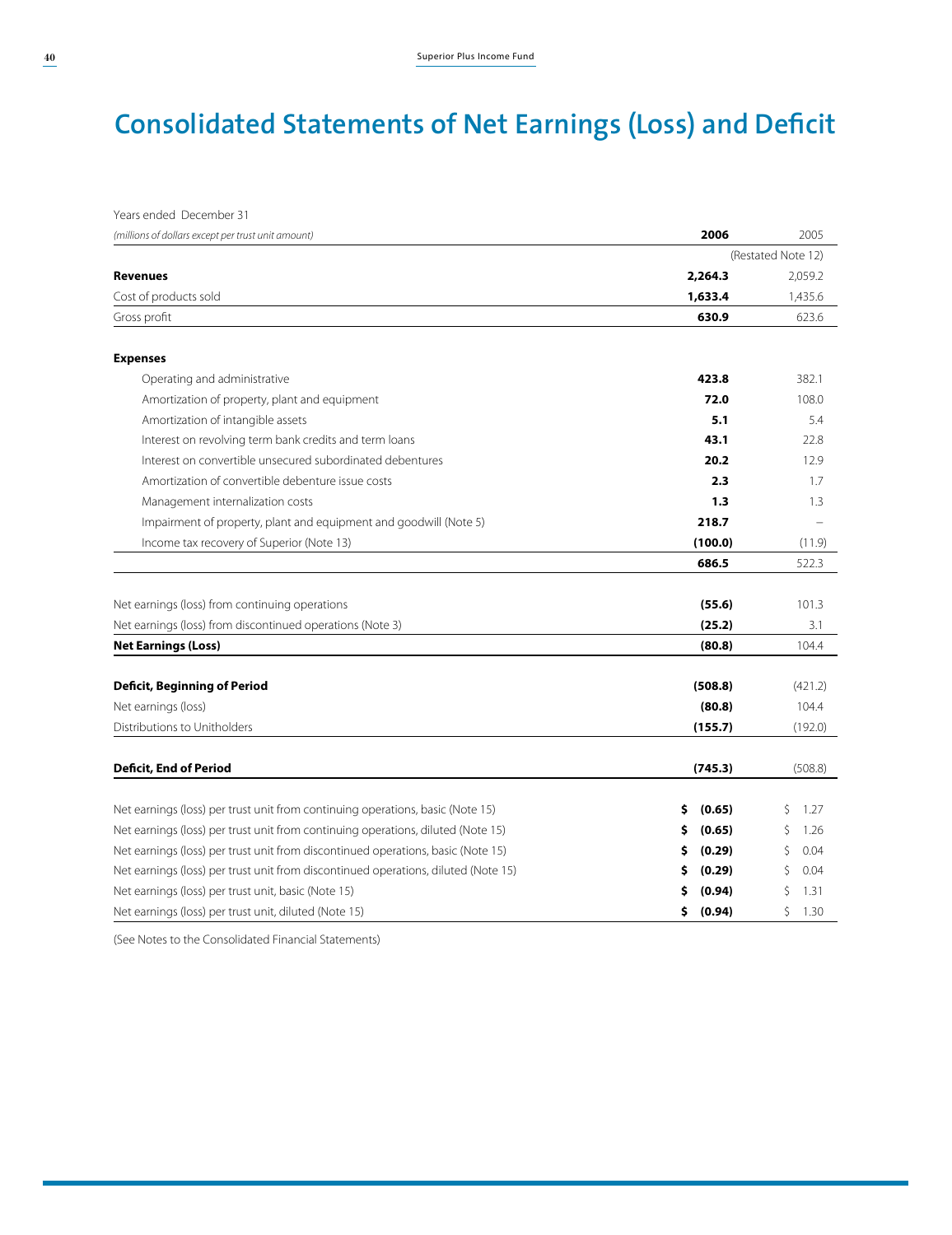# **Consolidated Statements of Cash Flows**

Years ended December 31 

| (millions of dollars)                                                                                                      | 2006    | 2005               |
|----------------------------------------------------------------------------------------------------------------------------|---------|--------------------|
| <b>Operating Activities</b>                                                                                                |         | (Restated Note 12) |
| Net earnings (loss) from continuing operations                                                                             | (55.6)  | 101.3              |
| Items not affecting cash:                                                                                                  |         |                    |
| Amortization of property, plant and equipment, intangible                                                                  |         |                    |
| assets and convertible debenture issue costs                                                                               | 79.4    | 115.1              |
| Amortization of natural gas customer acquisition costs                                                                     | 3.2     | 2.4                |
| Trust unit incentive plan compensation                                                                                     | (1.2)   | (4.6)              |
| Pension expense                                                                                                            | 2.2     | 1.7                |
| Impairment of property, plant and equipment and goodwill (Note 5)                                                          | 218.7   |                    |
| Future income tax recovery of Superior                                                                                     | (109.2) | (19.9)             |
| Cash generated from continuing operations before natural gas customer<br>acquisition costs and changes in working capital  | 137.5   | 196.0              |
| Natural gas customer acquisition costs                                                                                     | (8.4)   | (7.0)              |
| Decrease (increase) in non-cash operating working capital items                                                            | 22.6    | (44.9)             |
| Cash flows from operating activities of continuing operations                                                              | 151.7   | 144.1              |
|                                                                                                                            |         |                    |
| <b>Investing Activities</b>                                                                                                |         |                    |
| Maintenance capital expenditures, net                                                                                      | (13.8)  | (16.5)             |
| Other capital expenditures, net                                                                                            | (53.0)  | (38.3)             |
| Acquisitions (Note 4)                                                                                                      |         | (471.2)            |
| Proceeds on sale of JW Aluminum Company (Note 3)                                                                           | 354.7   |                    |
| Cash flows from investing activities                                                                                       | 287.9   | (526.0)            |
|                                                                                                                            |         |                    |
| <b>Financing Activities</b>                                                                                                |         |                    |
| Revolving term bank credits and term loans                                                                                 | (122.7) | 19.2               |
| Issuance of Medium Term Notes                                                                                              | 197.2   |                    |
| Repayment of Medium Term Notes                                                                                             | (197.2) |                    |
| Proceeds (repayment) of JW Aluminum Company acquisition credit facility                                                    | (167.8) | 170.8              |
| Net proceeds (repayment) of accounts receivable sales program (Note 6)                                                     | (5.0)   |                    |
| Net proceeds from issue of 5.75% Series1 convertible unsecured subordinated debentures                                     |         | 167.6              |
| Net proceeds from issue of trust units, to finance JW Aluminum Company acquisition                                         |         | 151.4              |
| Net proceeds from issue of 5.85% Series 1 convertible unsecured<br>subordinated debentures, to finance JW Aluminum Company |         | 71.8               |
| Receipt of management internalization loans receivable                                                                     | 2.1     | 1.3                |
| Proceeds from exercise of trust unit warrants                                                                              | 0.2     | 16.5               |
| Distributions to Unitholders                                                                                               | (155.7) | (192.0)            |
| Cash flows from financing activities                                                                                       | (448.9) | 406.6              |
|                                                                                                                            |         |                    |
| Net increase (decrease) in cash from continuing operations                                                                 | (9.3)   | 24.7               |
| Net increase (decrease) in cash from discontinued operations (Note 3)                                                      | 23.0    | (7.1)              |
| Cash and cash equivalents beginning of year                                                                                | 19.9    | 2.3                |
|                                                                                                                            |         |                    |
| Cash and cash equivalents end of year                                                                                      | 33.6    | 19.9               |

(See Notes to the Consolidated Financial Statements)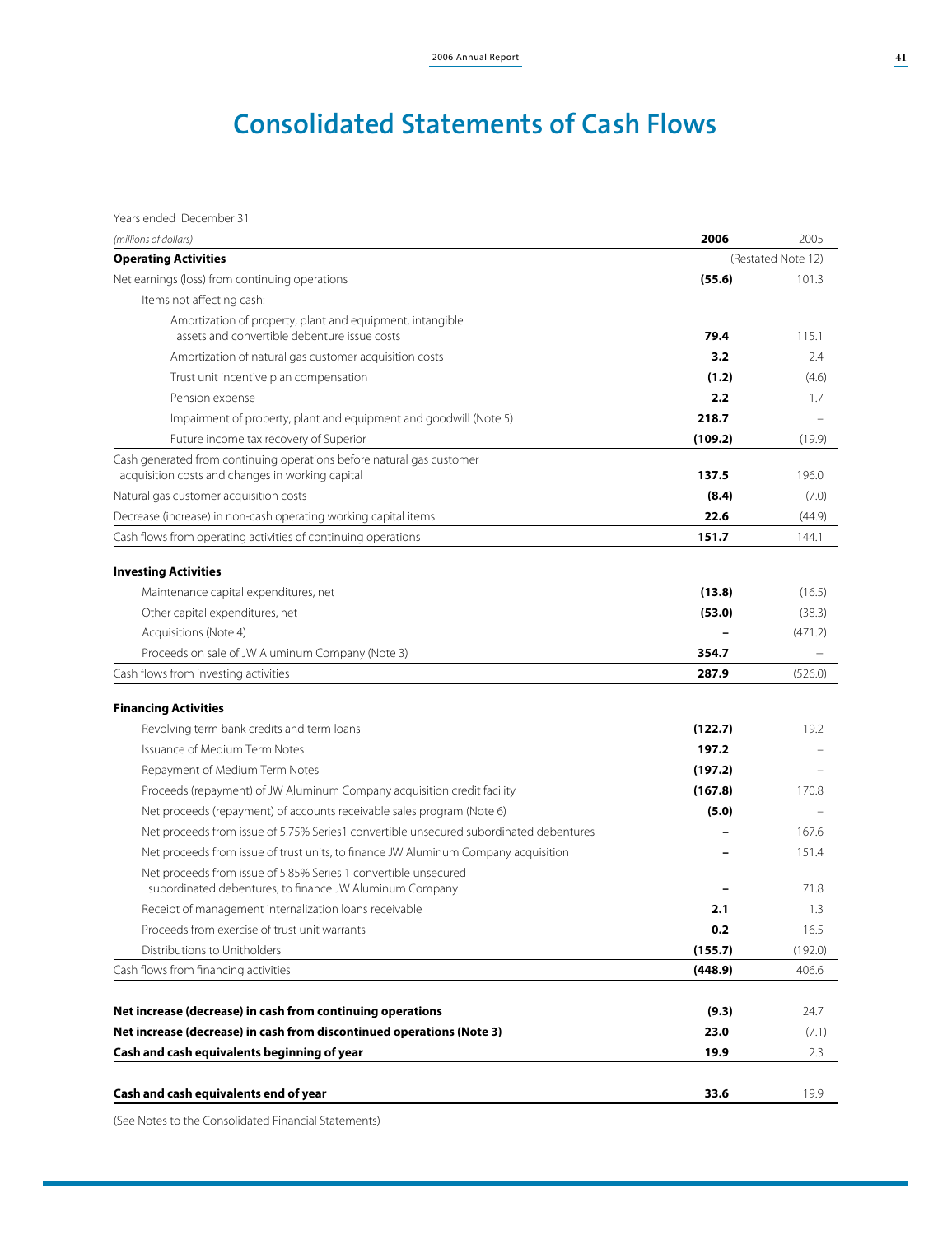# **Notes to Consolidated Financial Statements**

(tabular amounts in Canadian millions of dollars, unless noted otherwise, except per trust unit amounts)

#### 1. ORGANIZATION

The Superior Plus Income Fund (the "Fund") is a limited purpose, unincorporated trust governed by the laws of the Province of Alberta. The Fund, directly and indirectly, owns a 100 percent interest in Superior Plus LP ("Superior"). The Fund does not conduct active business operations, but rather, it distributes to Unitholders the income it receives from Superior in the form of partnership allocations, net of expenses and interest payable on the convertible unsecured subordinated debentures (the "Debentures"). The Fund'sinvestment in Superior is comprised of 2,997 Class A limited partnership units and 3 Class B general partnership units of Superior. The Fund's investments in Superior are financed by trust unit equity and Debentures.

#### 2. A CCOUNTING POLICIES

#### (a) Basis of Presentation

The accompanying Consolidated Financial Statements have been prepared according to Canadian generally accepted accounting principles ("GAAP"), applied on a consistent basis, and include the accounts of the Fund, its wholly owned subsidiaries, Superior and Superior's subsidiaries. The accounting principles applied are consistent with those as set out in the Fund's annual financial statements for the year ended December 31, 2005, except as noted in Note 12. All transactions and balances between the Fund, the Fund's subsidiaries, Superior and Superior's subsidiaries have been eliminated on consolidation.

#### (b) Business Segments

Superior operates four continuing distinct business segments: the delivery of propane and propane related services and accessories operating under the Superior Propane trade name; the manufacture and sale of specialty chemicals and related products and services operating under the ERCO Worldwide trade name ("ERCO"); the distribution of walls and ceilings construction products operating under the Winroc trade name; and the sale of natural gas under fixed-price term contracts operating under the Superior Energy Management trade name ("SEM"). (See Note 20). JW Aluminum Company ("JWA" or "JW Aluminum"), a manufacturer of specialty flat-rolled aluminum products, has been sold and classified as a discontinued operation. (See Note 3).

#### (c) Cash and Cash Equivalents

Cash and cash equivalents include cash and short-term investments which, on acquisition, have a term to maturity of three months or less.

#### (d) Accounts Receivable Sales Program

Superior has a revolving trade accounts receivable sales program under which all transactions are accounted for as sales. Losses on sales depend in part on the previous carrying amount of trade accounts receivable involved in the sales and have been included in interest on revolving term bank credits and term loans. The carrying amount is allocated between the assets sold and retained interests based on their relative fair value at the date of the sale which is calculated by discounting expected cash flows at prevailing money market rates.

#### (e) Inventories

#### *Superior Propane*

Propane inventories are valued at the lower of weighted average cost and market determined on the basis of estimated net realizable value. Appliances, materials, supplies and other inventories are stated at the lower of cost and market determined on the basis of estimated replacement cost or net realizable value, as appropriate.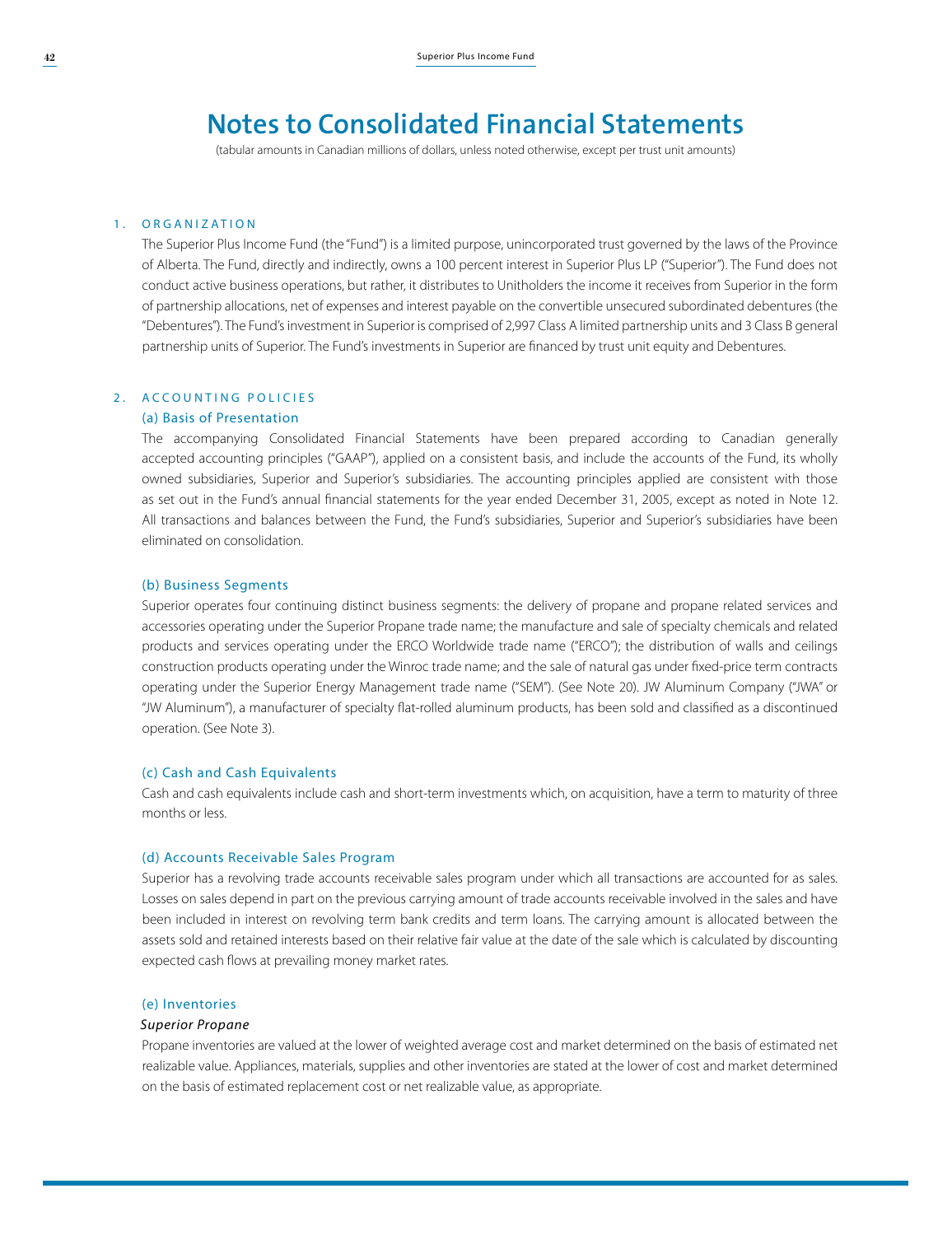#### *ERCO Worldwide*

Inventories are valued at the lower of cost and net realizable value. The cost of chemical inventories are determined on a first-in, first-out basis. Stores and supply inventories are costed on an average basis. Transactions are entered into from time to time with other companies to exchange chemical inventories in order to minimize working capital requirements and to facilitate distribution logistics. Balances related to quantities due to or payable by ERCO are included in inventory.

#### *Winroc*

Inventories of building products are valued at the lower of cost and net realizable value. Cost is calculated on an average cost basis.

#### (f) Financial Instruments

The net carrying value of accounts receivable, including the allowance for doubtful accounts, approximates fair value due to the short-term nature of these instruments. The collection risk associated with accounts receivable that are sold pursuant to Superior's accounts receivable sales program, is provided for as part of Superior's overall allowance for doubtful accounts. Superior has a large number of diverse customers, which minimizes overall accounts receivable credit risk.

The carrying value of accounts payable and accrued liabilities, distributions and interest payable to Unitholders and Debentureholders approximates the fair value of these financial instruments due to their short term. The carrying value of revolving term bank credits approximate their fair values due to the floating interest rate nature and short rollover terms of these debt securities. The carrying value of term loans and Debentures differs from their fair values due to the fixed interest rate nature and long repayment term of these debt securities. (See Note 9 and Note 10 for a detailed description of the debt securities and fair value disclosure).

#### (g) Property, Plant and Equipment

Property, plant, and equipment is recorded at cost less accumulated amortization. Major renewals and improvements, which extend the useful lives of equipment, are capitalized, while repair and maintenance expenses are charged to operations as incurred. Disposals are removed at carrying costs less accumulated amortization with any resulting gain or loss reflected in operations.

#### *Superior Propane and Winroc*

Property, plant and equipment assets are amortized over their respective estimated useful lives using the straight line method except for loaned propane dispensers which use the declining balance method at a rate of 10 percent. The estimated useful lives of major classes of property, plant and equipment are:

| Buildings                                                          | 20 vears      |
|--------------------------------------------------------------------|---------------|
| Tanks and cylinders                                                | 20 vears      |
| Truck tank bodies, chassis and other Winroc distribution equipment | 7 to 10 years |

#### *ERCO Worldwide*

Property, plant and equipment assets are amortized on a straight-line basis over estimated useful lives ranging from 3 to 25 years, with the predominant life of plant and equipment being 15 years.

#### (h) Intangible Assets and Deferred Costs

#### *ERCO Worldwide*

The value of acquired royalty assets is amortized over the remaining term of the royalty agreements up to 10 years. The costs of patents are amortized on a straight-line basis over their estimated useful lives, which approximates 10 years.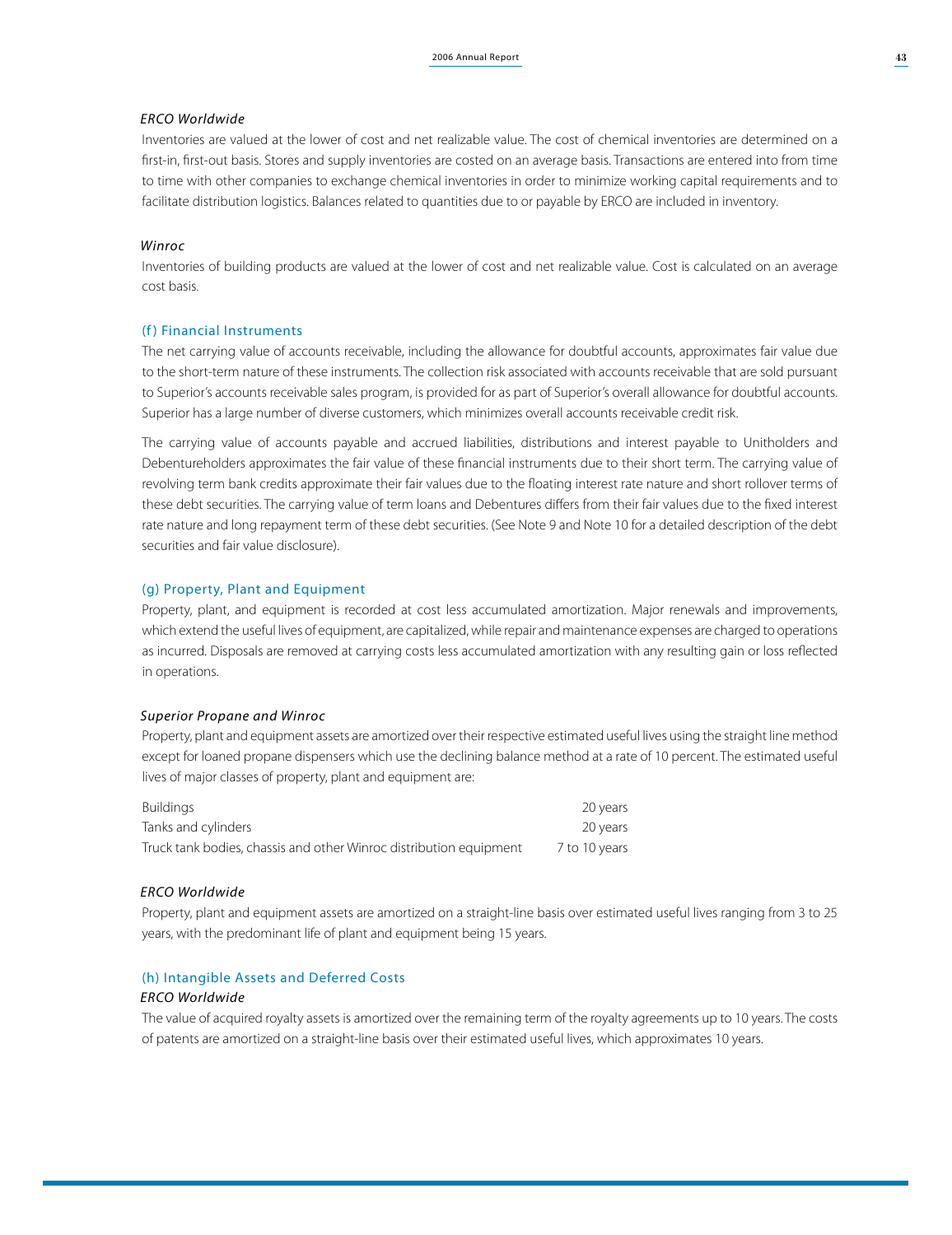#### *Deferred Finance Charges*

Superior defers and amortizes the issue costs incurred in conjunction with its long-term credit facilities to interest expense over the term of the credit facility or debt instrument.

#### *Natural Gas Customer Acquisition Costs*

Costs incurred by SEM to acquire natural gas customer contracts are capitalized as deferred costs at the time the cost is incurred. The costs are recognized into net earnings as an operating and administrative expense over the term of the underlying contracts.

#### *Convertible Debenture Issue Costs*

Superior defers and amortizes Debenture issue costs over the term of the Debentures adjusted for conversions.

#### (i) Goodwill

All business combinations are accounted for using the purchase method. Goodwill is carried at cost, is not amortized and represents the excess of the purchase price and related costs over the fair value assigned to the net tangible assets of businesses acquired. Goodwill is tested for impairment on an annual basis, and would be written down if the value was permanently impaired.

#### (j) Revenue Recognition

#### *Superior Propane*

Revenues from sales are generally recognized at the time of delivery, or when related services are performed. Amounts billed to customers for shipping and handling are classified as revenues, with the related shipping and handling costs included in cost of goods sold.

#### *ERCO Worldwide*

Revenues from chemical sales are recognized as products are shipped. Revenues associated with the construction of chlorine dioxide generators are recognized using the percentage-of-completion method based on cost incurred compared to total estimated cost.

#### *Superior Energy Management*

Revenues are recognized as gas is delivered to local natural gas distribution companies. Costs associated with balancing the amount of gas used by SEM's customers with the volumes delivered by SEM to the local distribution companies are recognized as period costs.

#### *Winroc*

Revenue is recognized when products are delivered to the customer. Revenue is stated net of discounts and rebates granted.

#### (k) Rebates – Winroc

Purchase rebates are recognized as a reduction of cost of goods sold when the related performance is completed and the inventory is sold. Vendor rebates that are contingent upon Winroc completing a specified level of purchases are recognized as a reduction of cost of goods sold based on a systematic and rational allocation of the cash consideration to each of the underlying transactions that results in progress toward earning that rebate or refund, assuming that the rebate can be reasonably estimated and it is probable that the specified target will be obtained. Otherwise, the rebate is recognized as the milestone is achieved and the inventory is sold.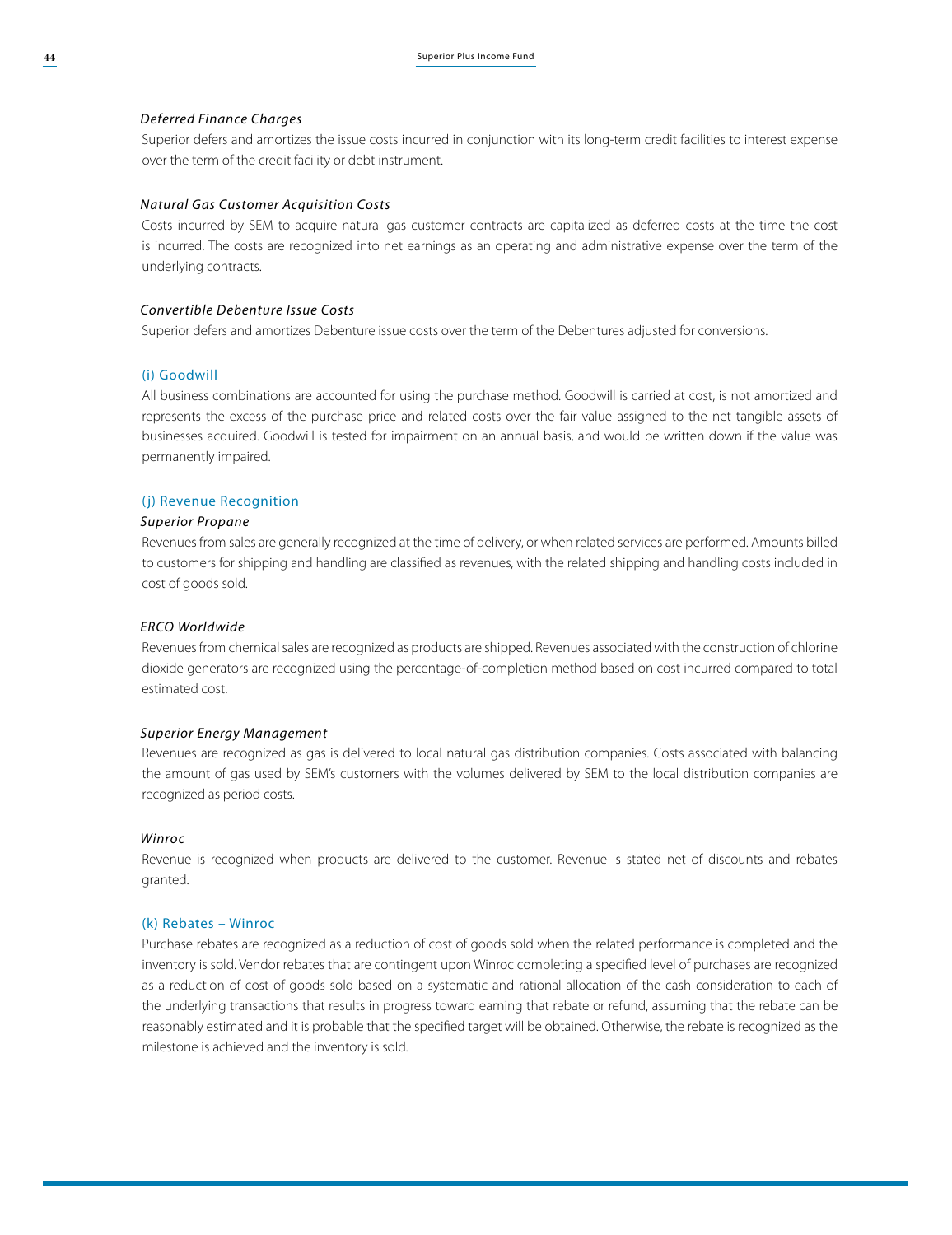#### (l) Future Employee Benefits

Superior has a number of defined benefit and defined contribution plans providing pension and other post-employment benefits to most of its employees, and accrues its obligations under the plans and the related costs, net of plan assets. Past service costs and actuarial gains and losses in excess of 10 percent are amortized into income over the expected average remaining life of the active employees participating in the plans. (See Note 11).

#### (m) Income Taxes

The Fund is a Mutual Fund Trust for income tax purposes. As such, the Fund is only taxable on any taxable income not allocated to the Unitholders. During 2006 and 2005, the Fund allocated all of its taxable income to Unitholders, and accordingly, no provision for income taxes has been recorded at the Fund level. Future tax assets and liabilities are based on differences between the value of assets and liabilities in the financial statements and their values for income tax purposes, using substantially enacted tax rates. A future tax asset is recognized if it is more likely than not to be realized.

The reorganization of the Fund created a flow-through structure under Canadian income tax laws. Accordingly, the Fund does not recognize any future Canadian corporate income tax assets or liabilities on temporary differences.

#### (n) Foreign Currency Translation

The accounts of the operations of ERCO and Winroc in the United States, and ERCO's operations in Chile are considered to be self-sustaining foreign operations and are translated using the current rate method, under which all assets and liabilities are translated at the exchange rate prevailing at the balance sheet date, and revenues and expenses at average rates of exchange during the period. Other monetary assets and liabilities held by Superior are converted using the current rate method.

#### (o) Trust Unit-Based Compensation

Superior has a Trust Unit Incentive Plan ("TUIP") as described in Note 16(ii). The TUIP is a Stock Appreciation Right as defined by the Canadian Institute of Chartered Accountants ("CICA"). Compensation expense recognized represents the difference between the market price of the trust units and the grant price for the outstanding options multiplied by the number of options, reflecting the vesting features of the plan. Upon exercise, the compensation is settled in trust units of the Fund.

The Fund has established other unit based compensation plans whereby notional units are granted to employees. The fair value of these notional units is estimated and recorded as an expense with an offsetting amount to accrued liabilities, with the payments settled in cash.

#### (p) Net Earnings per Trust Unit

Basic net earnings per trust unit is calculated by dividing the net earnings by the weighted average number of trust units outstanding during the period. The weighted average number of trust units outstanding during the year is calculated using the number of trust units outstanding at the end of each month during the year. Diluted net earnings per trust unit is calculated by factoring in the dilutive impact of the dilutive instruments, including the exercise of trust unit options, the conversion of Debentures to trust units, and the exercise of trust unit warrants. The Fund uses the treasury stock method to determine the impact of dilutive instruments, which assumes that the proceeds from in-the-money trust unit options are used to repurchase trust units at the average market price during the period.

#### (q) Derivative Financial Instruments

Superior utilizes derivative and other financial instruments to manage its exposure to market risks related to interest rates, foreign currency exchange rates and commodity prices. Gains or losses relating to derivatives that are hedges are deferred and recognized in the same period and in the same financial statement category as the gains and losses on the corresponding hedged transactions.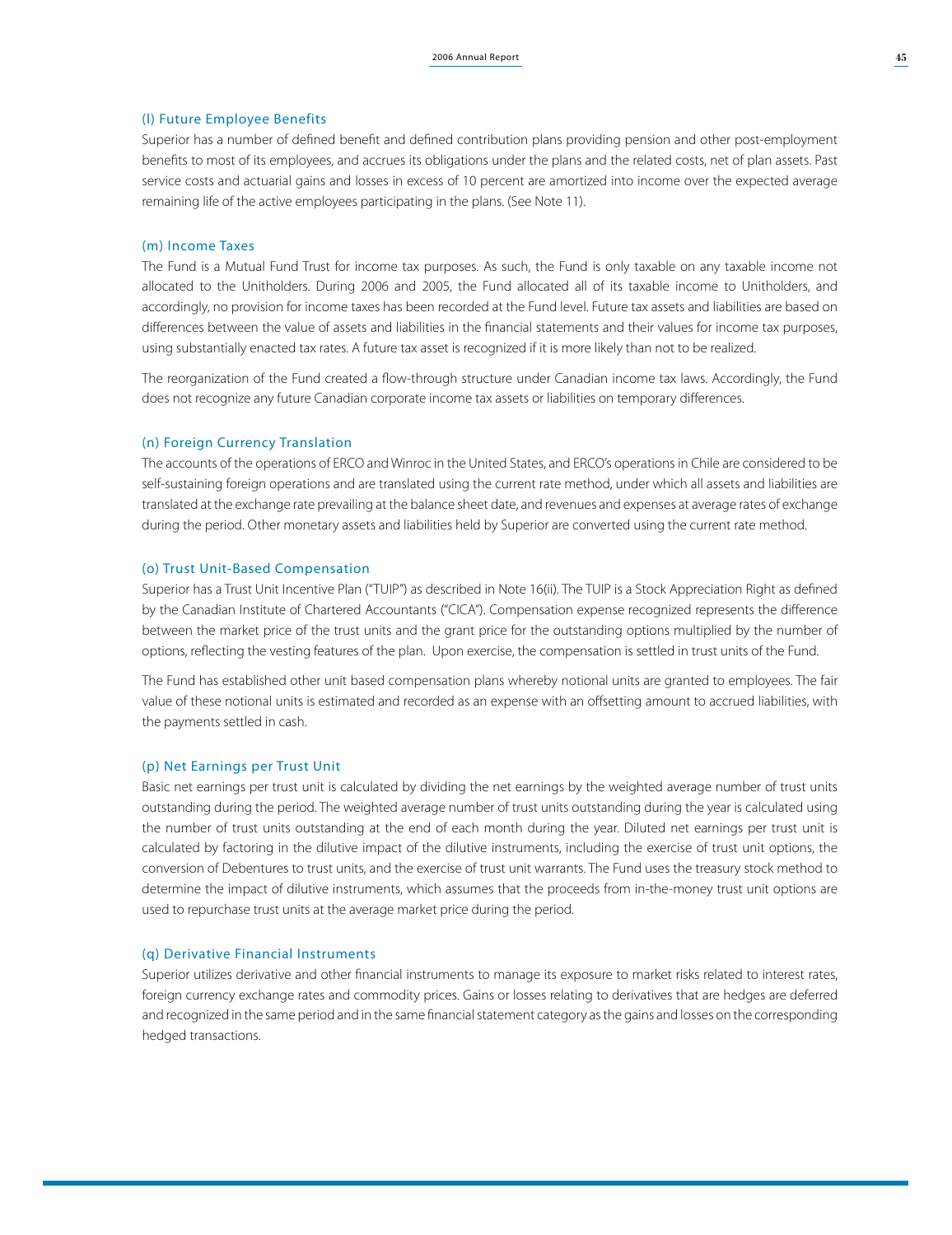A derivative must be designated and effective to be accounted for as a hedge. For cash flow hedges, effectivenessis achieved if the changes in the cash flows of the derivatives substantially offset the changes in the cash flows of the hedged position and the timing of cash flows is similar. In the event that a derivative does not meet the designation or effectiveness criterion, the gain or loss on the derivative is recognized in income. If a derivative that qualifies as a hedge is settled early, the gain or loss at settlement is deferred and recognized when the gain or loss on the hedged transaction is recognized.

#### *Interest Rate Hedging*

Superior enters into interest rate swap agreements to alter the interest characteristics of a portion of its outstanding debt from a fixed to floating rate basis or vice versa. The differential between the amounts paid and received is accrued and recognized as an adjustment to interest expense related to the underlying debt.

#### *Foreign Exchange Hedging*

Superior enters into foreign exchange contracts to hedge the effect of exchange rate changes on identifiable foreign currency denominated revenues and expenses in order to mitigate the potential negative impact of foreign exchange rate fluctuations.

Superior has foreign currency denominated assets and liabilities which create an exposure to changes in exchange rates. Superior uses a combination of foreign currency derivatives and US dollar denominated debt to hedge this net exposure.

#### *Electrical Hedging*

ERCO uses fixed-cost electrical contracts in deregulated electrical markets to help mitigate fluctuations in electricity costs which are the most significant variable productions costs.

#### *Commodity Price Hedging*

#### **Superior Propane**

Superior Propane offers various fixed-price propane sales programs to its customers. Customer fixed-price volume commitments are resourced with a combination of physical inventory and forward purchase contracts for similar terms, in order to mitigate the potential negative impact of a change in propane commodity pricing.

#### **Superior Energy Management**

SEM offers fixed-price natural gas contracts to its natural gas customers for terms of up to five years. Fixed-price customer volume commitments are resourced with a combination of physical and financial contracts for similar terms, in order to mitigate the potential negative impact of a change in natural gas commodity pricing.

#### 3. DISPOSITION - JW ALUMINUM

In July 2006, the Fund announced the results of its strategic review designed to maximize Unitholder value which included the decision to sell JWA in order to reduce debt levels and refocusits operations on its existing Canadian businesses. Accordingly, JWA's balance sheet, results of operations and cash flows have been classified as discontinued operations on a retroactive basis. As a result of its classification as a discontinued operation, amortization of JWA's property, plant and equipment and intangible assets ceased on July 1, 2006.

The assets and liabilities of JWA were valued at the lower of cost or estimated net fair value, resulting in an impairment charge of \$56.3 million included in net loss from discontinued operations.

On December 7, 2006, the Fund completed the sale of all of the issued and outstanding shares of JWA on a cash and debt free basis to Wellspring Capital Management LLC, for total consideration of \$354.7 million (US \$308.9 million), net of \$4.9 million (US \$4.3 million) in disposition costs.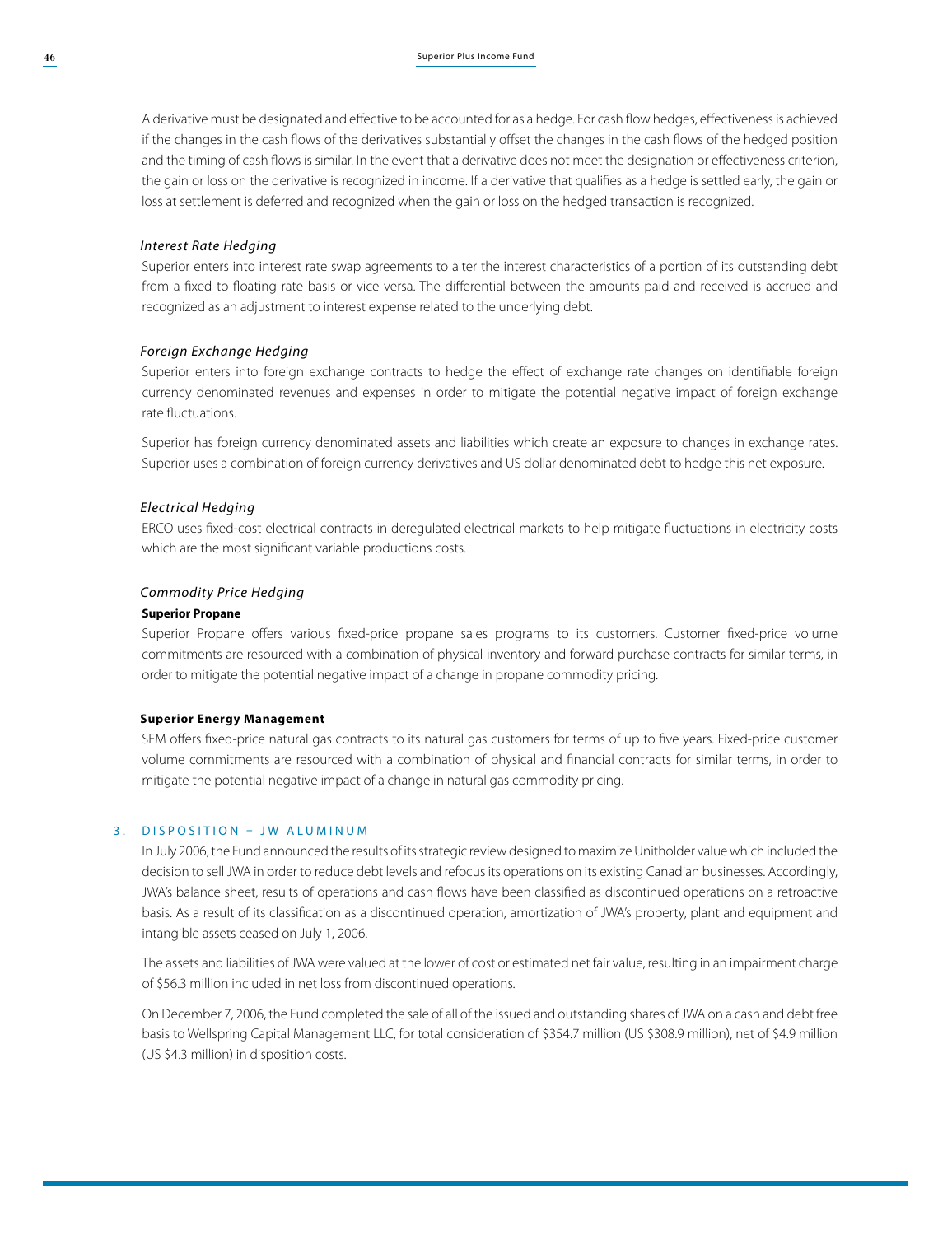The results of discontinued operations presented in the consolidated statements of net earnings (loss) were as follows:

| Years ended December 31                                       | 2006   | 2005  |
|---------------------------------------------------------------|--------|-------|
| Revenue                                                       | 573.3  | 112.2 |
| Cost of product sold                                          | 514.6  | 99.7  |
| Gross profit                                                  | 58.7   | 12.5  |
| Operating and administrative                                  | 9.5    | 2.2   |
| Amortization of property, plant and equipment and intangibles | 19.1   | 7.9   |
| Impairment of property, plant, equipment                      | 56.3   |       |
| Gain on sale of JWA                                           | (4.7)  |       |
| Income tax expense (recovery)                                 | 3.7    | (0.7) |
| Net earnings (loss) from discontinued operations              | (25.2) | 3.1   |

The balance sheet information for the discontinued operations was as follows:

| As at December 31                                  | 2006 | 2005  |
|----------------------------------------------------|------|-------|
| <b>Assets</b>                                      |      |       |
| Accounts receivable                                |      | 85.7  |
| Inventories                                        |      | 47.1  |
|                                                    |      | 132.8 |
| Property, plant and equipment and intangibles, net |      | 489.4 |
|                                                    |      | 622.2 |
| <b>Liabilities</b>                                 |      |       |
| Accounts payable and accrued liabilities           |      | 47.9  |
| Future income tax liability                        |      | 162.2 |
|                                                    |      | 210.1 |
| Net assets of discontinued operations              |      | 412.1 |

The cash flows from (used in) discontinued operations were as follows:

| Years ended December 31                                                       | 2006   | 2005   |
|-------------------------------------------------------------------------------|--------|--------|
| Cash generated from discontinued operations before changes in working capital | 41.7   | 9.1    |
| Increase in non-cash operating working capital items                          | (12.2) | (13.8) |
| Cash flows from discontinued operations                                       | 29.5   | (4.7)  |
| Maintenance capital expenditures, net                                         | (2.8)  | (0.5)  |
| Other capital expenditures, net                                               | (3.7)  | (1.9)  |
| Cash flows used in investing activities                                       | (6.5)  | (2.4)  |
| Cash flows from financing activities                                          |        |        |
| Cash flows from (used in) discontinued operations                             | 23.0   | (7.1)  |

#### 4. A CQUISITIONS

There were no acquisitions completed by Superior during 2006.

The following acquisitions were completed by Superior during 2005:

On October 19, 2005, Superior acquired the shares of JW Aluminum Holding Company, a leading manufacturer of specialty flat rolled aluminum products in the United States, for consideration of \$405.4 million (US \$344.2 million).

On June 7, 2005, ERCO acquired a chloralkali potassium businessin Port Edwards, Wisconsin for consideration of \$22.4 million (the "Port Edwards" acquisition).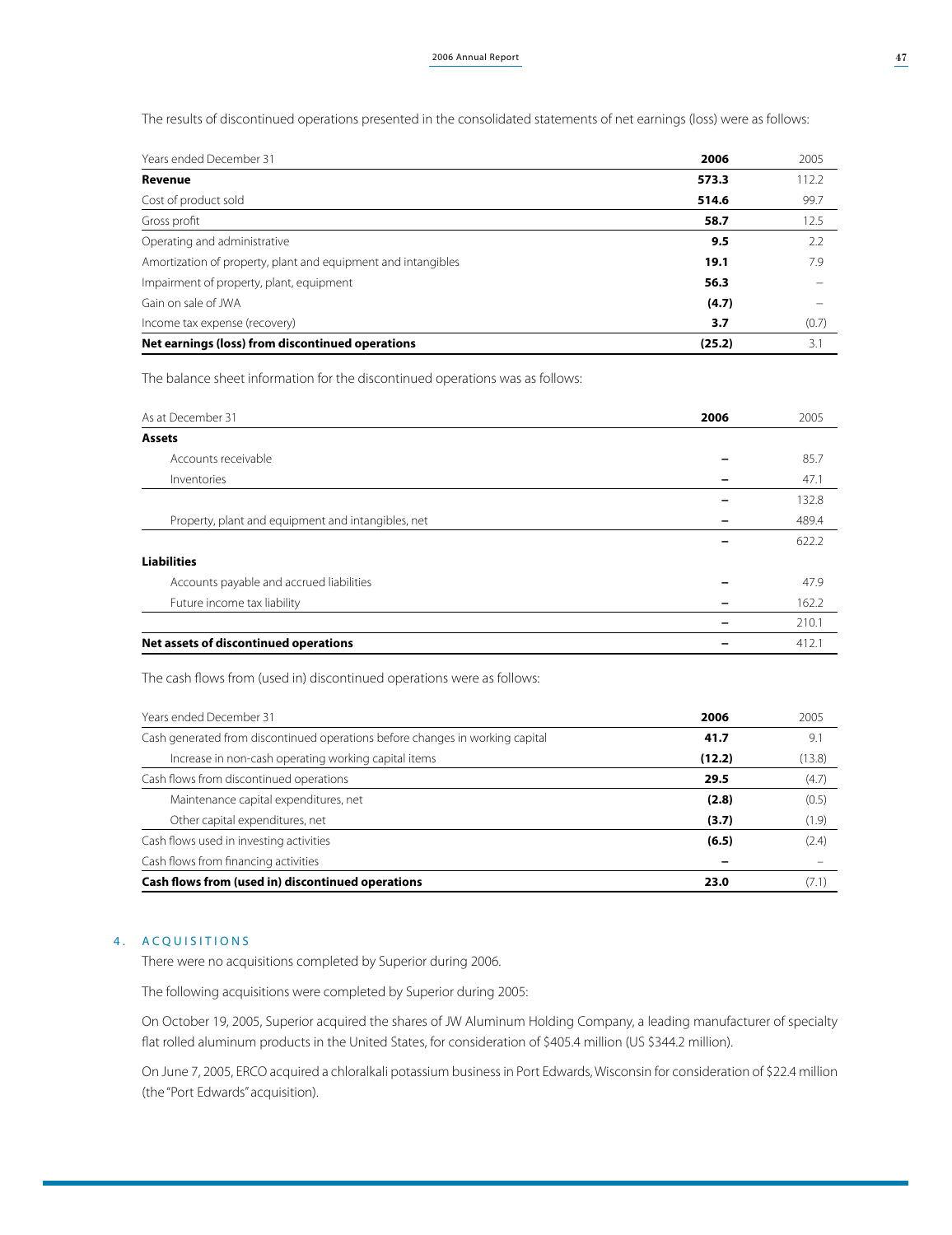On April 11, 2005, Winroc acquired the shares of Leon's Insulation Inc. and associated entities (collectively "Leon's"), a distributor of specialty walls and ceilings construction products for consideration of \$31.7 million of which \$28.2 million was paid in cash (net of \$5.3 million in cash acquired). Deferred consideration bears interest at the prime bank rate and is repayable over a five year period. Additional consideration of up to \$5.0 million is contingently payable over a period of five years based upon Leon's achieving specified financial targets (\$0.8 million paid in 2006), and are treated as additional consideration as the amounts become payable, with a corresponding increase to goodwill.

On February 2, 2005, Superior Propane acquired the business of Foster Energy Corporation, a wholesale marketer of natural gas liquids, for consideration of \$25.6 million of which \$14.7 million was paid in cash (net of \$2.3 million in cash acquired). Deferred consideration is payable over a five year period and has been recorded at its fair market value of \$10.9 million, calculated by discounting future cash payments. Foster Energy is now being operated under the trade name Superior Gas Liquids ("SGL").

Using the purchase method of accounting for acquisitions, Superior consolidated the assets and liabilities from the acquisitions and included earnings as of the closing date. The consideration paid for these acquisitions have been allocated as follows:

|                                                         | 2005                  |                                          |                                      |                                                |         |  |
|---------------------------------------------------------|-----------------------|------------------------------------------|--------------------------------------|------------------------------------------------|---------|--|
|                                                         | Acquisition<br>of JWA | ERCO's<br>Acquisition of<br>Port Edwards | Winroc's<br>Acquisition<br>of Leon's | Superior<br>Propane's<br>Acquisition<br>of SGL | Total   |  |
| Cash consideration paid                                 | 403.6                 | 21.6                                     | 28.2                                 | 14.6                                           | 468.0   |  |
| Transaction costs                                       | 1.8                   | 0.8                                      | 0.5                                  | 0.1                                            | 3.2     |  |
| Total cash consideration                                | 405.4                 | 22.4                                     | 28.7                                 | 14.7                                           | 471.2   |  |
| Notes payable and deferred consideration <sup>(1)</sup> |                       | $\qquad \qquad =$                        | 3.0                                  | 10.9                                           | 13.9    |  |
| Total consideration                                     | 405.4                 | 22.4                                     | 31.7                                 | 25.6                                           | 485.1   |  |
| Property, plant and equipment                           | 468.9                 | 22.1                                     | 3.1                                  |                                                | 494.1   |  |
| Goodwill                                                | $\equiv$              |                                          | 16.2                                 | 22.7                                           | 38.9    |  |
| Intangibles                                             | 31.0                  | $\overline{\phantom{0}}$                 | 2.0                                  | 1.3                                            | 34.3    |  |
| Working capital, net                                    | 71.1                  | 3.2                                      | 10.4                                 | 1.6                                            | 86.3    |  |
| Future income tax liability                             | (165.6)               |                                          | -                                    |                                                | (165.6) |  |
| Other liabilities                                       | -                     | (2.9)                                    |                                      |                                                | (2.9)   |  |
|                                                         | 405.4                 | 22.4                                     | 31.7                                 | 25.6                                           | 485.1   |  |

<sup>(1)</sup> Deferred consideration are unsecured obligations and have been included in revolving term bank credits and term loans on the Consolidated Balance Sheets.

#### 5. A SSET IMPAIRMENTS

Superior determined during 2006 that the net book value of ERCO's sodium chlorate facilities located in Bruderheim, Alberta and Valdosta, Georgia and ERCO's goodwill were impaired. An aggregate impairment charge of \$218.7 million was recorded in 2006 (\$170.8 million net of tax) which was equivalent to the pre-impairment net book value of the assets.

A pre-tax impairment charge of \$73.4 million (\$47.7 million net of tax) was recorded with respect to ERCO's Bruderheim, Alberta sodium chlorate facility, based on estimates of the future cash flows from the facility which have been negatively impacted by high electrical prices, lower sodium chlorate selling prices resulting from the appreciation of the Canadian dollar on U.S. dollar denominated sales, and reduced demand for sodium chlorate due to various bleached pulp mill closures in North America.

A pre-tax impairment charge of \$55.9 million (\$33.7 million net of tax) was recorded with respect to ERCO's Valdosta, Georgia sodium chlorate facility based on estimates of the future cash flows from the facility which have been negatively impacted by high electrical prices and reduced demand for sodium chlorate due to various bleached pulp mill closures in North America.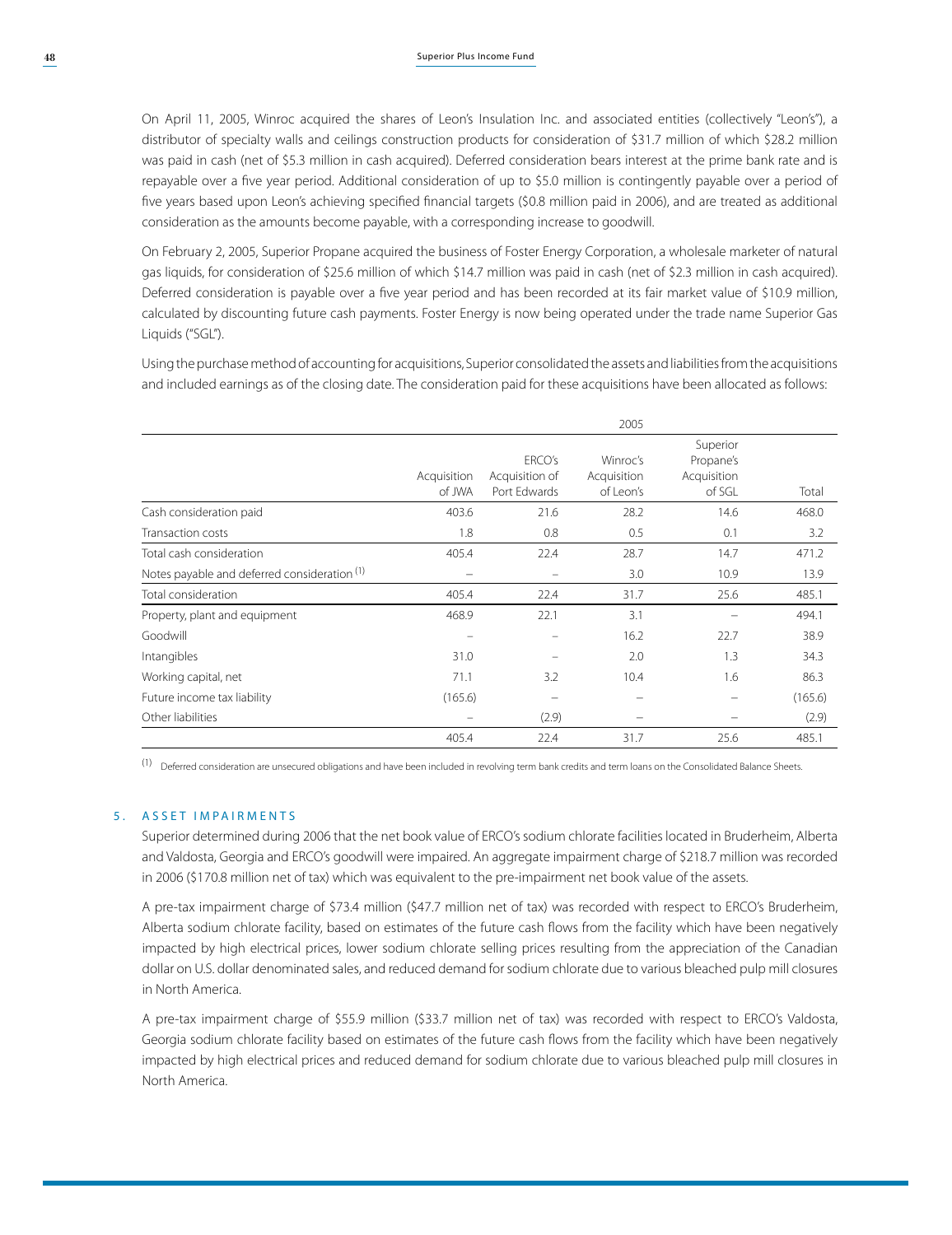As part of Superior's assessment of ERCO's overall operations, the fair value of ERCO was estimated using various valuation methods based on current market assumptions surrounding the sodium chlorate industry which has been negatively impacted by reduced demand for North American sodium chlorate due to various pulp mill closures, the impact of the appreciation of the Canadian dollar on ERCO's U.S. dollar denominated sales and on the competitiveness of its Canadian pulp producer customer base, and increased power costs. Based on the estimated fair values, it was determined that ERCO's goodwill was impaired and as such an impairment charge of \$89.4 million was recorded.

#### 6. A CCOUNTS RECEIVABLE AND OTHER

Superior sells, with limited recourse, certain trade accounts receivable on a revolving basis to an entity sponsored by a Canadian chartered bank. The accounts receivable are sold at a discount to face value based on prevailing money market rates. Superior has retained the servicing responsibility for the accounts receivable sold and has therefore recognized a servicing liability. The level of accounts receivable sold under the program fluctuates seasonally with the level of accounts receivable. At December 31, 2006 proceeds of \$95.0 million (December 31, 2005 – \$100.0 million) had been received.

Included in accounts receivable and other is \$15.3 million (2005 – \$14.6 million) of prepaid expenses.

#### 7. INVENTORIES

|                                                             | 2006  | 2005  |
|-------------------------------------------------------------|-------|-------|
| Propane                                                     | 70.8  | 77.9  |
| Propane retailing materials, supplies, appliances and other | 13.8  | 13.2  |
| Chemical finished goods and raw materials                   | 10.0  | 8.9   |
| Chemical stores, supplies and other                         | 10.9  | 9.9   |
| Walls and ceilings construction products                    | 37.3  | 36.4  |
|                                                             | 142.8 | 146.3 |

#### 8. PROPERTY, PLANT AND EQUIPMENT, DEFERRED COSTS AND INTANGIBLE ASSETS

|                                                                              |              | 2006                               |                                 |              | 2005                        |                   |
|------------------------------------------------------------------------------|--------------|------------------------------------|---------------------------------|--------------|-----------------------------|-------------------|
|                                                                              | Cost         | Accumulated<br><b>Amortization</b> | <b>Net Book</b><br><b>Value</b> | Cost         | Accumulated<br>Amortization | Net Book<br>Value |
| I and                                                                        | 29.6         |                                    | 29.6                            | 26.6         |                             | 26.6              |
| <b>Buildings</b>                                                             | 86.8         | 27.7                               | 59.1                            | 104.5        | 28.3                        | 76.2              |
| ERCO plant and equipment                                                     | 558.9        | 177.7                              | 381.2                           | 662.1        | 168.1                       | 494.0             |
| Superior Propane retailing equipment                                         | 386.3        | 309.9                              | 76.4                            | 388.1        | 298.0                       | 90.1              |
| Winroc distribution equipment                                                | 30.6         | 5.8                                | 24.8                            | 25.9         | 4.5                         | 21.4              |
| Property, plant and equipment                                                | 1,092.2      | 521.1                              | 571.1                           | 1,207.2      | 498.9                       | 708.3             |
| Natural gas customer acquisition costs<br>Deferred finance charges           | 20.1<br>22.7 | 7.2<br>9.7                         | 12.9<br>13.0                    | 11.7<br>21.4 | 4.0<br>6.8                  | 7.7<br>14.6       |
| Deferred costs                                                               | 42.8         | 16.9                               | 25.9                            | 33.1         | 10.8                        | 22.3              |
| ERCO royalty assets and patents                                              | 48.9         | 19.7                               | 29.2                            | 49.0         | 14.9                        | 34.1              |
| Winroc intangible assets                                                     | 2.1          | 0.6                                | 1.5                             | 2.1          | 0.2                         | 1.9               |
| Superior Propane intangible assets                                           | 2.8          | 2.0                                | 0.8                             | 2.8          | 1.8                         | 1.0               |
| Intangible assets                                                            | 53.8         | 22.3                               | 31.5                            | 53.9         | 16.9                        | 37.0              |
| Total property, plant and equipment,<br>deferred costs and intangible assets | 1,188.8      | 560.3                              | 628.5                           | 1.294.2      | 526.6                       | 767.6             |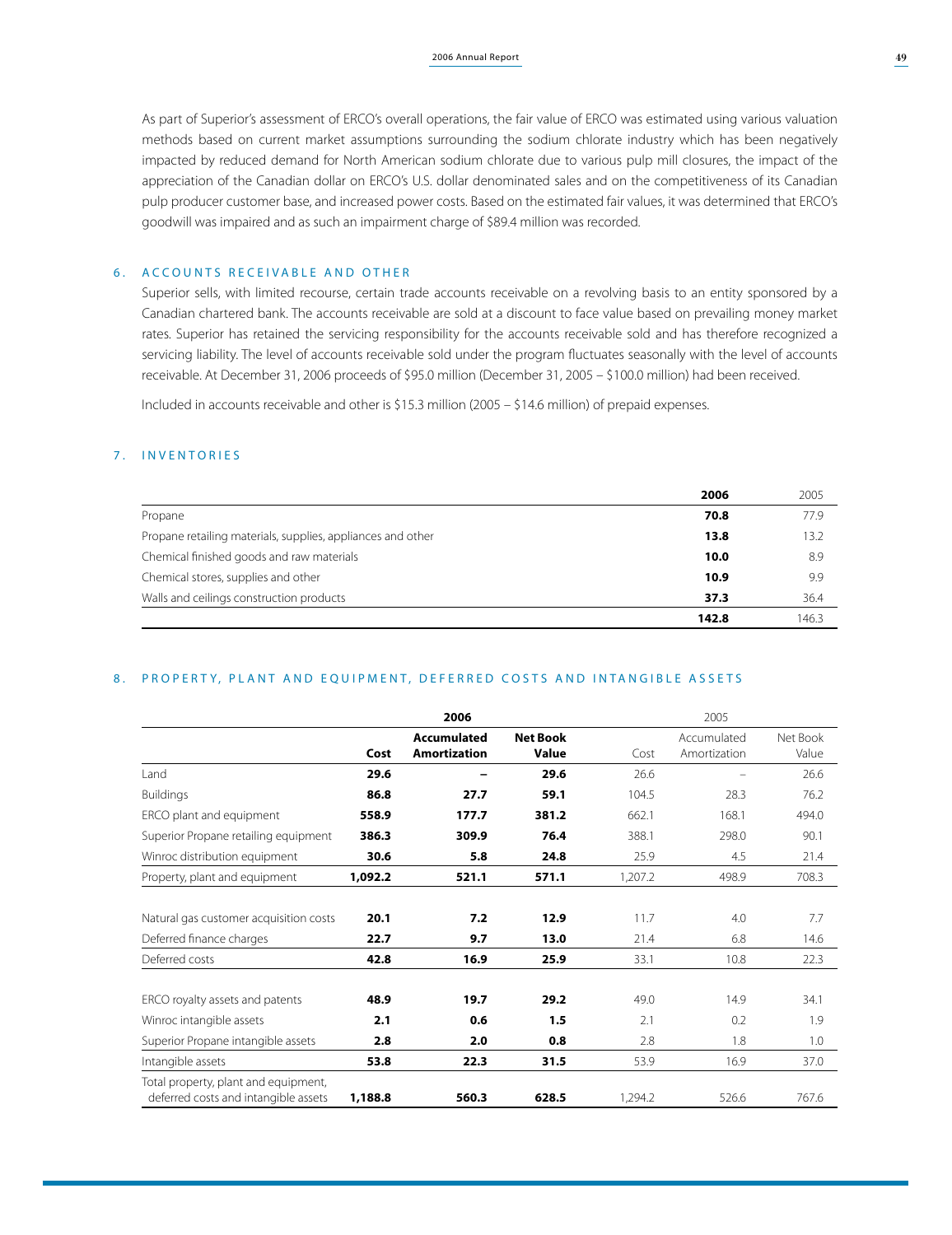#### 9. REVOLVING TERM BANK CREDITS AND TERM LOANS

|                                                                                                            | Maturity<br>Date | <b>Effective Interest Rate</b>                       | December 31<br>2006 | December<br>2005 |
|------------------------------------------------------------------------------------------------------------|------------------|------------------------------------------------------|---------------------|------------------|
| Revolving term bank credits (1)                                                                            |                  |                                                      |                     |                  |
| Bankers Acceptances ("BA") (2)                                                                             | 2008             | Floating BA rate plus<br>applicable credit spread    | 35.0                | 157.6            |
| <b>LIBOR Loans</b>                                                                                         |                  | Floating LIBOR rate plus                             |                     |                  |
| (US\$92.3 million; 2005 - US\$95.3 million)                                                                | 2008             | applicable credit spread                             | 107.5               | 111.1            |
|                                                                                                            |                  |                                                      | 142.5               | 268.7            |
| <b>Other Debt</b>                                                                                          |                  |                                                      |                     |                  |
| Notes payable                                                                                              | 2007-2010        | Prime                                                | 7.4                 | 8.0              |
| Deferred consideration                                                                                     | 2007-2010        | Non-interest bearing                                 | 9.2                 | 11.3             |
| Mortgage payable                                                                                           |                  |                                                      |                     |                  |
| (US\$0.9 million; 2005 - US\$0.9 million)                                                                  | 2011             | 7.53%                                                | 1.1                 | 1.1              |
|                                                                                                            |                  |                                                      | 17.7                | 20.4             |
| <b>Senior Secured Notes</b>                                                                                |                  |                                                      |                     |                  |
| Senior secured notes subject to floating interest<br>rates (US\$85.0 million; 2005 - US\$85.0 million) (5) | 2015             | Floating LIBOR rate plus 1.7%                        | 99.1                | 99.1             |
| Senior secured notes subject to fixed interest<br>rates (US\$75.0 million; 2005 - US\$75.0 million) (5)    | 2013, 2015       | 6.65%                                                | 87.4                | 87.4             |
| JWA acquisition credit facility<br>$(US$145.0 million)$ <sup>(3)</sup>                                     | 2007             | Floating LIBOR rate plus<br>credit applicable spread |                     | 169.1            |
| Medium Term Notes <sup>(4)</sup>                                                                           | 2016             | 5.57%                                                |                     |                  |
|                                                                                                            |                  |                                                      | 186.5               | 355.6            |
| Total revolving term bank credits and term loans                                                           |                  |                                                      | 346.7               | 644.7            |
| Less current maturities                                                                                    |                  |                                                      | 2.7                 | 2.0              |
| Revolving term bank credits and term loans                                                                 |                  |                                                      | 344.0               | 642.7            |

(1) Superior and its wholly-owned subsidiaries, Superior Plus US Holdings Inc. and Commercial e Industrial (Chile) Limitada have revolving term bank credit borrowing capacity of \$587.8 million. These facilities are secured by a general charge over the assets of Superior and certain of its subsidiaries. At December 31, 2006 Superior had \$20.6 million of outstanding letters of credit (December 31, 2005 – \$25.7 million).

(2) The prior year BA balance has been adjusted by \$19.9 million representing the reclassification to cash and cash equivalents.

(3) On October 19, 2005, Superior Plus US Holdings Inc. entered into a secured non-revolving term bank facility for US\$145.0 million (CDN\$169.1 million at December 31, 2005) to partially finance the acquisition of JWA. The facility was secured by a general charge over the assets of Superior and certain of its subsidiaries. This facility was repaid and cancelled in March 2006 from proceeds raised through the issuance of Medium Term Notes.

(4) On March 3, 2006, Superior issued \$200.0 million, 5.50 percent coupon, Medium Term Notes maturing on March 3, 2016 with an effective yield to maturity of 5.57 percent. These facilities are secured by a general charge over the assets of Superior and certain of its subsidiaries. On August 8, 2006, Superior repaid the Medium Term Notes from borrowings under the revolving term credit facilities referred to in footnote 1 above, providing enhanced debt repayment and covenant flexibility.

<sup>(5)</sup> Senior Secured Notes (the "Notes") totaling US \$160.0 million (CDN \$186.5 million at December 31, 2006 and December 31, 2005) are secured by a general charge over the assets of Superior and certain of its subsidiaries. Principal repayments begin in 2009. Management has estimated the fair value of the Notes based on comparisons to treasury instruments with similar maturities and interest rates. The estimated fair value of the Notes at December 31, 2006 was CDN \$181.0 million (2005 – CDN \$183.5 million). In conjunction with the issue of the Notes, Superior swapped US \$85.0 million (CDN \$99.1 million at December 31, 2006 and December 31, 2005) of the fixed rate obligation into a US dollar floating rate obligation. (See Note 17(ii)).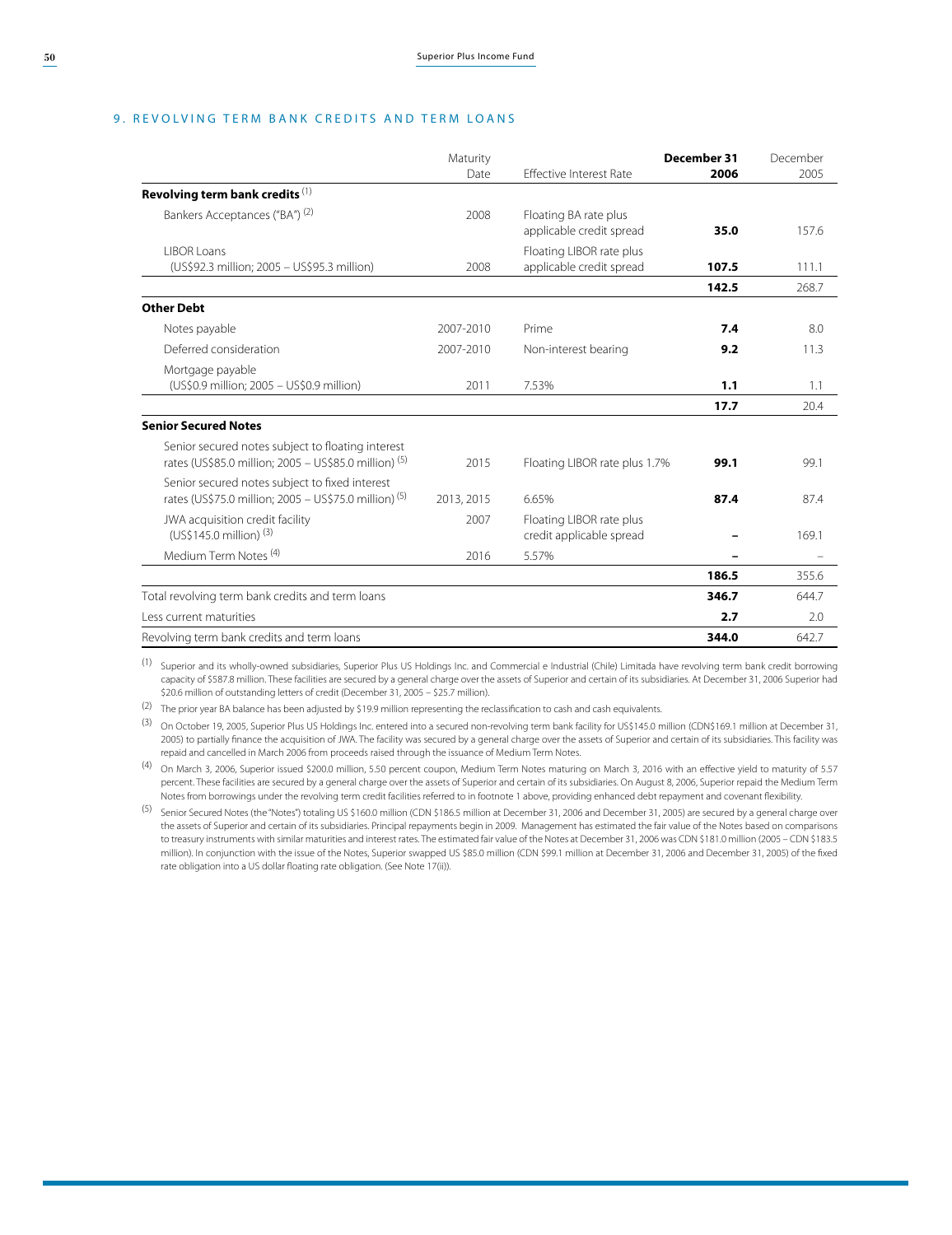Repayment requirements of the revolving term bank credits and term loans are as follows:

| Current portion    | 2.7   |
|--------------------|-------|
| Due in 2008        | 145.2 |
| Due in 2009        | 10.2  |
| Due in 2010        | 5.6   |
| Due in 2011        | 38.5  |
| Subsequent to 2011 | 144.5 |
| Total              | 346.7 |

Interest paid on revolving term bank credits and term loans during 2006 amounted to \$43.1 million (2005 – \$22.8 million) comprised of \$43.6 million (2005 – \$26.1 million) related to debt, net of payments received of \$0.5 million (2005 – \$3.3 million) under interest rate swap agreements.

#### 10. CONVERTIBLE UNSECURED SUBORDINATED DEBENTURES

The Fund has issued four series of Debentures denoted as 8 percent Series 1, 8 percent Series 2, 5.75 percent Series 1, and 5.85 percent Series 1 as follows:

|                                                                      |          |                     |                          |             |                         | Total             |
|----------------------------------------------------------------------|----------|---------------------|--------------------------|-------------|-------------------------|-------------------|
|                                                                      | Series 1 | Series <sub>2</sub> | Series 1                 | Series 1    | Unamortized<br>Discount | Carrying<br>Value |
| Maturity date                                                        | July 31, |                     | November 1. December 31. | October 31, |                         |                   |
|                                                                      | 2007     | 2008                | 2012                     | 2015        |                         |                   |
| Interest rate                                                        | 8.0%     | 8.0%                | 5.75%                    | 5.85%       |                         |                   |
| Conversion price per trust unit                                      | \$16.00  | \$20.00             | \$36.00                  | \$31.25     |                         |                   |
| Debentures outstanding December 31, 2005                             | 8.9      | 59.3                | 174.9                    | 75.0        | (3.8)                   | 314.3             |
| Conversion of Debentures and amortization<br>of discount during 2006 | (0.8)    | (0.1)               |                          |             | 0.5                     | (0.4)             |
| Debentures outstanding December 31, 2006                             | 8.1      | 59.2                | 174.9                    | 75.0        | (3.3)                   | 313.9             |
| Current portion of Debentures outstanding                            | 8.1      | $\equiv$            |                          |             |                         | 8.1               |
| Long term portion of Debentures outstanding                          |          | 59.2                | 174.9                    | 75.0        | (3.3)                   | 305.8             |
| Quoted market value December 31, 2006                                | 8.2      | 60.8                | 157.5                    | 66.4        |                         |                   |

The fixed interest rate obligation on \$100.0 million of the Fund's Debentures were swapped into a floating rate obligation until July, 2007. (See Note 17(ii)).

The Debentures may be converted into trust units at the option of the holder at any time prior to maturity and may be redeemed by the Fund in certain circumstances. The Fund may elect to pay interest and principal upon maturity or redemption by issuing trust units to a trustee in the case of interest payments, and to the Debentureholders in the case of payment of principal. The number of any trust units issued will be determined based on market prices for the trust units at the time of issuance.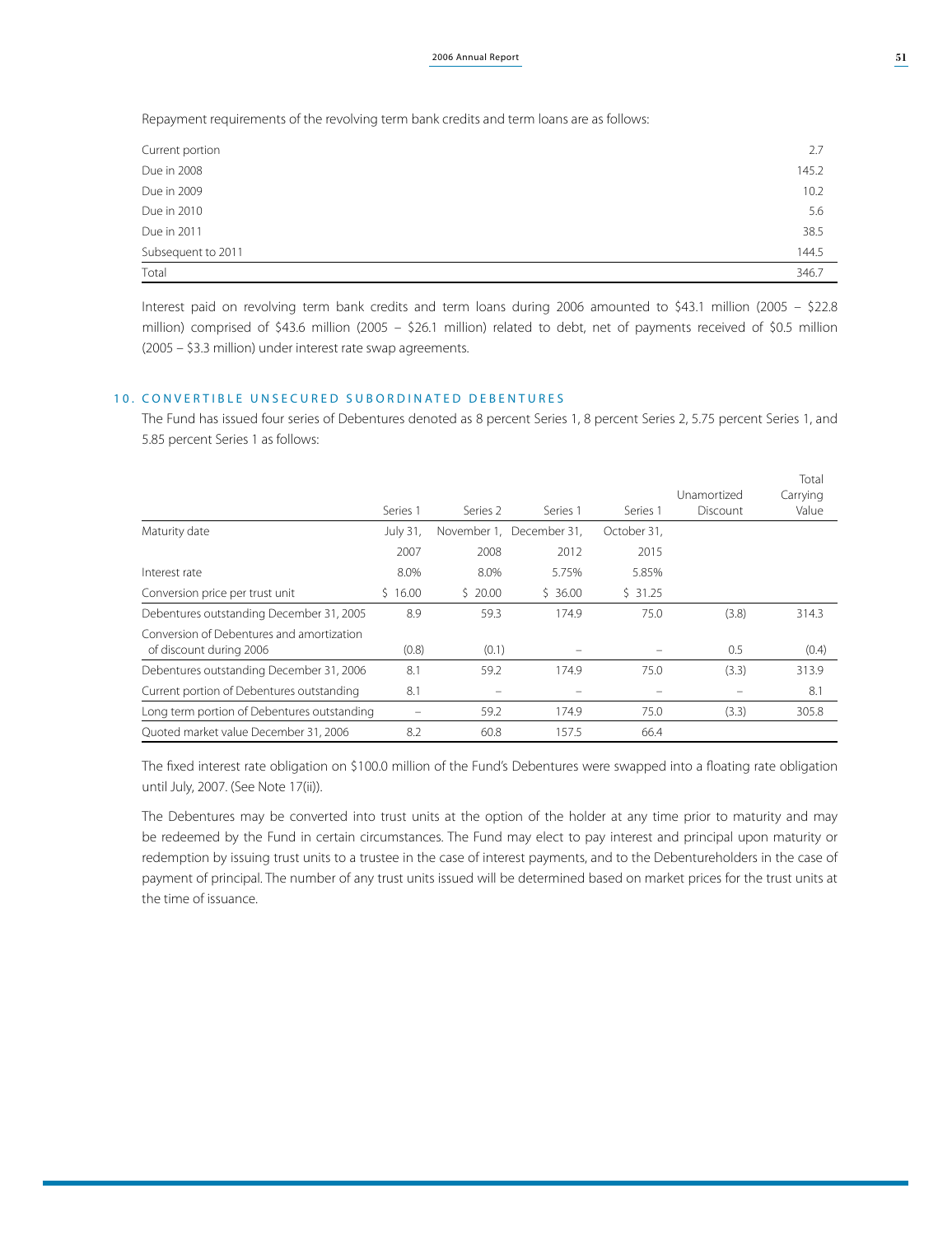#### 11. FUTURE EMPLOYEE BENEFITS

Superior Propane and ERCO Worldwide have defined benefit ("DB") and defined contribution ("DC") pension plans covering most employees. The benefits provided under DB pension plans are based on the employees' years of service and on the highest average earnings for a specified number of consecutive years. Information about Superior's DB and other postretirement benefit plans as at December 31, 2006 and 2005 in aggregate, is as follows:

|                                                                                          |         | Superior Propane     |                      |                          |                          |                    |
|------------------------------------------------------------------------------------------|---------|----------------------|----------------------|--------------------------|--------------------------|--------------------|
|                                                                                          | Pension |                      |                      | <b>FRCO Pension</b>      |                          | <b>Total Other</b> |
|                                                                                          |         | <b>Benefit Plans</b> | <b>Benefit Plans</b> |                          | <b>Benefit Plans</b>     |                    |
|                                                                                          | 2006    | 2005                 | 2006                 | 2005                     | 2006                     | 2005               |
| Accrued benefit obligation, beginning                                                    |         |                      |                      |                          |                          |                    |
| of year                                                                                  | 56.0    | 52.9                 | 56.9                 | 50.2                     | 25.9                     | 17.3               |
| Current service cost                                                                     | 0.3     | 0.3                  | 2.7                  | 2.2                      | 0.5                      | 0.4                |
| Past service cost                                                                        |         |                      |                      | $\overline{\phantom{0}}$ |                          |                    |
| Interest cost                                                                            | 2.9     | 3.1                  | 3.1                  | 3.0                      | 1.4                      | 1.1                |
| Benefits paid                                                                            | (4.1)   | (4.0)                | (1.4)                | (1.9)                    | (1.1)                    | (1.1)              |
| Actuarial loss (gain)                                                                    | (1.2)   | 3.7                  | (0.4)                | 3.4                      | (0.4)                    | 8.2                |
| Accrued benefit obligation, end of year                                                  | 53.9    | 56.0                 | 60.9                 | 56.9                     | 26.3                     | 25.9               |
| Fair value of plan assets, beginning of year                                             | 63.4    | 64.3                 | 45.1                 | 39.7                     |                          |                    |
| Actual return on plan assets                                                             | 6.8     | 5.3                  | 6.5                  | 3.6                      |                          |                    |
| Transfers to defined contribution plan                                                   | (2.5)   | (2.2)                |                      |                          |                          |                    |
| Employer contributions                                                                   |         |                      | 3.0                  | 3.7                      | 1.1                      | 1.1                |
| Benefits paid                                                                            | (4.1)   | (4.0)                | (1.4)                | (1.9)                    | (1.1)                    | (1.1)              |
| Fair value of plan assets, end of year                                                   | 63.6    | 63.4                 | 53.2                 | 45.1                     | $\overline{\phantom{0}}$ | $\qquad \qquad -$  |
| Funded status - plan surplus (deficit)                                                   | 9.7     | 7.4                  | (7.7)                | (11.8)                   | (26.3)                   | (25.9)             |
| Unamortized net actuarial loss                                                           | 14.0    | 18.8                 | (0.2)                | 3.3                      | 9.9                      | 10.8               |
| Unamortized past service costs                                                           |         |                      | 0.6                  | 0.9                      |                          |                    |
| Unamortized transitional asset                                                           |         | (0.3)                |                      | $\overline{\phantom{0}}$ |                          |                    |
| Accrued net pension asset                                                                | 23.7    | 25.9                 |                      |                          |                          |                    |
| Accrued net benefit obligation                                                           |         |                      | (7.3)                | (7.6)                    | (16.4)                   | (15.1)             |
| Current portion of accrued net benefit<br>obligation recorded in accounts payable        |         |                      |                      |                          |                          |                    |
| and accrued liabilities                                                                  |         |                      | (3.4)                | (3.9)                    | (1.1)                    | (1.1)              |
| Long-term accrued net benefit obligation<br>(2006: \$19.2 million; 2005: \$17.7 million) |         |                      | (3.9)                | (3.7)                    | (15.3)                   | (14.0)             |

The accrued net pension asset related to the Superior Propane pension benefit plan in 2006 was \$23.7 million (2005 – \$25.9 million) and an expense of \$2.2 million (2005 – \$1.7 million).The accrued net benefit obligation related to the ERCOWorldwide pension benefit plan in 2006 was \$7.3 million (2005 – \$7.6 million) and an expense of \$2.7 million (2005 – \$2.6 million).

The accrued net benefit obligation related to the total other benefit plans of Superior Propane and ERCO Worldwide in 2006 was \$16.4 million (2005 – \$15.1 million) and an expense of \$2.5 million (2005 – \$1.7 million).

Superior's DC pension plans are fully funded by their nature. Accordingly, DC pension plan assets equal the related obligation. The total cost of Superior Propane's DC plan in 2006 was \$2.5 million (2005 – \$2.2 million) and was fully funded and offset by the return earned on the unrecognized DB plan's net benefit asset. Superior Propane expects to continue to fund its required annual obligation under the DC pension plan over the medium term from returns earned on the DB plan's net benefit asset.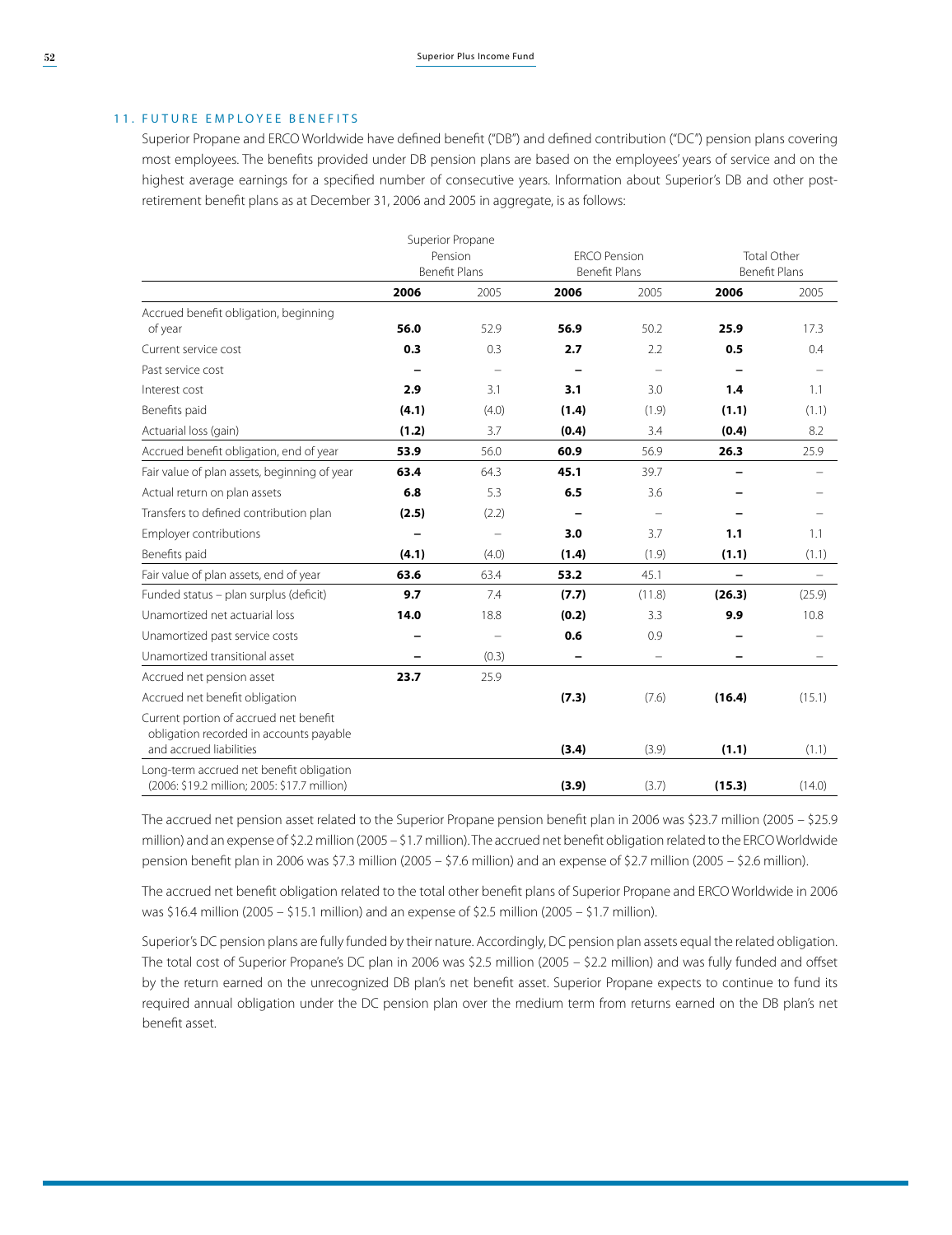The significant actuarial assumptions adopted in measuring accrued benefit obligations are as follows:

|                                                      | DB Plans |         | Other Benefit Plans |       |
|------------------------------------------------------|----------|---------|---------------------|-------|
|                                                      | 2006     | 2005    | 2006                | 2005  |
| Discount rate                                        | 5.25%    | 5.25%   | 5.25%               | 5.25% |
| Expected long-term rate-of-return on plan assets (1) | 7.00%    | 7.00%   | -                   |       |
| Rate of compensation increase                        | 3.25%    | 3 2 5 % | 3.25%               | 3.25% |

(1) Based on market related values. 

The weighted average annual assumed health care cost inflation trend used in the calculation of accrued Other Benefit Plan Obligations is 10 percent initially, decreasing gradually to 5 percent in 2011 and thereafter. A 1 percent change in the health care trend rate would result in a change to the accrued benefit obligation of \$2.7 million and a change to the current service expense of \$0.3 million.

The most recent funding valuation dates for Superior's defined benefits plans range from January 1, 2004 to January 1, 2006. The next funding valuation dates are scheduled between January 1, 2007 and January 1, 2009.

The fair value of defined benefit plan assets at December 31, 2006 are comprised of the following major investment categories: Cash and cash equivalents 2 percent (2005 – 1 percent); Bonds 38 percent (2005 – 46 percent); Equities 60 percent (2005 – 53 percent).

#### 1 2 . R estatement of superior propane accrued pension asset

Upon initial adoption of CICA Handbook 3461, Employee Future Benefits, on January 1, 2000, the Fund determined that the impact of Superior Propane's accrued pension asset was inconsequential to its financial statements and this component of the pension was not recorded. The Fund subsequently determined this component should be reflected in the financial statements and accordingly, it has retroactively restated its 2005 consolidated financial statements to reflect the correction of this accounting treatment.

The impact for 2005 was to increase total assets by \$25.9 million to \$2,373.6 million, reflecting the previously unrecorded pension asset, a reduction in net earnings (loss) by \$1.7 million to \$104.4 million, and a reduction to the opening deficit of \$27.6 million. There was no impact on the consolidated statement of cash flows. Net earnings (loss) per trust unit from continuing operations and net earnings (loss) on a basic and diluted basis, decreased by \$0.02 per trust unit.

#### 13. INCOME TAXES OF SUPERIOR

The Fund is a Mutual Fund Trust for income tax purposes and is only taxable on any taxable income not allocated to the Unitholders. During 2006 and 2005, the Fund allocated all of its taxable income to the Unitholders and accordingly no provision for income taxes was recorded at the Fund level. A provision for income taxes was recognized for the Fund's subsidiaries that are subject to tax, including provincial capital taxes, United States income tax, United States non-resident withholding tax and Chilean taxes.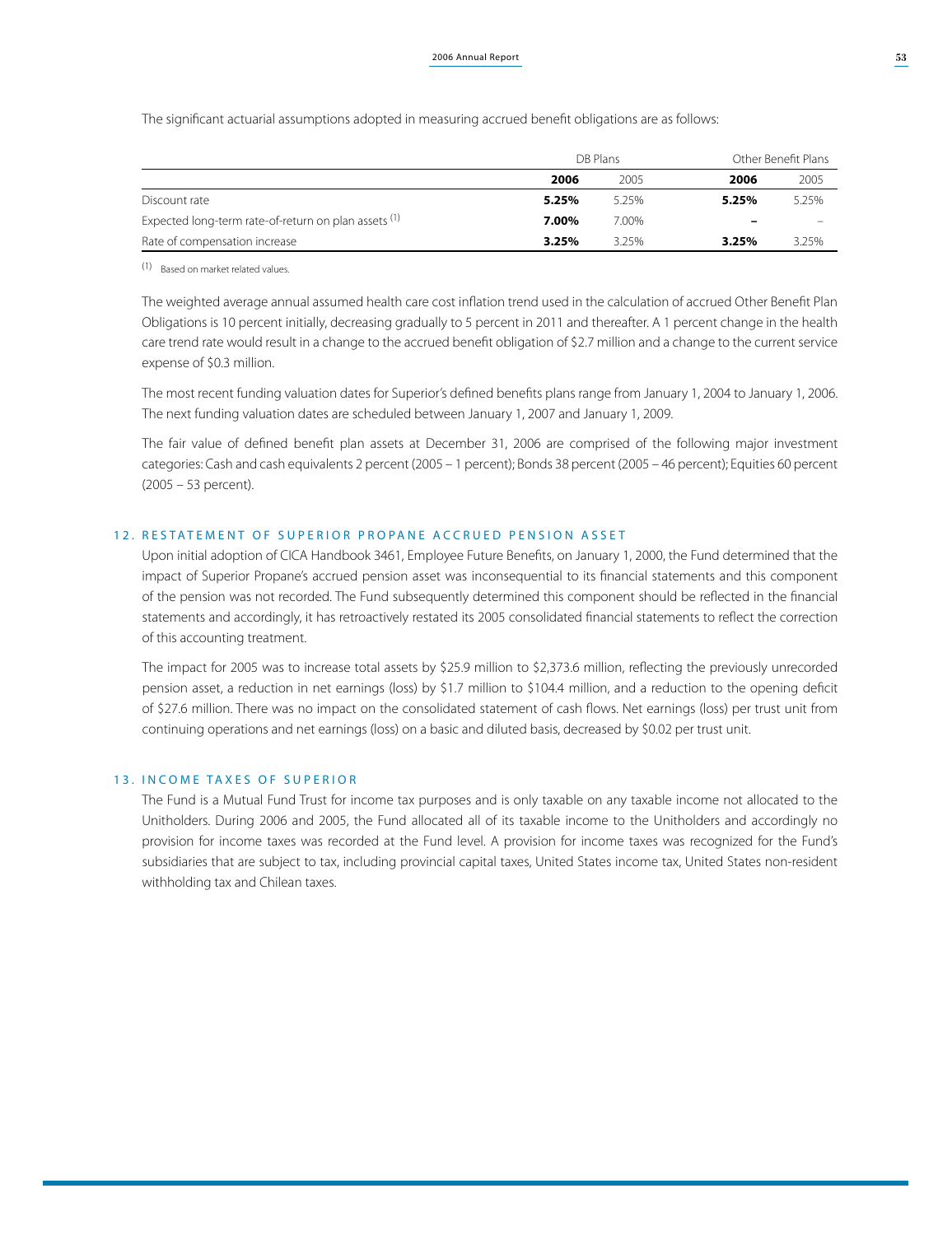Total income taxes are different than the amount computed by applying the Canadian enacted statutory rate of 2006 of 32.5 percent (2005 – 33.6 percent). The reduction in statutory rates reflects previously enacted Federal and Alberta tax rate reductions. The reasons for these differences are as follows:

|                                                                               | 2006    | 2005    |
|-------------------------------------------------------------------------------|---------|---------|
| Net earnings (loss) from continuing operations                                | (55.6)  | 101.3   |
| Income of the Fund taxed directly in the hands of the Unitholders             | (83.8)  | (144.9) |
| Income tax recovery of Superior                                               | (100.0) | (11.9)  |
| Loss of the Fund before taxes and after distribution of income to Unitholders | (239.4) | (55.5)  |
| Computed income tax recovery                                                  | (77.8)  | (18.6)  |
| Higher effective foreign tax rates                                            | (2.8)   | 1.7     |
| Changes in future federal and provincial income tax rates                     | (4.2)   | (1.6)   |
| Federal and provincial capital taxes                                          | 1.7     | 3.4     |
| Non deductible costs and other                                                | 16.3    | 3.2     |
| Canadian corporate income taxes                                               | (33.2)  |         |
| Income tax expense (recovery) of Superior                                     | (100.0) | (11.9)  |

The components of the future income tax liability as at December 31, 2006 and 2005 are as follows:

|                                                   | 2006 | 2005    |
|---------------------------------------------------|------|---------|
| Carrying value of tangible assets over tax values | 7.0  | (116.8) |
| Accounting reserves, deductible when paid         | 0.2  | 12.4    |
| Benefit of tax loss carry forwards                | 1.0  | 6.4     |
| Other                                             | 1.6  | (2.6)   |
| Future income tax asset (liability)               | 9.8  | (100.6) |

During 2006, the Fund reorganized into a trust-over-partnership structure. Prior to the internal reorganization, income tax expense had consisted of current and future Canadian corporate income taxes, and foreign income taxes. Coincident with the internal reorganization and the creation of a flow-through structure under Canadian income tax laws, the Fund reversed its accumulated future Canadian corporate income tax liability of \$33.2 million. The Fund no longer recognizes future Canadian corporate income tax assets or liabilities on temporary differences.

As at December 31, 2006, the excess of the carrying value of the Fund's Canadian assets and liabilities over their tax basis is approximately \$78.7 million.

On October 31, 2006, the Government of Canada announced proposed changes that would result in the taxation of "specified investment flow-throughs", which includes income trusts. For Superior, the proposed changes would take effect in 2011 if implemented. The Fund has not completed its assessment of the potential implications that these proposed changes may have.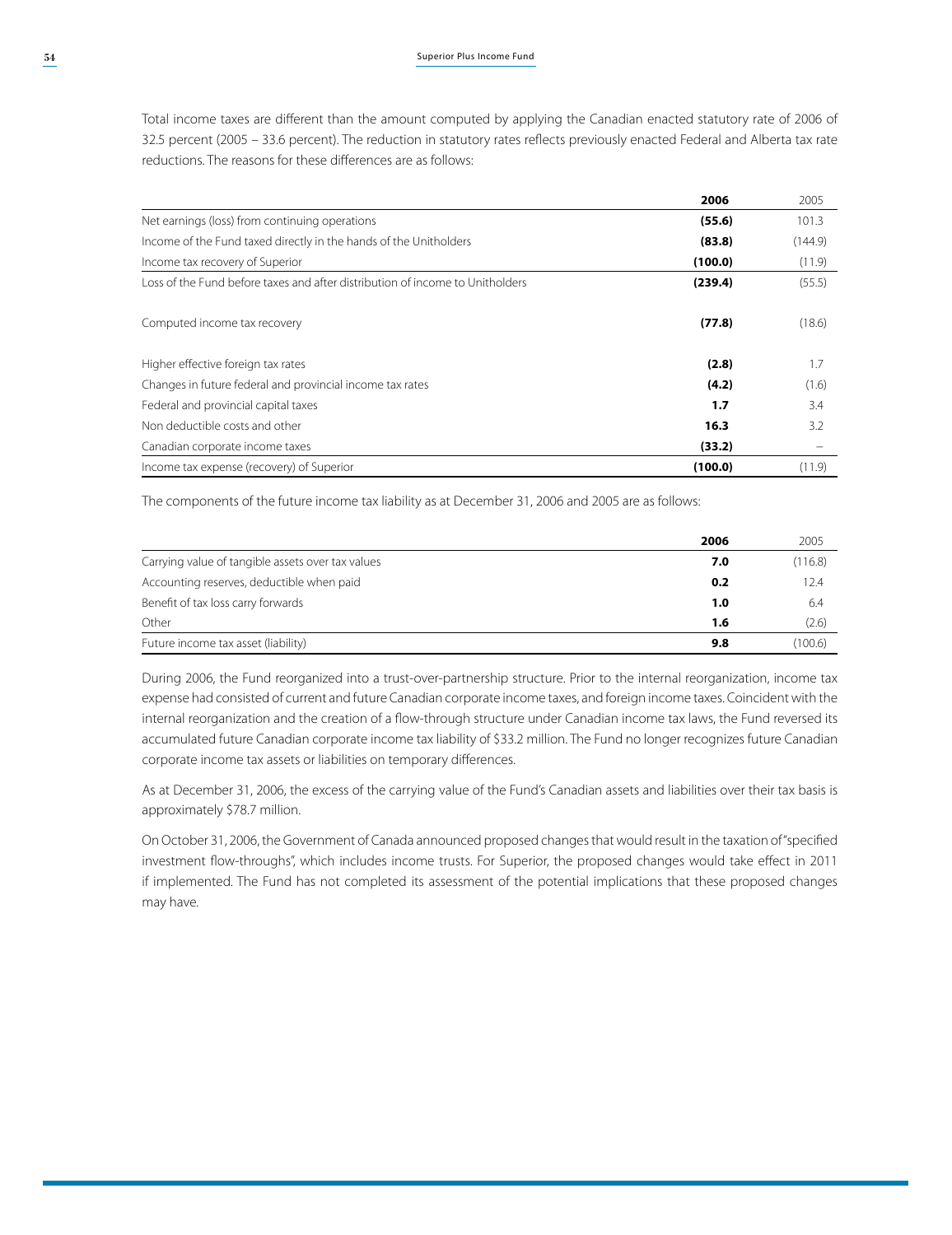#### 14. UNITHOLDERS' EQUITY

#### Authorized

The Fund may issue an unlimited number of trust units. Each trust unit represents an equal undivided beneficial interest in any distributions from the Fund and in the net assets in the event of termination or wind-up of the Fund. All trust units are of the same class with equal rights and privileges.

|                                                                                                                                                                                                                 | <b>Issued Number</b><br>of Trust Units | Unitholders'<br>Equity |
|-----------------------------------------------------------------------------------------------------------------------------------------------------------------------------------------------------------------|----------------------------------------|------------------------|
|                                                                                                                                                                                                                 | (millions)                             |                        |
| Unitholders' equity, December 31, 2004                                                                                                                                                                          | 75.9                                   | 699.5                  |
| Conversion of Debentures-                                                                                                                                                                                       |                                        |                        |
| (8% Series 1 – \$5.0 million converted @ \$16 per trust unit<br>8% Series 2 - \$43.3 million converted @ \$20 per trust unit,<br>and 5.75% Series $1 - $0.1$ million converted @ \$36 per trust unit) (Note 10) | 2.6                                    | 48.0                   |
| Exercise of trust unit warrants                                                                                                                                                                                 | 0.8                                    | 16.5                   |
| Trust unit incentive plan compensation recovery (Note 16(ii))                                                                                                                                                   |                                        | (4.6)                  |
| Repayment of management internalization loans receivable (Note 19(i))                                                                                                                                           |                                        | 1.3                    |
| Trust units issued to finance the JW Aluminum acquisition                                                                                                                                                       | 6.2                                    | 151.4                  |
| Option value associated with the issue of 5.75% and 5.85% Series 1 Debentures                                                                                                                                   |                                        | 3.7                    |
| Currency translation adjustment                                                                                                                                                                                 |                                        | 0.6                    |
| Net earnings                                                                                                                                                                                                    |                                        | 104.4                  |
| Distributions to Unitholders                                                                                                                                                                                    |                                        | (192.0)                |
| Unitholders' equity, December 31, 2005                                                                                                                                                                          | 85.5                                   | 828.8                  |
| Conversion of Debentures-                                                                                                                                                                                       |                                        |                        |
| (8% Series 1 – \$0.8 million converted @ \$16 per trust unit<br>8% Series 2 – \$0.1 million converted @ \$20 per trust unit) (Note 10)                                                                          |                                        | 0.9                    |
| Exercise of trust unit warrants                                                                                                                                                                                 |                                        | 0.2                    |
| Trust unit incentive plan compensation recovery (Note 16(ii))                                                                                                                                                   |                                        | (1.2)                  |
| Currency translation adjustment                                                                                                                                                                                 |                                        | 0.8                    |
| Receipt of management internalization loans receivable (Note 19(i))                                                                                                                                             |                                        | 2.6                    |
| Net loss                                                                                                                                                                                                        |                                        | (80.8)                 |
| Distributions to unitholders                                                                                                                                                                                    |                                        | (155.7)                |
| Unitholders' equity, December 31, 2006                                                                                                                                                                          | 85.5                                   | 595.6                  |

Unitholders' capital and deficit as at December 31, 2006 and December 31, 2005 consists of the following components:

|                                                           | 2006      | 2005    |
|-----------------------------------------------------------|-----------|---------|
| Unitholders' capital                                      |           |         |
| Trust unit equity                                         | 1,336.0   | 1,332.3 |
| Conversion feature on warrants and convertible debentures | 4.8       | 4.8     |
| Contributed surplus                                       |           | 1.2     |
|                                                           | 1,340.8   | 1,338.3 |
| Deficit                                                   |           |         |
| Retained earnings from operations                         | 313.5     | 394.3   |
| Accumulated distributions on trust unit equity            | (1,058.8) | (903.1) |
|                                                           | (745.3)   | (508.8) |

At December 31, 2006, the Fund had 2.3 million trust unit warrants outstanding (December 31, 2005 – 2.3 million), exercisable at \$20 per trust unit warrant. The trust unit warrants expire May 8, 2008.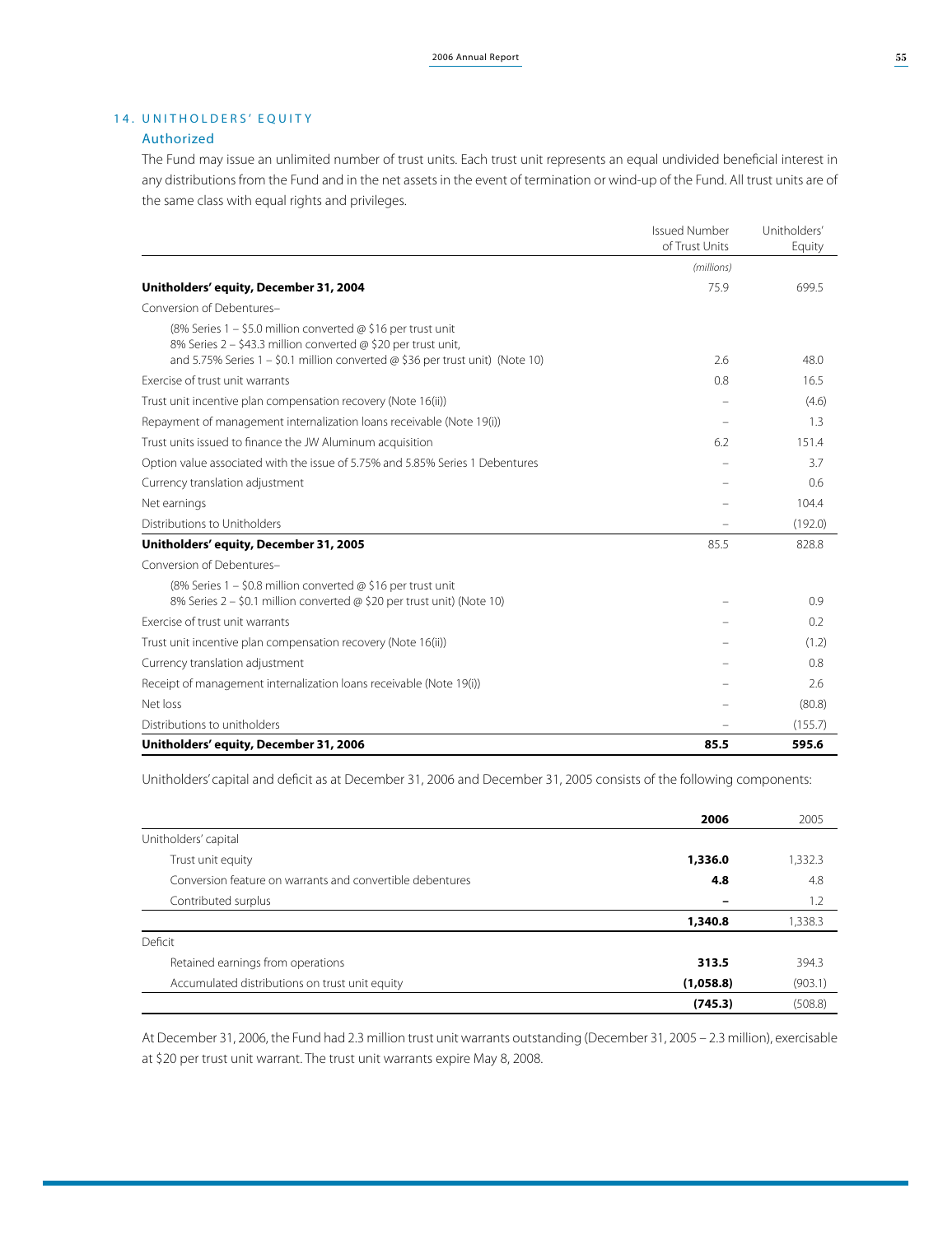#### 15. NET EARNINGS (LOSS) PER TRUST UNIT

|                                                                          | 2006         | 2005       |
|--------------------------------------------------------------------------|--------------|------------|
| Net earnings (loss) per trust unit computation, basic                    |              |            |
| Net earnings (loss) from continuing operations                           | (55.6)       | 101.3      |
| Net earnings (loss) from discontinued operations                         | (25.2)       | 3.1        |
| Net earnings (loss)                                                      | (80.8)       | 104.4      |
| Weighted average trust units outstanding                                 | 85.5         | 79.7       |
| Net earnings (loss) from continuing operations per trust unit, basic     | (0.65)<br>\$ | Ŝ.<br>1.27 |
| Net earnings (loss) from discontinued operations per trust unit, basic   | (0.29)<br>s  | Ŝ.<br>0.04 |
| Net earnings (loss) per trust unit, basic                                | (0.94)<br>\$ | Ŝ.<br>1.31 |
| Net earnings (loss) per trust unit computation, diluted                  |              |            |
| Net earnings (loss)                                                      | (80.8)       | 104.4      |
| Dilutive effect of Debentures                                            |              | 0.8        |
| Net earnings (loss), assuming dilution                                   | (80.8)       | 105.2      |
| Weighted average trust units outstanding<br>Dilutive effect of:          | 85.5         | 79.7       |
| Debentures                                                               |              | 0.6        |
| Trust unit options                                                       |              | 0.1        |
| Trust unit warrants                                                      |              | 0.8        |
| Weighted average trust units outstanding, assuming dilution              | 85.5         | 81.2       |
| Net earnings (loss) from continuing operations per trust unit, diluted   | (0.65)<br>\$ | Ś.<br>1.26 |
| Net earnings (loss) from discontinued operations per trust unit, diluted | (0.29)       | \$<br>0.04 |
| Net earnings (loss) per trust unit, diluted                              | (0.94)<br>\$ | \$<br>1.30 |

Trust unit options and warrants whose exercise price was greater than the market price and Debentures that were antidilutive were excluded from this calculation.

#### 16. TRUST UNIT BASED COMPENSATION

#### (i) Restricted/Performance Units

In June 2006, the Board of Directors approved a program whereby restricted trust units ("RTUs") and/or performance trust units ("PTUs") can be granted to directors, senior officers and employees of Superior. Both types of units entitle the holder to receive cash compensation in relation to the value of a specified number of underlying notional trust units. This plan replaces the trust unit incentive plan for 2006 and subsequent years. RTUs vest evenly over a period of three years commencing from the date of grant. Payments are made on the vesting dates of the RTU to the holders entitled to receive them on the basis of a cash payment equal to the value of the underlying notional units. PTUs vest three years from the date of grant and their notional value is dependant on Superior's performance vis-à-vis other trusts'performance based on certain benchmarks. As at December 31, 2006 there were 493,107 RTUs and 149,487 PTUs outstanding. For the year ended December 31, 2006 total compensation expense related to both units was \$1.2 million (2005 – nil).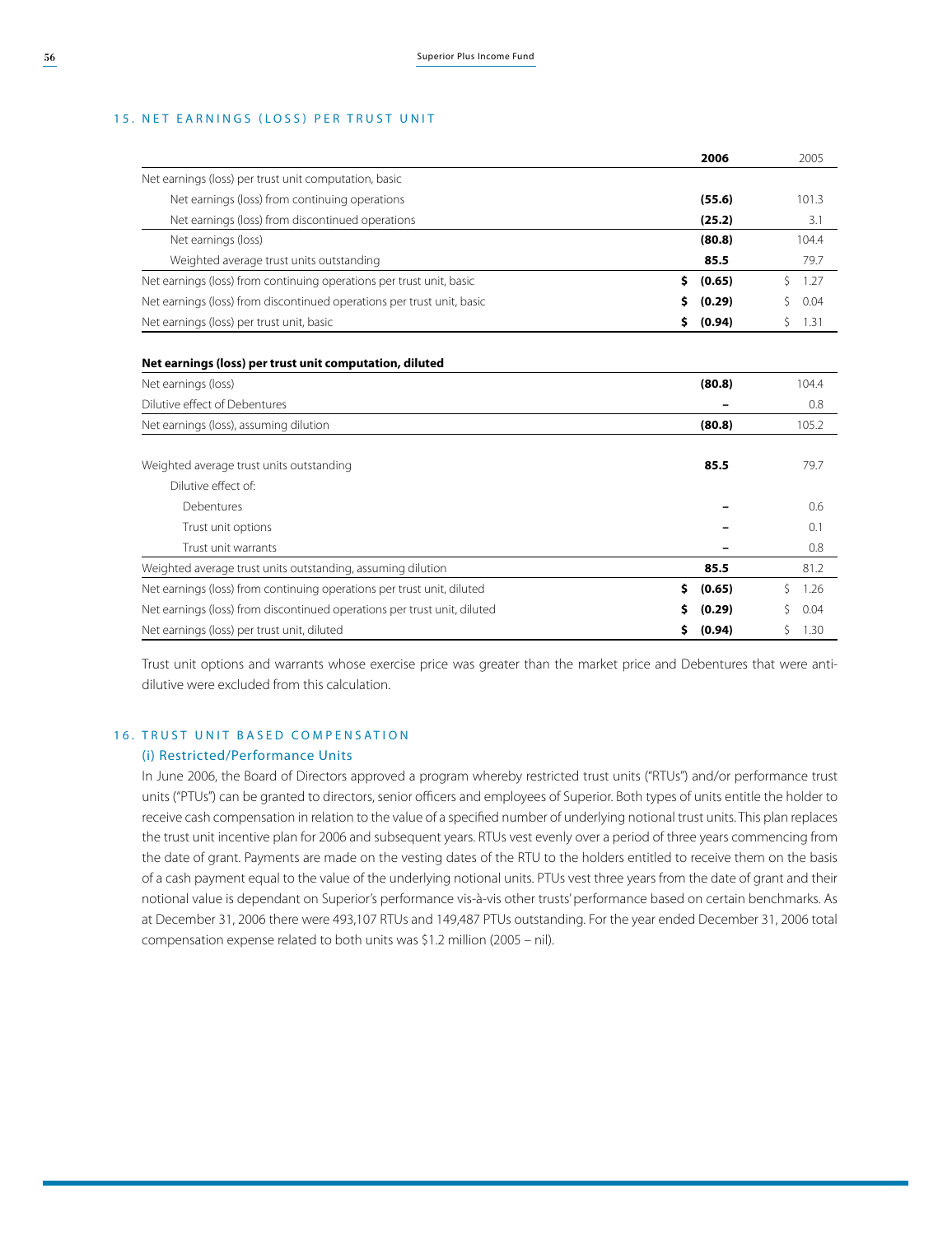#### (ii) Trust Unit Incentive Plan ("TUIP")

Under the terms of the Fund's TUIP, market growth options may be issued to directors, senior officers and employees of Superior. The number of trust units issued is equal to the growth in value of the options at the time the options are exercised, represented by the market price less the exercise price times the number of options exercised, divided by the current market price of the trust units issued. Under the terms of the TUIP, options granted prior to 2003 were granted for a four-year term and are exercisable asto one-third immediately and an additional one-third on the first and second anniversary of the date of grant. Options granted subsequent to 2003 were granted for a five-year term and are exercisable as to one-fifth immediately, and an additional one-fifth on each anniversary date of the grant. During 2006, no trust units were issued under the TUIP. During 2005, a nominal amount of trust units were issued under the TUIP. No additional trust units are anticipated to be issued under the TUIP.

A summary of the status of the Fund's TUIP as at December 31, 2006 and 2005 and changes during these yearsissummarized below:

|                                          | 2006           |                                              | 2005           |                              |
|------------------------------------------|----------------|----------------------------------------------|----------------|------------------------------|
|                                          | Options (000s) | Weighted<br>Average<br><b>Exercise Price</b> | Options (000s) | Weighted<br>Average<br>Price |
| Options outstanding at beginning of year | 1,177          | 22.82<br>\$                                  | 960            | 20.71                        |
| Granted                                  |                |                                              | 298            | 28.75                        |
| Exercised                                | (16)           | 19.13                                        | (81)           | 19.56                        |
| Forfeited                                | (75)           | 25.55                                        |                |                              |
| Options outstanding at end of year       | 1,086          | 22.69<br>s                                   | 1,177          | 22.82                        |
| Options exercisable at end of year       | 539            | 21.51<br>S                                   | 563            | 21.24                        |

The following summarizes information about the trust unit options outstanding as at December 31, 2006:

| Options Outstanding    |             |                                  |                                 | Options Exercisable |                                 |
|------------------------|-------------|----------------------------------|---------------------------------|---------------------|---------------------------------|
| Range of               | (000s)      | Weighted<br>Average<br>Remaining | Weighted<br>Average<br>Exercise | (000's)             | Weighted<br>Average<br>Exercise |
| <b>Exercise Prices</b> | Outstanding | Contractual Life                 | Price                           | Outstanding         | Price                           |
| $$17.46 - $21.00$      | 725         | 5.،                              | 19.75                           | 415                 | 19.72                           |
| $$22.80 - $28.76$      | 154         | 2.2                              | 25.13                           | 75                  | 24.95                           |
| $$29.29 - $32.19$      | 207         | 3.4                              | 31.11                           | 49                  | 31.27                           |

#### 17. DERIVATIVE FINANCIAL INSTRUMENTS

#### Fair Value

The estimated fair value of all derivative instruments is based on quoted market prices.

The unrealized mark-to-market gain (loss) on the Fund's outstanding derivative instruments is as follows:

#### *(i) Natural Gas*

|                         | Volumes<br>(million GJ) | Term      | Average Price | Unrealized<br>Mark-to-Market |
|-------------------------|-------------------------|-----------|---------------|------------------------------|
| Financial Swaps - NYMEX | 64                      | 2007-2012 | 6.78 (US/GJ)  | 26.3                         |
| Financial Swaps - AECO  | 35                      | 2007-2012 | 7.91 (CDN/GJ) | (28.3)                       |
| Total                   |                         |           |               | (2.0)                        |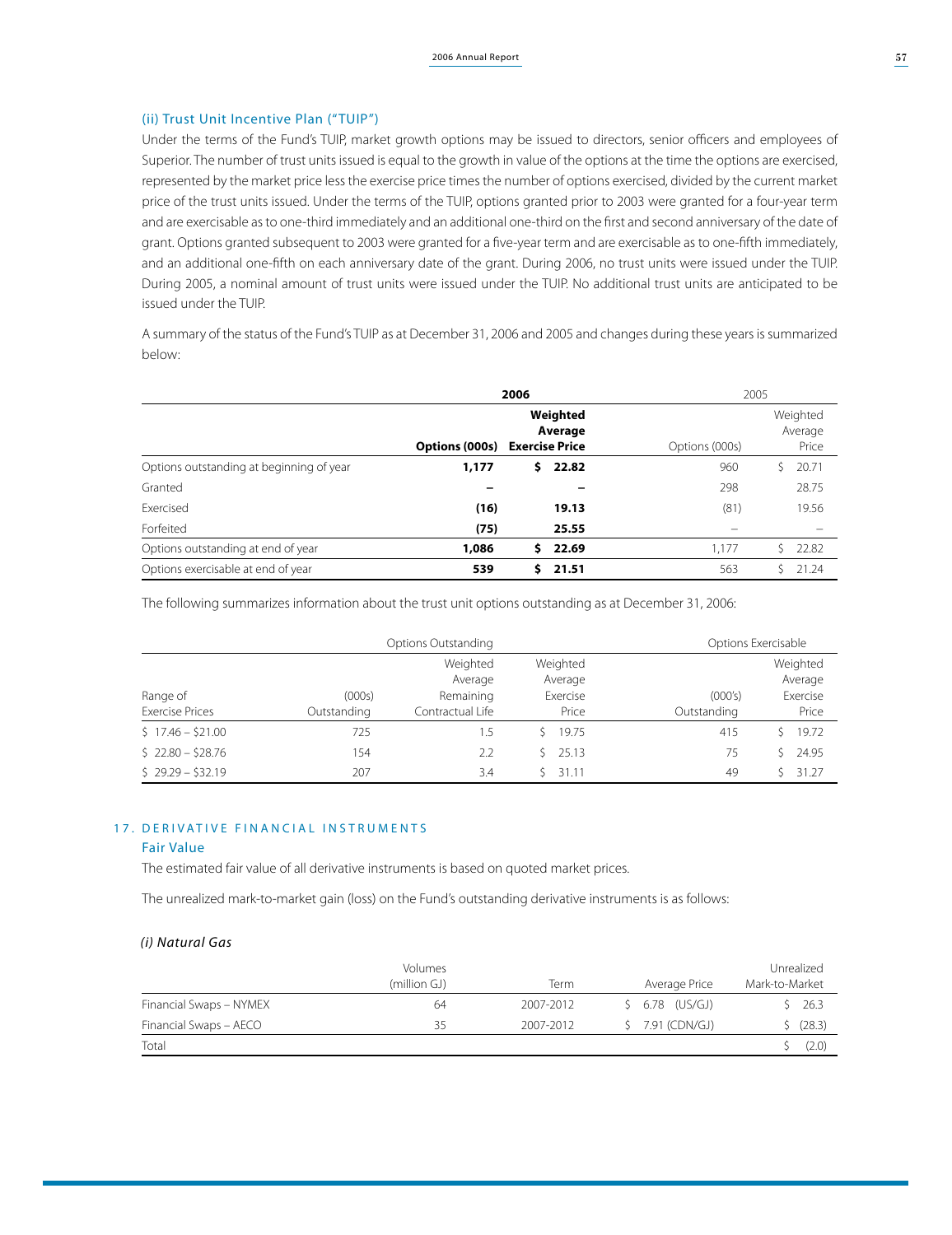#### *(ii) Interest Rate*

|                           | Maturity         | Effective Interest Rate | Unrealized<br>Market-to-Market |
|---------------------------|------------------|-------------------------|--------------------------------|
| Senior secured Notes      |                  |                         |                                |
| US \$30.0 million (1)     | October 29, 2014 | Floating LIBOR $+1.7%$  | (0.5)                          |
| US \$30.0 million $(1)$   | October 29, 2015 | Floating LIBOR + 1.7%   | (0.3)                          |
| US \$25.0 million $(1)$   | October 29, 2013 | Floating LIBOR + 1.7%   | (0.4)                          |
| <b>Fund Debentures</b>    |                  |                         |                                |
| CDN \$100.0 million $(2)$ | July 31, 2007    | Floating LIBOR          | 1.0                            |

(1) Senior secured Notes notional interest rate of 6.65 percent swapped for floating interest rate. (See Note 9).

(2) Fund Debentures notional interest rate of 6.25 percent swapped for floating interest rate. (See Note 10).

#### *(iii) Foreign Exchange*

| (US \$millions)                     | Net US\$ | Term | Conversion Rate |
|-------------------------------------|----------|------|-----------------|
| Net forward contract <sup>(1)</sup> | 27.7     | 2007 | 1.21            |
| Net forward contract <sup>(1)</sup> | 102.4    | 2008 | 1.22            |
| Net forward contract <sup>(1)</sup> | 111.1    | 2009 | 1.21            |
| Net forward contract <sup>(1)</sup> | 61.9     | 2010 | 1.16            |
| Net forward contract <sup>(1)</sup> | 5.4      | 2011 | l.11            |

(1) The net unrealized mark-to-market loss on long-term foreign currency forward contracts as at December 31, 2006 was \$15.7 million (December 31, 2005 – \$16.3 million).

#### Credit risk

Superior assesses the financial strength of the counterparties of its derivative financial instruments, and monitors its total exposure to individual counterparties.

#### 18. COMMITMENTS

*(i)* Lease commitments for rail cars, vehicles, premises and other equipment for the next five years and thereafter are as follows:

| 2007                | 25.5 |
|---------------------|------|
| 2008                | 21.8 |
| 2009                | 14.8 |
| 2010                | 9.8  |
| 2011                | 5.1  |
| 2012 and thereafter | 9.3  |

*(ii)* Purchase commitments under long-term natural gas, and propane contracts for the next five years and thereafter are as follows:

|                     | $CDN$^{(1)}$<br>Natural Gas | $US5^{(1)}$<br>Natural Gas | CDN\$<br>Propane | US\$<br>Propane |
|---------------------|-----------------------------|----------------------------|------------------|-----------------|
| 2007                | 60.6                        | 129.5                      | 14.3             | 12.8            |
| 2008                | 35.2                        | 134.5                      |                  |                 |
| 2009                | 31.3                        | 118.9                      |                  |                 |
| 2010                | 14.8                        | 49.6                       | -                |                 |
| 2011                | 3.3                         | 2.3                        |                  |                 |
| 2012 and thereafter |                             |                            |                  |                 |

Superior is similarly committed to long-term natural gas and propane sales contracts to supply customers.

(1) Does not include the impact of financial derivatives. (See Note 17(i)).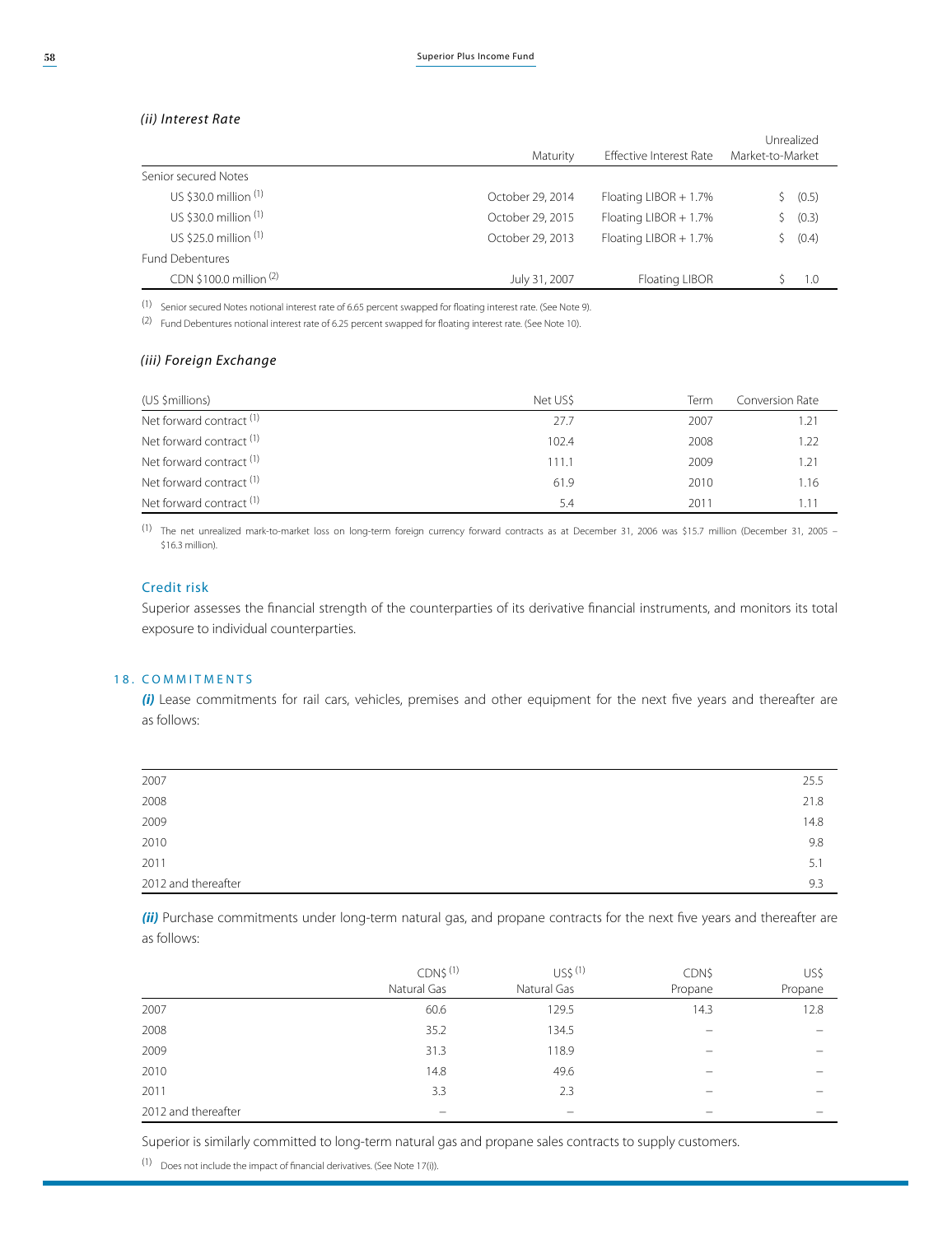| 2007                | 17.7  |
|---------------------|-------|
| 2008                | 17.7  |
| 2009                | 17.7  |
| 2010                | 17.7  |
| 2011                | 17.7  |
| 2012 and thereafter | 106.4 |

#### 19. RELATED PARTY TRANSACTIONS AND AGREEMENTS

#### (i) Management Internalization Transaction

OnMay 8, 2003, Superior completed the internalization of its management and administration agreements.The internalization processresulted in the elimination of managementincentive and administration fees effective January 1, 2003.The funds paid to the Manager and Administrator to terminate the contracts were immediately re-invested into trust units and warrants. As part of the internalization transaction, non-interest-bearing loans aggregating \$6.5 million were advanced to the executive officers and were used to fund the purchase of 0.325 million trust units at \$20.00 per trust unit. The loans are repayable over a four-year period in the form of annual retention bonuses of which \$2.1 million was repaid in 2006 (2005 – \$1.3 million). As at December 31, 2006, the remaining loans receivable of \$0.5 million (December 31, 2005 – \$2.6 million) has been classified as an asset by Superior.

#### (ii) Management Trust Unit Purchase Plan Loan Guarantee

A number of senior employees of Superior have obtained guarantees from Superior under the terms of the Management Trust Unit Purchase Plan (the "MTUPP"), whereby participants may acquire trust units of the Fund through open market purchases in pledge accounts established by individual participants with an investment dealer. Participants borrow directly from a chartered bank the entire cash amount required to make the trust unit purchases. As at December 31, 2006, the aggregate quoted market value of trust units owned under the MTUPP was \$1.6 million (December 31, 2005 – \$4.1 million). As at December 31, 2006, the aggregate amount of participant loans from a chartered bank was \$3.2 million (December 31, 2005 – \$4.0 million), which were supported by guarantees of Superior aggregating \$3.2 million (December 31, 2005 – \$2.6 million). In connection with the guarantee of the MTUPP, Superior has recorded an obligation of \$2.8 million as at December 31, 2006.

#### 20. BUSINESS SEGMENTS

Superior operates four continuing distinct business segments; the delivery of propane and propane related services and accessories operating under the Superior Propane trade name; the manufacture and sale of specialty chemicals and related products and services operating under the ERCO Worldwide trade name ("ERCO"); the distribution of walls and ceilings construction products operating under the Winroc trade name; and the sale of natural gas under fixed-price term contracts operating under the Superior Energy Management trade name ("SEM"). JW Aluminum Company ("JWA"or"JW Aluminum"), a manufacturer of specialty flat-rolled aluminum products, has been sold and classified as a discontinued operation. (See Note 3). Superior's corporate office arranges intersegment foreign exchange contracts from time to time between its business segments. Intersegment revenues and cost of sales pertaining to intersegment foreign exchange gains and losses are eliminated under the Corporate cost column.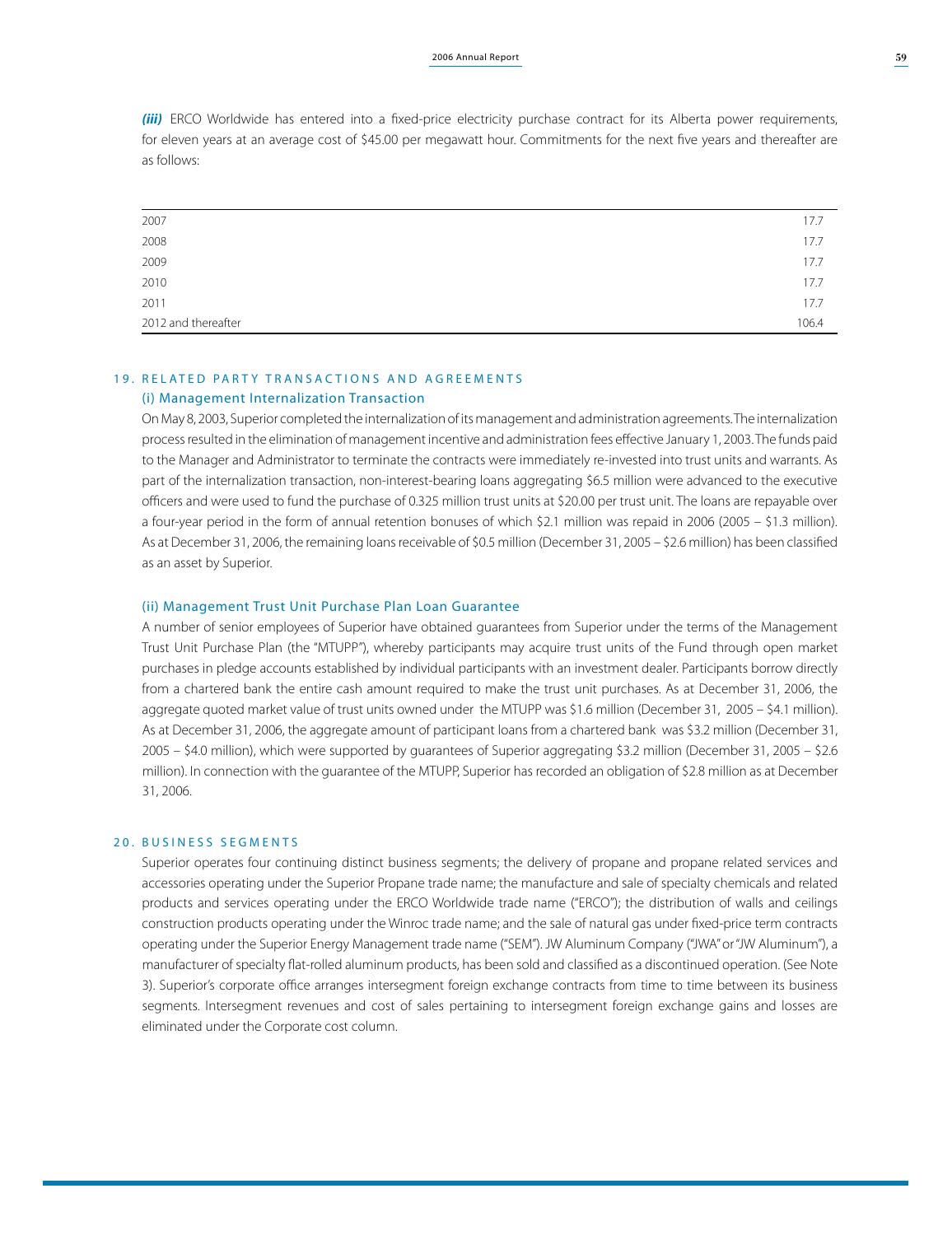### 60 Superior Plus Income Fund

|                                                              | <b>Superior</b> |             |               |            |                               | <b>Total</b> |
|--------------------------------------------------------------|-----------------|-------------|---------------|------------|-------------------------------|--------------|
| Year ended December 31, 2006                                 | Propane         | <b>ERCO</b> | <b>Winroc</b> | <b>SEM</b> | <b>Corporate Consolidated</b> |              |
| <b>Revenues</b>                                              | 985.4           | 437.2       | 518.7         | 325.6      | (2.6)                         | 2,264.3      |
| Cost of products sold                                        | 712.5           | 233.1       | 386.5         | 303.9      | (2.6)                         | 1,633.4      |
| <b>Gross profit</b>                                          | 272.9           | 204.1       | 132.2         | 21.7       |                               | 630.9        |
| <b>Expenses</b>                                              |                 |             |               |            |                               |              |
| Operating and administrative                                 | 185.3           | 122.1       | 87.1          | 11.7       | 17.6                          | 423.8        |
| Amortization of property,<br>plant and equipment             | 20.4            | 47.9        | 3.7           |            |                               | 72.0         |
| Amortization of intangible assets                            |                 | 4.7         | 0.4           |            |                               | 5.1          |
| Interest on revolving term bank<br>credits and term loans    |                 |             |               |            | 43.1                          | 43.1         |
| Interest on convertible unsecured<br>subordinated debentures |                 |             |               |            | 20.2                          | 20.2         |
| Amortization of convertible<br>debenture issue costs         |                 |             |               |            | 2.3                           | 2.3          |
| Management internalization costs                             |                 |             |               |            | 1.3                           | 1.3          |
| Impairment of property, plant, and<br>equipment and goodwill |                 | 218.7       |               |            |                               | 218.7        |
| Income tax expense (recovery) of Superior                    | (48.6)          | (130.0)     | (5.0)         | (2.6)      | 86.2                          | (100.0)      |
|                                                              | 157.1           | 263.4       | 86.2          | 9.1        | 170.7                         | 686.5        |
| Net earnings (loss) from continuing operations               | 115.8           | (59.3)      | 46.0          | 12.6       | (170.7)                       | (55.6)       |
| Net loss from discontinued operations (Note 3)               |                 |             |               |            |                               | (25.2)       |
| <b>Net Loss</b>                                              |                 |             |               |            |                               | (80.8)       |

|                                                              | Superior                 |             |        |                          |           | Total        |
|--------------------------------------------------------------|--------------------------|-------------|--------|--------------------------|-----------|--------------|
| Year ended December 31, 2005                                 | Propane                  | <b>FRCO</b> | Winroc | <b>SEM</b>               | Corporate | Consolidated |
| <b>Revenues</b>                                              | 856.2                    | 431.6       | 486.6  | 288.4                    | (3.6)     | 2,059.2      |
| Cost of products sold                                        | 571.8                    | 224.7       | 368.8  | 273.9                    | (3.6)     | 1,435.6      |
| <b>Gross profit</b>                                          | 284.4                    | 206.9       | 117.8  | 14.5                     |           | 623.6        |
| <b>Expenses</b>                                              |                          |             |        |                          |           |              |
| Operating and administrative                                 | 188.3                    | 101.9       | 78.6   | 9.2                      | 4.1       | 382.1        |
| Amortization of property,<br>plant and equipment             | 17.9                     | 87.4        | 2.7    |                          |           | 108.0        |
| Amortization of intangible assets                            | $\overline{\phantom{0}}$ | 5.1         | 0.3    |                          |           | 5.4          |
| Interest on term bank credits and term loans                 | $\equiv$                 |             |        |                          | 22.8      | 22.8         |
| Interest on convertible unsecured<br>subordinated debentures |                          |             |        |                          | 12.9      | 12.9         |
| Amortization of convertible<br>debenture issue costs         |                          |             |        |                          | 1.7       | 1.7          |
| Management internalization costs                             |                          |             |        | $\overline{\phantom{0}}$ | 1.3       | 1.3          |
| Income tax expense (recovery) of Superior                    | 28.8                     | 5.1         | 14.1   | 1.9                      | (61.8)    | (11.9)       |
|                                                              | 235.0                    | 199.5       | 95.7   | 11.1                     | (19.0)    | 522.3        |
| Net earnings from continuing operations                      | 49.4                     | 7.4         | 22.1   | 3.4                      | 19.0      | 101.3        |
| Net earnings from discontinued operations (Note 3)           |                          |             |        |                          |           | 3.1          |
| <b>Net Earnings</b>                                          |                          |             |        |                          |           | 104.4        |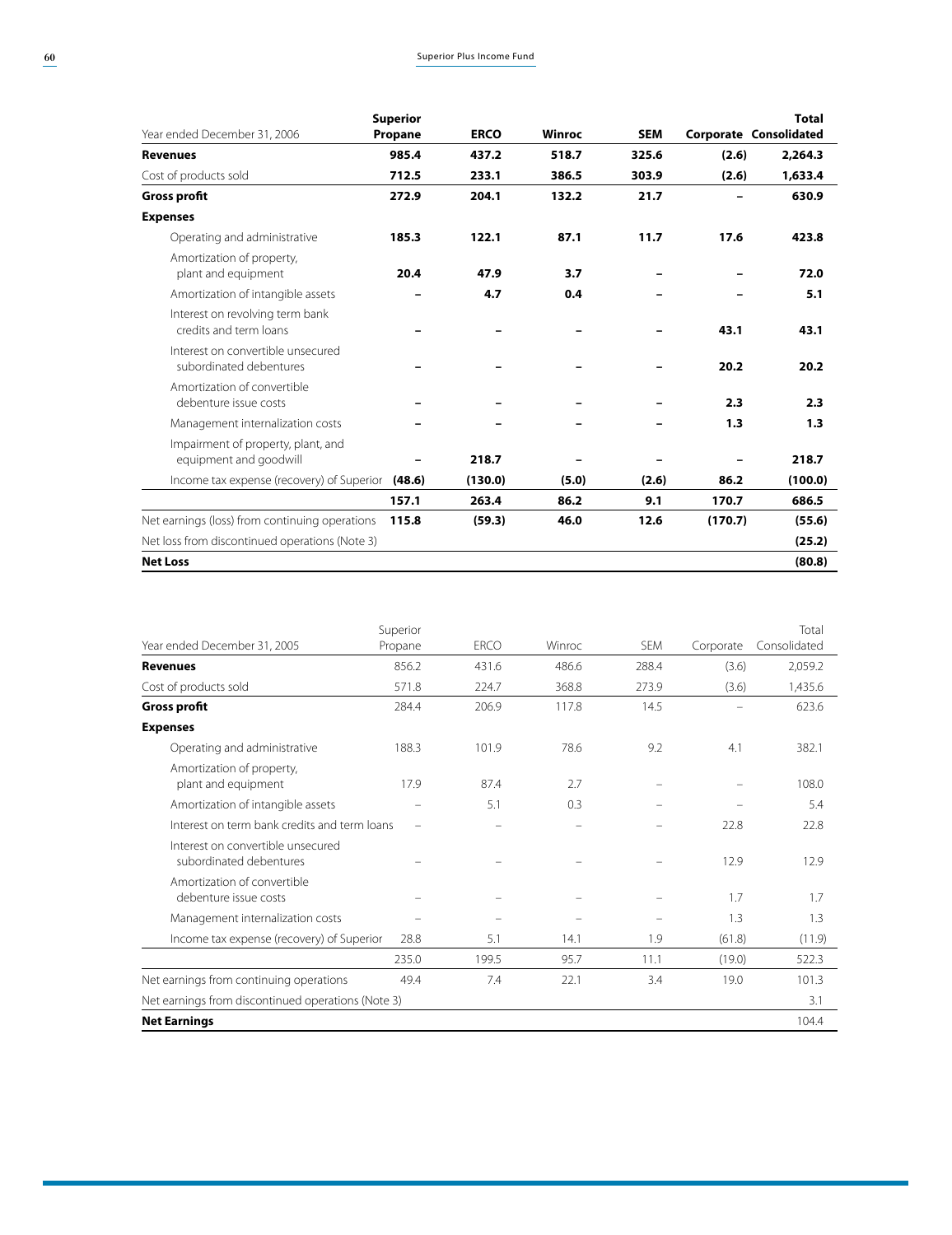|                                      |          |             |        |            |           | Discontinued    |              |
|--------------------------------------|----------|-------------|--------|------------|-----------|-----------------|--------------|
|                                      | Superior |             |        |            |           | Operations      | Total        |
|                                      | Propane  | <b>ERCO</b> | Winroc | <b>SEM</b> | Corporate | Note $(3)$      | Consolidated |
| As at December 31, 2006              |          |             |        |            |           |                 |              |
| Net working capital                  | 60.8     | 32.0        | 69.7   | (2.6)      | 19.0      |                 | 178.9        |
| Total assets                         | 679.5    | 566.4       | 202.8  | 46.7       | 41.5      | $\qquad \qquad$ | 1,536.9      |
| As at December 31, 2005              |          |             |        |            |           |                 |              |
| Net working capital                  | 103.1    | 7.3         | 76.1   | (8.3)      | 6.0       | 84.9            | 269.1        |
| Total assets                         | 722.4    | 749.2       | 206.8  | 42.9       | 30.1      | 622.2           | 2,373.6      |
| For the year ended December 31, 2006 |          |             |        |            |           |                 |              |
| Acquisitions (dispositions)          |          |             |        |            |           | (354.7)         | (354.7)      |
| Other capital expenditures, net      | -        | 51.4        | 1.6    |            |           | 3.7             | 56.7         |
| For the year ended December 31, 2005 |          |             |        |            |           |                 |              |
| Acquisitions                         | 14.7     | 22.4        | 28.7   |            |           | 405.4           | 471.2        |
| Other capital expenditures, net      | 1.9      | 36.2        | 0.2    |            |           | 1.9             | 40.2         |

### Total Assets, Net Working Capital, Acquisitions and Other Capital Expenditures

### Geographic Information

|                                                       |         |        |       | Discontinued |              |
|-------------------------------------------------------|---------|--------|-------|--------------|--------------|
|                                                       |         | United |       | Operations   | Total        |
|                                                       | Canada  | States | Other | Note $(3)$   | Consolidated |
| Revenues for the year ended December 31, 2006         | 1,824.0 | 392.5  | 47.8  | 573.3        | 2,837.6      |
| Property, plant and equipment as at December 31, 2006 | 468.1   | 33.2   | 69.8  |              | 571.1        |
| Total assets as at December 31, 2006                  | 1,305.4 | 148.5  | 83.0  | -            | 1,536.9      |
| Revenues for the year ended December 31, 2005         | 1.667.5 | 372.2  | 19.5  | 112.2        | 2.171.4      |
| Property, plant and equipment as at December 31, 2005 | 591.8   | 92.4   | 24.1  | 459.3        | 1,167.6      |
| Total assets as at December 31, 2005                  | 1.518.5 | 199.5  | 33.4  | 622.2        | 2,373.6      |

#### 21. COMPARATIVE FIGURES

Certain reclassifications of prior period amounts have been made to conform to current period presentations.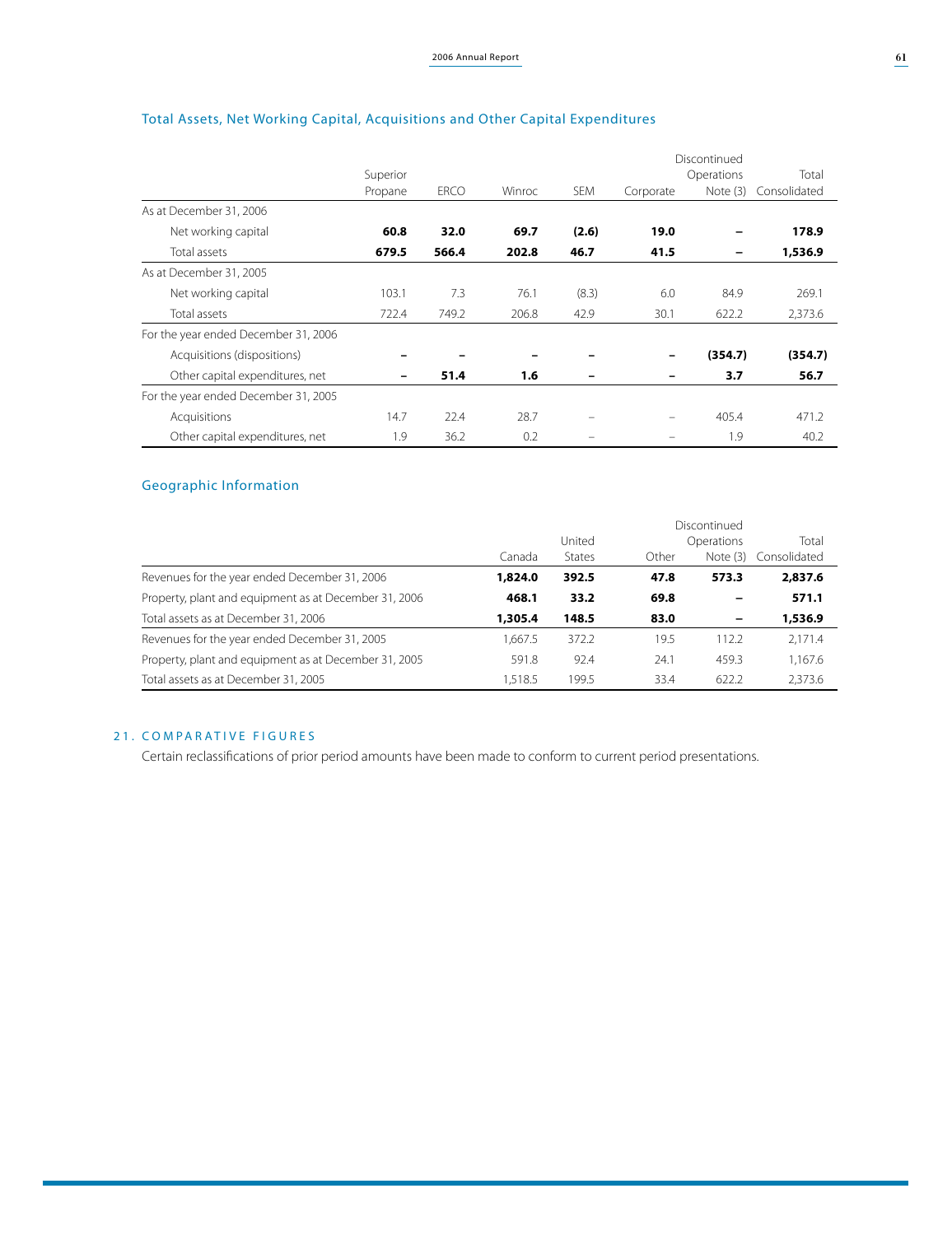### **Corporate Governance**

#### **During 2006, Superior Plus strengthened its governance processes. Governance policies and procedures were modified as a result of the reorganization of the Fund into a "Trust-over-Partnership" structure.**

Superior Plus Administration Inc. is the administrator of the Fund and its Board is responsible for overseeing the Fund's investments and reporting to Unitholders. Superior Plus Inc., as general partner of Superior Plus LP is governed by a Board that is responsible for overseeing the management and operations of the business of the partnership. Unitholders are entitled to elect the directors of both boards at each annual meeting of the Fund.

Both Boards have the same directors. Each director has extensive business and board experience, high standards of ethics and strong visions dedicated to



guiding the strategic direction of your investment. During 2006, the Boards reviewed its composition and the skills and experience of its members and added two new directors effective March 6, 2007, as discusssed in the Message to Unitholders. The Boards currently consist of ten members, nine are independent, with Grant Billing, Chairman and Chief Executive Officer, being the sole management director. Since 2003, Peter Green has served as Lead Director to strengthen the independence of the Board from management.

In early 2006, the Board formed a special committee to oversee, with input and guidance from third-party legal and financial advisors, the comprehensive strategic review process that led to the realignment of the strategy of Superior Plus and the positioning of the Fund for future growth and prosperity.

In keeping with our commitment to high standards of corporate governance, Superior Plus formed advisory committees for each of the businesses, composed of two independent directors, senior corporate management, and one president of another division. The realigned focus on stability of cash distributions and long-term value growth is deeply entrenched throughout the businesses and underpinned by Superior's performance-oriented culture, dedicated to economic, environmental and social responsibility.

The Board's fundamental objectives are to enhance the Fund's investments and ensure that the Fund and Superior Plus meet their obligations and operate the underlying businesses in a responsible, reliable and safe manner. The Board works with management to identify business risks and to oversee the appropriate strategies to maximize unitholder value. In 2006, the Board reviewed and adapted the organization's policies and procedures, including the Code of Business Conduct and Ethics, the Communication and Disclosure, Insider Trading and Whistleblower policies, all designed to promote honesty and integrity throughout Superior Plus.

To assist the Board with its fiduciary responsibilities, the Board of the administrator is supported by an Audit Committee and by a Governance and Nominating Committee. The Board of the general partner is supported by a Compensation Committee. Only independent directors serve on board committees. As we move forward, the boards of Superior Plus continue to be committed to high standards in corporate governance and corporate conduct.

A detailed overview of the Fund's corporate governance practices, including compliance with corporate governance guidelinesis contained in the Fund's 2007 Information Circular. The board and committee mandates, position descriptions, as well as the policies and procedures are posted on the Fund's website.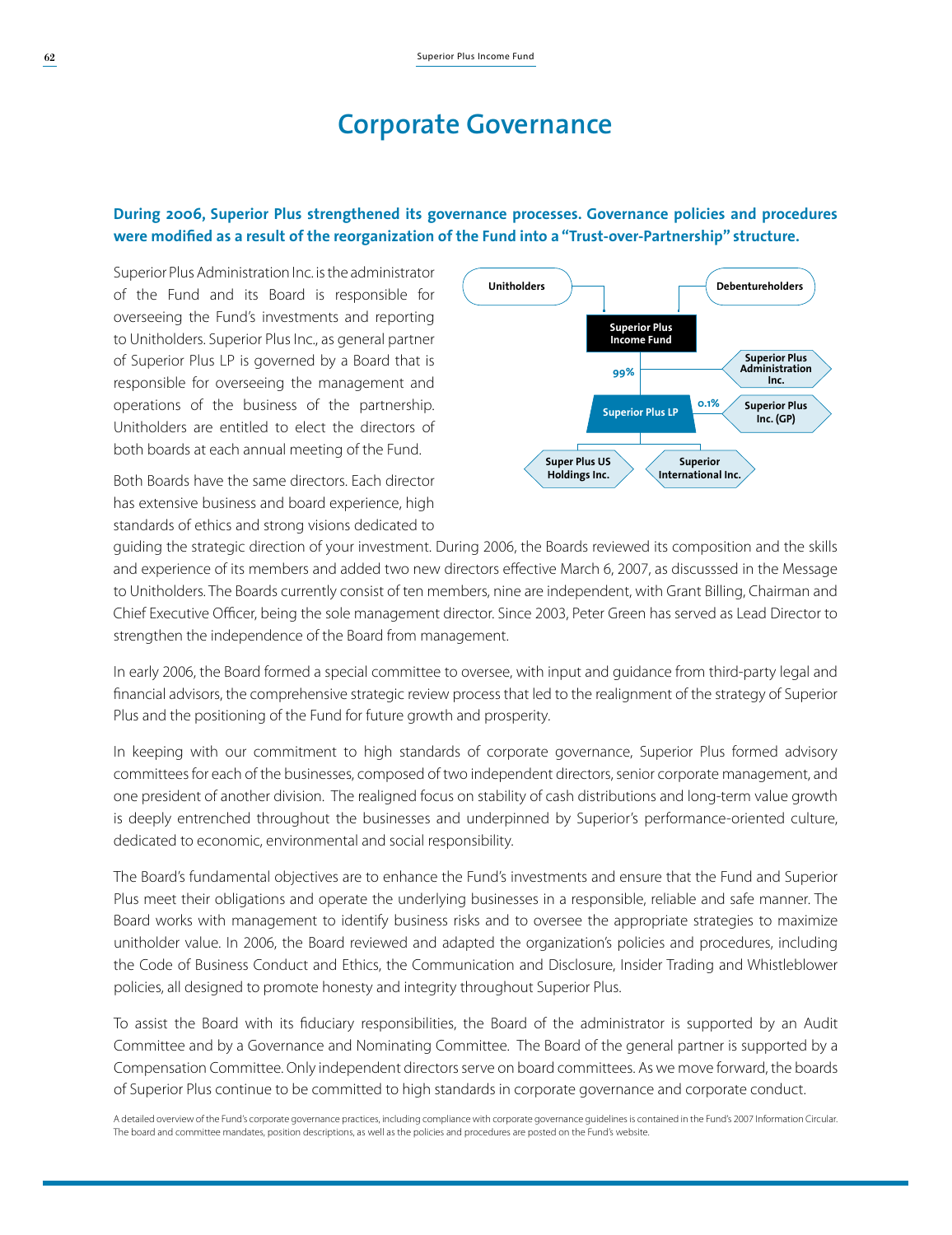

**Grant D. Billing** Chairman and CEO of Superior Plus since July 2006, Executive Chairman

since 1998 and Director since 1994. Director of Provident Energy Ltd. ("Provident"), BreitBurn Energy Partners ("BreitBurn") and Capitol Energy Resources Ltd. Previously, President and CEO of Norcen Energy Resources Limited.



**Robert J. Engbloom, Q.C.** (2) Director since 1996. Partner of Macleod Dixon LLP.



**Randall J. Findlay** Director since March 6, 2007 Director of Provident, BreitBurn, Canadian Helicopters Income Fund, TransAlta Power LP and director nominee of Pembina Pipeline Income Fund. Past President of Provident, Senior Vice President of TransCanada Pipelines Ltd., and President of TransCanada Midstream.



**Norman R. Gish** (3) Director since 2003,Trustee of the Fund from 2000 to 2003 and Chairman of ICG Propane Inc. from 1998 to 2000. Director of Provident, and Chairman and Director of Railpower

Technologies Corp. Previously Chairman, President and CEO of Alliance Pipeline Ltd.



Chairman of Frog Hollow Group and Patheon Inc.



**Allan G. Lennox** (3) (4) Director since 1996. Principal, AG Lennox and Associates.



**James S.A. MacDonald** (2) (3) Director since 2000 and Director of ICG from 1998 to 2000 and Director in 1998.

Chairman and Managing Partner, Enterprise Capital Management Inc. and Director of Manitoba Telecom Inc., Capitol Energy Resources Ltd. and MDS Inc.



**Walentin (Val) Mirosh** Director since March 6, 2007

Vice President of NOVA Chemicals and President of Olefins and Feedstock. Prior to 2003, Partner at Macleod Dixon LLP, Executive Vice President, TransCanada Pipelines Limited and Executive Vice-President, Regulatory Strategy and Northern Development, TransCanada Pipelines Limited. Also current director of Taylor NGL Limited Partnership, the Energy Council of Canada and Co-Chairman of the Advisory Council to the Faculty of Social Sciences, University of Calgary.



**David P. Smith** (1) Director since 1998.

Managing Partner, Enterprise Capital Management Inc. and Director of Jannock Properties Limited and Creststreet Kettles Hill Windpower General Partner Limited.



**Peter Valentine** (1) Director since 2004.

Senior advisor to the CEO of the Calgary Health Region and past senior advisor to the Dean of Medicine, University of Calgary. Previously served as Auditor General of Alberta from 1995 to 2002. Also current Director of Fording Canadian Coal Trust, Livingstone International Income Fund, PrimeWest Energy Trust and ResMor Trust Company.

- (1) Member of Audit Committee
- (2) Member of Governance and Nominating Committee
- (3) Member of Compensation Committee
- (4) Mr. Lennox will not be standing for re-election at the May 2007 Annual Meeting of the Fund. New committee memberships will be determined at that time.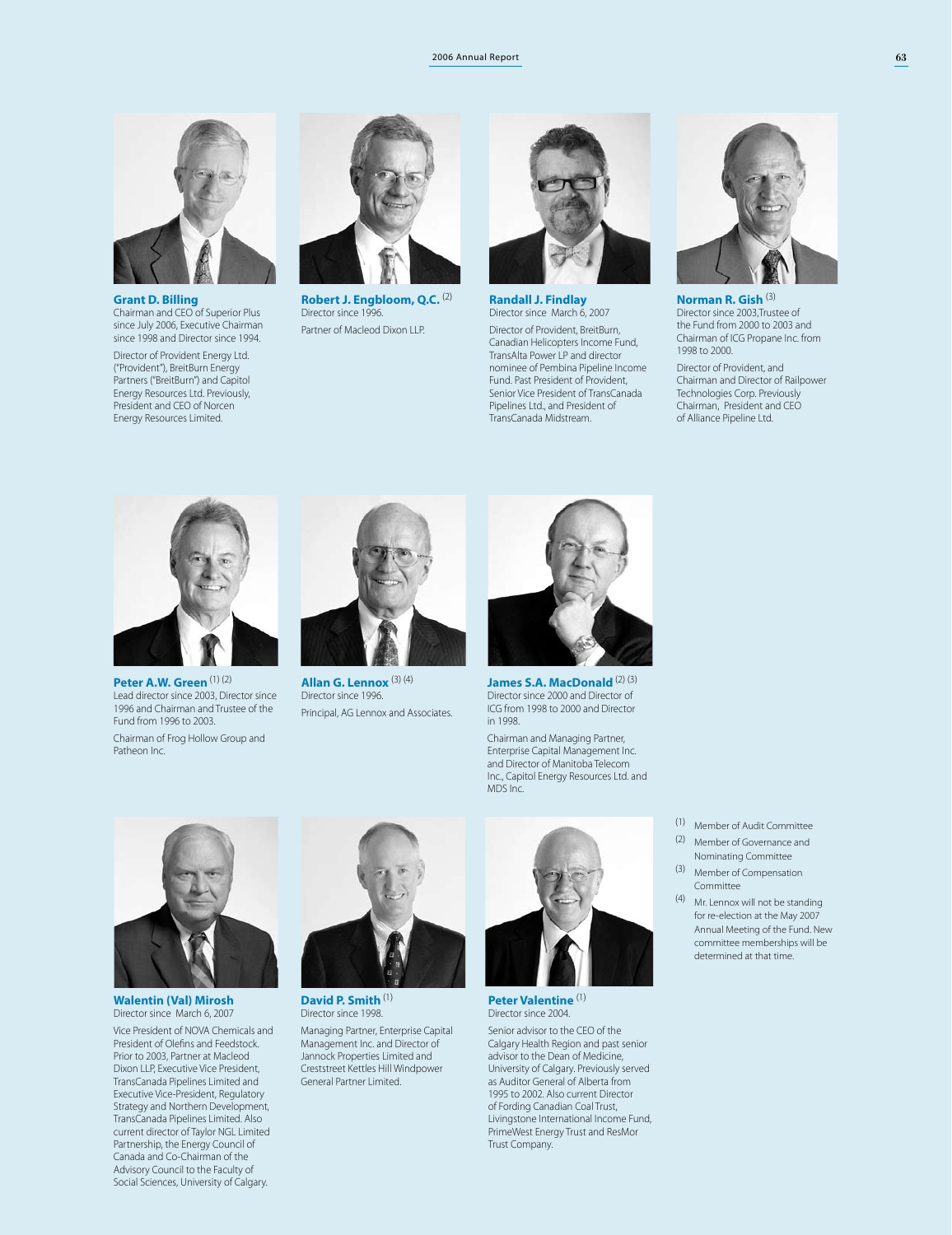# **Selected Historical Information**

### **SUPERIOR PROPANE**

|                                                                         | Year Ended December 31 |       |       |       |       |  |
|-------------------------------------------------------------------------|------------------------|-------|-------|-------|-------|--|
| (millions of dollars except litres of propane and per litre amounts)    | 2006                   | 2005  | 2004  | 2003  | 2002  |  |
| Litres of propane sold (millions)                                       | 1,386                  | 1,468 | 1,546 | 1,625 | 1,688 |  |
| Propane sales margin (cents per litre)                                  | 15.1                   | 15.8  | 15.7  | 15.5  | 14.8  |  |
| Revenues                                                                | 985.4                  | 856.2 | 720.2 | 727.1 | 619.0 |  |
| Cost of products sold                                                   | 712.5                  | 571.8 | 433.5 | 436.5 | 328.8 |  |
| Gross profit <sup>(1)</sup>                                             | 272.9                  | 284.4 | 286.7 | 290.6 | 290.2 |  |
| Cash operating, administrative and tax costs                            | 182.6                  | 187.4 | 175.1 | 178.4 | 174.5 |  |
| Cash generated from operations before changes<br>in net working capital | 90.3                   | 97.0  | 111.6 | 112.2 | 115.7 |  |

(1) Includes gross profit from other service revenues. 

### **ERCO WORLDWIDE**

| (millions of dollars except thousands of                                | Year Ended December 31 |       |       |       |              |
|-------------------------------------------------------------------------|------------------------|-------|-------|-------|--------------|
| metric tonnes ("MT") and per MT amounts)                                | 2006                   | 2005  | 2004  | 2003  | $2002^{(1)}$ |
| Total chemical sales (MT) <sup>(2)</sup>                                | 756                    | 742   | 649   | 574   | 544          |
| Average chemical selling price (dollars per MT)                         | 540                    | 550   | 571   | 573   | 611          |
| Revenues                                                                | 437.2                  | 431.6 | 396.0 | 356.3 | 361.9        |
| Cost of products sold                                                   | 233.1                  | 224.7 | 202.8 | 183.3 | 181.4        |
| Gross profit                                                            | 204.1                  | 206.9 | 193.2 | 173.0 | 180.5        |
| Cash operating, administrative and tax costs                            | 120.9                  | 105.7 | 94.3  | 89.2  | 86.6         |
| Cash generated from operations before changes<br>in net working capital | 83.2                   | 101.2 | 98.9  | 83.8  | 94.0         |

(1) ERCO Worldwide was acquired effective December 19, 2002. 2002 results are unauditied and provided for comparison purposes.

 $(2)$  Hydrochloric acid volumes have been restated to reflect a dry basis of measurement as compared to a wet basis to reflect industry practice.

### **WINROC**

|                                                                         | Year Ended December 31 |       |                     |         |         |  |  |
|-------------------------------------------------------------------------|------------------------|-------|---------------------|---------|---------|--|--|
| (millions of dollars)                                                   | 2006                   | 2005  | 2004 <sup>(1)</sup> | 2003(1) | 2002(1) |  |  |
| Revenues                                                                | 518.7                  | 486.6 | 384.3               | 310.9   | 282.2   |  |  |
| Cost of products sold                                                   | 386.5                  | 368.8 | 300.0               | 245.6   | 220.6   |  |  |
| Gross profit                                                            | 132.2                  | 117.8 | 84.3                | 65.3    | 61.6    |  |  |
| Cash operating, administrative and tax costs                            | 91.0                   | 82.0  | 56.4                | 47.4    | 44.6    |  |  |
| Cash generated from operations before changes<br>in net working capital | 41.2                   | 35.8  | 27.9                | 17.9    | 17.0    |  |  |

 $(1)$  Winroc was acquired effective June 11, 2004. Prior year results are unaudited and provided for comparison purposes.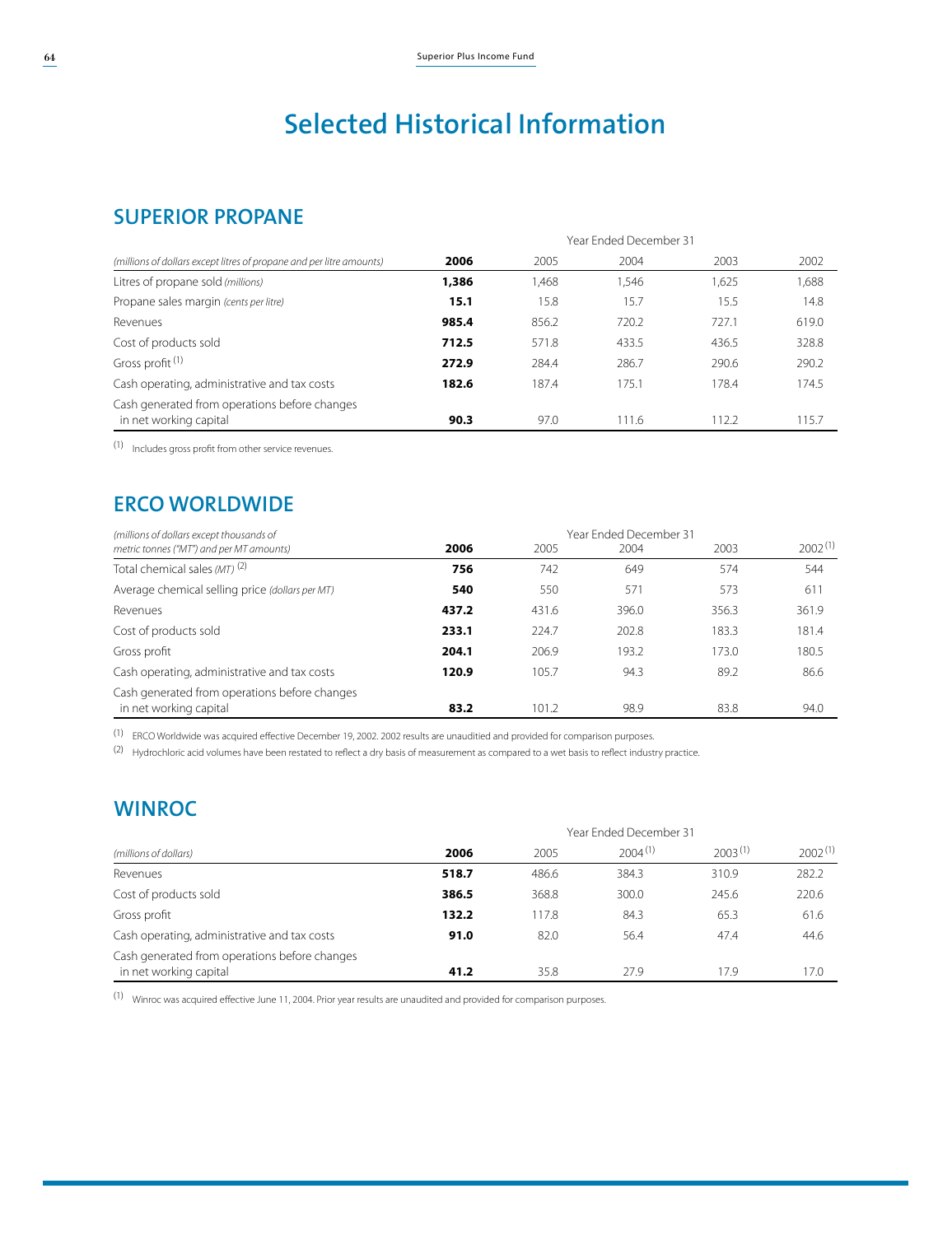### **SUPERIOR ENERGY MANAGEMENT**

|                                                                      | Year Ended December 31 |       |       |       |         |  |
|----------------------------------------------------------------------|------------------------|-------|-------|-------|---------|--|
| (millions of dollars except per gigajoule ("GJ") and per GJ amounts) | 2006                   | 2005  | 2004  | 2003  | 2002(1) |  |
| Natural gas sold (millions of GJs)                                   | 40                     | 37    | 28    | 21    |         |  |
| Natural gas sales margin (cents per GJ)                              | 54.3                   | 39.2  | 47.7  | 38.8  | 22.5    |  |
| Revenues                                                             | 325.6                  | 288.4 | 211.3 | 152.2 | 11.4    |  |
| Cost of products sold                                                | 303.9                  | 273.9 | 197.9 | 144.1 | 10.9    |  |
| Gross profit                                                         | 21.7                   | 14.5  | 13.4  | 8.1   | 0.5     |  |
| Cash operating, administrative and selling costs                     | 11.4                   | 9.2   | 5.7   | 3.6   | 0.6     |  |
| Cash generated from operations before changes                        |                        |       |       |       |         |  |
| in net working capital                                               | 10.3                   | 5.3   | 7.7   | 4.5   | (0.1)   |  |

(1) Superior Energy Management commenced business operations in June 2002. 

### **CONSOLIDATED FINANCIALS**

| (millions of dollars except average number of trust units | Year Ended December 31 |                 |                 |                 |                 |  |
|-----------------------------------------------------------|------------------------|-----------------|-----------------|-----------------|-----------------|--|
| and per trust unit amounts)                               | 2006                   | 2005            | 2004            | 2003            | 2002            |  |
| Revenues                                                  | 2,264.3                | $2,059.2^{(1)}$ | 1,552.8         | 1,234.3         | 640.9           |  |
| Gross profit                                              | 630.9                  | $623.6^{(1)}$   | 542.8           | 471.7           | 295.8           |  |
| Operating distributable cash flow (2)                     | 250.1                  | 231.4           | 219.4           | 190.6           | 115.7           |  |
| Distributable cash flow (before strategic plan costs)     | 180.4                  | 187.0           | 184.4           | 146.5           | 90.7            |  |
| Distributable cash flow (after strategic plan costs)      | 160.7                  | 187.0           | 184.4           | 146.5           | 90.7            |  |
| Per trust unit (before strategic plan costs)              | 2.11<br>S.             | Ŝ.<br>2.35      | 2.54<br>Ŝ.      | Ŝ.<br>2.47      | Ŝ.<br>1.93      |  |
| Per trust unit (after strategic plan costs)               | 1.88<br>Ŝ.             | ς.<br>2.35      | 2.54<br>Ŝ.      | Ŝ.<br>2.47      | Ś.<br>1.93      |  |
| Average number of trust units outstanding (millions)      | 85.5                   | 79.7            | 72.7            | 59.4            | 46.9            |  |
| Growth capital                                            | 53.0                   | $509.5^{(1)}$   | 126.3           | 129.8           | 579.4           |  |
| Total assets                                              | 1,536.9                | $2,373.6^{(4)}$ | $1.579.7^{(4)}$ | $1.475.3^{(4)}$ | $1,425.8^{(4)}$ |  |
| Current and long-term debt (3)                            | 441.7                  | 744.7           | 546.2           | 417.8           | 512.0           |  |

(1) Adjusted for discontinued operations.

(2) Before strategic plan costs.

 $(3)$  Includes accounts receivable securitization program.

(4) Restated for the impact of the Superior Propane defined pension asset, see Note 12 to the 2006 Annual Consolidated Financial Statements.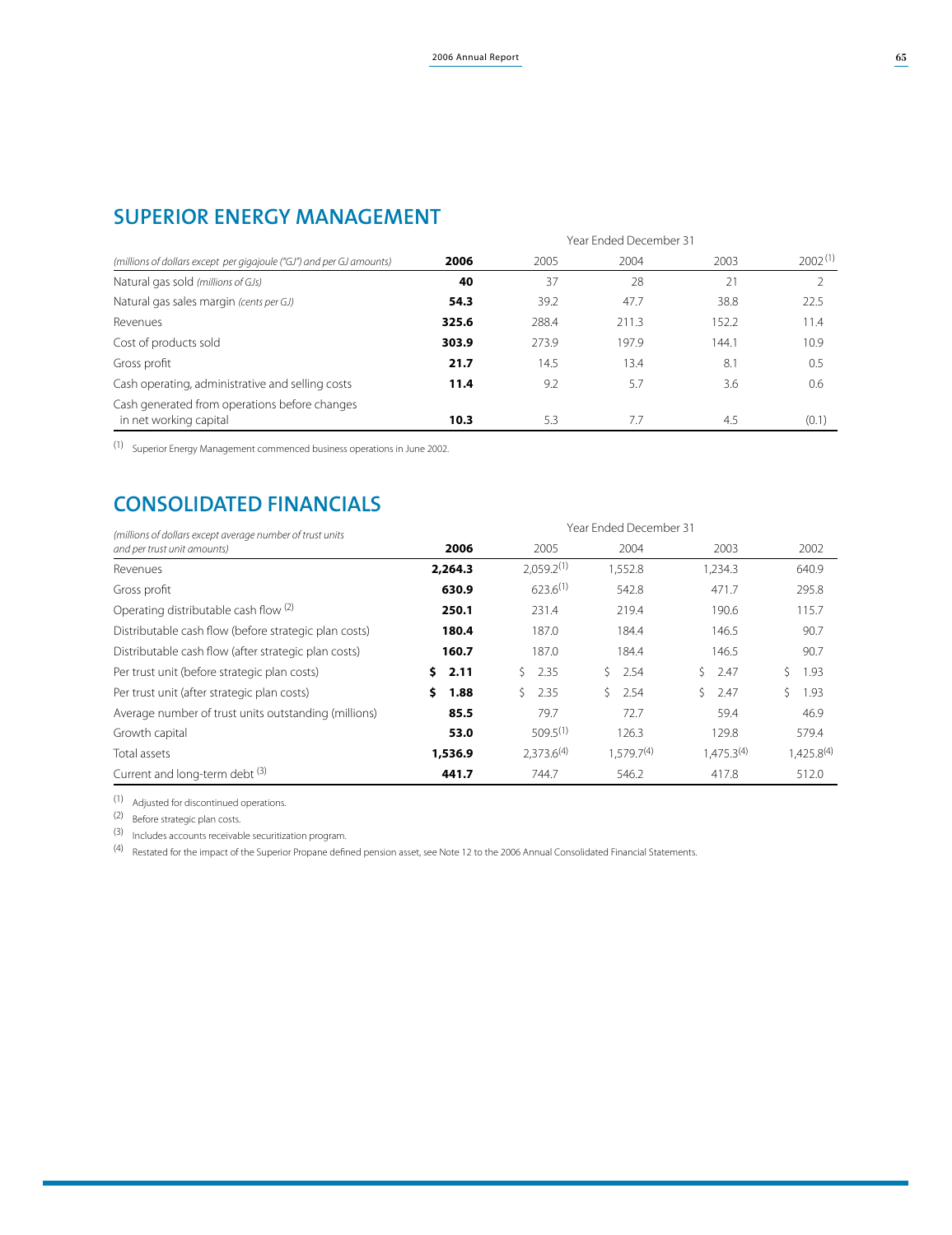### **Corporate Information**

### **Board of Directors**

#### **Superior Plus**

**Grant D. Billing** Chairman and CEO Calgary, Alberta

**Robert J. Engbloom, Q.C.** (2) Calgary, Alberta

**Randall J. Findlay** DeWinton, Alberta

**Norman R. Gish** (3) Calgary, Alberta

**Peter A.W. Green** (1) (2) Lead Director Campbellville, Ontario

**Allan G. Lennox** (3) Calgary, Alberta

**James S.A. MacDonald** (2) (3) Toronto, Ontario

**Walentin (Val) Mirosh** Calgary, Alberta

**David P. Smith** (1) Toronto, Ontario

**Peter Valentine** (1) Calgary, Alberta

(1) Member of Audit Committee

(2) Member of Governance and Nominating Committee

(3) Member of Compensation Committee

#### **Officers**

**Superior Plus Inc. General Partner of Super Plus LP**

**Grant D. Billing** Chairman and CEO

**Wayne M. Bingham** Executive Vice-President and Chief Financial Officer

**Craig S. Flint** Vice-President, Business Process and Compliance

**A. Scott Daniel** Vice-President, Treasurer and Investor Relations

**Leanne E. Likness** Corporate Secretary

**John D. Gleason** President, Superior Propane a division of Superior Plus LP

**Paul S. Timmons** President, ERCO Worldwide a division of Superior Plus LP

**Paul J. Vanderberg** President, Winroc a division of Superior Plus LP

**Greg L. McCamus** President, Superior Energy Management a division of Superior Plus LP

#### **Divisions of Superior Plus LP**

#### **Superior Propane**

1111–49 Avenue NE Calgary, Alberta T2E 8V2 Telephone: (403) 730-7500 Facsimile: (403) 730-7512 Toll Free: 1-877-341-7500 Website: www.superiorpropane.com

#### **ERCO Worldwide**

302 The East Mall, Suite 200 Toronto, Ontario M9B 6C7 Telephone: (416) 239-7111 Facsimile: (416) 239-0235 Website: www.ercoworldwide.com

#### **Winroc**

4949–51 Street SE Calgary, Alberta T2B 3S7 Telephone: (403) 236-5383 Facsimile: (403) 279-0372 Website: www.winroc.com

#### **Superior Energy Management**

6860 Century Avenue East Tower, Suite 2001 Mississauga, Ontario L5N 2W5 Telephone: (866) 772-7727 Facsimile: (905) 542-7715 Website: www.superiorenergy.ca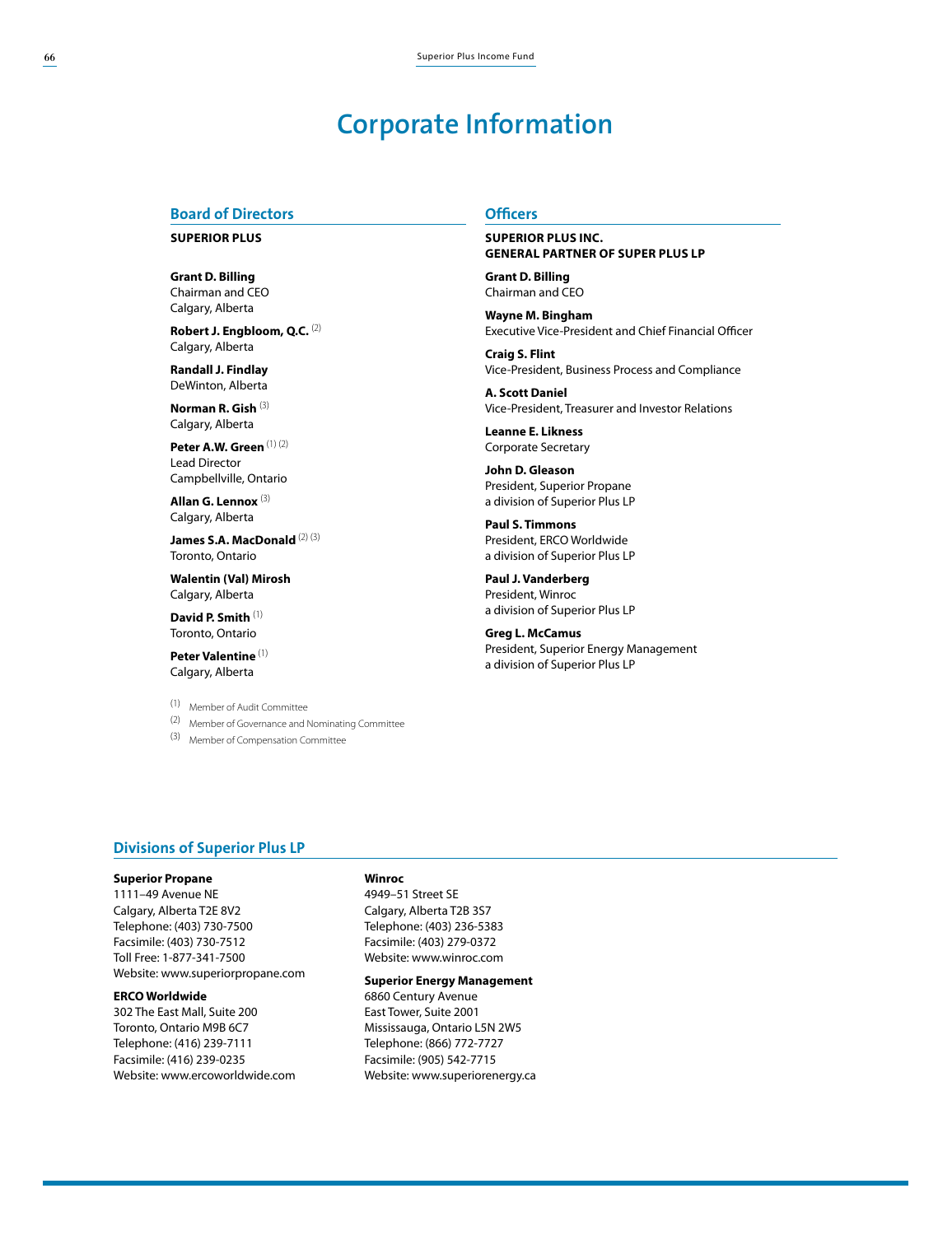## **Unitholder Information**

#### **Superior Plus Income Fund**

Suite 2820, 605–5 Avenue SW Calgary, Alberta T2P 3H5 Telephone: (403) 218-2970 Facsimile: (403) 218-2973 Toll Free: 1-866-490-PLUS (7587) E-mail: info@superiorplus.com Website: www.superiorplus.com

#### **Trustee and Transfer Agent**

Computershare Trust Company of Canada Suite 710, 530–8 Avenue SW Calgary, Alberta T2P 3S8 or: 9th Floor, 100 University Avenue Toronto, Ontario M5J 2Y1 Telephone: 1-888-564-6253 Facsimile: 1-888-453-0330 E-mail inquiries: careregistryinfo@computershare.com Website: www.computershare.com

#### **Auditors**

Deloitte & Touche LLP Chartered Accountants 3000 Scotia Centre 700–2nd Street SW Calgary, Alberta T2P 0S7

#### **Annual General Meeting**

The Annual Meeting of Unitholders of the Fund will be held in the Strand/Tivoli Room of The Metropolitan Centre, 333-4 Avenue SW, Calgary, on Tuesday, May 8, 2007 at 2:00 p.m. (MST).

#### **Cash Distributions**

The Fund pays distributions on a monthly basis. The record date for each distribution will be the last day of the month and the payment will be made on or before the fifteenth day of the following month. The current annualized distribution rate is \$1.56 per trust unit.

#### **Toronto Stock Exchange (TSX) Listings**

| SPF.un:            | <b>Superior Plus Income Fund</b><br>trust units                                                                  |
|--------------------|------------------------------------------------------------------------------------------------------------------|
| SPE <sub>db:</sub> | 8% Convertible Debentures, Series 1<br>Convertible at \$16.00 per trust unit<br>Maturity Date: July 31, 2007     |
| SPEdb.a:           | 8% Convertible Debentures, Series 2<br>Convertible at \$20.00 per trust unit<br>Maturity Date: November 1, 2008  |
| SPE db.b:          | 5.75% Convertible Debentures<br>Convertible at \$36.00 per trust unit<br><b>Maturity Date: December 31, 2012</b> |
| SPE db.b:          | 5.85% Convertible Debentures<br>Convertible at \$31.25 per trust unit<br>Maturity Date: October 31, 2015         |

#### **SPF.un Unit Price and Volumes – TSX**

Quarterly high, low, close and volumes for 2006 and 2005.

The table below sets forth the high and low prices, as well as the volumes, for the Fund's trust units as traded on the TSX, on a quarterly basis.

|                      |             | 2006       |               |         | 2005    |            |
|----------------------|-------------|------------|---------------|---------|---------|------------|
|                      | <b>High</b> | Low        | <b>Volume</b> | High    | Low     | Volume     |
| <b>First quarter</b> | 524.40      | 517.11     | 24,866,275    | 5.33.15 | 528.45  | 9,849,804  |
| Second quarter       | \$17.65     | 9.85<br>s. | 52,965,998    | 532.29  | 529.25  | 7,500,262  |
| Third quarter        | \$12.98     | \$10.60    | 20,300,593    | \$33.00 | 524.30  | 15,637,193 |
| Fourth quarter       | 5 13.95     | 9.26<br>s  | 22,601,020    | \$26.80 | \$19.66 | 22,993,008 |
| Year                 | 524.40      | 9.26<br>s. | 120,733,886   | 5.33.15 | \$19.66 | 55,980,267 |

#### **DRIP**

Superior Plus offers a Distribution Reinvestment and Optional Unit Purchase Plan (DRIP). The DRIP provides eligible Unitholders with the ability to reinvest their distributions at a five percent discount to an average market price and to invest additional funds on a monthly basis without payment of brokerage commissions or service charges. Additional information on the DRIP is available on the Fund's website and Unitholders wishing to enroll in the Plan are asked to contact their broker.